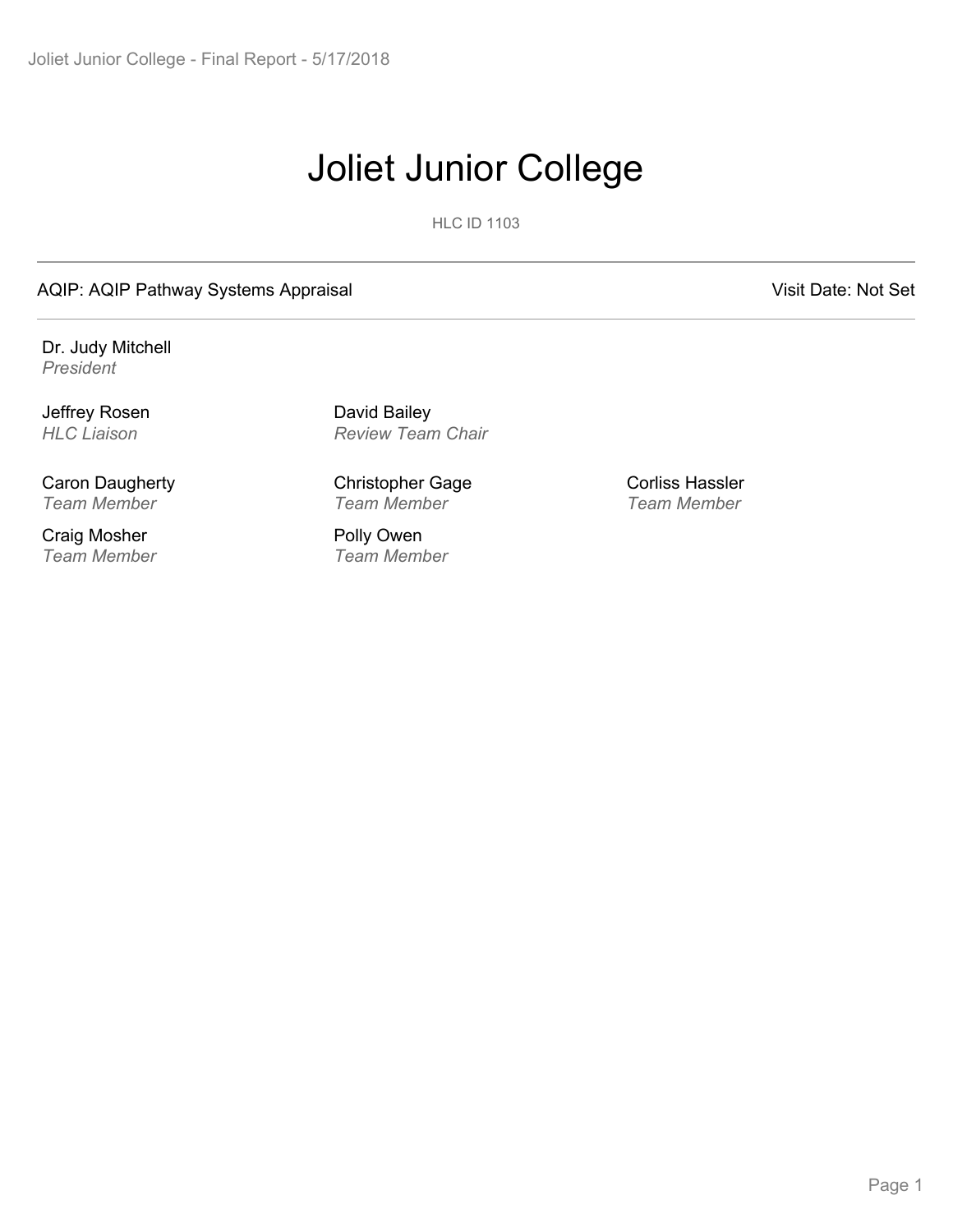## **1 - Reflective Overview**

The first section of the System's Appraisal Feedback Report is the Reflective Overview. Here the team provides summary statements that reflect its broad understanding of the institution and the constituents served. This section shows the institution that the team understood the context and priorities of the institution as it completed the review.

In the Reflective Overview, the team considers such factors as:

- 1. Stage in systems maturity (processes and results).
- 2. Utilization or deployment of processes.
- 3. The existence of results, trends and comparative data.
- 4. The use of results data as feedback.
- 5. Systematic improvement processes of the activities each AQIP Category covers.

#### **Instructions for Systems Appraisal Team**

During this stage of the Systems Appraisal, provide the team's consensus reflective overview statement, which should be based on the independent reflective overviews written by each team member. The consensus overview statement should communicate the team's understanding of the institution, its mission and the constituents it serves. Please see additional directions in the Systems Appraisal procedural document provided by HLC.

### **Evidence**

A member of AQIP since 2000, Joliet Junior College is the first public community college in America, serving its community since 1901. That community is an ICCB district southwest of Chicago that includes seven counties with 700,000 community members. JJC is the only public college in the district, and it serves 30,000 credit and 15,000 non-credit students with 59 associate degree programs and 127 certificate programs with a focus on academic transfer, occupational education, ABE/GED, continuing education, and personal enrichment. These opportunities are provided by 1,400 full and part-time personnel and a full range of support services. The College took a proactive approach to the appraisal of its last portfolio, initiating seven Action Projects and identifying six challenges that provide it with opportunities for future growth and improvement.

Joliet has taken to heart a basic element of CQI practices – the PDCA cycle – by creating Annual Program Updates (APU) for each of its operating units that communicates up the administrative chain how those units are improving each year. In addition to the APU each year, those units provide ICCB with a Program Review every five years. These reporting cycles then provided evidence-based documentation of not the operation of the units, but data to support decision making within the units and the subsequent reporting units. This process also applies to faculty who, in addition to the APU, review five years of academic program and course data from which to make improvements.

#### **1 – Helping Students Learn**

The College views its processes for this critical Category as being Systematic in nature, with the majority of these processes being documented either in Board policy or in handbooks. JJC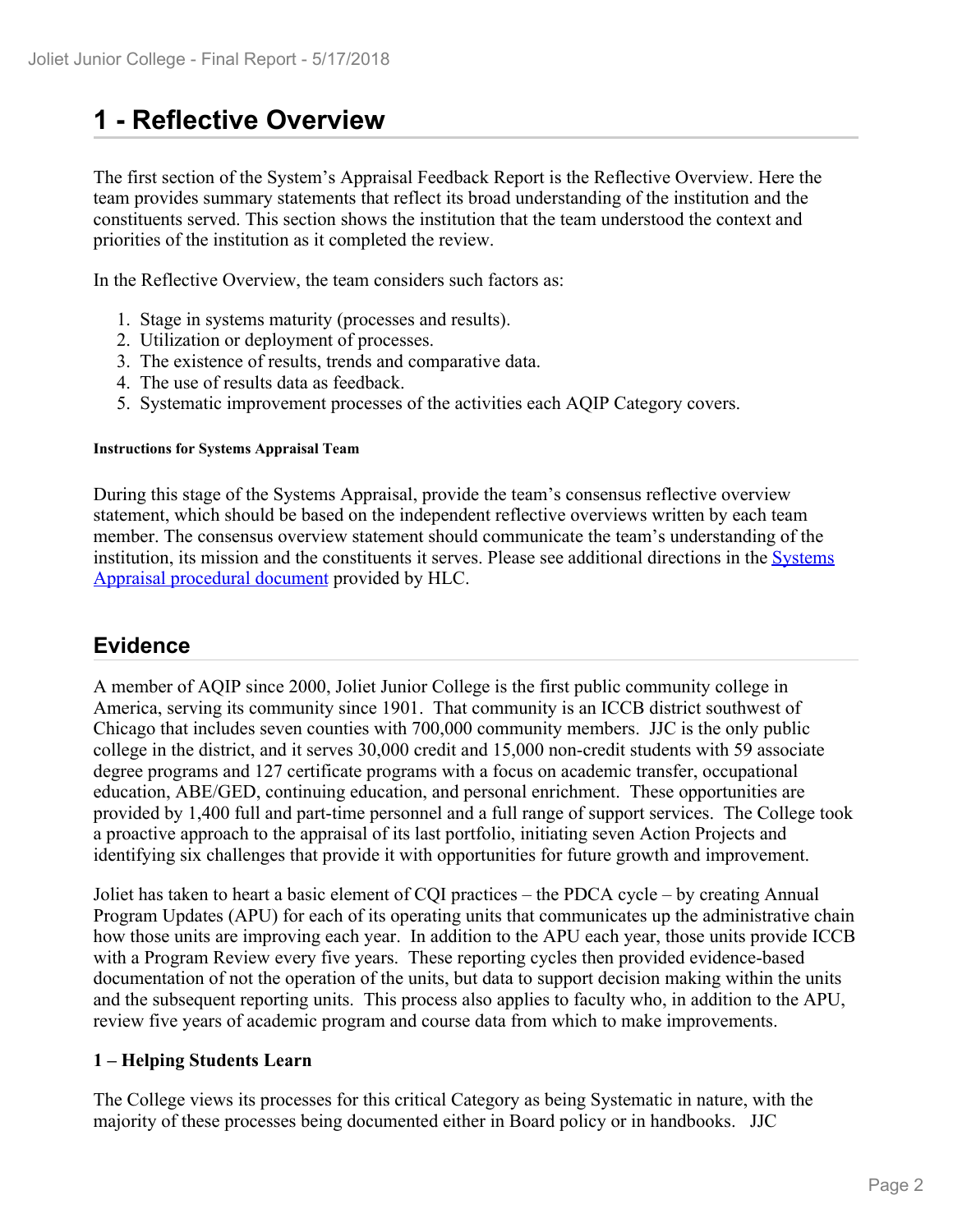recognizes some faculty fail to recognize the relationship of the institutional Strategic Plan to academic program planning; consequently increased emphasis is being placed on accountability and professional development. Three specific priorities have been established for processes within APU, and a new Action Project is focusing on easing the transition from high school to college. The College implemented an additional action project in response to feedback from the last systems appraisal. This second action project identified issues with assessment of general education outcomes.

#### **2 – Meeting Student and Other Key Stakeholder Needs**

No mention is made of the APU reporting process in this Category, which JJC views as having a Systematic level of maturity. That process may well be in place, and could assist the College in the opportunities it details in this Category Overview:

- diversity and inclusion (even though inclusion is part of the College mission),
- addressing accountability requirements,
- implementation of a Title III grant,
- institution-wide collaboration processes,
- and graduation pathways.

Little is said of how student and stakeholder needs are identified, how they are prioritized, and how they are addressed. The College's 2013 System Appraisal identified concerns with student engagement and student enrollment. An action project was implemented to address these concerns.

#### **3 – Valuing Employees**

The College appears to have well established hiring processes and recognizes opportunities in performance management. Consequently, it sees its processes and results for Valuing Employees as being at the Systematic level of maturity. Action Projects at the College have addressed other opportunities in this area, and three priorities have been clarified for the future. They are:

- Assessing and improving recruitment and retention of diverse staff and faculty.
- Supporting and compensating staff and faculty.
- Improving systems used to evaluate employees.

#### **4 – Planning and Leading**

For an institution that appears to have a strong grasp of CQI fundamentals with its APU, little is noted in the Overviews for Categories 4, 5, and 6. The College's new president is evidently making some strides in documenting processes, specifically policies and procedures for the Board of Trustees. Personnel acknowledge the receipt of handbooks as significant in the context of regular review of all college policies and procedures. There is also an indication the College is seeking to strengthen its position in the community. JJC sees its Planning and Leading processes as being Systematic.

#### **5 – Knowledge Management and Resource Stewardship**

There is evidently an issue at JJC with accessing program data from its computer system, though Knowledge Management is viewed as being at a Systematic level of maturity due to how well the Knowledge Management system is run. And yet, the College recognizes that, while it has an abundance of data, it has not utilized that data to create a standard method for measuring institutional performance.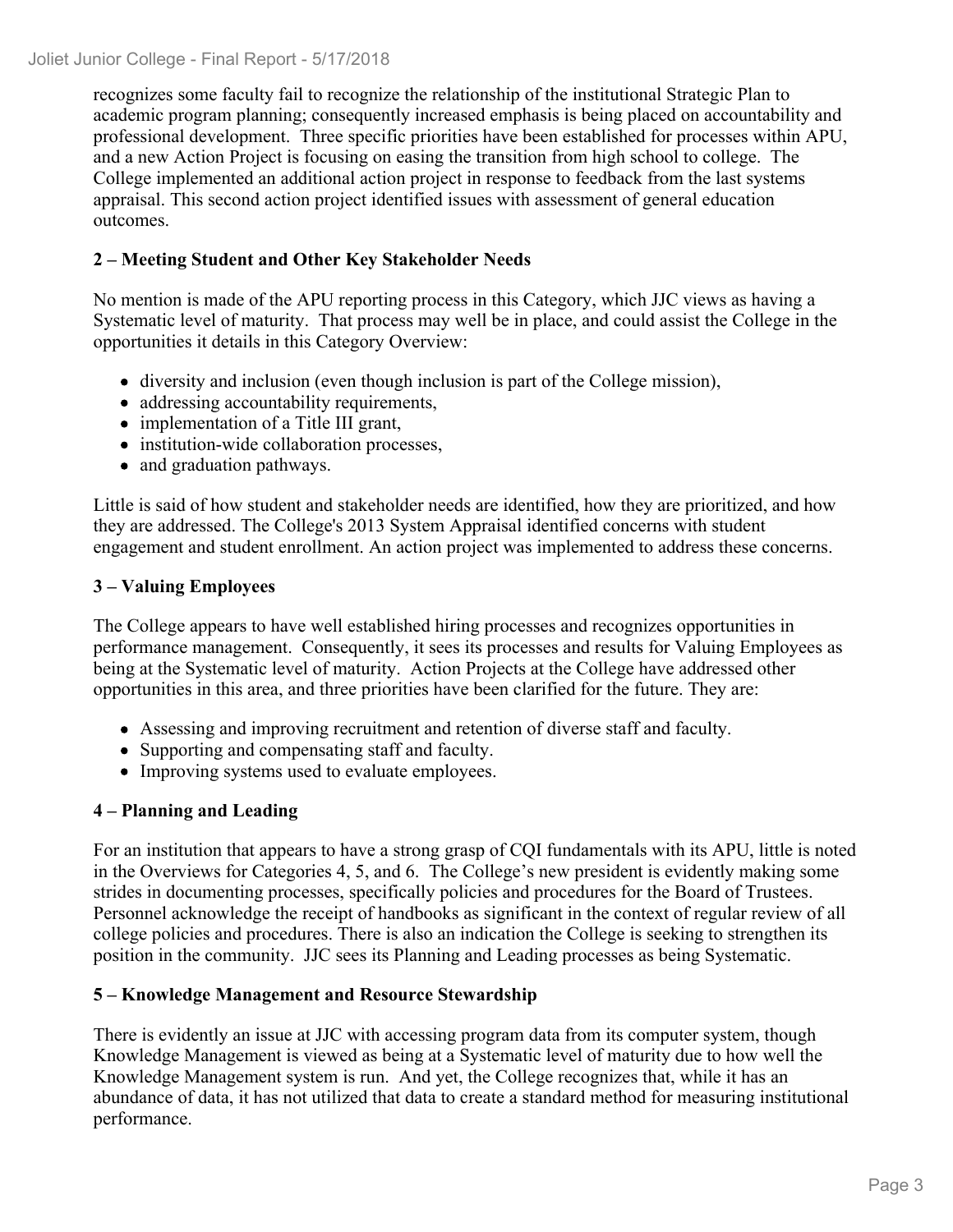#### **6 – Quality Overview**

For an institution that appears to have a strong grasp of CQI fundamentals with its APU, little is noted in the Overviews for Categories 4, 5, and 6. JJC took a proactive approach to previous appraisal and visit feedback by initiating several Action Projects which created key new processes and structures within the institution:

- shared governance.
- data stewardship.
- strategic planning.
- program improvement.

## **Interim Monitoring (if applicable)**

*No Interim Monitoring Recommended.*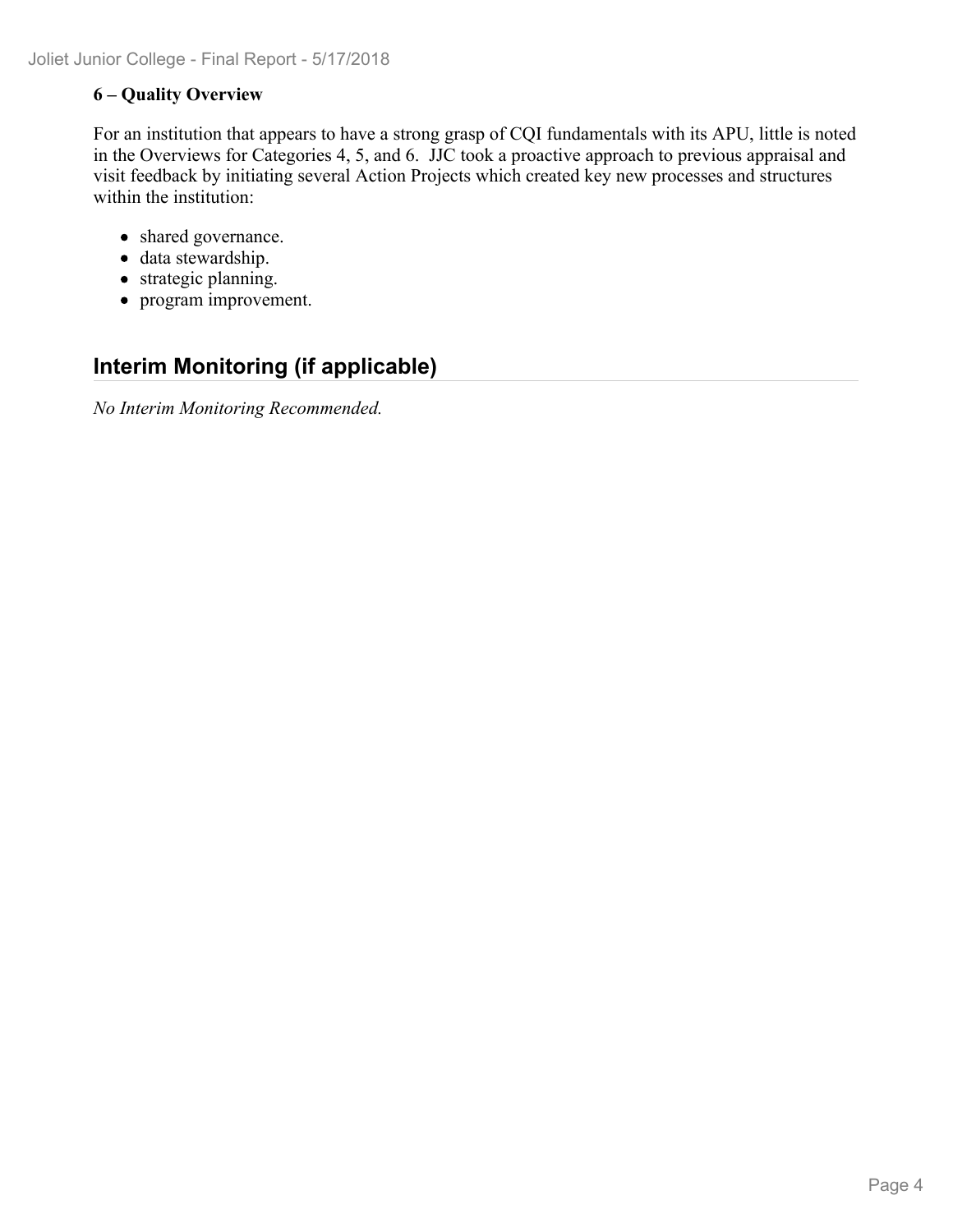## **2 - Strategic Challenges Analysis**

Strategic Challenges are those most closely related to an institution's ability to succeed in reaching its mission, planning and quality improvement goals. Review teams formulate judgments related to strategic challenges and accreditation issues through careful analysis of the Institutional Overview and through their own feedback provided for each AQIP Pathway Category. These findings offer a framework for future improvement of processes and systems.

#### **Instructions for Systems Appraisal Team**

Strategic Challenges may be identified on the Independent Category worksheets as the review progresses. The team chair will work with the team to develop a consensus Strategic Challenges statement based on their independent reviews. Please see additional directions in the **Systems** Appraisal procedural document provided by HLC.

### **Evidence**

This portion of the appraisal is typically used to as a mirror to help the institution identify common themes that may be acting as barriers for continued growth and success. In this case, the review team wishes to draw the institution's attention to defining success as maintaining accreditation and retaining the option to choose accreditation pathways.

#### **Strategic Challenge - Prioritizing Accreditation Reaffirmation**

As presented in this portfolio, clear evidence supporting the accreditation core-components was more difficult to identify than necessary. There are 21 total core-components. This review team's assessment resulted in five core-components ranked as "Adequate - but could be improved" and one other as "Unclear." There were at least three additional core-components that were ultimately ranked as "Clear," but only after considerable deliberation to determine if "Adequate" was a more accurate assessment. In all cases, the limiting factor was a lack of clear evidence as presented by the institution. The review team offers a more detailed analysis of the evidence offered under "Accreditation Evidence Screening Summary."

Steps toward presenting clear evidence include coordinating an effective articulation of processes and systematic use of data to reflect the effective use of the Plan-Do-Check-Act cycle. An effective use of data can include the use of targets and measures for individual processes that map to targets and measures that support the institutional plan. While the institution shows many cases of Planning and Doing, it is less clear that the institution reliably Checks to inform its next Act. It is also not clear the institutional leadership understands how to provide the necessary context to reliably direct many different PDCA cycles toward an institutional goal. Demonstration of a system such as this would have addressed many of the review team's concerns.

As the College considers how to more effectively use data, it may be useful to consider two very different types of data that can be collected. Both are useful. Some data types will be useful to monitor compliance rates with a process while other data will be useful in monitoring how effectively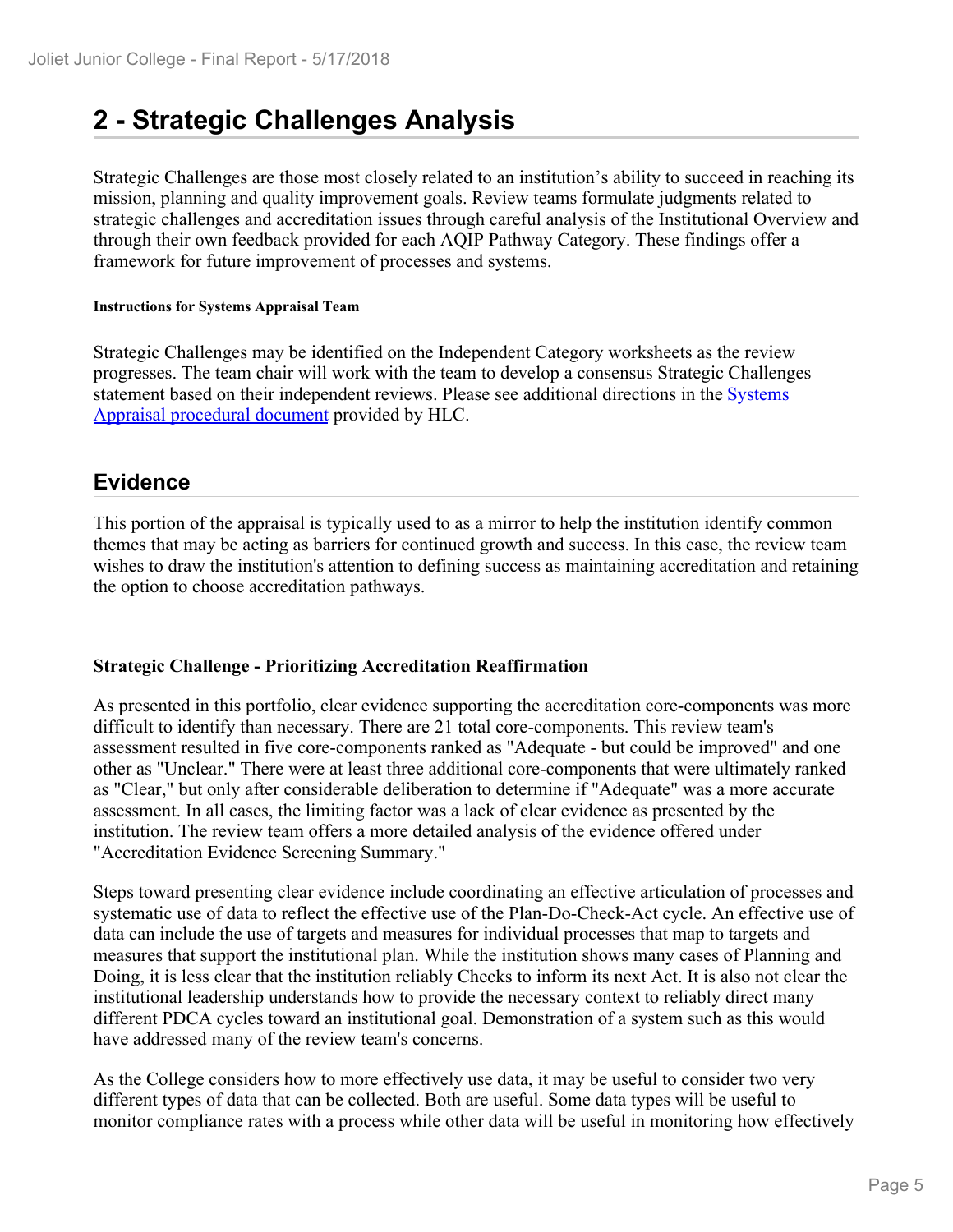the process fulfills its purpose of supporting the College's mission and strategic plan. Compliance data demonstrate how pervasively a process is used and establishes that the effectiveness data can have institutional relevance. The effectiveness data determine if the process is actually successful if used regularly. Neither type of data was consistently used in the writing of this portfolio, which leaves questions in the reviewer's minds if data are actually being used for effective decision making.

#### **Strategic Challenge - Portfolio Organization and Completeness**

A consistent question during the review team's deliberations was if the AQIP pathway is a good fit for Joliet Junior College. This question was primarily raised due to how the portfolio was written. Given that the College is midway through its accreditation cycle, the appraisal team recognizes the institution has an opportunity to effectively present itself in the end-of-cycle systems portfolio. Please consider the guidance presented under "Quality of the Systems Portfolio" as a strategic concern when developing the end-of-cycle systems portfolio.

## **Interim Monitoring (if applicable)**

*No Interim Monitoring Recommended.*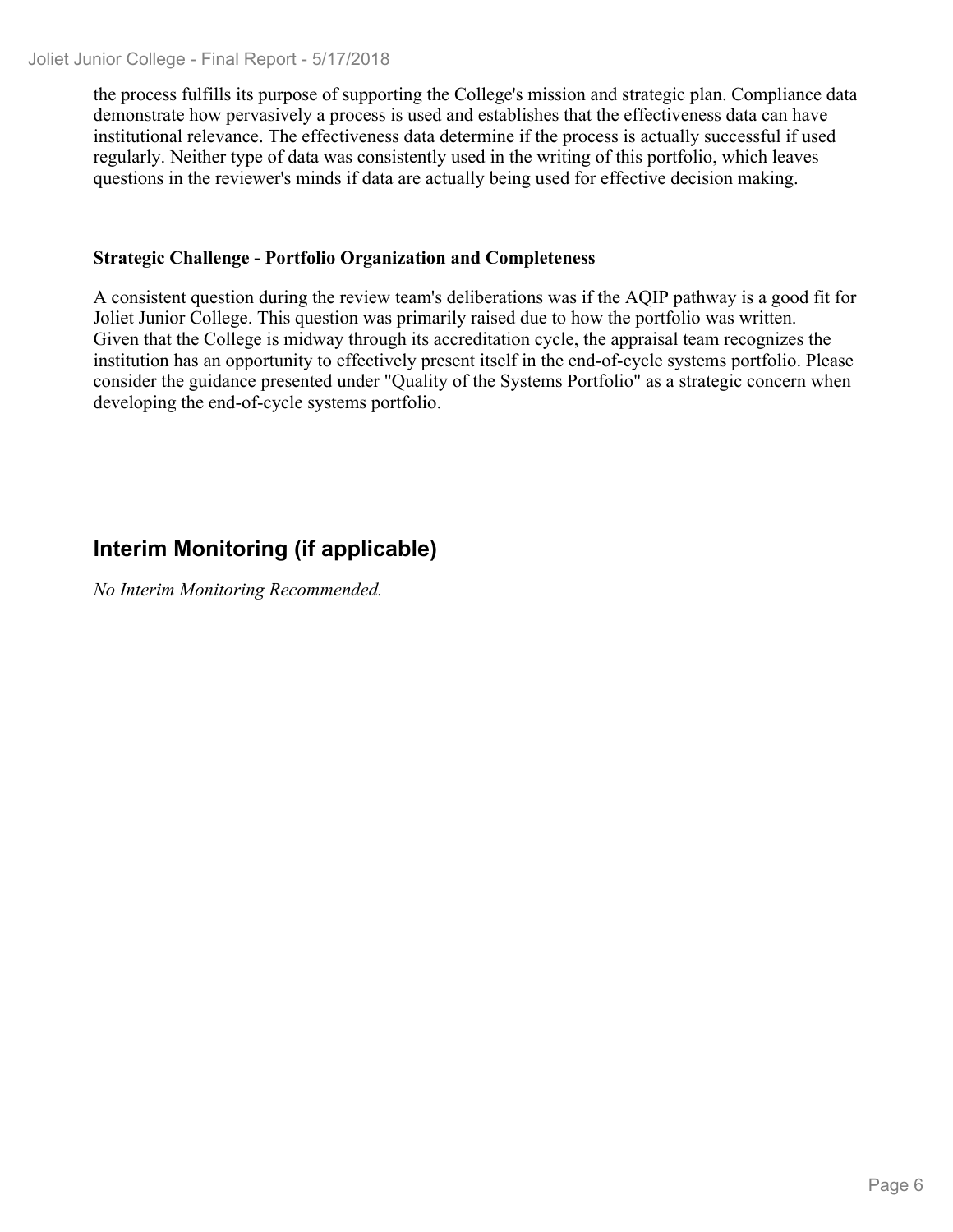## **3 - Accreditation Evidence Screening Summary**

Systems Appraisal teams screen the institution's Systems Portfolio evidence in relation to the Criteria for Accreditation and the Core Components. This step is designed to position the institution for success during the subsequent review to reaffirm the institution's accreditation. In order to accomplish this task, HLC has established linkages between various Process and Results questions and the Criteria's Core Components. Systems Appraisal teams have been trained to conduct a "soft review" of the Criteria/Core Components for Systems Portfolios completed in the third year of the AQIP Pathway cycle and a more robust review for Systems Portfolios completed in the seventh year. The formal review of the Criteria and Core Components for purposes of reaffirming the institution's accreditation through the comprehensive evaluation that occurs in the eighth year of the cycle, unless serious problems are identified earlier in the cycle. As part of this Systems Appraisal screening process, teams indicate whether each Core Component is "strong, clear, and well-presented," "adequate but could be improved," or "unclear or incomplete." When the Criteria and Core Components are reviewed formally for reaffirmation of accreditation, peer reviewers must determine whether each is "met", "met with concerns", or "not met".

The full report documents in detail the Appraisal team's best judgment as to the current strength of the institution's evidence for each Core Component and thus for each Criterion. It is structured according to the Criteria for Accreditation and the Systems Appraisal procedural document. Institutions are encouraged to review this report carefully in order to guide improvement work relative to the Criteria and Core Components.

Immediately below the team provides summary statements that convey broadly its observations regarding the institution's present ability to satisfy each Criterion as well as any suggestions for improvement. Again, this feedback is based only upon information contained in the institution's Systems Portfolio and thus may be limited.

#### **Instructions for Systems Appraisal Team**

In this section, the team should create summary statements/suggestions for improvement for each of the Criteria for Accreditation.

### **Evidence**

The College may be well served to review HLC documents regarding evidence for the criteria and core components. As an AQIP institution, the College uses its Systems Portfolio for identifying the foundation of how it meets the accreditation criteria. The degree to which the portfolio provides a cohesive and complete description of institutional practices influences the reviewers ease in finding evidence that the College meets the accreditation criteria and core components.

HLC's resource on providing evidence for the criteria identifies three types of evidence - clear, corroborating, and circumstantial. Clear evidence is always the goal. In general, this portfolio provides inconsistent circumstantial evidences and scattered corroborating evidence.

This appraisal's evaluation of evidence is intended to communicate where evidence was either missing, not of sufficient quality, or not clearly identified for the appraisal team. The most convincing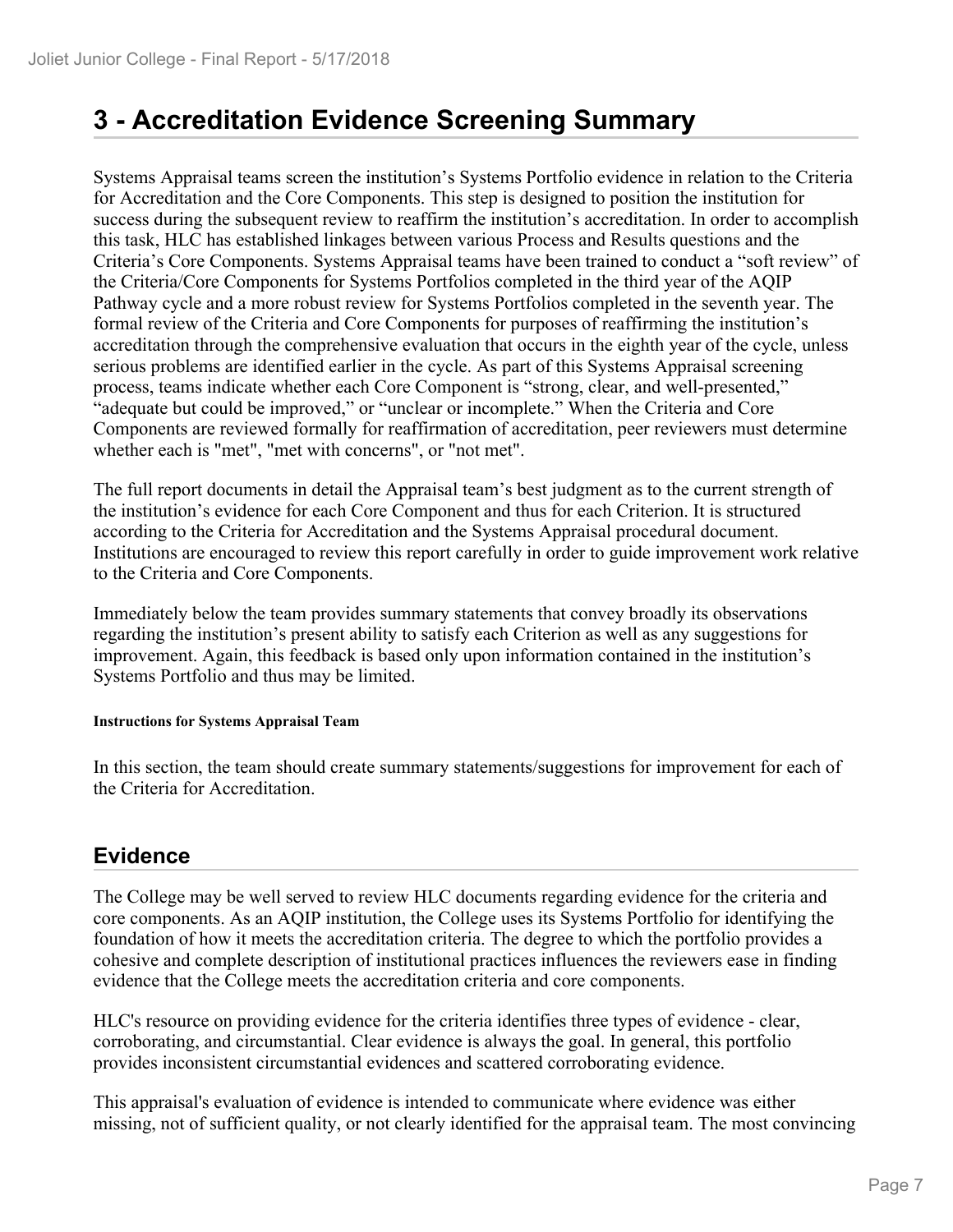evidence is not found in any single data report, but rather in an integrated set of data reports that illustrates deliberateness, consideration and care of informed decision making. Such a system of reports was not presented in this portfolio, and this absence places the College at a significant disadvantage.

#### **Criteria 1: Mission**

Joliet Junior College demonstrates through its systems portfolio a clear commitment to its community and students through its mission, vision, and values statements. The mission, vision, and values statements provide the College a framework for strategic planning, a means of identifying when it is successful, and a check to assure that it maintains good standing within its service area and academic community.

#### **Criteria 2: Ethical and Responsible Conduct**

Joliet Junior College is governed by a Board of Trustees that assures the College conducts itself ethically and responsibly. This is accomplished by Board and Institutional by-laws, employee manuals, and is also incorporated into faculty work contracts. Students are expected to demonstrate ethical behavior. These standards are reinforced through syllabi and instruction.

#### **Criteria 3: Teaching and Learning: Quality, Resources and Support**

Joliet Junior College has processes in place to ensure the quality of its curriculum. However, as presented in the portfolio, clear evidence begins to wear thin in this area. The evidence provided in the portfolio could be described as corroborating or circumstantial. Clear evidence is explicit, precise, and direct. Corroborating evidence might might take the form of examples, but falls short of demonstrating the pervasiveness of processes within an institutional culture. Circumstantial evidence supports only through inference. The evidence gathered in the portfolio is barely strong enough to be adequate and could be stronger with a better presentation of institutional practice.

#### **Criteria 4: Teaching and Learning: Evaluation and Improvement**

Joliet Junior College has processes in place to assure that student learning outcomes are clearly identified and that their purpose and level of achievement are well defined. The College also has processes in place to support assessment of student learning regarding these outcomes. The College, however, has not provided clear evidence that these processes are actually followed and the information gathered from the assessment activity informs changes in curriculum and pedagogical approaches.

#### **Criteria 5: Resources, Planning and Institutional Effectiveness**

Joliet Junior College has processes in place to assure planning and allocation of resources. These processes have not been well defined and frequently fall short of direct evidence. Many of the processes provide circumstantial evidence that suggests appropriate practices. The processes are supplemented with examples that corroborate the described processes. Direct systematic evidence is frequently missing.

## **Interim Monitoring (if applicable)**

*No Interim Monitoring Recommended.*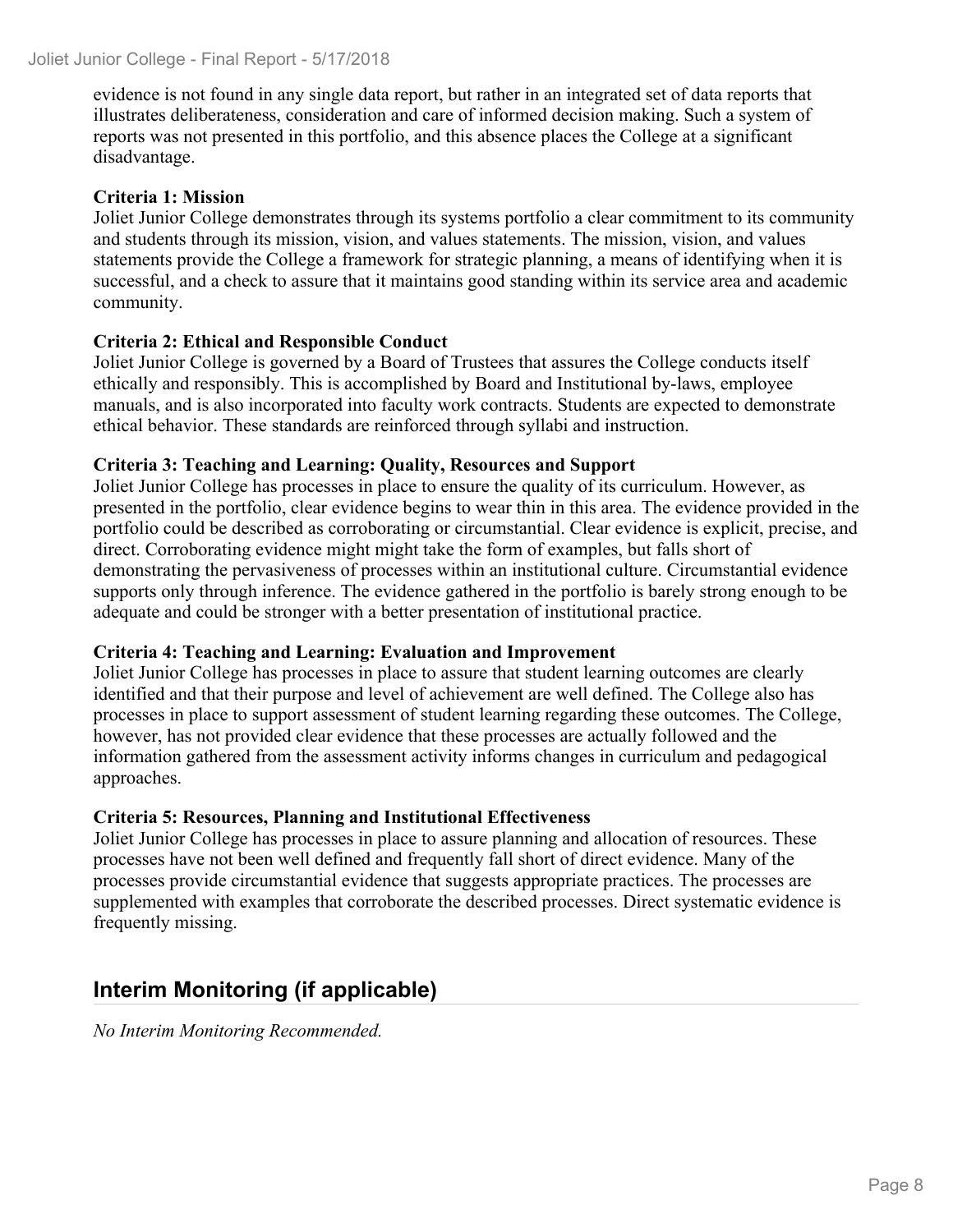## **4 - Quality of Systems Portfolio**

In this System Appraisal, peer review teams should acknowledge any work that the institution has begun toward addressing the Criteria for Accreditation and the Core Components. The more focused analysis remains on the AQIP Categories and the institution's evidence related to the Process (P), Results (R), and Improvement (I) questions. In cases where there was HLC follow-up stemming from the institution's previous reaffirmation review, the institution may request closer scrutiny of those items during this Systems Appraisal.

#### **Instructions for Systems Appraisal Team**

Because it stands as a reflection of the institution, the Systems Portfolio should be complete and coherent, and it should provide an open and honest self-analysis on the strengths and challenges facing the institution. In this section, the peer review team provides the institution with constructive feedback on the overall quality of the Systems Portfolio, along with suggestions for improving future Systems Portfolio submissions.

## **Evidence**

In the spirit of assisting the College's improvement efforts, the review team offers the following observation. It is the review team's hope that these comments are received in the spirit of identifying what may be the institution's biggest barriers in meeting the standards associated with an end-of-cycle comprehensive evaluation.

The College is clearly engaging in sound activities that support its mission. This being recognized, it is also necessary to observe the overall quality of the portfolio is poor because it does not generally present these productive activities in an appropriate CQI context for AQIP. This appraisal is just one formative review that the College will undergo during this accreditation cycle. The appraisal team expresses concerns regarding the overall quality of the portfolio and its reflection of the College's ability to contextualize its activities in the AQIP / CQI framework.

As a document submitted to maintain accreditation, one purpose of writing the portfolio is to illustrate that the College internally recognizes the expectations of its self-selected accreditation process. The deliberate recognition of key processes is, in itself, an assurance that these processes may be deliberately fostered and improved. In this respect, this portfolio falls short as written and submitted.

#### **Clarity**

The portfolio portrays the College as failing to understand and implement the processes requested in several parts of the portfolio. This is most frequently noted in treatment of data summaries, comparisons and interpretations. Process areas of the portfolio were also skipped or glossed over by combining multiple processes. Institutions have the latitude to address multiple processes in a single response, but that does not relieve the College of crafting a complete response. In too many cases, the College's blanket responses fail to provide necessary detail. These poorly addressed portions of the portfolio left the reviewing team searching for relevant information on behalf of the College. In a few cases, the searches were fruitful. Most often they were not. With either outcome, the reviewing team was left with the overwhelming impression the College has little clarity regarding how its practices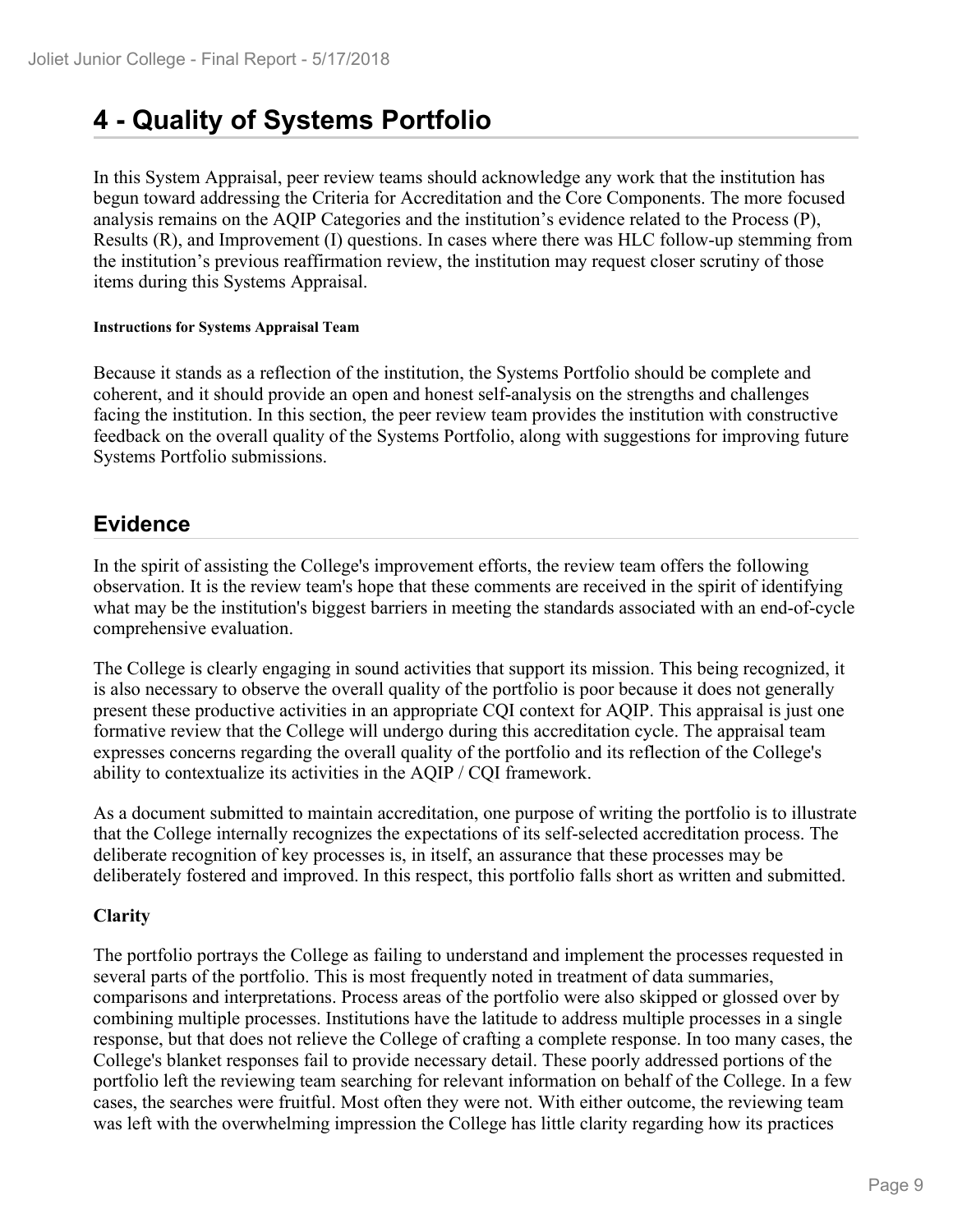#### match the the AQIP System Portfolio's expectations.

#### **Data**

As written, the portfolio portrays the College in an overwhelming struggle to implement processes. This struggle has made the systematic use of data secondary to the systematic collection of data. Without a meaningful use of the collected data, the collection process is unlikely to be valued or even maintained by those charged with process improvement.

Within the portfolio, data presentation should provides the reviewer with both a sense of how widely the process is implemented and how the process is tied to an institutional goal. In this portfolio, it was rare that either of these standards were met. Most of the data presented in the portfolio amounted to examples of data collected and did not convey either the pervasiveness of practices or how it measures process effectiveness.

Subcategories of the portfolio follow the same general template:

- 1. process description
- 2. selecting tools for tracking processes
- 3. summarize data
- 4. comparing data
- 5. interpreting data

This series of prompts provides a template for illustrating a complete assessment cycle on one broad facet of institutional operation. As such, there should be an identifiable narrative thread woven from one prompt to the next within a single subcategory. This holds particularly true for items 2-5. The selection of tools should be linked to the processes identified in the earlier prompts and the data summary should be drawn from the tools identified in item 2. Comparisons to internal/external goals should be made from the data provided in the summaries for item 3. It is frequently possible to summarize and show comparisons in the same illustration. Interpretations should be logically associated with the summaries and comparisons and illustrate how the institution gains insight to its operations.

The reviewers found that tools used to track did not always connect to the processes described; summaries did not reflect the tracking tools; comparisons and reflective interpretation were often absent.

## **Interim Monitoring (if applicable)**

*No Interim Monitoring Recommended.*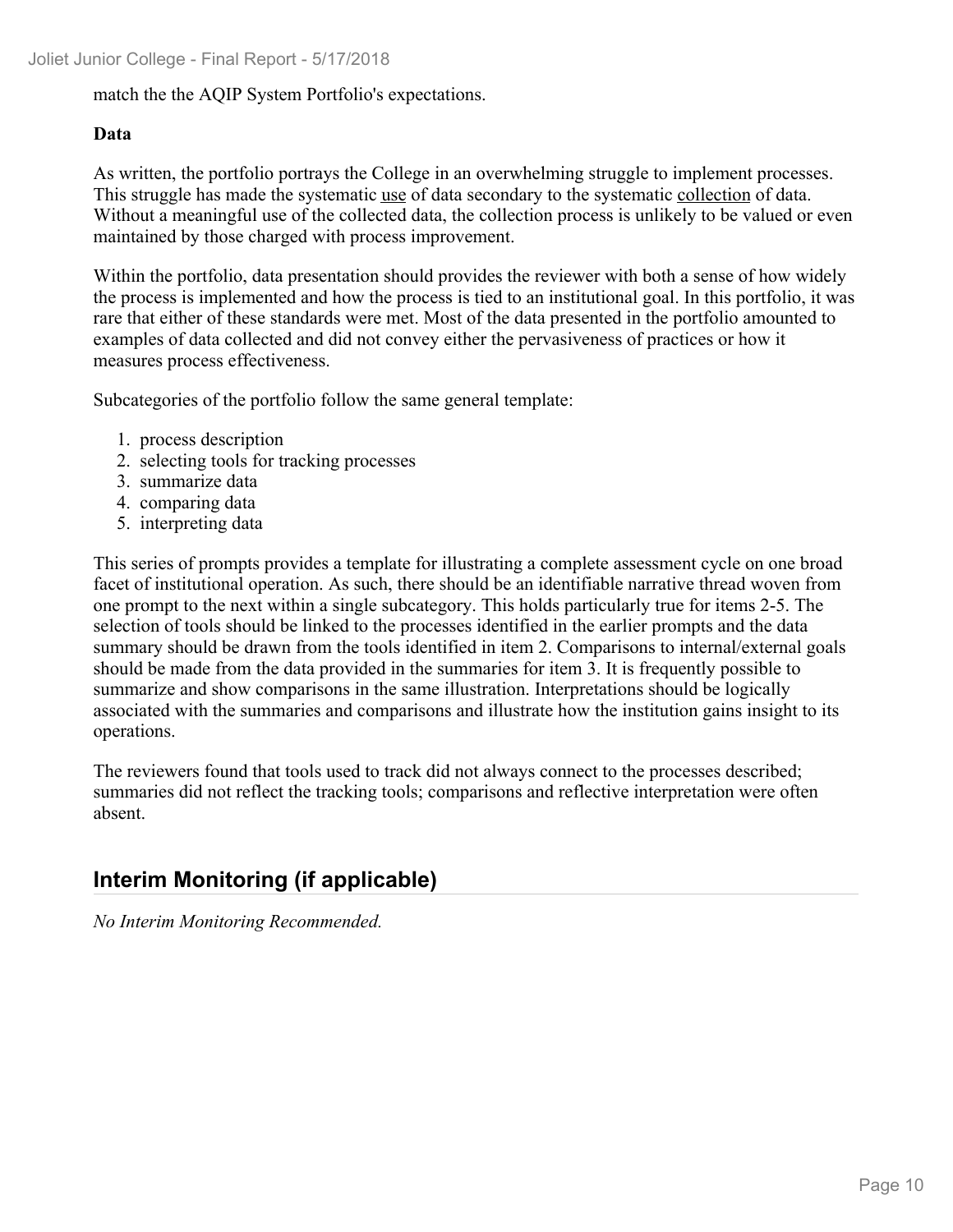## **5 - AQIP Category Feedback**

The Systems Appraisal Feedback Report addresses each AQIP Category by identifying strengths and opportunities for improvement. Through detailed comments, which are tied to the institution's Systems Portfolio, the team offers in-depth analysis of the institution's processes, results and improvement efforts. These comments should be straightforward and consultative, and should align to the maturity tables. This allows the team to identify areas for improvement and recommend improvement strategies for the institution to consider.

## **I - Helping Students Learn**

Focuses on the design, deployment, and effectiveness of teaching-learning processes (and on the processes required to support them) that underlie the institution's credit and non-credit programs and courses.

#### **Instructions for Systems Appraisal Team**

In this section, the team should provide a consensus narrative that focuses on the processes, results and improvements for Common Learning Outcomes, Program Learning Outcomes, Academic Program Design, Academic Program Quality and Academic Integrity.

Independent Category Feedback for each AQIP Category from each team member should be synthesized into an in-depth narrative that includes an analysis of the institution's processes, results and quality improvement efforts for each category. Wording from the Stages in Systems Maturity tables for both processes and results should be incorporated into the narrative to help the institution understand how the maturity of processes and results have been rated. The narrative should also include recommendations to assist the institution in improving its processes and/or results. It is from this work that the team will develop a consensus on the Strategic Challenges analysis, noting three to five strategic issues that are crucial for the future of the institution. Please see additional directions in the Systems Appraisal procedural document provided by HLC.

### **Evidence**

#### **CATEGORY 1: HELPING STUDENTS LEARN**

Category 1 focuses on the design, deployment and effectiveness of teaching-learning processes (and the processes required to support them) that underlie the institution's credit and non-credit programs and courses.

#### **1.1: COMMON LEARNING OUTCOMES**

Common Learning Outcomes focuses on the knowledge, skills and abilities expected of graduates from all programs. The institution should provide evidence for Core Components 3.B., 3.E. and 4.B. in this section.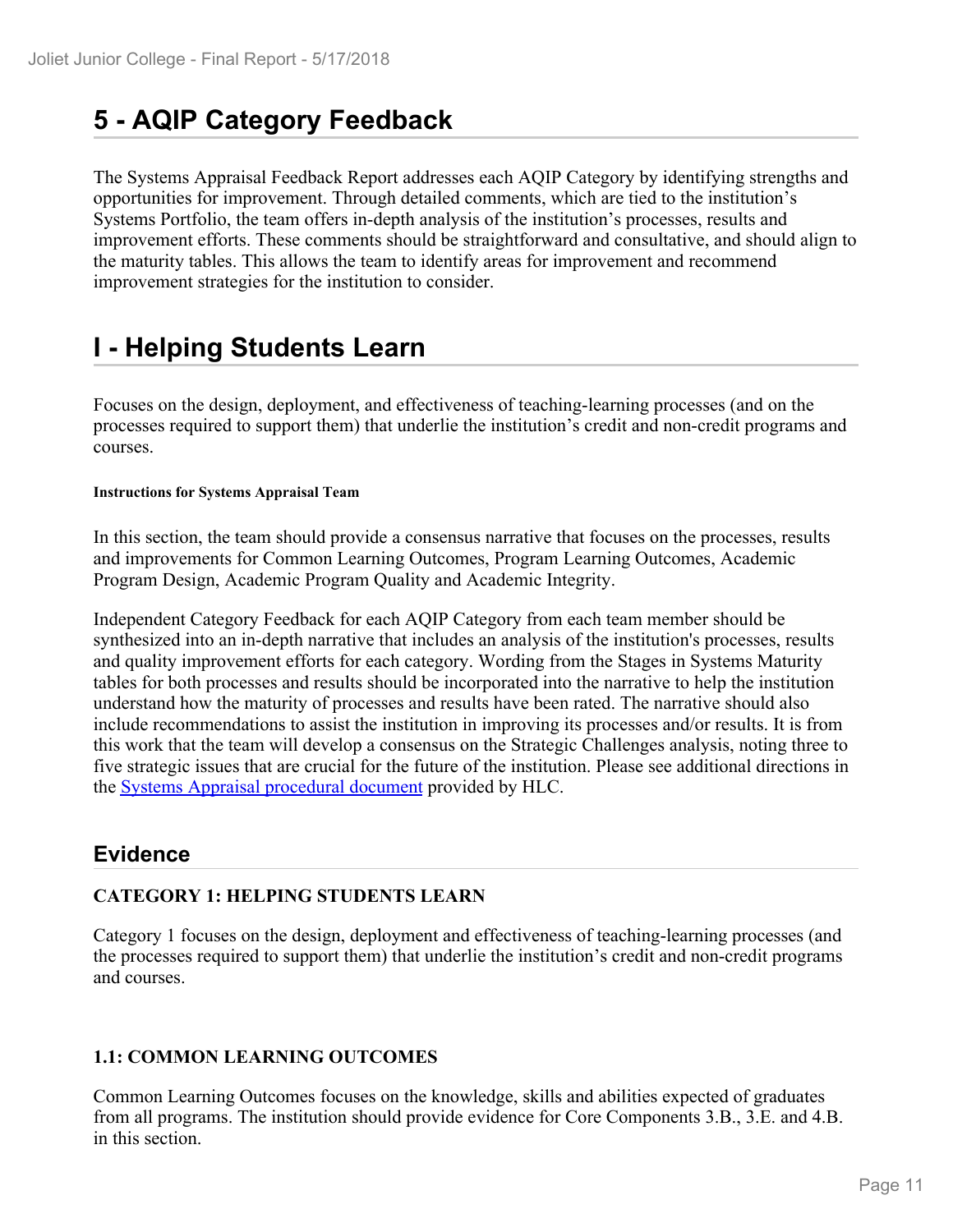**1P1** Describe the processes for determining, communicating and ensuring the stated common learning outcomes, and identify who is involved in those processes. This includes, but is not limited to, descriptions of key processes for the following:

Aligning common outcomes (institutional or general education goals) to the mission, educational offerings and degree levels of the institution (3.B.1, 3.E.2)

#### Reacting

The College has a clear history of working to identify common/general education student learning outcomes, including membership in the HLC Assessment of Student Learning Academy. There is no discussion in the portfolio relating common student learning outcomes to the institutional mission, its educational offerings, and its degree levels, which may indicate Joliet is at the beginning or reacting level of maturity in this area. There is little indication of implementation of effective practices. For these reasons the process is ranked as reacting.

• Determining common outcomes (3.B.2, 4.B.4)

#### Systematic

Joining the Assessment Academy in 2008, the College utilized a group of 45 faculty members to create an initial draft of Joliet general education outcomes. That group used the Illinois Articulation Initiative General Education Core Curriculum requirements and previous work done both at Joliet and other institutions to create the initial general education outcomes. Those six outcomes were vetted by the full-time faculty and staff in the spring of 2009. The work to achieve this commonly understood goal was coordinated across the institution, indicating a Systematic level of maturity.

The College is making progress toward aligned. The College has demonstrated that its approach is generally understood within the College, is repeatable and documented, and has identified activities within the process that are explicit, measurable, and subject to improvement. The established learning outcomes are published in the CurricUNET system.

As this process has matured, there is an indication of institutional silos eroding and coordination across the institution. While the described process includes appropriate stakeholders, it is less clear which campus offices and committees are responsible for continued review of the outcomes or the planned frequencies of these reviews. SLC would seem to be a natural fit for this role, but SLC's charge appears to limited to student learning assessment and does not appear to include revision of general education outcomes.

Articulating the purposes, content and level of achievement of the outcomes (3.B.2, 4.B.1)

Once the general education outcomes were established and accepted, the College's Student Learning Committee (SLC) assumed responsibility for creating the assessments of those outcomes. The SLC is also responsible for ensuring the same high quality of instruction across all modalities of course delivery. Rubrics serve a dual purpose of both articulating standards and acting as an assessment tool for the general education outcomes. Inter-rater reliability of the rubric was measured. For these reasons, this process is at a Systematic level of maturity.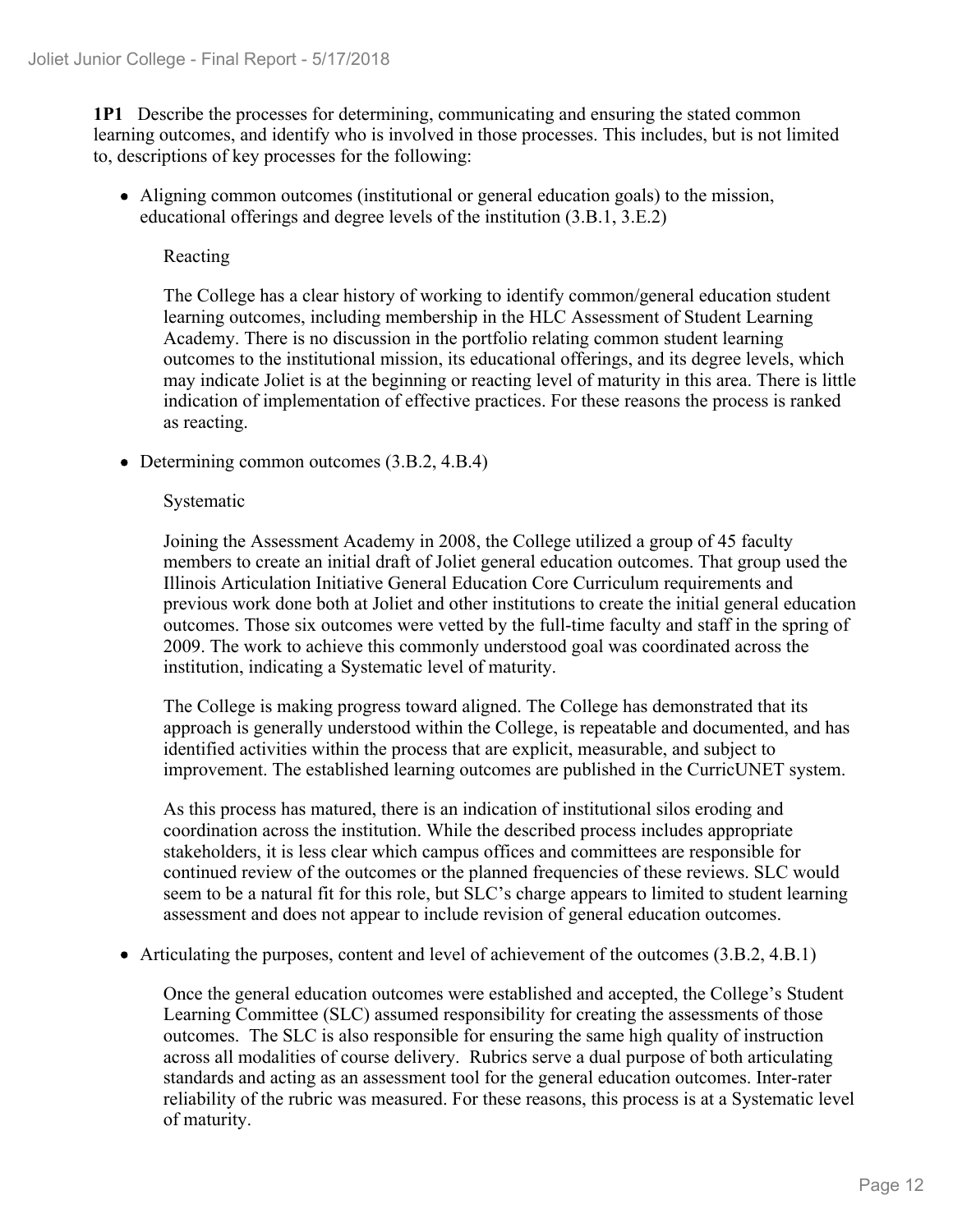The rubrics identify the competency, the target percentage who will meet a standard score, the assessment year and results, and the definitions of the scores. For instance, for the assessment of Written Communication in FY13, 78% met the target of 90% to achieve a score of 3 or 4 (out of 4) in Diction and Sentence Structures. In FY 2016, that number dropped to 72%. JCC continues to review its general education outcomes and assessment practices.

On multiple occasions, the College has used a process to review and revise the rubrics for assessment of student learning. The event that triggers revision of a rubric was not stated. In practice, it appears that rubrics are revised each time they are used to assess student learning. The standards for an "acceptable" rubric were not articulated.

• Incorporating into the curriculum opportunities for all students to achieve the outcomes (3.B.3, 3.B.5)

#### Systematic

The faculty identify the general education outcomes associated with its course and the course-embedded opportunity to assess the outcome $(s)$ . The association is identified in the course syllabus and approved by the department chair and dean. The curriculum committee is notified of changes in a course's outcomes. For these reasons, the process is at a Systematic level of maturity.

It is not stated how frequently faculty are expected to revisit these associations or the percent of college-level courses with an association to general education. These results were, however, hinted at, with references to the relative rates of participation regarding different general education courses, with the communication outcome being the most frequent association and cultural understanding outcome being the least frequent association.

Ensuring the outcomes remain relevant and aligned with student, workplace and societal needs (3.B.4)

#### Reacting

The College does not address this process, so it is identified at a Reacting level of maturity.

The College should consider the importance of aligning with the Illinois Articulation Initiative General Education Core Curriculum requirements, which may be a means to articulate the relevance of general education with student, workplace and societal needs. Identifying the ways in which the College confirms that these guidelines are appropriate for its students could be noted.

Designing, aligning and delivering co-curricular activities to support learning (3.E.1, 4.B.2)

#### Reacting

The College did not address the processes requested in this prompt, so it is assessed at a Reacting level of maturity. The College response was that general education outcomes are not assessed in co-curricular activities.

The prompt did not request information regarding assessment of outcomes in a co-curricular setting, but rather where the College outcomes are deliberately used in a co-curricular setting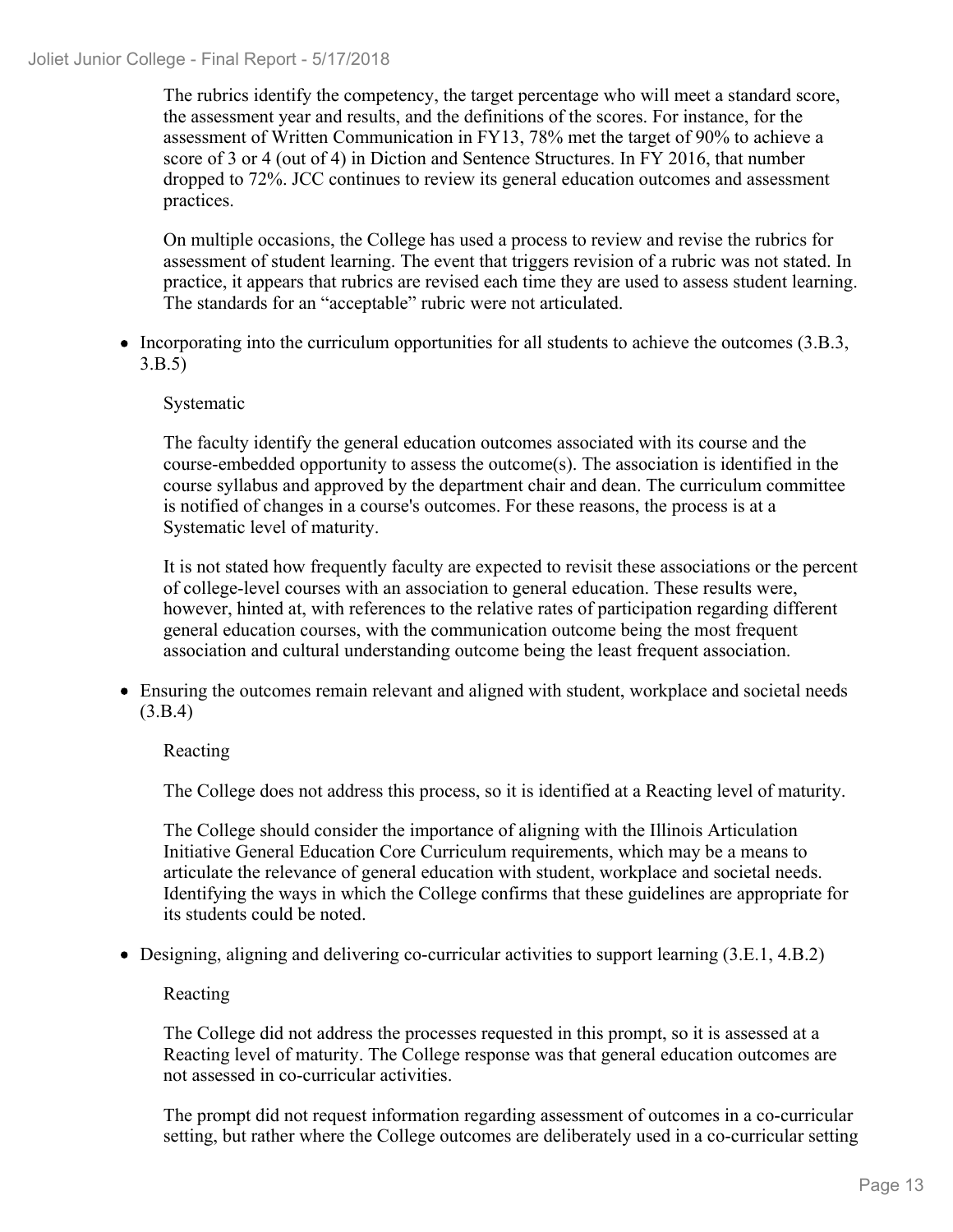to reinforce student learning outside of the classroom. Examples may include activities such as the ones described below:

Career and Employment Services may offer resume writing and interview skill development. This reinforces written and oral communication. Measures taken by the institution to help students transfer their communication skills from the classroom to these new situations may be documented here. How do Career and Employment Services staff use language used in composition courses and speech courses as a means to help students identify appropriate standards?

An umbrella approach is used for all athletic teams that foster multi-cultural understanding between demographically diverse team members.

Student groups, such as fiction writing, are tightly aligned with a general education outcome. Student workers may be expected to use information literacy or oral communications in their roles.

The individual activities do not constitute a process, but internally identifying the need to support student learning in a co-curricular setting and taking deliberate steps to address the need can build a process.

• Selecting the tools, methods and instruments used to assess attainment of common learning outcomes (4.B.2)

#### Systematic

A faculty task force identified the indicators and rubrics for each of the six GEOs, largely adapting them from the AACU's LEAP/VALUE rubrics. These indicators/ rubrics were communicated to the Joliet faculty through online surveys, which were deemed to be effective. This process is at a Systematic level of maturity because it is reproducible.

The use of AACU's LEAP/VALUE rubrics and gathering faculty input during the design of the rubrics can both be considered as selecting tools, methods and instruments by identifying best practices and developing faculty buy-in for the meaningfulness of the assessment tool. The institution did not, however, identify that these guides were the driving principles behind this process. Stating goals or principles such as these may help the College identify the goals behind its processes and subsequently open avenues to determining if its processes were successful.

Assessing common learning outcomes (4.B.1, 4.B.2, 4.B.4)

#### Systematic

The College's processes for assessing common learning outcomes include the use of rubrics for most the general education outcomes. The processes are aligned with selecting the tools, methods and instruments used to assess. GEOs are assessed on a three-year rolling schedule. Faculty are notified when their GEOs are to be assessed. Instructions are provided for administering, scoring and reporting data. In addition to rubric scores, faculty may also indicate common issues pertaining to a specific rubric indicator. For these reasons, this process is at a Systematic level of maturity.

The College should be wary of bogging down direct assessment of student learning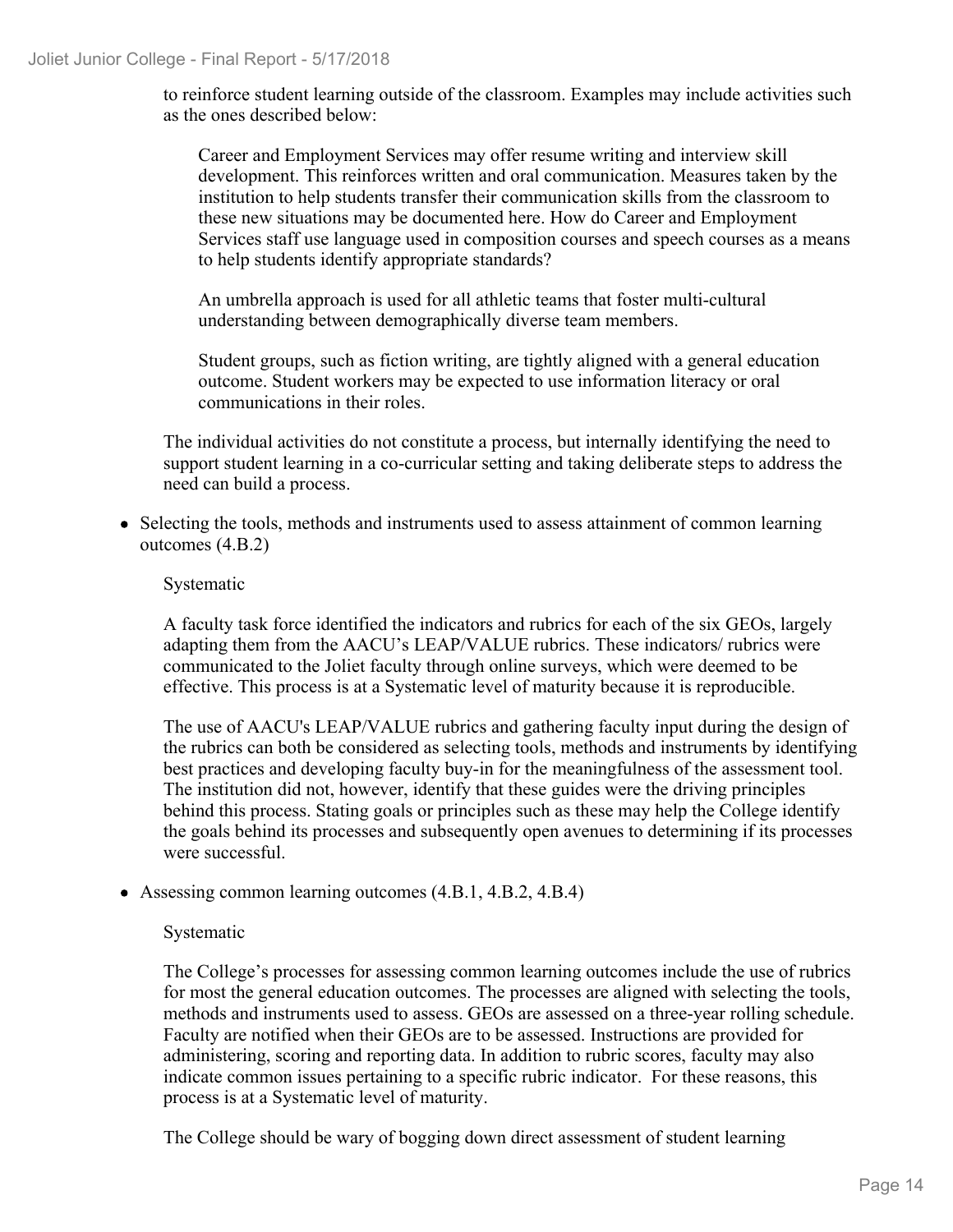by letting "the perfect become the enemy of the good." The rubrics have undergone multiple and time-consuming revisions and not yet established a track record of accomplishing the purpose of developing the rubrics - student assessment. The College may benefit from focusing on assessing student work and improving student learning rather than continually revising the rubrics. Once this cycle has been established, the introduction of a new or altered rubric may not be as disruptive to the assessment cycle.

**1R1** What are the results for determining if students possess the knowledge, skills and abilities that are expected at each degree level? The results presented should be for the processes identified in 1P1. All data presented should include the population studied, response rate and sample size. All results should also include a brief explanation of how often the data is collected, who is involved in collecting the data and how the results are shared. These results might include:

• Summary results of measures (include tables and figures when possible)

#### Systematic

The College has identified systematic means of collecting and reporting their GEO assessment data.This process is ranked as minimally systematic because there is a means of collecting the primary data regarding student learning. Other measurements to monitor progress within the system will help to place this process firmly within a Systematic level of maturity.

The reported information includes appropriate qualifiers such as target scores, results, sample size and response rate. Interpretation of trends was not readily accessible to indicate that the College itself is concerned with this type of data tracking. The data was not graphically presented to show trends over time where possible, and given the interruptions in the 3-year assessment cycle, trending data may not be available.

While a primary interest is student performance, the processes outlined in this section also lend themselves to be assessed for effectiveness.

If the College looks to the Illinois Articulation Initiative General Education Core Curriculum as a guide, comparing the expectations of AIGECC to JJC's general education outcomes may help identify skills uniquely valued by JJC as well as gaps.

It may be useful to track the percentage of courses that have been associated with at least one GEO. This will provide a measure of faculty participation with the assessment process. GEOs that are not associated with a large percentage of courses may not truly be a learning outcome that is common to all. The College may need to decide if they wish to spend resources promoting this skill and use the percentage of associated courses as a metric of improvement or consider removing the skill from its list of GEOs.

It may be useful to track the percentage of general education outcomes that are associated with a particular rubric.

It may be useful to track how closely the College is able to keep to its 3-year assessment cycle and identify the barriers to meeting that schedule.

All of these measures of process are simply a means of staying on track so that student performance can be determined.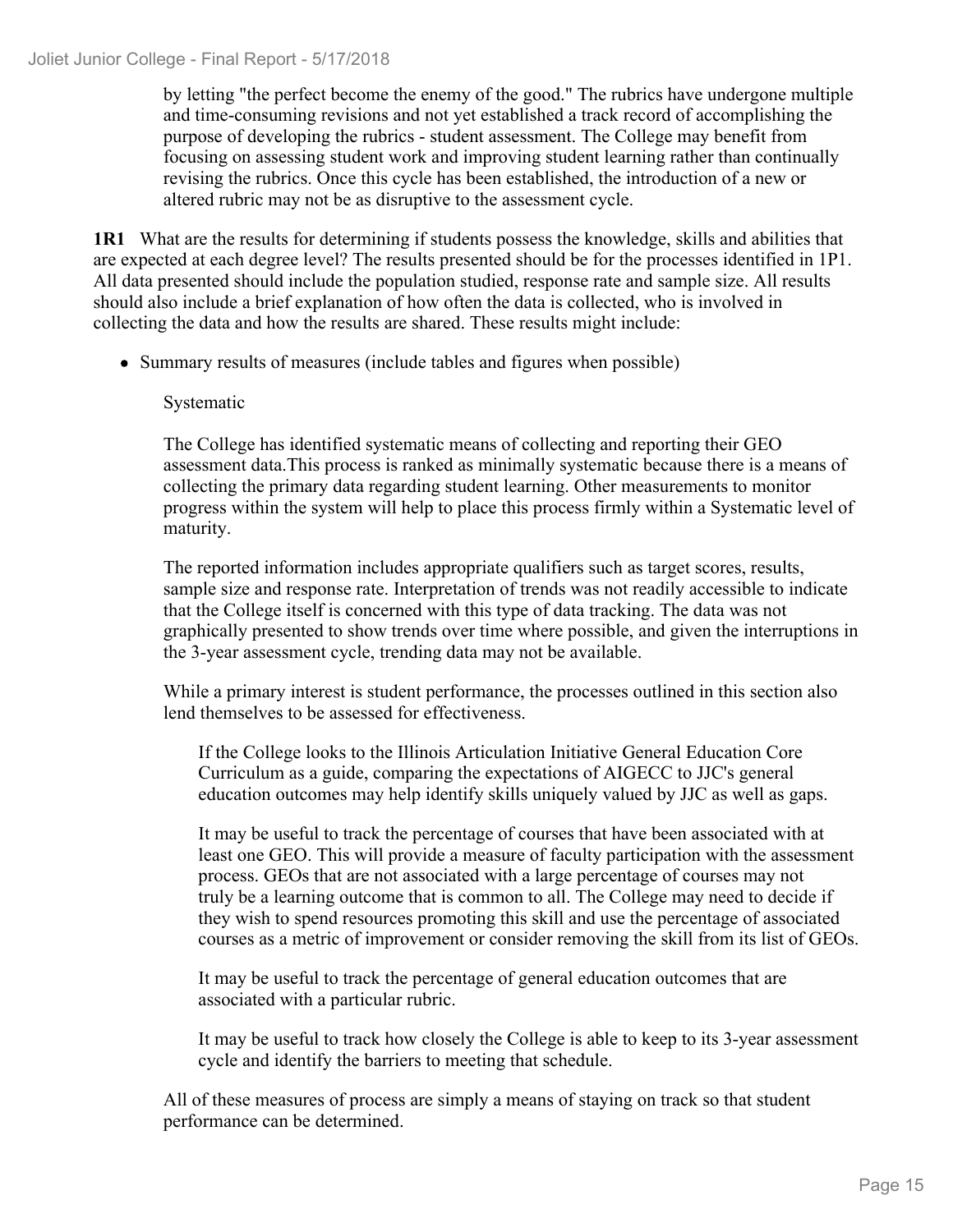Comparison of results with internal targets and external benchmarks

#### Systematic

These results are at systematic level of maturity despite having no external comparisons available. The College has adopted rubrics based on the AAC&U LEAP VALUE system. The College has internal targets in place, yet there is a means to obtain comparisons with other institutions using this system of rubrics.

• Interpretation of results and insights gained

#### Reacting

The College has identified major issues that stand in the way of its ability to fully assess the GEOs. These include:

Inclusion of more courses associated with GEOs.

Finding a means of using the assessment data to improve student learning.

Developing rubrics that can be used consistently from year-to-year.

While these problems have been identified as growth areas for continued progress with general education assessment, the College does not describe the insight that has led them to believe that the proposed solutions address the impediments in this area. For this reason, this interpretation is at the Reacting level of maturity. The current plan is that the College has identified a group of five faculty who are charged with providing a number of recommendations that will help build a productive assessment infrastructure.

**1I1** Based on 1R1, what process improvements have been implemented or will be implemented in the next one to three years? (4.B.3)

What appeared to be a solid, clearly established PDCA process for identifying and assessing GEOs at Joliet also appears to be in need of strong leadership to provide the necessary support and encouragement for Joliet faculty to participate. This support is necessary to provide the data necessary to deliver decision-makers with information on which to determine the ongoing viability of each of the GEOs. It is almost ten years since this process began, and yet appropriate assessments are still being determined, the cycle of these assessments is still unclear, and a special team of assessment leaders has been formed to assist the SLC in the administration of the GEOs.

The College started on the AQIP Pathway in 2000 and began researching general education assessment in 2006. The College entered the HLC Assessment Academy in 2008 and identified general education outcomes by Spring 2009. Starting in Spring 2009, rubrics were developed and vetted. Assessment of student learning started four years later.

This assessment activity has resulted in measures of student learning for each general education area and numerous rubric revisions. The rubrics associated with written and oral communication appear to be sufficiently vetted for continued use with hopes of producing trending data. The remaining rubrics were expected to be revised through fall 2018.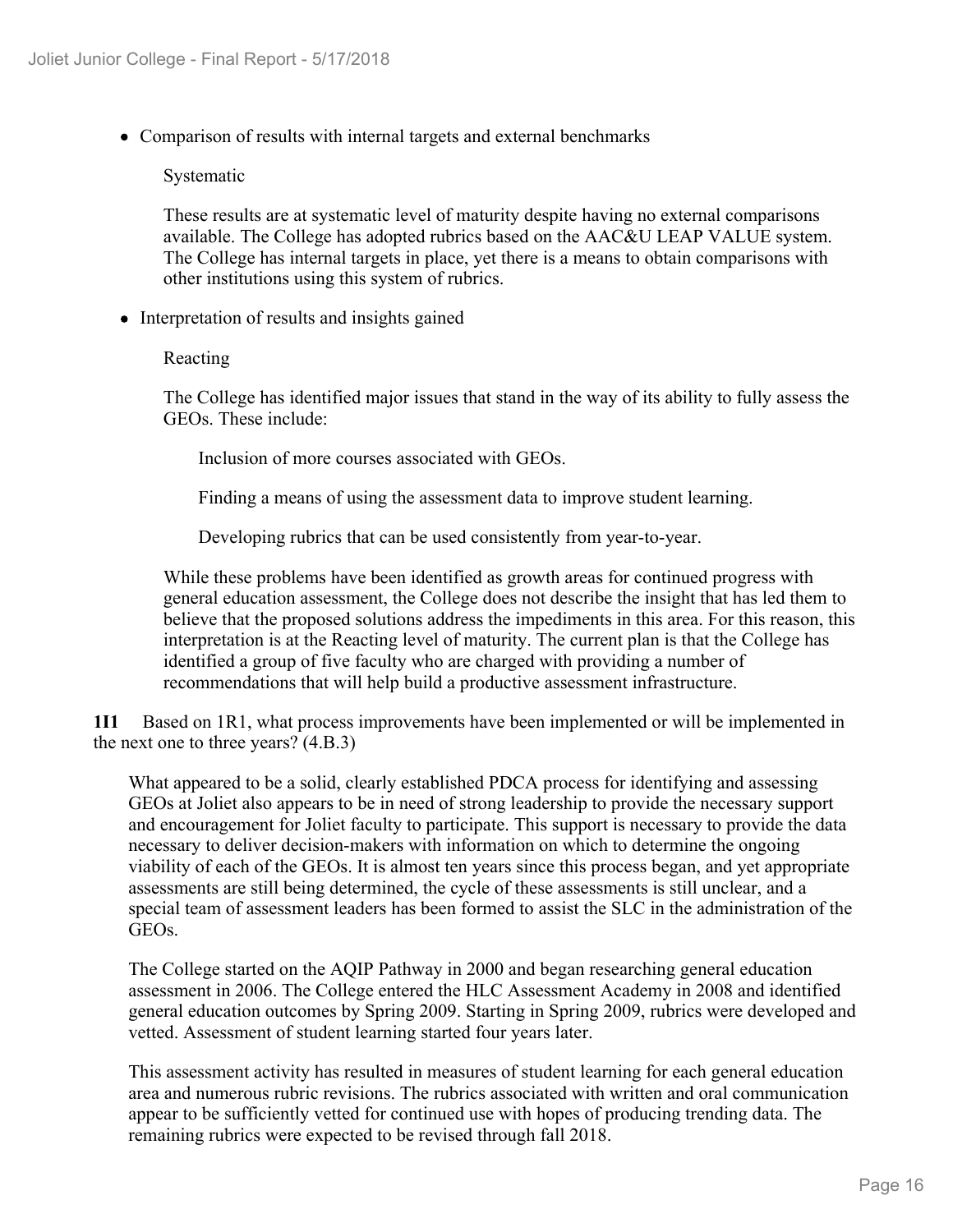The three-year rolling plan for assessing general education outcomes that was established in 2013 is not expected to continue on schedule.

*"The remaining GEOs will likely undergo revisions to their indicators, rubrics, and definitions, which will be conducted during spring semester 2018 and fall semester 2018. Until those changes are identified, the order of the remaining GEOs will remain undetermined in the short-term."*

There is no evidence indicating how the assessment information was used to improve student learning. The College acknowledges that this is a problem.

*"The SLC is also concerned about communicating results and effecting improvements in order to 'close the loop' for each outcome. Finding time for faculty to review the general education data, figure out what it means, and implement improvements requires developing a new culture."* 

The College does not offer changes or an alternative plan that may facilitate a more agile assessment approach.

The College's design for assessing general education outcomes appears sound. The College, however, struggles with consistent implementation and cannot move forward to even more challenging issues such as gathering insight regarding student learning and directing that insight to improvements in the student's learning experience.

The College has been an AQIP institution since 2000 and has been researching General Education assessment since 2006. The College's struggles in this area may speak more to systemic issues regarding a culture of assessment and working within a CQI framework than a weakness in the processes or a specific rubric.

#### **1.2: PROGRAM LEARNING OUTCOMES**

Program Learning Outcomes focuses on the knowledge, skills and abilities graduates from particular programs are expected to possess. The institution should provide evidence for Core Components 3.B., 3.E. and 4.B. in this section.

**1P2** Describe the processes for determining, communicating and ensuring the stated program learning outcomes and identify who is involved in those processes. This includes, but is not limited to, descriptions of key processes for the following:

Aligning learning outcomes for programs (e.g., nursing, business administration, elementary teaching, etc.) to the mission, educational offerings and degree levels of the institution (3.E.2)

Aligned

This process is aligned with the processes used to determine program outcomes and ensure relevancy of program learning outcomes.

Faculty develop Program Learning Outcomes (PLO). These are reviewed by the department, the department chair, and the appropriate dean. This is followed by an approval process with the JJC Curriculum Committee and then the Illinois Community College Board and the Illinois Board of Higher Education.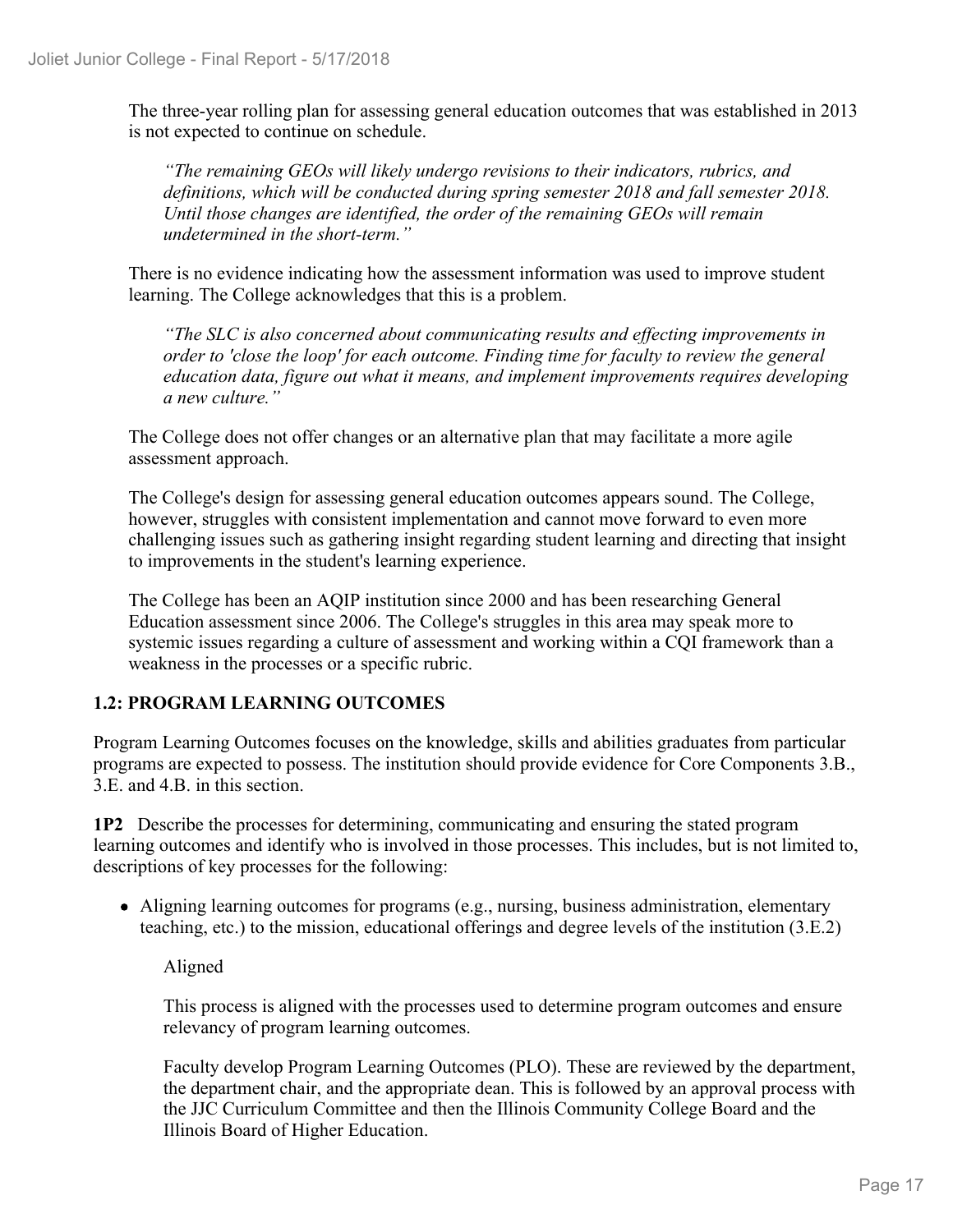To align with degree levels of the institution, programs are reviewed once every 5 years for the Illinois Community College Board (ICCB). The Annual Program Updates (APUs) are aligned with the ICCB forms to ease the compilation of data.

To align with mission, academic programs identify Program Effectiveness Goals (PEGs) on an annual basis as part of their APU action plan. Examples of PEGs are student retention rates, employer satisfaction, and licensure pass rates. This information is aggregated across programs for a single subdivision by the appropriate dean. The Vice President of Academic Affairs aggregates information across academic subdivisions for the academic division. This information becomes part of the Institutional Effectiveness Review that is used by the President and President's Cabinet to establish and fund priorities. For these reasons, the evidence suggests an Aligned level of maturity.

• Determining program outcomes  $(4.B.4)$ 

#### Aligned

The needs of the College's service area workforce largely determine the program outcomes. These needs are communicated through advisory groups and contact with business and industry, coupled with industry standards and program accreditation standards. This determination is understood across the institution, is repeatable and documented, putting the College in the Aligned level of maturity in this area.

Articulating the purposes, content and level of achievement of the outcomes (4.B.1)

#### Systematic

The description provided by the institution does not address program purposes, content, and level of achievement of the program outcomes. Even though it is clear JJC has content to its programs and that this content is mapped to program curriculum, the program outcomes are not systematically articulated to the reviewer. The College does not address how achievement levels are defined. It is noted the programs share data about the achievement of the Program Learning Outcomes, but those are also not shared.

The PEGs and corresponding Expected Levels of Achievement (ELA) show information about programs in their entirety, but the program purposes, content, and level of achievement of the outcomes are not evident. For example, the Curriculum Map example for Vet Tech provides an example of program outcomes. While it is clear program content can be related to specific coursework where learning outcomes are introduced up to expected mastery, there is no indication of what constitutes mastery or the level of achievement of those outcomes. If a student is expected to master the administration of drugs to patients, which is introduced in five courses and reviewed in another three before taking VET 212 where it is to be mastered, showing the documentation of student achievement of that outcome would provide clarity to this issue.

Without further clarification, it appears the College's programs are focusing on activities and responding to immediate needs in a Systematic level of maturity. It appears to an outsider the goals and level of achievement must be implicit to the program, but not readily available to the outsider.

Ensuring the outcomes remain relevant and aligned with student, workplace and societal needs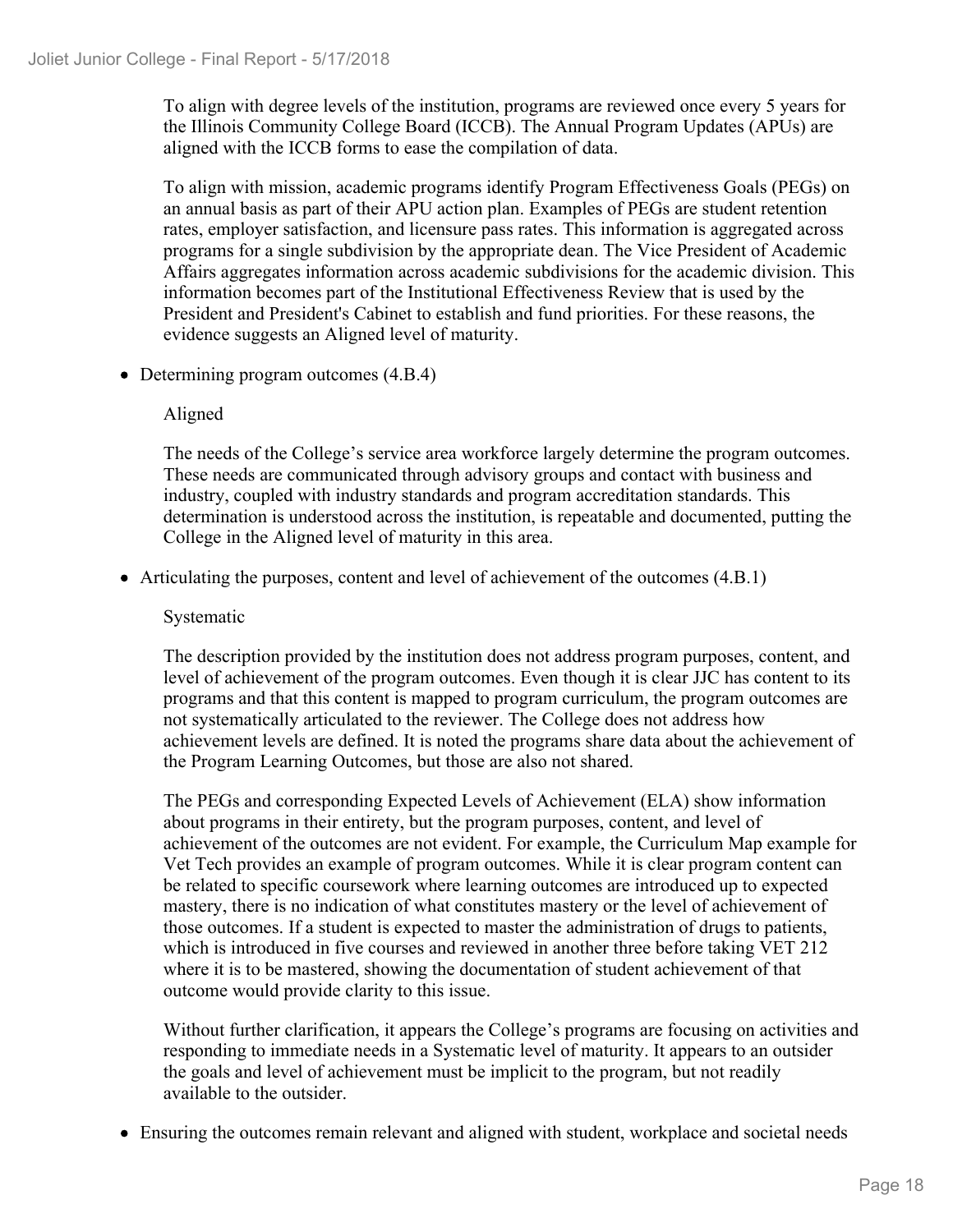#### (3.B.4)

#### Systematic

Use of program advisory groups is the primary method JJC uses to ensure its program outcomes remain relevant and aligned with the needs of its stakeholders. This is done in a Systematic manner that is well understood, repeatable, and generally documented through minutes and course/program improvements.

The College may want to consider expanding its methods of ensuring the outcomes through alumni and employer surveys and data collection methods that allow it to empirically document the relevance and alignment of its academic programs.

Designing, aligning and delivering co-curricular activities to support learning (3.E.1, 4.B.2)

#### Reacting

JJC career programs offer traditional co-curricular activities related to the student organizations connected to the programs. These activities can enhance the student learning accomplished in the classroom, but there is not description provided of any design or alignment of the student organization activities with classroom learning or academic outcomes. The lack of this description places this process at the Reacting level of maturity.

Charting how co-curricular activities support student learning in the classroom can assist the career programs with not only understanding the relationships of these activities but also with being more directive/purposeful and creative in the design and alignment of the activities to classroom learning. This charting and clarifying the related outcomes can help the College transition to a Systematic level of maturity for this process.

• Selecting the tools, methods and instruments used to assess attainment of program learning outcomes (4.B.2)

#### Systematic

The College is beginning to develop a system of established programs reviews. This model appear to be within its third year of data collection and indicates the collection of data appears to be systematic. The APU data collection process is aligned with with the ICCB program review process in that the data reporting forms mirror each other.

The information presented outlines how programs are reviewed, but does not clearly address student attainment of program learning outcomes or the tools used to evaluate student learning. There is reference to the graduate survey used to determine the extent former students feel they met the PLOs and that faculty work to embed the PLOs in the program coursework, but actual descriptions of how assessment tools are selected and how those tools provide achievement feedback is not provided. Additionally, it appears that the cycle of PLO assessment is tied to a 5-year program review cycle. This may be sufficient to evaluate a given PLO but is too lengthy to agilely respond to shifts in student learning and make appropriate corrections. This process appears to be at a Systematic level of maturity.

Assessing program learning outcomes (4.B.1, 4.B.2, 4.B.4)

Sysatematic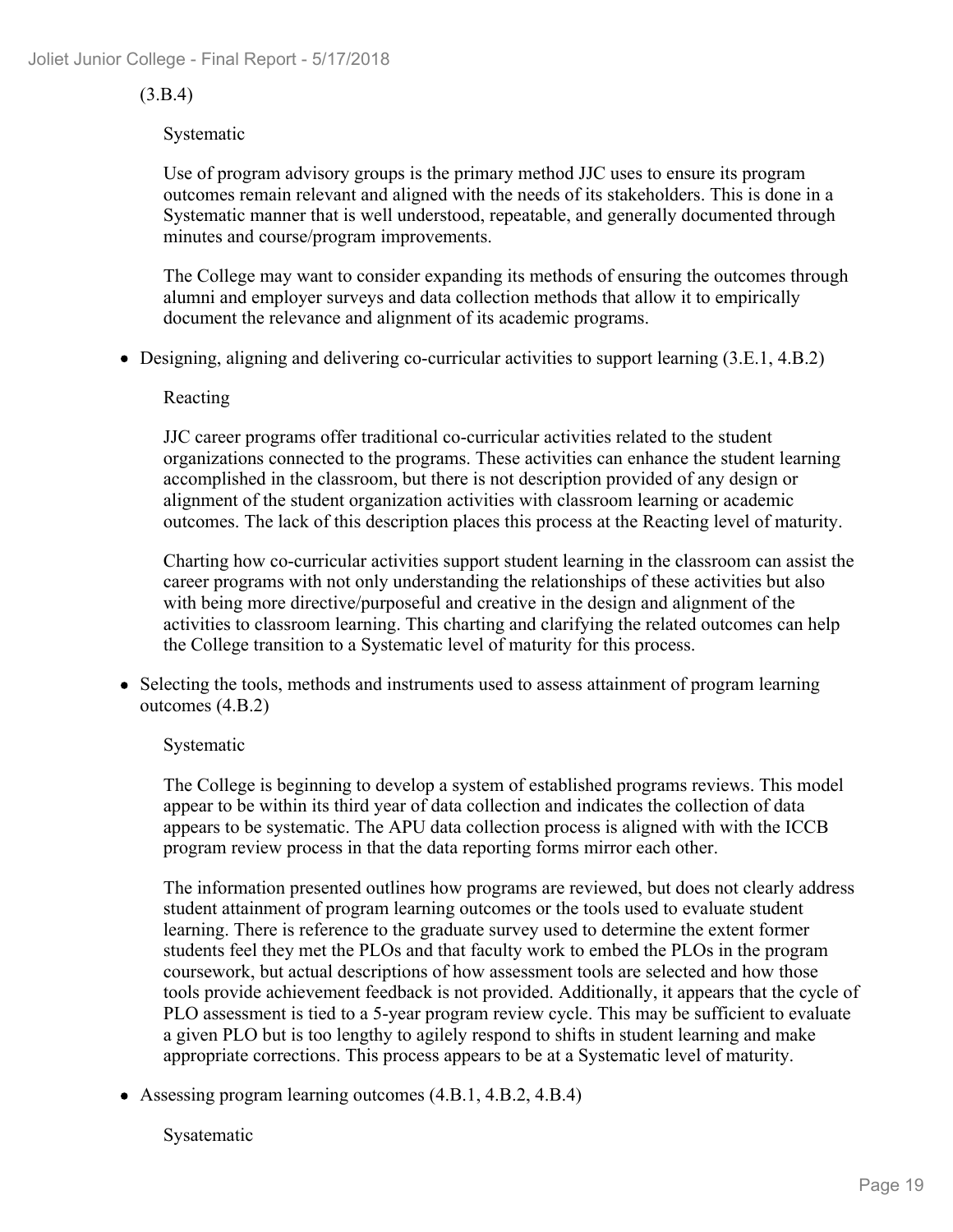The institutional response for this process was combined with the previous process. Please see the previous process for the evaluation. This process appears to be at a Systematic level of maturity.

**1R2** What are the results for determining if students possess the knowledge, skills and abilities that are expected in programs? The results presented should be for the processes identified in 1P2. All data presented should include the population studied, response rate and sample size. All results should also include a brief explanation of how often the data is collected, who is involved in collecting the data and how the results are shared. These results might include:

Overall levels of deployment of the program assessment processes within the institution (i.e., how many programs are/not assessing program goals)

#### Reacting

The College indicates assessment as a feature of a number of supportive processes associated with the College's programs. The associated processes include program accreditation, curriculum mapping, enrollment, and articulation. The College suggests that curriculum maps exist to identify the points within the curriculum tracks where the PLOs are presumably mastered and can be assessed appropriately. The College internally reports assessment data within the APU document where PLOs are identified. There are 17 career programs at JJC that have programmatic accreditation, so it would appear that all 17 are assessing program goals in addition to the generalized approach to PLOs apparently taken by the College's transfer programs.

Clear goals for these supportive processes were not stated. With the exception of one program's curriculum map, no evidence was presented regarding the overall effectiveness of these processes in supporting program improvement. The College does not provide information indicating deployment levels such as how many programs are actively participating in providing PLO assessment results as part of the APU report.

The APU report for one program was provided. Based on this evidence, it is clear not all PLOs are mastered. In the example provided, it is clear the final two PLOs are only introduced. The PLOs do not appear to be reinforced or mastered in the program's coursework. With no other evidence as a basis for evaluating program assessment, these processes remain in the Reacting level of maturity.

• Summary results of assessments (include tables and figures when possible)

#### Reacting

Summary results of program assessment are provided for only five occupational programs. The data presented regarding the Nursing program indicates a systematic level of maturity, but these standards do not appear to be pervasive as part of program assessment. For this reason, the data summary is ranked at a Reacting maturity level. The Nursing program's approach may serve as a model for other programs.

The goals for the identified programs did not appear to have a basis in external comparisons. The data was not summarized. The College provided the following examples of assessment results: A single full PR report, a full subdivision APU report for student services, a full division report for academics. Data was presented within the PR report of the sample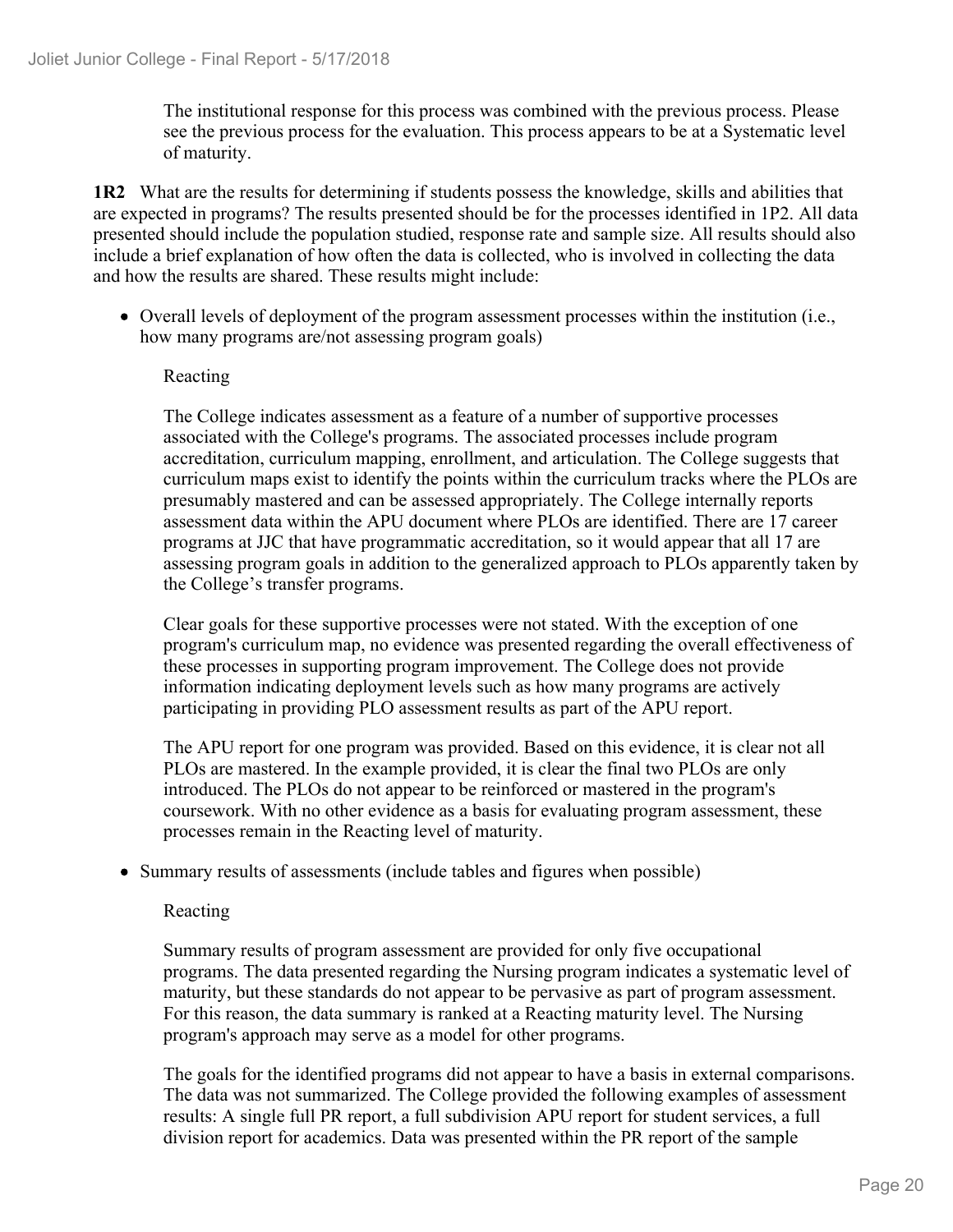programs' PLOs. No overall success rate of PLO attainment for all programs was provided.

Comparison of results with internal targets and external benchmarks

Reacting

In select programs, such as nursing, the performance of students on regional licensing exams was presented in the context of national performance levels.

This information regarding program assessment was not presented graphically or in a sufficiently organized manner to be easily analyzed for trends. Given the format of the data presentation for this area of the portfolio, it is difficult to conclude that the College analyzes trends. For these reasons this portion of the portfolio is ranked at a Reacting level of maturity.

• Interpretation of assessment results and insights gained

Reacting

The College reports a clear method of reporting data, but does not identify the means by which the meaning of the data is identified. This ranks this process as a Reactive level of maturity.

The College's next steps for improvement rely on the success of recent administrative realignments that will allow greater oversight of assessment. The College has identified some programs require additional assistance in working with PEGs.

**1I2** Based on 1R2, what process improvements have been implemented or will be implemented in the next one to three years? (4.B.3)

The College has a systematic way of reviewing how programs align with institutional mission by using the APU/IER reporting process. This system of reports incorporates information regarding student skill attainment.

The emphasis in this area of the portfolio is placed on advances that the College has made in its reporting structure and speaks little to how this information is being used to improve student learning. It appears the data remains within the programmatic silos. Sharing of programmatic data across the institution will assist the College in breaking down those silos as could the change in Academic Affairs leadership.

#### **1.3: ACADEMIC PROGRAM DESIGN**

Academic Program Design focuses on developing and revising programs to meet stakeholders' needs. The institution should provide evidence for Core Components 1.C. and 4.A. in this section.

1P3 Describe the processes for ensuring new and current programs meet the needs of the institution and its diverse stakeholders. This includes, but is not limited to, descriptions of key processes for the following:

Identifying student stakeholder groups and determining their educational needs  $(1.C.1, 1.C.2)$ 

Systematic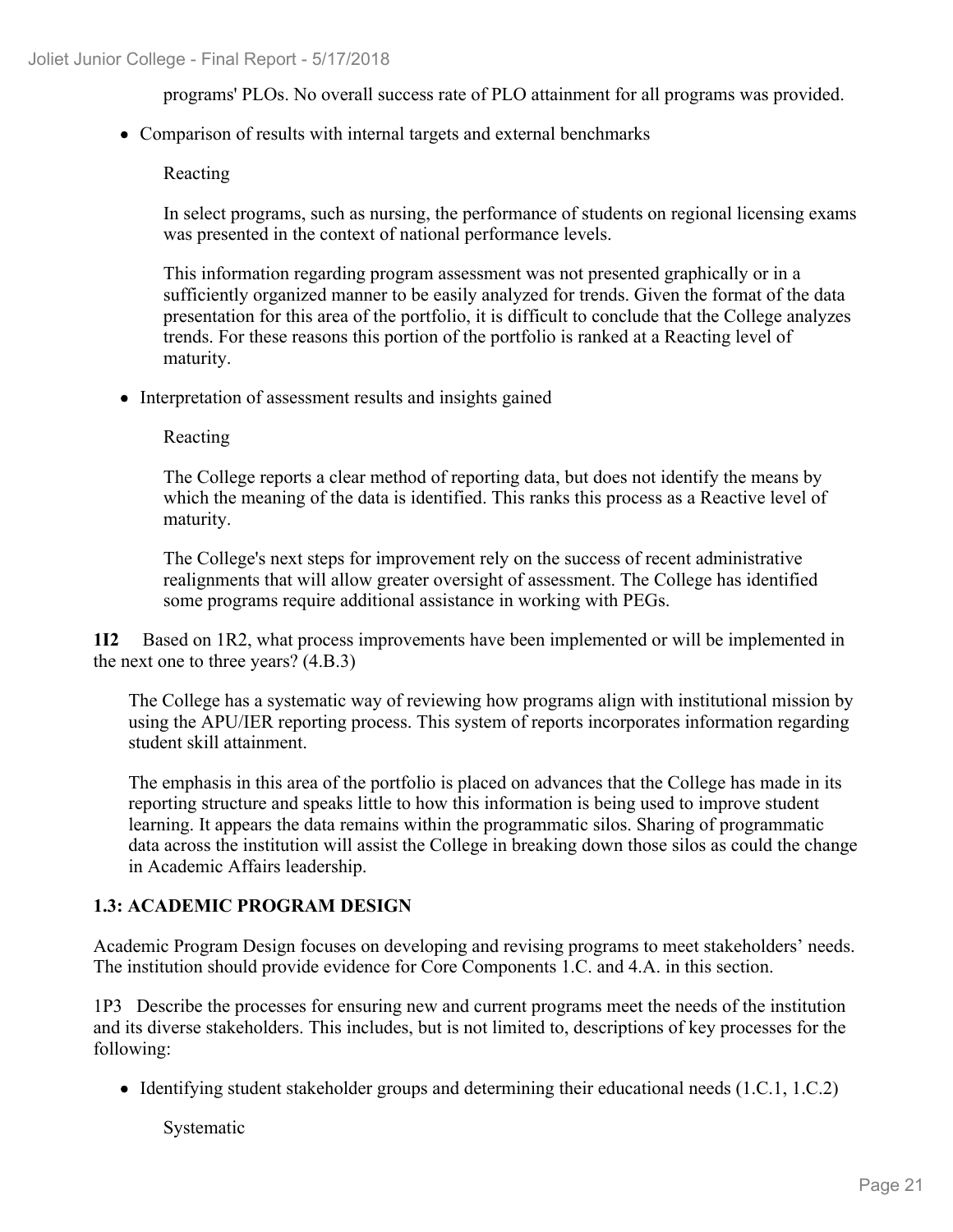The College administers CCSSE and several other student surveys to identify the needs of students.

This prompt explicitly addresses student stakeholder groups. The bulk of the information for this prompt addresses other types of stakeholders. For this reason, the process is ranked as at a minimal systematic level of maturity.

Identifying other key stakeholder groups and determining their needs  $(1.C.1, 1.C.2)$ 

#### Reacting

The College uses market data and relationships with industry partners, the College Curriculum Committee, VPAA, ICCB and IBHE as meaningful methods to identify other stakeholder needs.

Faculty use both program advisory committees and environmental scanning (occupational outlooks) to identify new and changing needs in their environment.

Faculty are responsible not only for identifying stakeholder needs in their area of expertise but also for identifying new and emerging needs that might lay outside of their area of expertise.

*"Faculty have the primary responsibility for identifying new and changing needs of area employers and transfer students and then determining curriculum gaps and areas for improvement."*

While the faculty are the content experts and interact with advisory teams and external stakeholders, there doesn't seem to be a systematic way for the institution to anticipate changes in industry needs that will lead to the identification of necessary changes. There is little described that suggests that the College anticipates needs of stakeholders. No mention was made of how faculty are organized to systematically identify new areas of growth in the community's workforce or training needs or how these needs fit into the overall institutional strategic plan. This suggests that faculty are left to respond to those stakeholders for their area of expertise. For these reasons, this process is ranked as Reacting in its level of maturity.

While it is common practice for faculty to respond to changing needs of community employers, new opportunities are frequently identify as a collaboration between faculty and administration who regularly monitor the community through a variety of methods and weight feasibility in the context of institutional resources.

• Developing and improving responsive programming to meet all stakeholders' needs (1.C.1, 1.C.2)

#### Systematc

Changes to programs are outlined in plans submitted as either APU reports or program review (PR) reports. This triggers a feasibility study of the request before submission for adoption through the JJC Curriculum Committee, VPAA, ICCB, and IBHE. The feasibility study connects this process to budget resources and market potential. For these reasons, this process is ranked as a Systematic maturity level.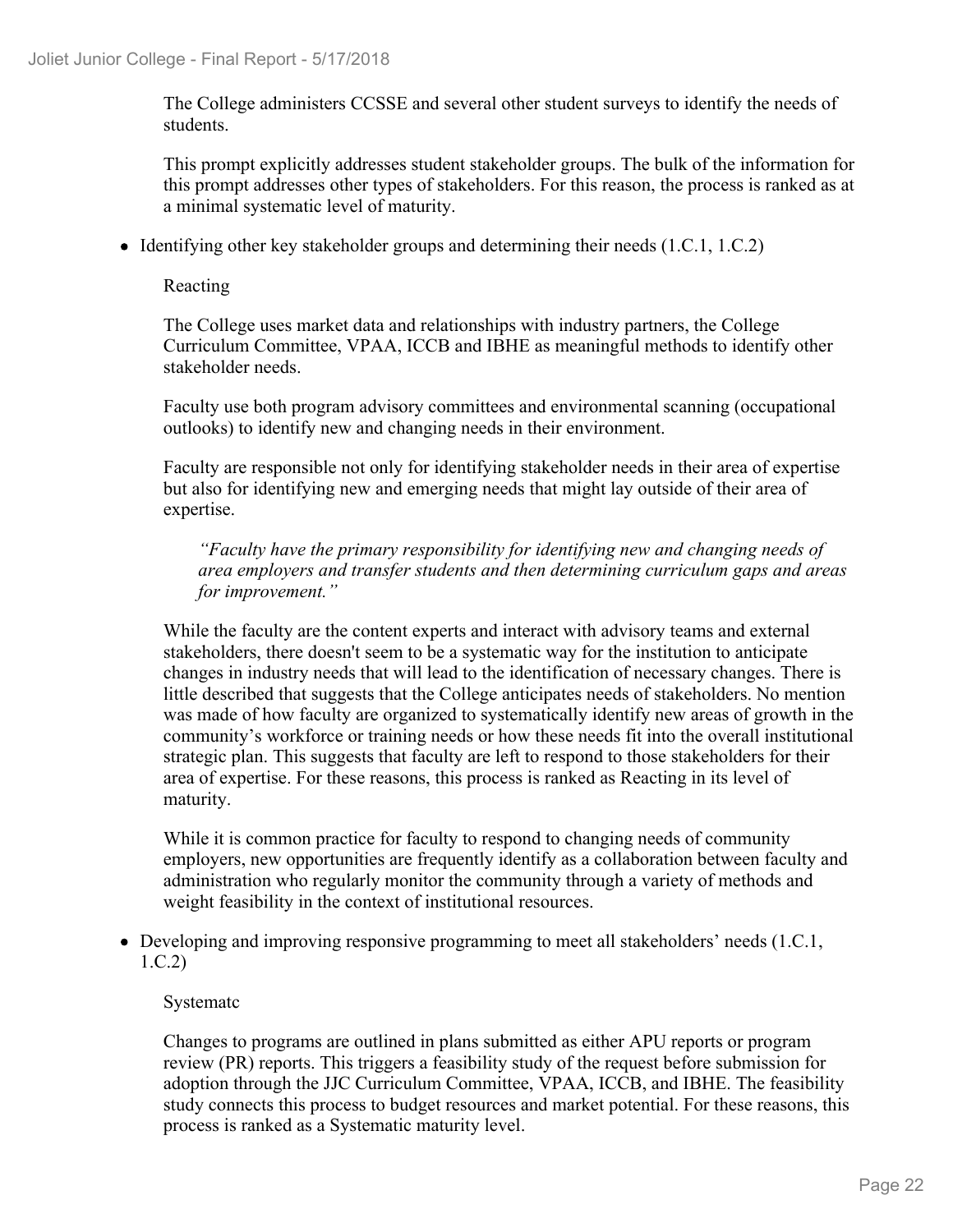Clearly identifying its list of stakeholders and their needs could assist the College in communicating the effectiveness of this approval / funding process and help to identify if all needs are being addressed.

• Selecting the tools, methods and instruments used to assess the currency and effectiveness of academic programs

Systematic

The APU report and curriculum committee serve as quality control measures, the standards that these processes use was not clarified. The College provides little information about how it selects tools and methods to assess the currency of its academic programs. Curriculum vetting and budgeting processes are used to identify and address needs. For these reasons, this process is identified at a systematic level of maturity.

Reviewing the viability of courses and programs and changing or discontinuing when necessary (4.A.1)

#### Reacting

The College describes the process used to make changes to program curriculum and delivery methods. The College also notes that inactivation and withdrawal of programs undergo the same process. These processes have the potential to be aligned with other key process of the institution such as strategic planning and the institutional mission. These processes are operating in generally understood, repeatable and documented manners. For these reasons, this process is rated at a Systematic level of maturity.

While this identifies that there is an institutional procedure for inactivating a program, the College does not explicitly identify criteria and thresholds within the body of the portfolio. The reviewers were left to assume that the information in the APU/PR report was the relevant information to this decision-making process, but no insight to the standards used to determine such a process was provided.

**1R3** What are the results for determining if programs are current and meet the needs of the institution's diverse stakeholders? The results presented should be for the processes identified in 1P3. All data presented should include the population studied, response rate and sample size. All results should also include a brief explanation of how often the data is collected, who is involved in collecting the data and how the results are shared. These results might include:

• Summary results of assessments (include tables and figures when possible)

#### Reacting

The data presented by the College is a summary of curriculum changes that includes new programs, title and code changes to existing programs and withdrawn programs. The College provided no evidence that indicated why these actions reflect the needs of its identified stakeholders. A more direct connection between the process standards and the results will be necessary for this area of data summary to be ranked higher than a Reacting level of maturity.

• Comparison of results with internal targets and external benchmarks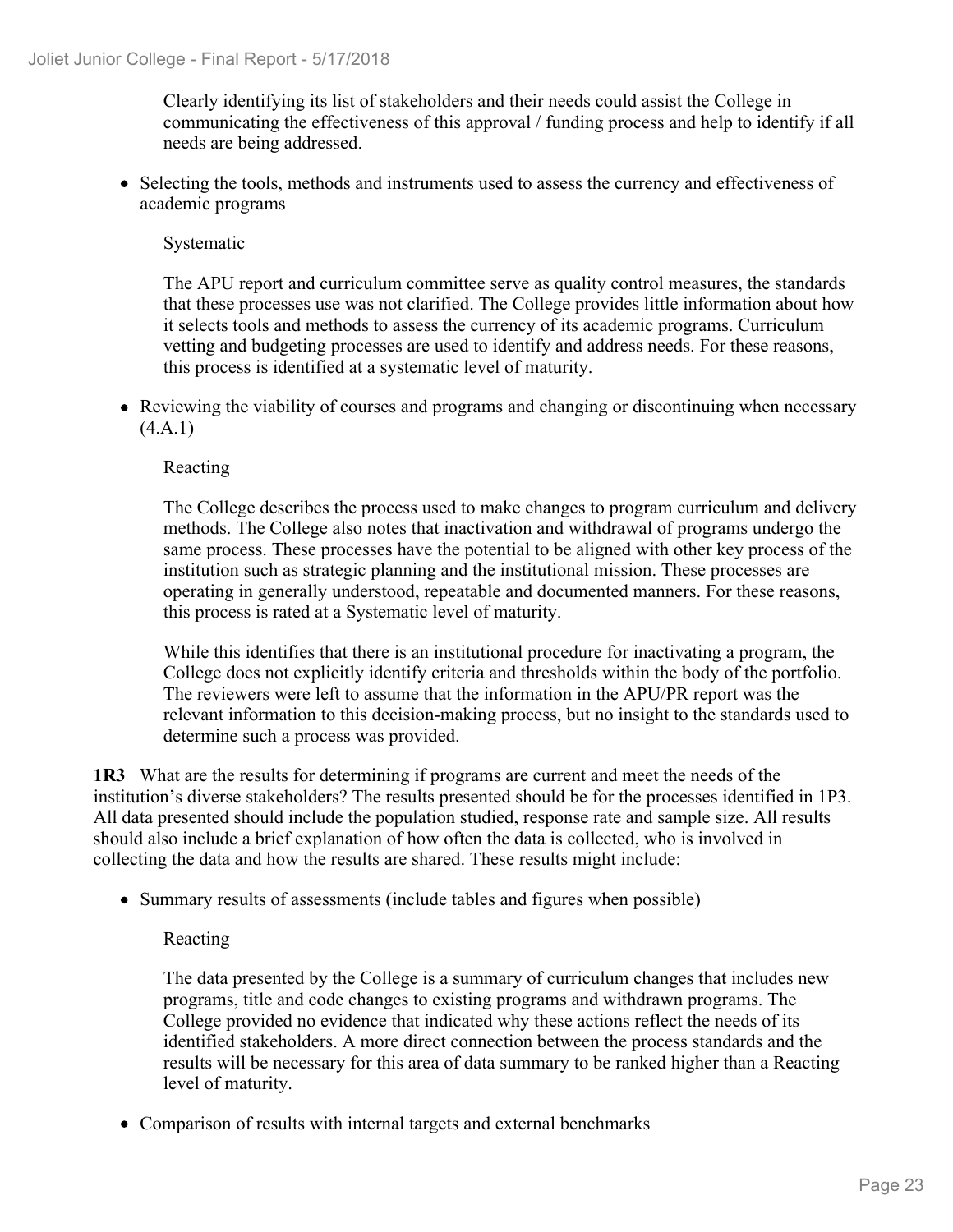#### Reacting

One program was closed and another was redesigned, however, no internal targets or external benchmarks were discussed other than a general statement regarding increased program demand and the need for greater efficiency. Even though the reporting of one year's worth of curricular changes is an indication of a Systematic level of maturity, the lack of additional years' data for comparative purposes combined with a lack of internal targets and external benchmarks shows the College is at a Reacting maturity level for its results in this area.

• Interpretation of results and insights gained

#### Reacting

The College recognizes an opportunity to develop processes in this area but offers no plan or timeline to address these issues. With no evidence of interpretation of the one year's worth of data on curricular changes, there are no insights provided to indicate any level beyond Reacting for the maturity level in these results.

**1I3** Based on 1R3, what process improvements have been implemented or will be implemented in the next one to three years?

While the College does appear to have a reporting system, it is not clear that it is tracking the information gathered by the reporting system to make systematic changes to its current processes. If the APU's and every five-year ICCB-program reviews are as rich with data as the sample provided for the Electrical/Electronic Automated Systems program demonstrates, JJC should have some beginning trend data for each program sufficient to make these significant curricular/programmatic decisions. However, no aggregate summary of findings or reference to these data were presented in relation to these program decisions.

#### **1.4: ACADEMIC PROGRAM QUALITY**

Academic Program Quality focuses on ensuring quality across all programs, modalities and locations. The institution should provide evidence for Core Components 3.A. and 4.A. in this section.

**1P4** Describe the processes for ensuring quality academic programming. This includes, but is not limited to, descriptions of key processes for the following:

Determining and communicating the preparation required of students for the specific curricula, programs, courses and learning they will pursue (4.A.4)

#### Systematic

The College identifies the process that they use to communicate the required preparation of students for courses. These communication methods include the College Catalog, online degree audit tools, and the use of master course syllabi.

The College does not explain how the standards for the prerequisites are identified or agreed upon. This process will need to be more thoroughly defined to provide an opportunity for this process to transition it beyond the Systematic maturity level.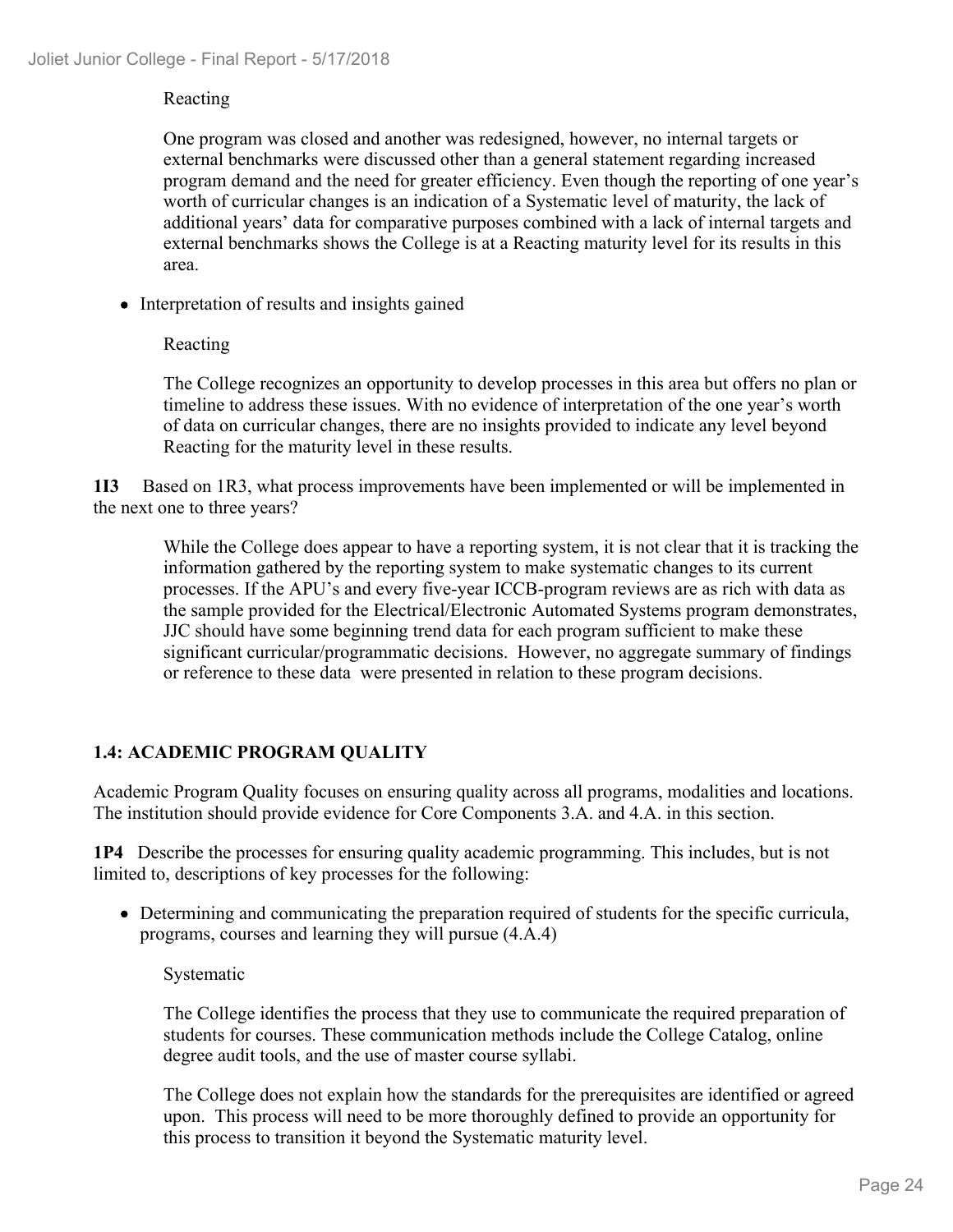Evaluating and ensuring program rigor for all modalities, locations, consortia and dual-credit programs (3.A.1, 3.A.3, 4.A.4)

#### Systematic

The College identifies that master syllabi are a common denominator to all sections of a course regardless of delivery method, instructor or dual-credit status. Significant changes to the syllabus are approved by the department chair and dean. The College does not identify how they evaluate the effectiveness of this process assures rigor across all modalities, locations, consortia and dual-credit programs.

The College vets high-school instructors who instruct dual-credit courses through the same process used to vet adjunct instructors who are teaching on the College's main campus. The College does not identify that they review data to check that the skill levels achieved by dual-credit students are comparable to those achieved by traditional students.

Online and Hybrid courses are vetted through a process that requires both the course and specific instructor be approved for online offering. Instructors undergo training for teaching in the online environment. The approval process includes the department chair, associated dean and the director of iCampus (online delivery). Instructional designers are available to ensure courses of online instructors meet design standards that address course information and accessibility to the class environment.

These processes suggest a Systematic level of maturity.

Awarding prior learning and transfer credits (4.A.2, 4.A.3)

#### Systematic

The College provides multiple avenues for students to earn college credit for prior learning and transfer credit. Credit for prior learning are governed by institutional policies which limit the awarding of credit to 30 hours and require that procedures for awarding credit be reviewed by the Academic Standards Committee. Currently recognized avenues include: CLEP, credentials, licenses and certifications, military service, and proficiency exams.

Transfer credits are awarded dependent on grade and content and if the sponsoring institution is regionally accredited.

The evidence and descriptions of these processes suggest a Systematic level of maturity.

 $\bullet$  Selecting, implementing and maintaining specialized accreditation(s) (4.A.5)

#### Systematic

The College states that specialized accreditation is pursued "when available" and recognizes the transferability and employability benefits of such accreditation. There is no description provided on how it selects, implements, and maintains the 12 specialized accreditations it currently holds. This information, as provided in the portfolio, would appear to put the College at a Systematic level of maturity. The reviewers recognize that these accreditation processes are costly and complex undertakings. However, the College is encouraged to show how it selects, implements, and maintains these accreditations in its description rather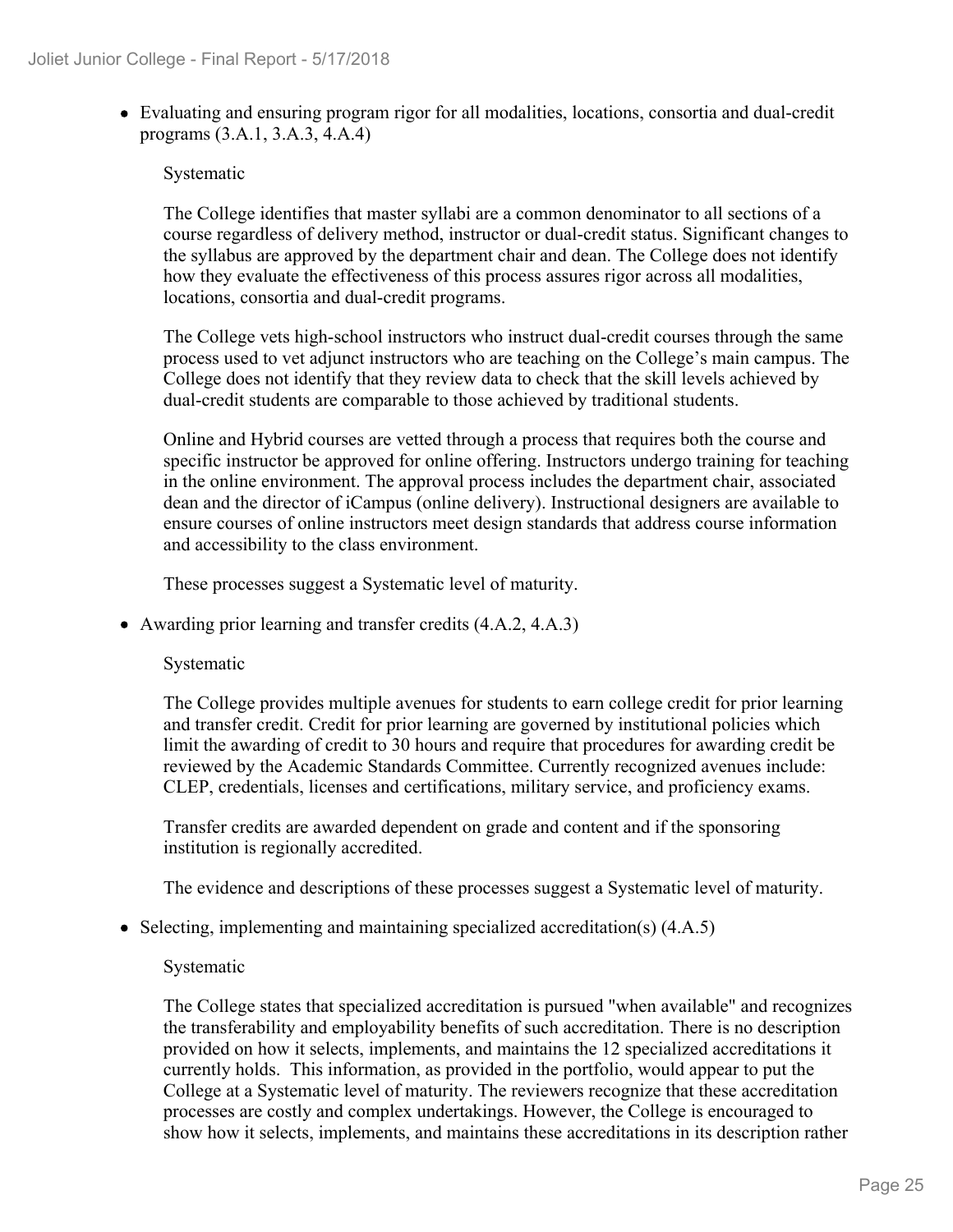than simply listing the programs which have specialized accreditation.

In the spirit of allowing the institution the flexibility to pursue program accreditation, the College may wish to consider a process that allows them to opt out of accreditation when appropriate after a cost-benefit analysis.

Assessing the level of outcomes attainment by graduates at all levels (3.A.2, 4.A.6)

Sysematic

The APU/PR system was identified as the means of collecting student outcome attainment. These reports note the number of enrollees and completers.

The degree to which this process is used to improve student learning can be assessed without additional documentation that identifies how this information leads to insights regarding student learning, and subsequently, to curricular or programming changes. On the basis of information provided in the portfolio, it is difficult to understand what is actually assessed, what goals are established, what goals are attained, and what changes are to be made in the future.

The raw data indicates what has occurred, and although the APU/PR process appears to be gaining momentum, it does not seem to have the necessary components to be a tool for improvement; rather, it seems to serve as a compliance document. For this reason, the evidence suggests a Systematic level of maturity.

• Selecting the tools, methods and instruments used to assess program rigor across all modalities

Reacting

The College has a process that ensures course consistency regardless of location, length, or delivery method. The College cites a rigorous vetting process for online and hybrid instruction. This vetting process applies to both courses and instructors. These processes are excellent but more appropriately describe how the College assures rigor across all modalities; these processes are not measurement tools.

This prompt requests a description of the processes used to select tools and instruments of assessment. In contrast, the College's response described the activities used to maintain quality. Measurement tools may indeed be utilized throughout these processes to determine effectiveness, but they were not identified. What percentage of submitted courses had met design standards? What were the typical deficiencies? How is it evident instructors have successfully gained the skills necessary to facilitate online instruction? What are the typical stumbling blocks in achieving this goal? The response, as delivered, places it in the Reacting level of maturity.

**1R4** What are the results for determining the quality of academic programs? The results presented should be for the processes identified in 1P4. All data presented should include the population studied, response rate, and sample size. All results should also include a brief explanation of how often the data is collected, who is involved in collecting the data and how the results are shared. These results might include:

• Summary results of assessments (include tables and figures when possible)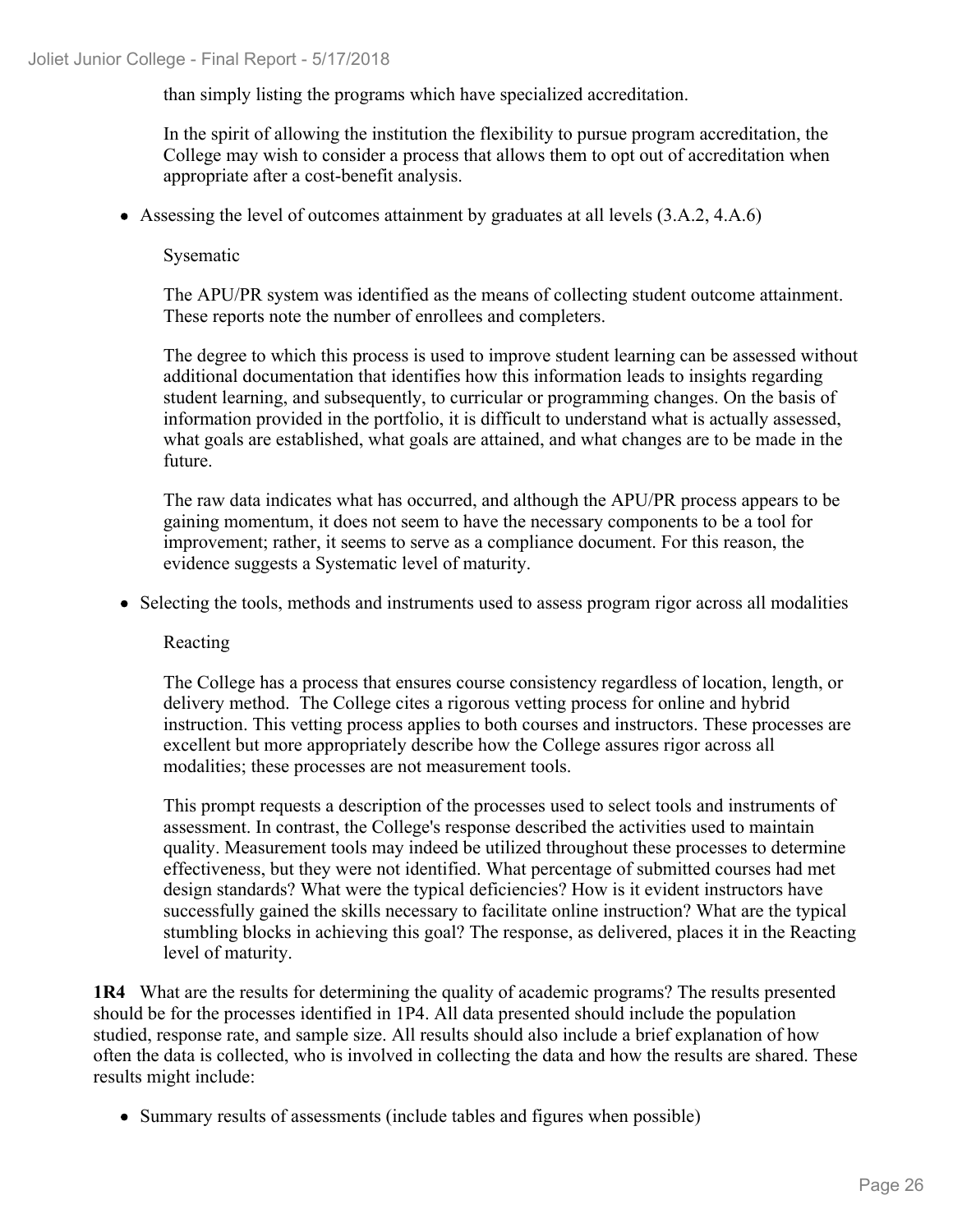The portfolio does not make a separate response to each of the sub-headings for this section.

#### Reacting

The College tracks student success rates in the form of assigned courses grades (% A, B or C). These rates are compared among face-to-face, hybrid, and online instruction modes. Online students under-perform relative to traditional students by 7-10%. Students show an improved opinion of the school over time. Three years of data were tracked and the populations studied were identified. Information regarding sample size was not provided. These numbers are not disaggregated by program. Limited data sets offer no interpretation or stated connection to improving program design. For these reasons, these processes are ranked at a Reacting maturity level.

• Comparison of results with internal targets and external benchmarks

The portfolio does not make a separate response to each of the sub-headings for this section.

Reacting

The College does not compare its assigned graded distributions to those of other institutions. The College tracks its own 150% graduation rate and uses IPEDS to compare its performance against the performance of other institutions.These are very limited comparisons and associated with very little interpretation or connection to program design. For these reasons, the response reflects a Reacting maturity level.

• Interpretation of results and insights gained

The portfolio does not make a separate response to each of the sub-headings for this section. Please see responses in the previous sections.

Reacting

For these reasons, the response reflects a Reacting maturity level.

**1I4** Based on 1R4, what process improvements have been implemented or will be implemented in the next one to three years?

JJC seems to have the tools in place to gather the data needed to identify program quality indicators and gaps where improvements could be made. The acknowledgement of compliance challenges is indicative of a system still in implementation phase. It is imperative that all programs get to the level of developed targets for PLOs and PEGs, gather data, and begin analysis to yield insights.

The College addresses communication of student focus groups with faculty and chairs. Although it is always a good practice to learn and listen to the students, this does not appear to address the subject of academic quality in regards to rigor and assessment.

The College appears to have funding and strategic goals to provide educational pathways for students for completion. It is confusing how this information relates to the evaluation of the success of its graduates or how it articulates learning goals for its various certificates, diplomas, and degrees. It is also not clear how the College makes sure courses and programs are current and have required levels of rigor appropriate of the degrees awarded.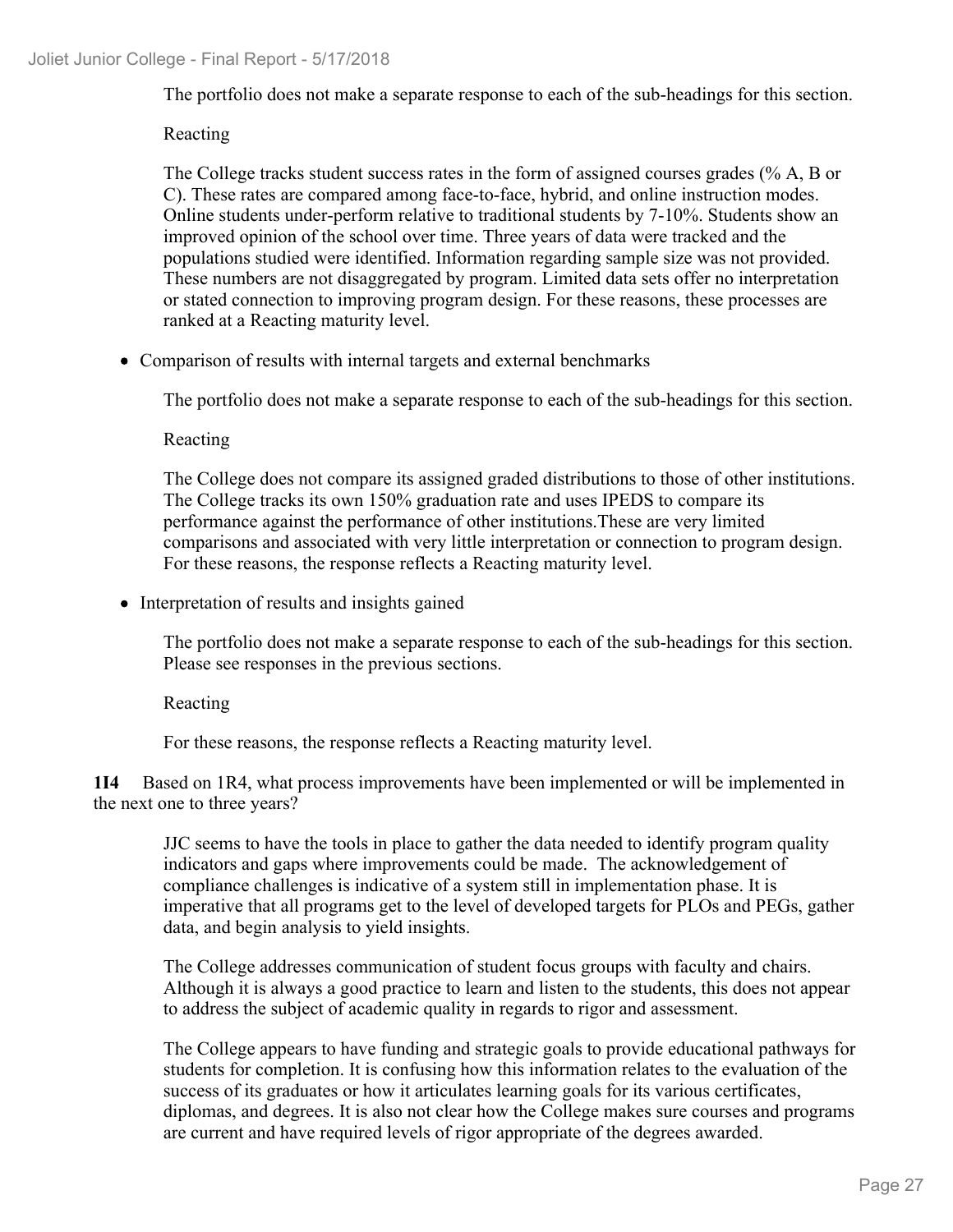The College notes that changes leading to improvement of academic rigor will include data from student focus groups, chairs being held accountable for APU/PR report quality, and degree planning tools for students. Simply noting it is the responsibility of department chairs and faculty to make the improvements shows a Reacting level of maturity.

Documenting how the chairs and faculty have made improvements will assist the College in moving to the next level of maturity. Narrative evidence of changes to the APU/PR templates, professional development for faculty on assessing PLOs, and a strategic goal/Title III grant to assist JJC students with their goals are all indications of activities designed to improve academic programs. Documentation of process improvements will be a stronger indication of institutional maturity.

It is not clear that the College has identified the relevant data sources to make informed and systematic improvements in this area.

#### **1.5: ACADEMIC INTEGRITY**

Academic Integrity focuses on ethical practices while pursuing knowledge. The institution should provide evidence for Core Components 2.D. and 2.E. in this section.

**1P5** Describe the processes for supporting ethical scholarly practices by students and faculty. This includes, but is not limited to, descriptions of key processes for the following:

Ensuring freedom of expression and the integrity of research and scholarly practice (2.D., 2.E.1, 2.E.3)

Systematic

The College has policies regarding scholarly practice in its employee handbook, faculty contract and Academic Affairs Handbook. These address issues of integrity, professional development, and ethics for faculty members and administrators.

• Ensuring ethical learning and research practices of students (2.E.2, 2.E.3)

#### Reactive

The College uses course syllabi to reinforce expected behaviors. The syllabi include statements addressing the Academic Honor Code, Intellectual Property, Student Code of Conduct, Sexual Harassment and Student Support Services. There does not appear to be additional proactive actions that prevent these harmful behavior from occurring. It is not clear how the Life Skill Lessons are being deliberately used for this purpose. These processes are at a Reacting maturity level.

• Ensuring ethical teaching and research practices of faculty (2.E.2, 2.E.3)

Systematic

The College Board of Trustees has a policy that addresses academic freedom and personnel rights with regard to product ownership. The College has recently implemented an IRB to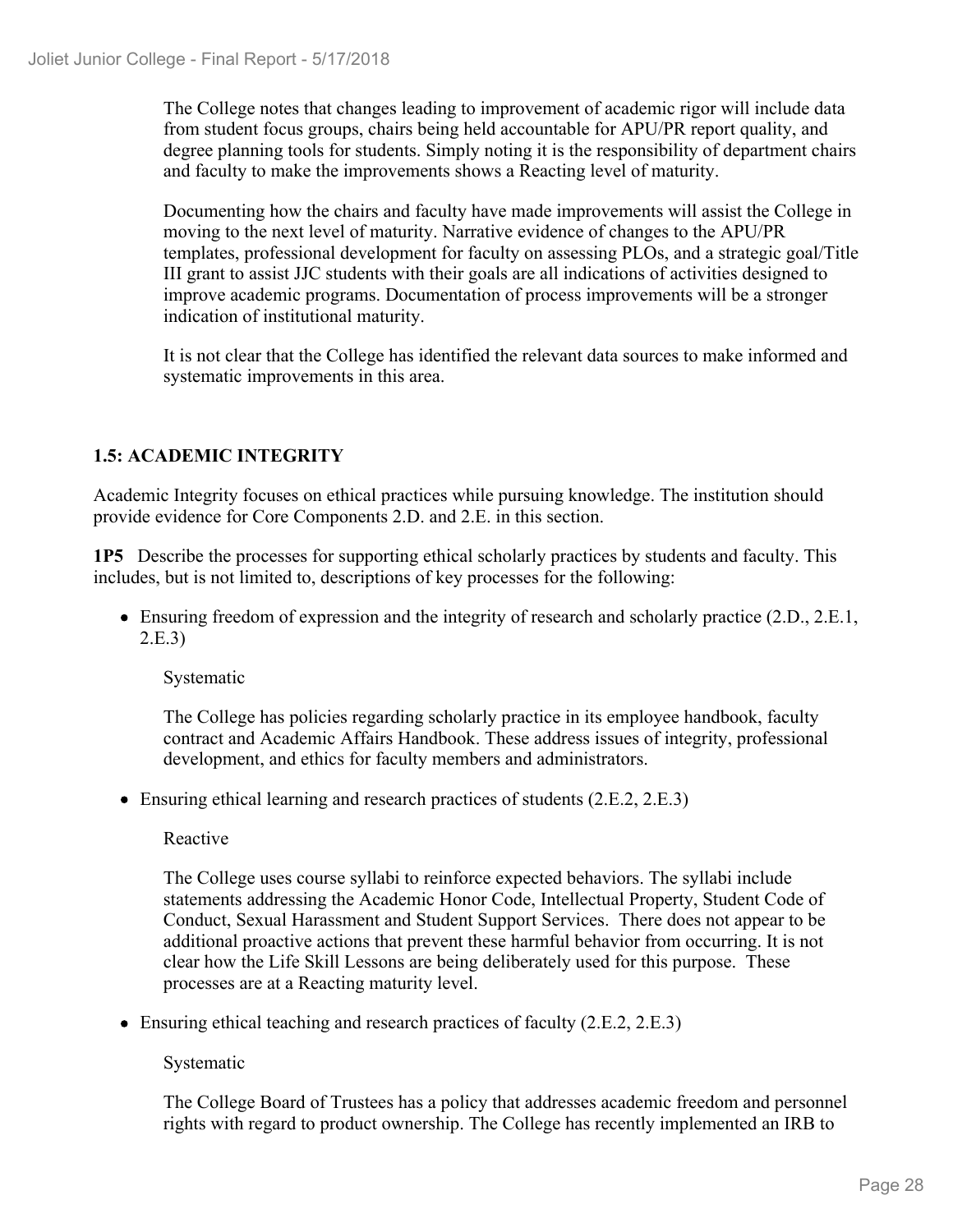examine the ethics of faculty and student research projects. These processes are at a systematic maturity level.

• Selecting the tools, methods and instruments used to evaluate the effectiveness and comprehensiveness of supporting academic integrity

Reactive

The College does not identify how it has selected its assessment tools for this area. This ranks these processes in the Reacting level of maturity.

The College cites using Turnitin.com as an instrument to evaluate institutional support of academic integrity. However, the College does not provide data from this instrument. Rather, the College provides data showing trends in academic integrity violations. The process used to categorize these violations was not explained.

The College's utilization of Turnitin.com might be a better fit for "Ensuring ethical learning and research practices of students." Institutional measures from Turnitin.com might be gained by tracking the number of faculty who require the use of this site or by evaluating the value that students find in using Turnitin.com. The College, however, did not identify that it uses Turnitin.com in this manner.

**1R5** What are the results for determining the quality of academic integrity? The results presented should be for the processes identified in 1P5. All data presented should include the population studied, response rate and sample size. All results should also include a brief explanation of how often the data is collected, who is involved in collecting the data and how the results are shared. These results might include:

Summary results of measures (include tables and figures where appropriate)

The portfolio does not make a separate the response to each of the sub-headings for the results section.

Systematic

JJC systematically tracks violations of Academic Integrity through the Dean of Students. These violations are tracked by type with the most frequent violations being plagiarism and cheating. A student's submission that is accused of a violation is reviewed, and if found in violation, the student is required to attend a seminar on integrity. The repercussions for not attending were not identified.

The summary and data tracking are barely Systematic in their level of maturity. Improvements could include a means of identifying rising trends of types of student violations and related measures taken by the school to change the direction of those trends.

• Comparison of results with internal targets and external benchmarks

Reactive

No comparative data was offered, which qualifies this portion of the portfolio as at the Reacting level of maturity.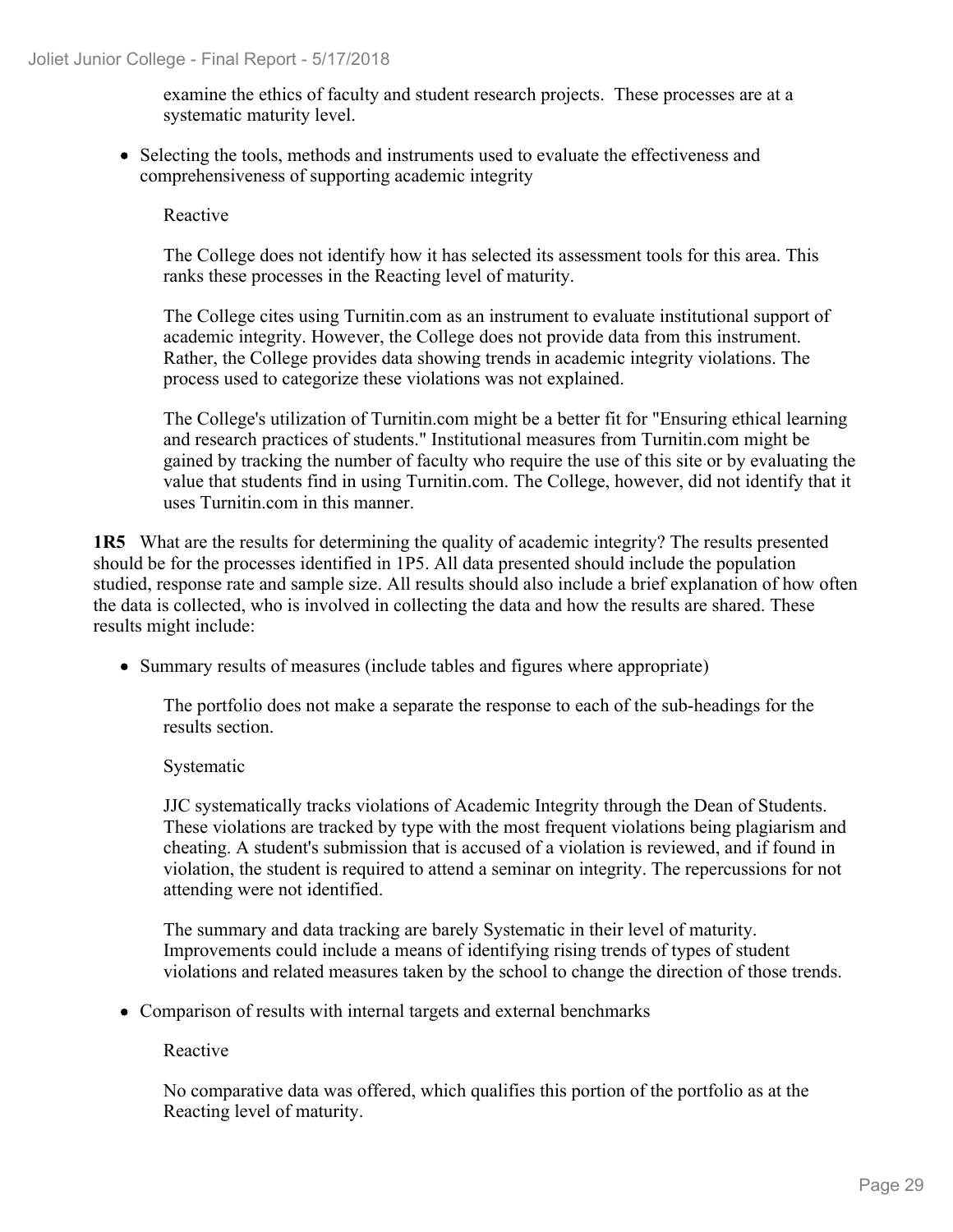• Interpretation of results and insights gained

Reactive

The College offered no interpretation or insight based on the data presented in this portion of the portfolio. This approach to the data is at a Reacting level of maturity.

**1I5** Based on 1R6, what process improvements have been implemented or will be implemented in the next one to three years?

JJC has ethical and integrity policies in place for both students and college employees. Measurements of how well the institution lives these policies have not been identified. Improvement goals have not been identified. These are the hallmarks of moving from a reactive to a proactive institutional stance.

The College recognizes the implementation of an IRB. The narrowness of the scope of these improvements reflects the Reacting level of maturity, at which the institution appears to be operating.

The College does not recognize the other areas of improvement such as pro-active actions to ensure ethical student learning practices, and intentional activities to encourage/support faculty freedom of expression. There is no process for tool or method selection that would evaluate these practices.

#### **CATEGORY SUMMARY**

The identification of the College's GEOs is Systematic. It is difficult for the institution to make conclusions and inferences because the assessment cycle has been is consistently interrupted rather than carried through to completion. The College may be well served to complete the assessment cycle multiple times prior to making changes in the process. This will allow for internal targets to established. For academic and occupational programs, the APU reporting system seems to be a sound method for gathering data. it is not clear how this information is aggregated for analysis and used. Stopping short of analysis leaves the overall assessment process at the Reactive maturity level.

JJC will benefit from following a clear PDCA cycle with each of its processes in this allimportant Category. By focusing on that clearly identified, shared, and reported cycle for each process, the entire institution will gain a greater understanding of how it is meeting its mission of Helping Students Learn.

Establishing general education outcomes, designing rubrics for each outcome and collecting one set of data for each outcome has taken JJC seven years. JJC acknowledges that faculty compliance in completion of assessments is problematic. Therefore, it is questionable that the College embraces and places a high value on assessment of its general education outcomes. With a repeatable process now in place it may take some campus champions to assimilate assessment into the campus culture and make it a priority.

The APU/PR process has great potential if all programs and departments earnestly participate annually and this information is used for establishing targets, making improvements based on the data analysis and used to inform the College's budgeting process. It is not clear how the APU/PR process will mature beyond a data collection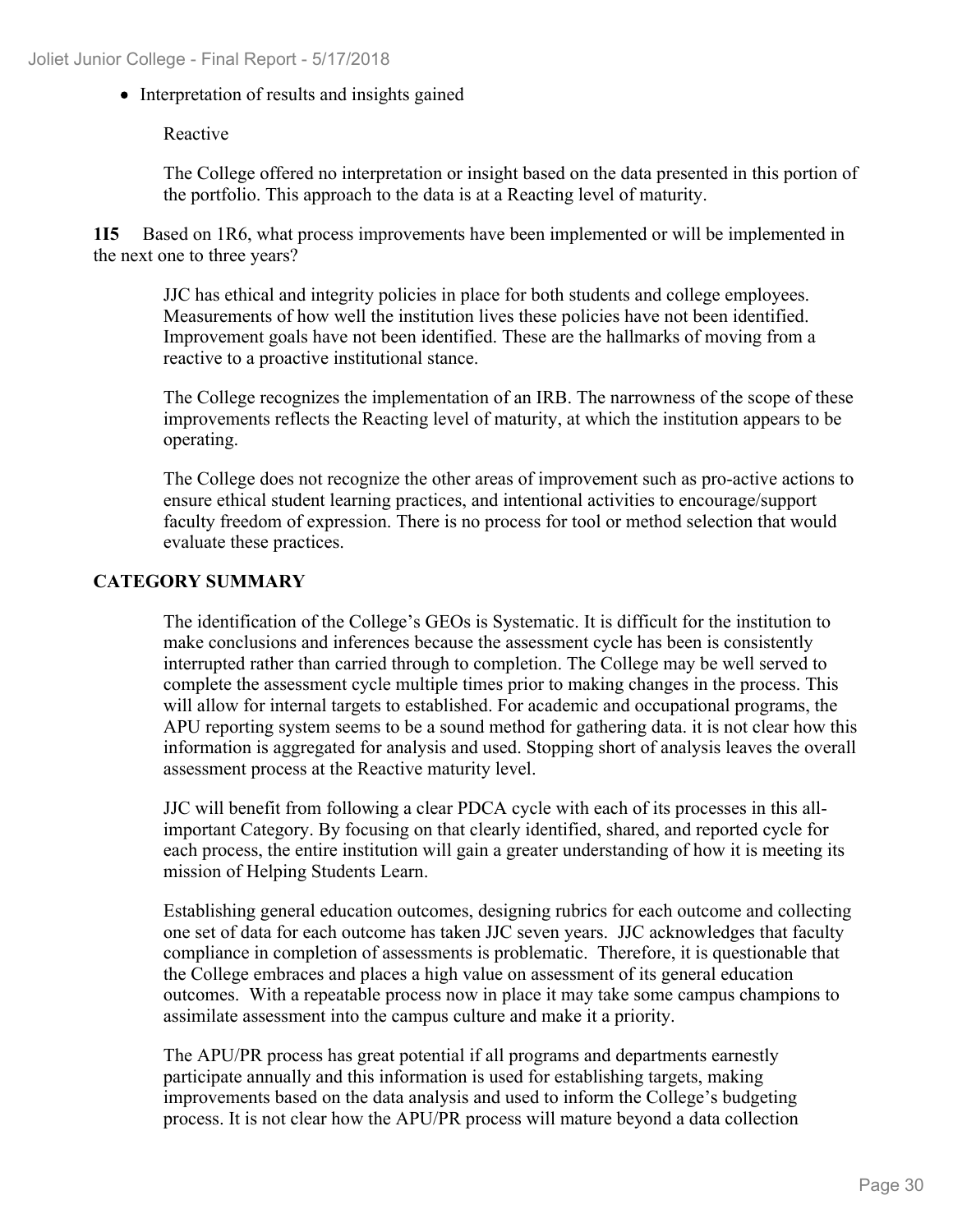mechanism to include analysis, interpretation and offer insight for improving academic programs.

The College does not answer various prompts in this portion of the portfolio. Additionally, the institutional responses are not always relevant to the information being requested. It is not clear if this is due to not understanding the reporting format, careless documentation of institutional processes or because the expected processes simply do not exist.

The Academic Leadership may benefit by doing an inventory of the structure of Category 1 as requested by HLC. The goal would be to clarify how the different parts of Category 1 integrate to support student learning. This activity may clarify how to structure the institutional narrative in future portfolios. At the end of this process, the College may find that it has not recognized or documented practices that are already in place and accepted across the institution. The reviewers identified several situations where this may be the case and attempted to identify relatively common practices that are likely already implement but have been mentioned.

At the end of the day, the portfolio is evaluated as it is written. Favorable ratings are difficult to justify without the institution clearly identifying how its own processes fit together and clearly relate to data.

### **CATEGORY STRATEGIC CONCERNS**

The College has many sound processes in place, but has not shown a consistent practice of collecting data, analyzing data and using the data to make improvements. This is most apparent where the College is expected to collect data on student learning.

## **Interim Monitoring (if applicable)**

*No Interim Monitoring Recommended.*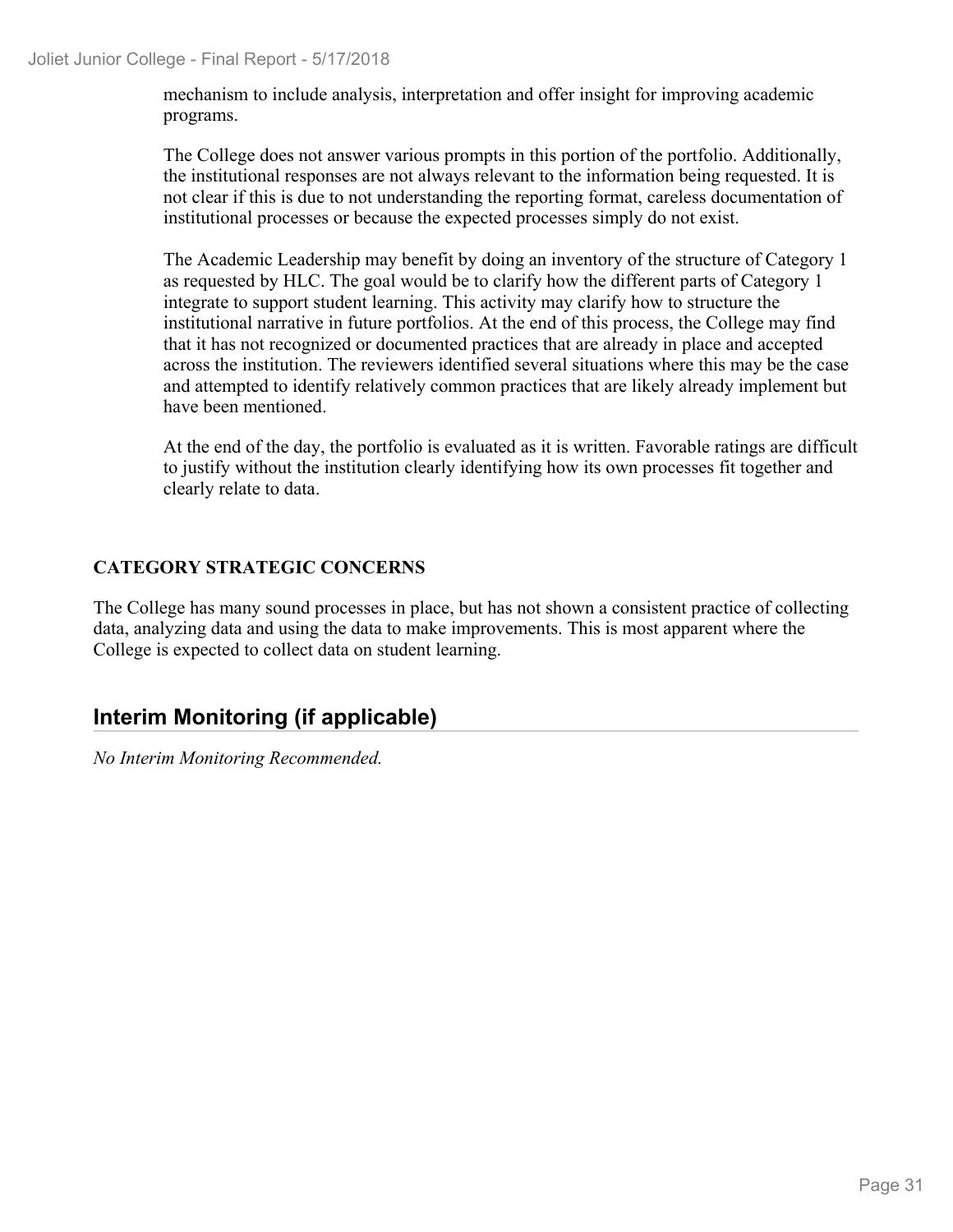## **II - Meeting Student and Other Key Stakeholder Needs**

Focuses on determining, understanding and meeting needs of current and prospective students and other key stakeholders, such as alumni and community partners.

#### **Instructions for Systems Appraisal Team**

In this section, the team should provide a consensus narrative that focuses on the processes, results and improvements for Current and Prospective Student Needs, Retention, Persistence and Completion, Key Stakeholder Needs, Complaint Processes, and Building Collaborations and Partnerships.

Independent Category Feedback for each AQIP Category from each team member should be synthesized into an in-depth narrative that includes an analysis of the institution's processes, results and quality improvement efforts for each category. Wording from the Stages in Systems Maturity tables for both processes and results should be incorporated into the narrative to help the institution understand how the maturity of processes and results have been rated. The narrative should also include recommendations to assist the institution in improving its processes and/or results. It is from this work that the team will develop a consensus on the Strategic Challenges analysis, noting three to five strategic issues that are crucial for the future of the institution. Please see additional directions in the **Systems Appraisal procedural document** provided by HLC.

### **Evidence**

#### **CATEGORY 2: MEETING STUDENT AND OTHER KEY STAKEHOLDER NEEDS**

Category 2 focuses on determining, understanding and meeting needs of current and prospective students and other key stakeholders, such as alumni and community partners.

#### 2.1: CURRENT AND PROSPECTIVE STUDENT NEED

Current and Prospective Student Need focuses on determining, understanding and meeting the nonacademic needs of current and prospective students. The institution should provide evidence for Core Components 3.C. and 3.D in this section.

**2P1** Describe the processes for serving the academic and non-academic needs of current and prospective students. This includes, but is not limited to, descriptions of key processes for the following:

- Identifying underprepared and at-risk students, and determining their academic support needs (3.D.1)
	- Systematic

The College demonstrates a systematic use of placement and assessment tests for new students with multiple support systems to identify underprepared and at-risk students and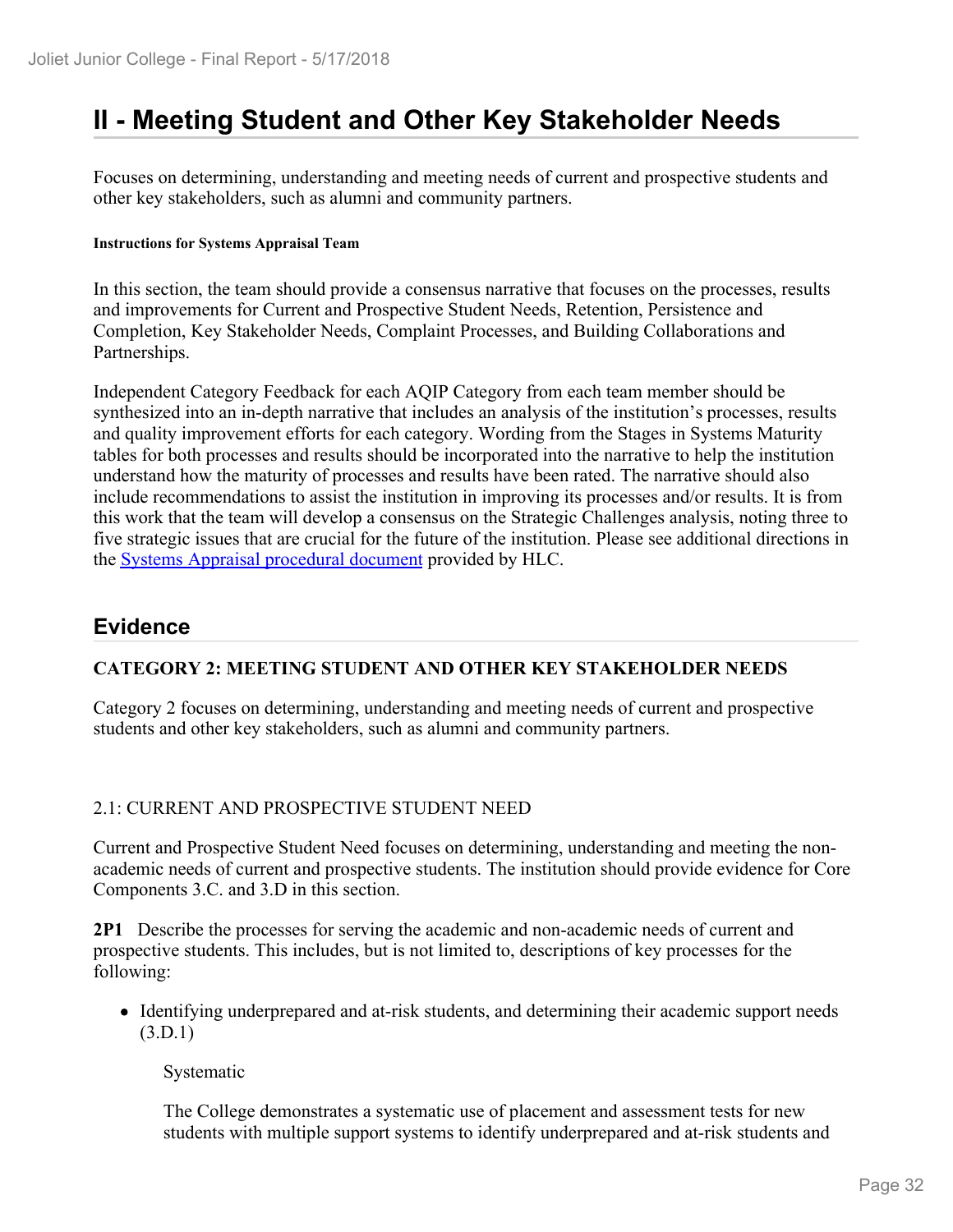their needs. These include placement tools in math and English to support for non-native English speakers. What is not clearly stated is the process for actually placing students in courses once they are identified. It is also not clear how the academic support needs are determined.

Deploying academic support services to help students select and successfully complete courses and programs (3.D.2)

Systematic

The College offers an array of student services that are introduced to students in their New Student Orientation. These systematic services support academic success including a crossfunctional advising model with all department chairs trained as academic advisors. But the College acknowledges it does not have a process for clearly assigning students to advisors. The College is encouraged to implement its advisement assignment system that is currently under construction.

• Ensuring faculty are available for student inquiry (3.C.5)

Systematic

Joliet's full-time faculty are available to students through mandatory office hours in a systematic manner that is generally understood. In addition, the College Library has a fulltime faculty member available to assist with advisement and inquiry. The Adjunct Faculty Center and other dedicated adjunct spaces in departments provides space for adjuncts to be available for student inquiry. For online and hybrid courses, the faculty have regular and substantive interaction requirements as required.

Determining and addressing the learning support needs (tutoring, advising, library, laboratories, research, etc.) of students and faculty (3.D.1, 3.D.3, 3.D.4, 3.D.5)

#### Systematic

Joliet has in place a systematic Academic Intervention approach through which faculty can identify and report student needs and provide support. The College addresses learning support through the Tutoring and Learning Center focused on discipline-focused tutoring as well as best practice tutoring techniques. What remains unclear is how the College determines the learning needs of its students beyond placement scores.

The College Library is designed to maximize student learning support in the Campus Center, but provides minimal services at its other locations due to funding.

Determining new student groups to target for educational offerings and services

Systematic

The College uses the following systematic processes to identify new student groups:

First Year Experience is a mandatory orientation for full-time students. It is unfortunate student orientation is not also mandatory for the new part-time students as this population is typically greater in numbers than the full-time students, usually feels less engaged with the college environment and has a higher dropout rate than the full-time student.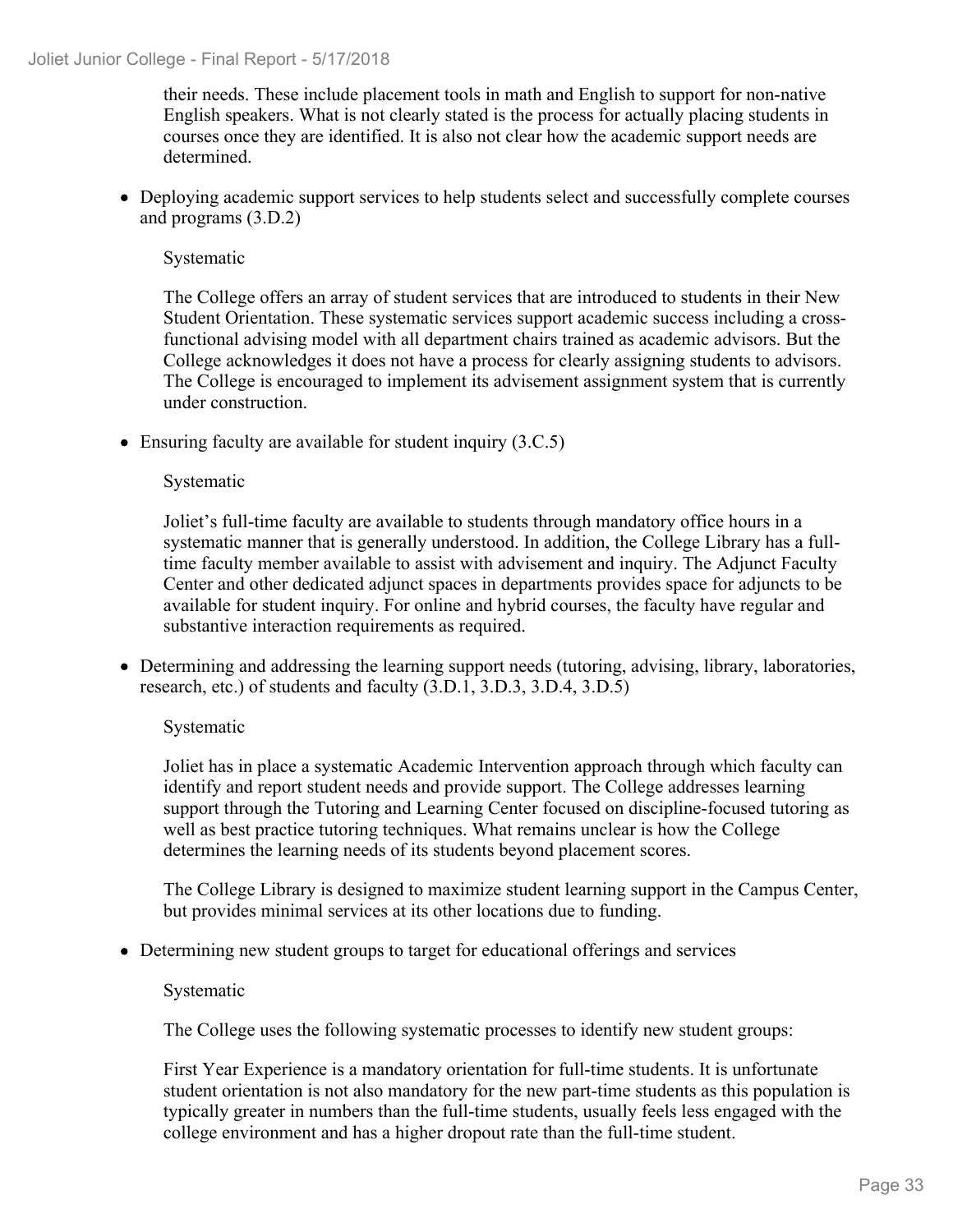The Strategic Enrollment Management (SEM) Plan allows students to identify their student needs during the application process. While student group specialists might be in place, the educational offerings and services provided students as they self-identify their needs is not clear.

• Meeting changing student needs

Systematic

The Student Development department produces monthly reports to communicate departmental initiatives and address changing student needs. It is unclear what processes are in place to respond to these findings (counseling, academic supports, commuter, social/behavioral, psychological, or other social/behavioral, psychological, or other student changing needs). This displays a systematic reporting process.

• Identifying and supporting student subgroups with distinctive needs (e.g., seniors, commuters, distance learners, military veterans) (3.D.1)

#### Systematic

The College offers a number of activities to support students (OSA lunches, Disability Services and Library). While support is offered, it is unclear how the College identifies needs for current and new subgroups. The College could strengthen this systematic level of maturity though coordination of needs identification and student support services that promote institutional goals.

• Deploying non-academic support services to help students be successful (3.D.2)

#### Systematic

The College demonstrates non-academic support services through its Student Portal (one stop shop), Office of Student Activities' leadership programs, Main Street club/resource event, a Communication Center and effective financial literacy. In addition, Student Affairs works with all student groups and subgroups to educate students about the services available.

It is unclear how it is determined these services are deployed to help students be successful. Having clearly stated targets, methods for collecting, reporting and analyzing data for improvement will assist the College in moving from systematic to a higher level of maturity.

Ensuring staff members who provide non-academic student support services are qualified, trained and supported (3.C.6)

#### Systematic

Hiring: Joliet has processes in place to establish employment qualifications for nonacademic positions. Human Resources guides the hiring process and a probationary period applies to new employees. Annual evaluations are conducted and performance improvement plans are implemented for employees needing additional support.

Training and support: Although Professional Development is offered in-house (two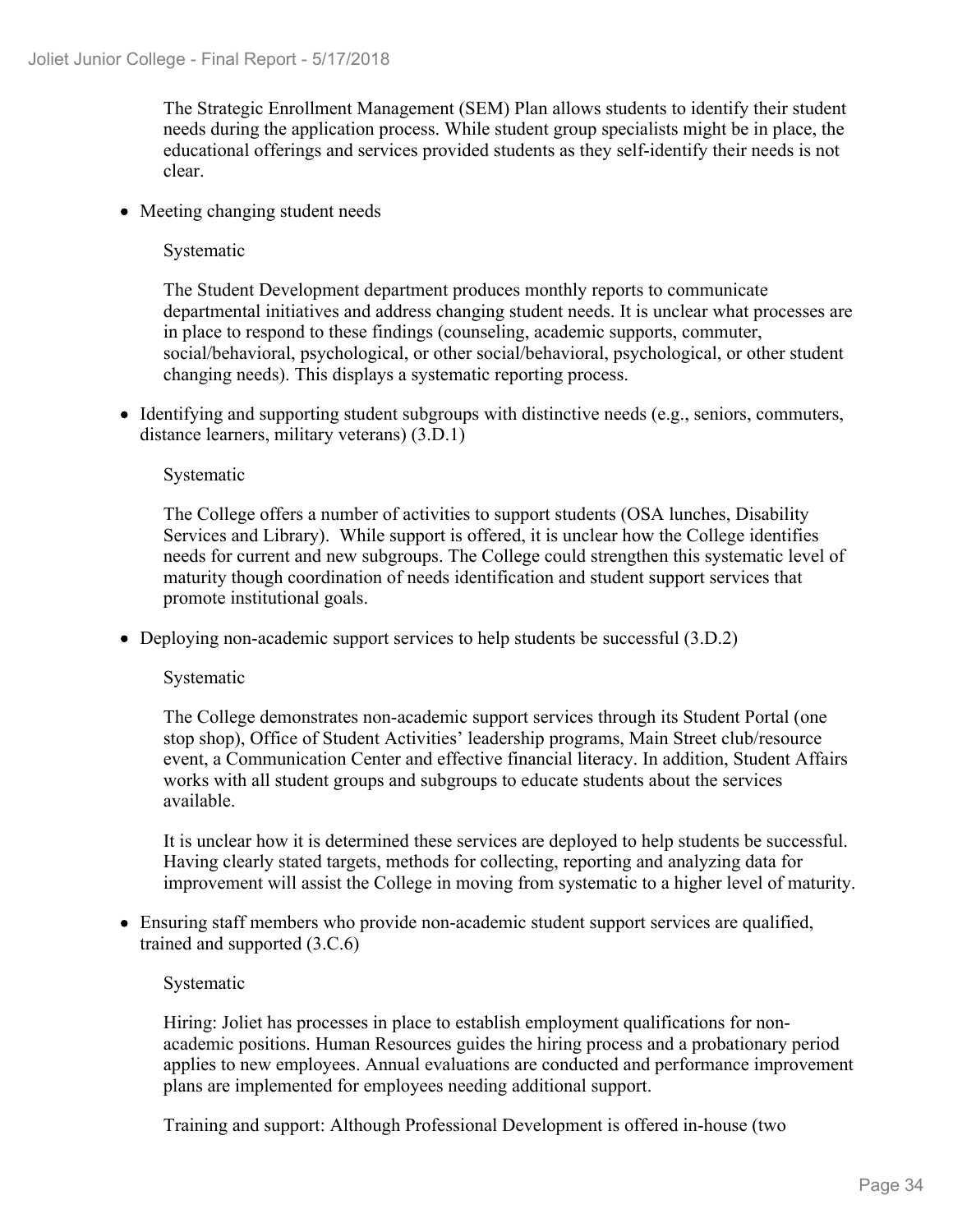professional development days), the College does not appear to highly value sending staff off campus for development that could general best practices sharing and an influx of new ideas.

The College appears to not have a process to ensure its non-academic supports services staff are qualified, trained, and supported. Consequently, the College remains at a very minimal systematic level of maturity for training and support.

• Communicating the availability of non-academic support services (3.D.2)

#### Systematic

The Student Portal, College website, and JJC Communications Center provide a systematic level of communicating the availability of its non-academic support services. Coordination and implementation of effective practices could strengthen the College's level of maturity.

• Selecting the tools, methods and instruments to assess student needs

#### Reacting

JJC references a monthly report that the Student Development Department uses to prepare its annual APU, and the Portfolio states there is a process for selecting tools, methods and instruments to assess student needs based on a variety of factors. The process appears delegated to individual departments and not centralized under any formalized process. The description does not make it clear if the results of those tools are shared outside the division, used to break down the silos between academics and student services, or have goals that are generally understood across the College. Since there appear to be few details provided as to a systematic way to capture student needs, it appears the College is at a reacting level of maturity.

Assessing the degree to which student needs are met

#### Reacting

The only reference made to data collecting methods were with focus groups and the evaluation of leadership sessions, and it is unclear if these events occurred with students. In addition, the assessment of these processes was not clear as the College did not indicate the degree to which student needs are being met. Even with the improvements, there is no indication of an ongoing assessment for meeting student needs, thus indicating a reacting level of maturity.

**2R1** What are the results for determining if current and prospective students' needs are being met? The results presented should be for the processes identified in 2P1. All data presented should include the population studied, response rate and sample size. All results should also include a brief explanation of how often the data is collected, who is involved in collecting the data and how the results are shared. These results might include:

• Summary results of measures (include tables and figures when possible)

Reacting

It is very difficult to follow how the results presented relate to the processes discussed. The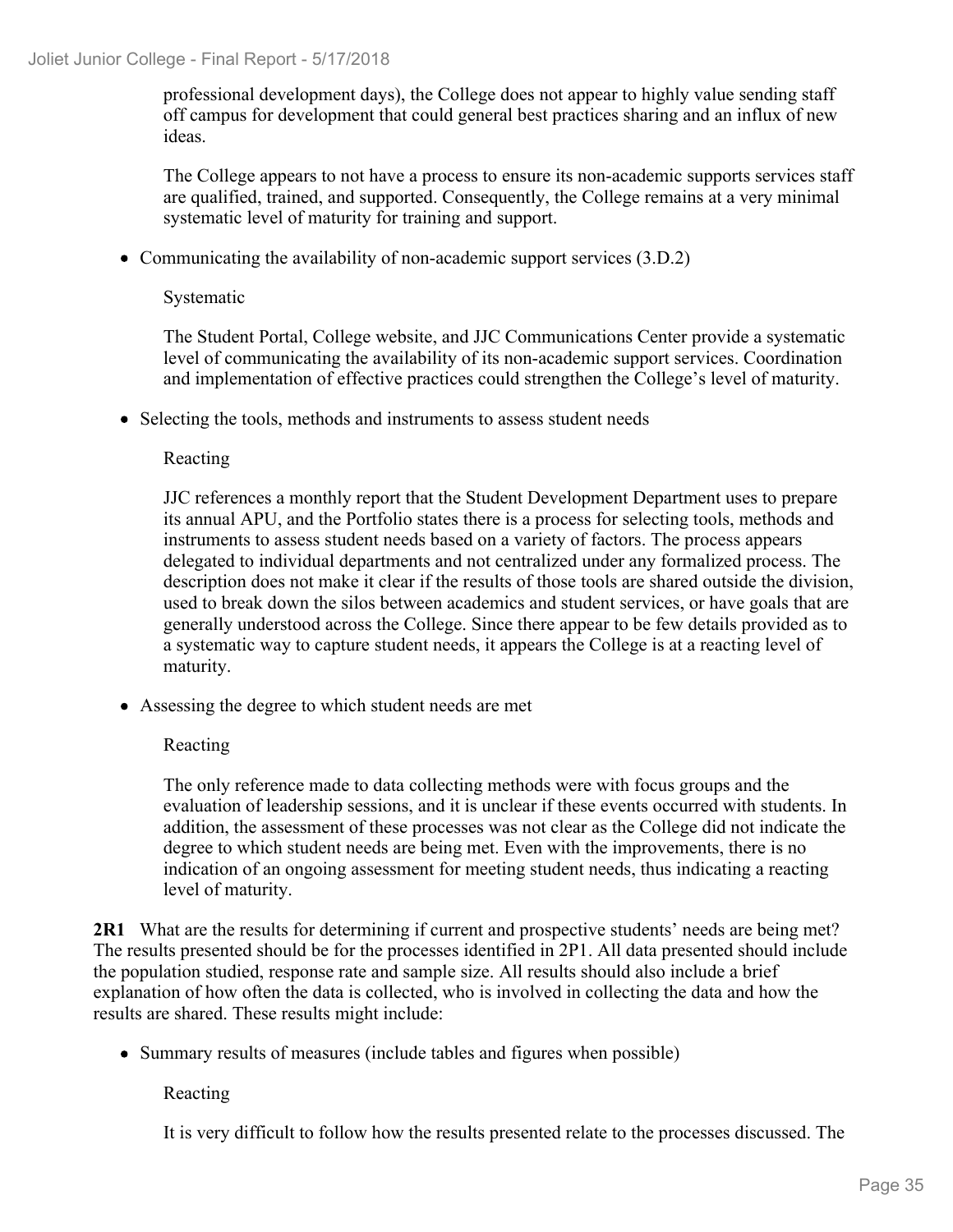narrative available relates to changes and improvements which should appear in the improvements section. For example, alternative placement and orientation options are improvements, not results. It appears the Academic Success Tracker has completed a process cycle and initial results could have been reported, but were not included. This indicates a lack of understanding of the continuous improvement and Portfolio processes, therefore indicating a Reacting level of maturity.

Comparison of results with internal targets and external benchmarks

Reacting

Again, the College Systems Portfolio does not effectively offer data in this section. For example, a SENSE survey is referenced as being done in 2016. However an interpretation of only two of the indicators were described and not compared with internal or external benchmarks. Several other initiatives were presented, but no data or analysis discussed. Some brief data were presented for a developmental education pilot, but there were no internal targets identified. In other examples, only student participation numbers were reported. Throughout the narrative reporting in the Results and Comparison section(s), there are few results and no comparisons of internal targets and external benchmarks. It appears JJC is still in the Reacting level of maturity.

• Interpretation of results and insights gained

#### Reacting

The College Systems Portfolio does not effectively offer data in this section, as no organized interpretation of results was presented.The College is at the Reacting level of maturity.

**2I1** Based on 2R1, what process improvements have been implemented or will be implemented in the next one to three years?

The College has listed activities, however significant, that may be outcomes of other activities or situations, but are not part of a CQI cycle of Processes, Results and Improvements. It is difficult to see the link between these activities and the College's strategic goals and the strategic plan. Reporting appears to be very granular and reflects only what is happening on the department level, not identifying institutional trends.

Although the College appears to want to focus on improving student interaction and success, there does not appear to be an overall plan with identified measures, internal targets and process results. It is important for JJC to know if new initiatives are making a difference for students. In this environment of limited resources, it is essential to know what initiatives to keep and grow and what initiatives are not hitting the mark of student success and need to be reworked or eliminated.

The College will be able to make strides in its maturity level when it makes the connection between developing its activities into processes which generate data that provide results which can serve as the basis for improvements.

## 2.2: RETENTION, PERSISTENCE AND COMPLETION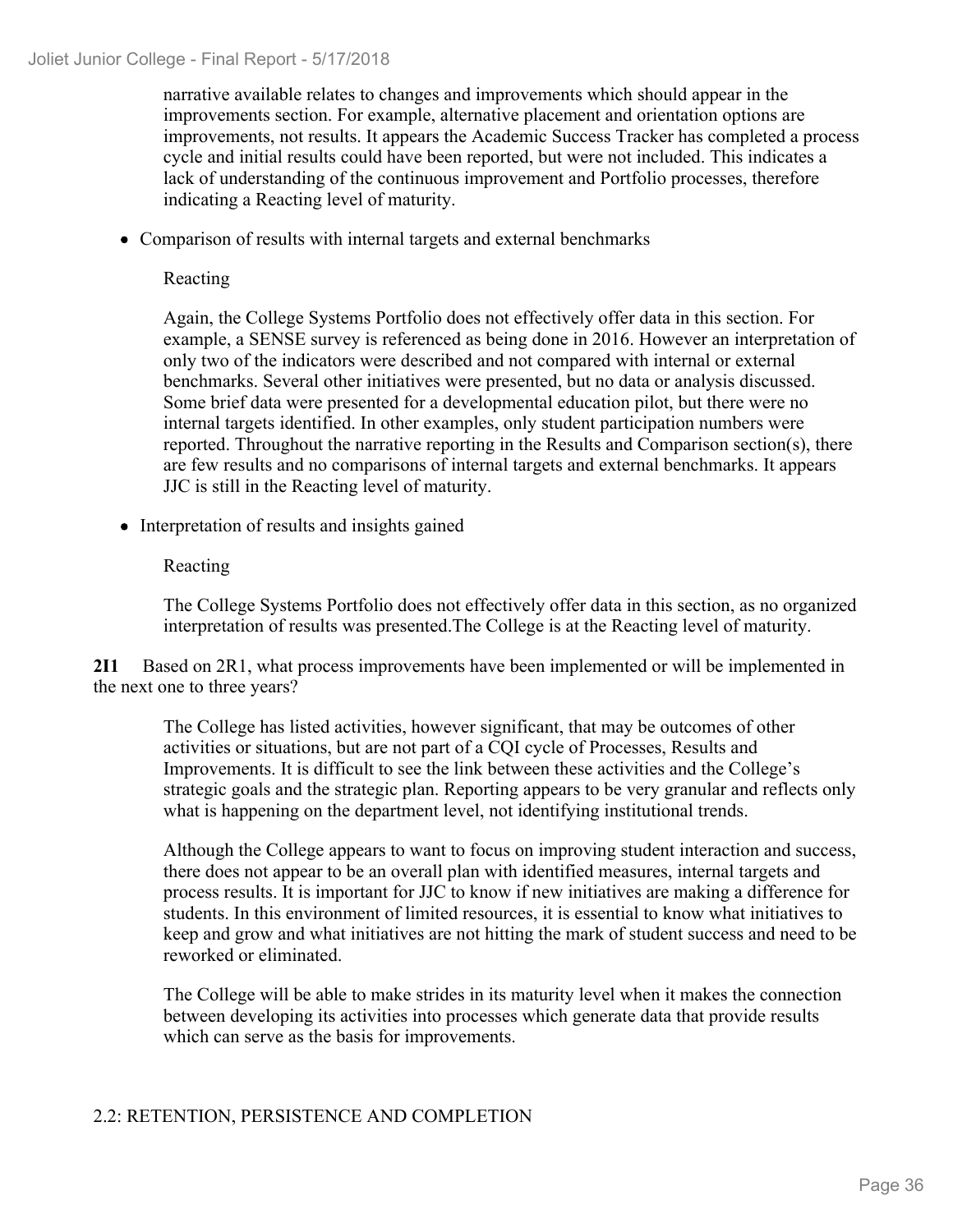Retention, Persistence and Completion focuses on the approach to collecting, analyzing and distributing data on retention, persistence and completion to stakeholders for decision making. The institution should provide evidence for Core Component 4.C. in this section.

**2P2** Describe the processes for collecting, analyzing and distributing data on retention, persistence and completion. This includes, but is not limited to, descriptions of key processes for the following:

• Collecting student retention, persistence and completion data (4.C.2, 4.C.4)

Systematic

JJC has an Office of Institutional Research and Effectiveness, and this office collects and submits student retention, persistence, and completion data through IPEDS and NSC reporting structures. It also collects data through the Illinois Community College Board (ICCB) and participates in the Community College Survey of Student Engagement (CCSSE).

The College produces an annual data report that is used in the departmental APU/PR process and another general fact book for institutional purposes. This reflects a Systematic level of maturity.

• Determining targets for student retention, persistence and completion  $(4.C.1, 4.C.4)$ 

## Systematic

JJC's Student Development Department developed a three-year Student Enrollment Management Plan (SEM) in 2014. The SEM focused on increasing the success of developmental learners, assisting first generation and underrepresented students with financial literacy awareness, and transitioning with success students to the College and the workplace. Enrollment targets, along with 2017 targets for persistence, retention, and completion, were included, but there was no indication of how those targets were determined (via data history, trend analysis and/or comparable data sets).

JJC's SEM Plan is a document that denotes a systematic approach since it is repeatable and contains documented processes, but it does not describe how targets for student retention, persistence, and completion are determined or will be determined in the future.

Analyzing information on student retention, persistence and completion

## Systematic

The College identifies a number of data sets that offer insight to student retention, persistence and completion.

Some targets provided were not part of the SEM document, indicating they were recently determined, and until a history is developed, they will be difficult to analyze. In fact, the College does not identify how any of the data sets were analyzed to identify goals and standards.

Analysis does indicate barriers identified for student persistence and retention. No plan was discussed as to what next steps are regarding this information, indicating a systematic level of maturity.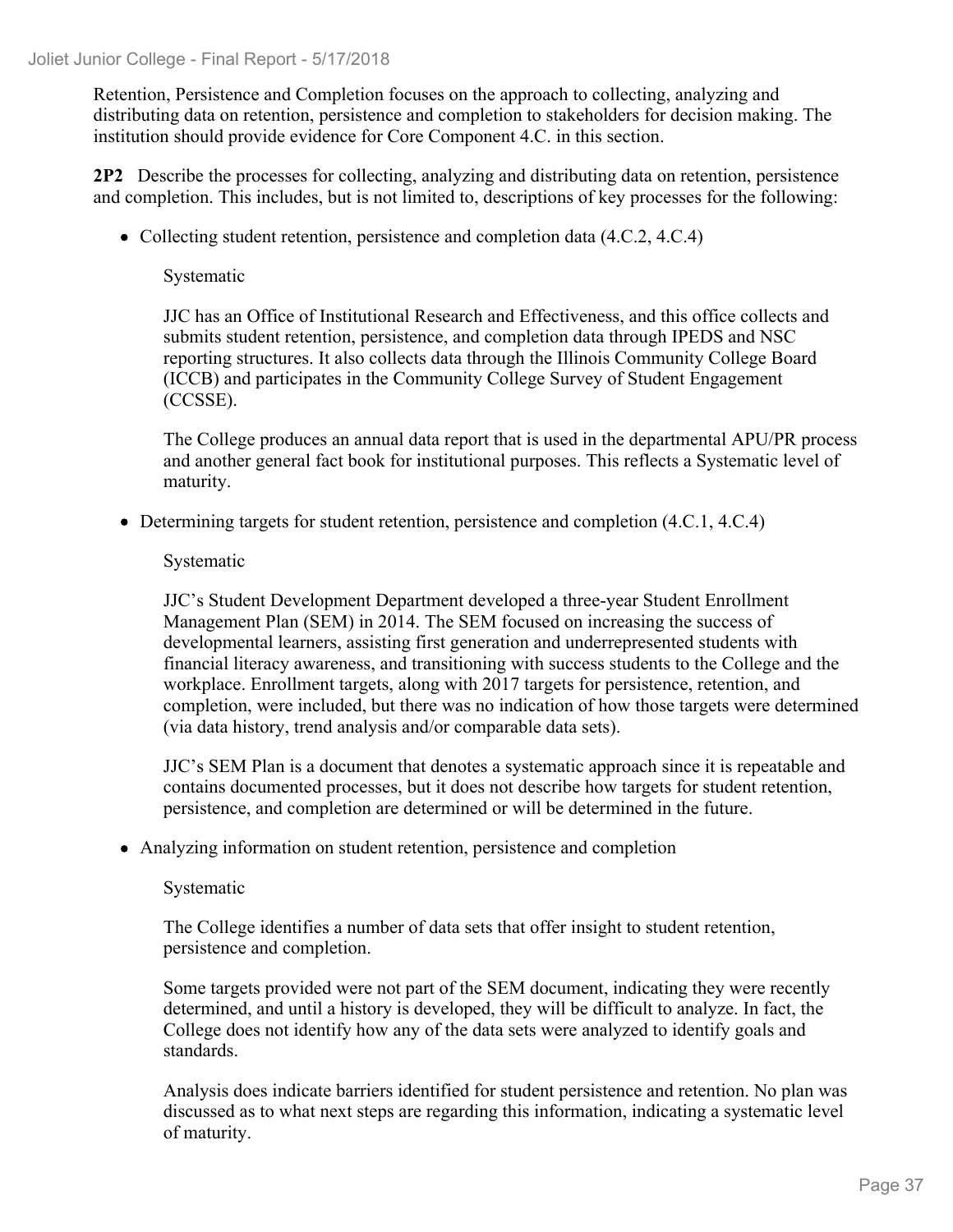• Meeting targets for retention, persistence and completion (4.C.1)

## Reacting

The fact that there were no targets for retention, persistence, and completion previously available and the College continues to provide narrative that does not address the topic shows JJC is at the reacting level of maturity.

• Selecting the tools, methods and instruments to assess retention, persistence and completion  $(4.C.4)$ 

## Systematic

The College's Academic Success Tracker software system, Ellucian Colleague Student Data System, Strategic Enrollment Management (SEM) Plan, CCSSE Surveys and the Student Action Project are tools used to collect retention, persistence and completion data. Information from these selected tools is generally understood and repeatable through documented processes. Though these tools are valuable for gathering and collecting data, it is unclear how and what methods JJC is using to assess the data. This indicates a systematic level of data collection.

**2R2** What are the results for student retention, persistence and completion? The results presented should be for the processes identified in 2P2. All data presented should include the population studied, response rate and sample size. All results should also include a brief explanation of how often the data is collected, who is involved in collecting the data and how the results are shared. These results might include:

Summary results of measures (include tables and figures when possible)

Systematic

JJC presented matriculation, persistence and completion results/summaries from its Strategic Enrollment Management (SEM) Plan. The report is a valuable tool, repeated annually and easy to understand. The data report could be enhanced with a description of how it is used across the institution to tear down silos and promote college-wide understanding. Other activities the College reported brought context to the plan but were presented in an informal manner.

The College could elevate to a higher maturity level if it reported and summarized results from other tools such as the College's Academic Success Track, Ellucian Colleague Student Data System, and CCSSE Surveys.

• Comparison of results with internal targets and external benchmarks

## Systematic

Results were compared to internal targets and identified goals. The Strategic Enrollment Management (SEM) Plan report included external state benchmarks for retention, persistence, and completion. The College could benefit from checking for other sources for external benchmarking.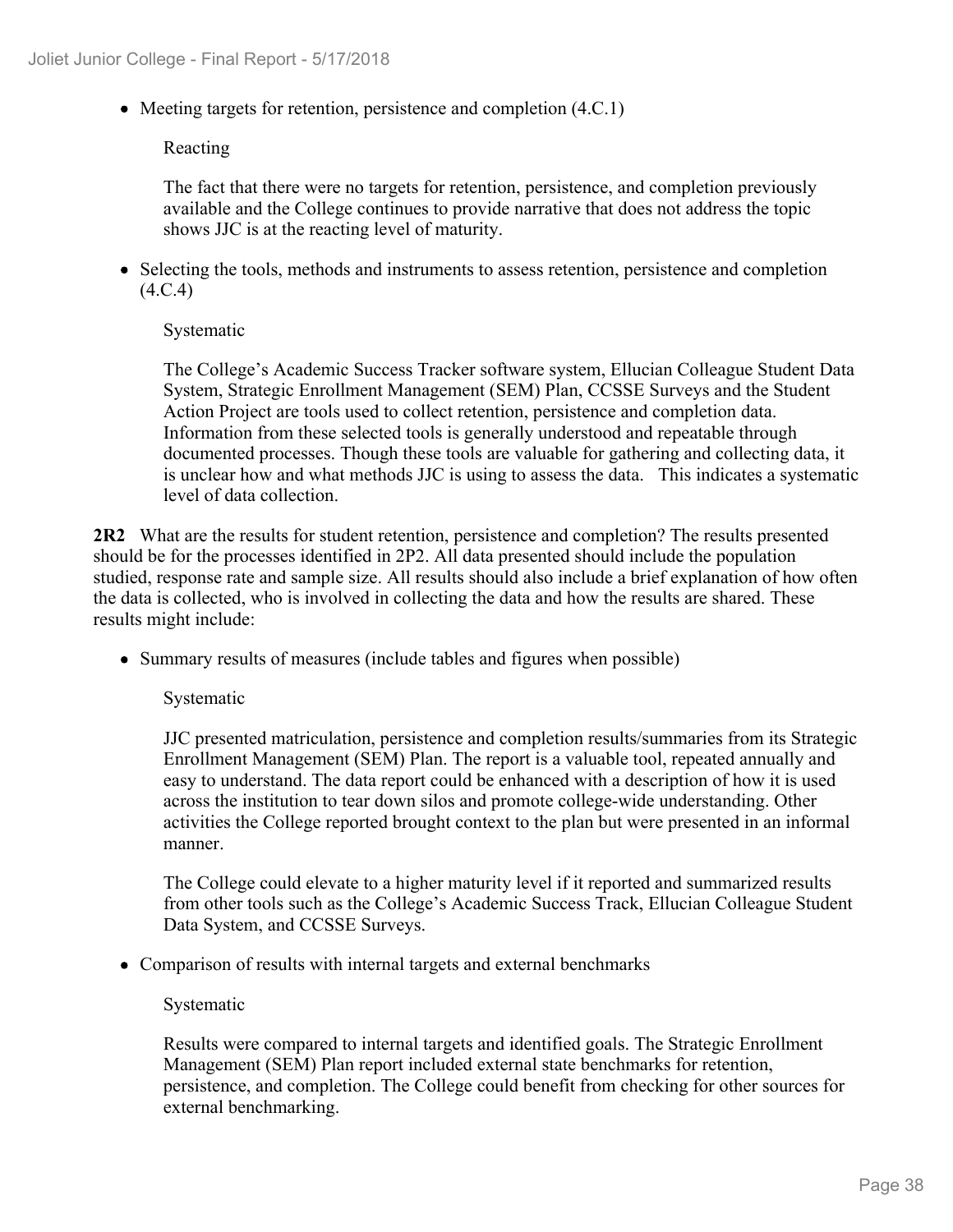• Interpretation of results and insights gained

## Systematic

The College implemented a student focus group action project to understand student perceptions about the College, its programs and faculty. Insights were gained, from actions such as the CCSSE, the student focus groups and the Academic Intervention System. The College would also benefit by using the numerical data about persistence, retention, and attainment to support the qualitative activities. This indicates a systematic level of maturity.

**2I2** Based on 2R2, what process improvements have been implemented or will be implemented in the next one to three years? (4.C.3)

JJC has many of the components needed to move to a higher level of maturity in this category and has an impressive list of activities it plans to implement (next generation of the Strategic Enrollment Management Plan entitled Momentum 2020 and a new ERP system with more robust communication with students). However, the process through results format is somewhat disjointed. For example, the CCSSE is mentioned in the process portion of the portfolio but is lost when determining targets and analyzing information and results.

To support these activities, the College would benefit by having clearly delineated descriptions that show a Process, then Results from that Process, followed by Improvements based on the results. This type of system would allow the College to move beyond its current high reacting/low systematic level of maturity.

## 2.3: KEY STAKEHOLDER NEEDS

Key Stakeholder Needs focuses on determining, understanding and meeting needs of key stakeholder groups, including alumni and community partners.

**2P3** Describe the processes for serving the needs of key external stakeholder groups. This includes, but is not limited to, descriptions of key processes for the following:

Determining key external stakeholder groups (e.g., alumni, employers, community)

## Systematic

The College identifies key stakeholders in the areas of business partners through Career and Technical Education Advisory Committees, high school partners and other colleges and universities. Although several stakeholder groups are identified, it was not clear why and how those groups are identified as being significant to the success of the College. The College is encouraged to thoughtfully and with purpose, clearly choose its key stakeholders by understanding the factors that make them key stakeholders and set up parameters for analysis of those relationships.

• Determining new stakeholders to target for services or partnership

## Systematic

New JJC stakeholders are determined through the awareness that local and state partnerships benefit the institution. New student and stakeholder groups are identified through demographic and economic motoring, adhering to student services requests, and advisory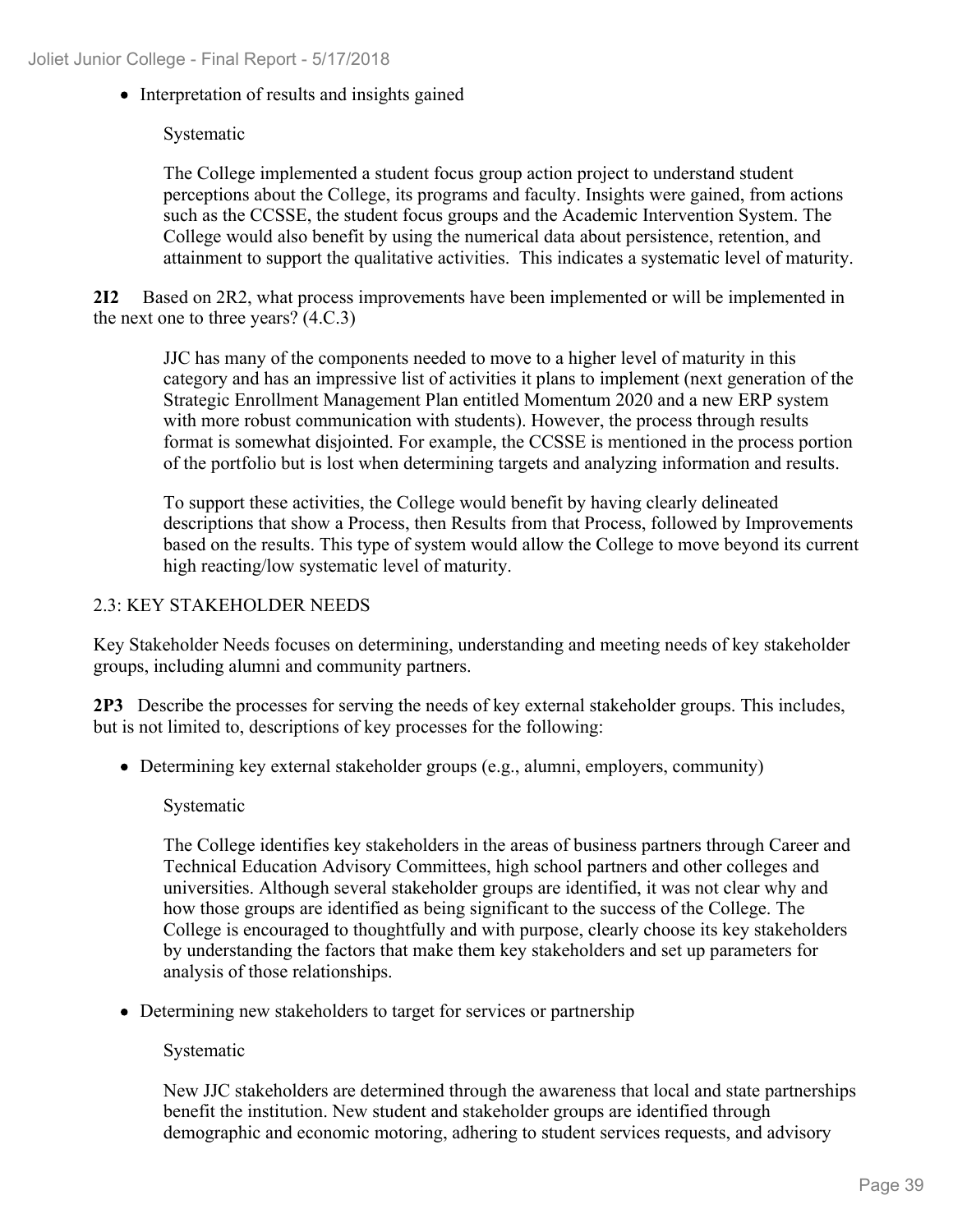committee input.The relationships can break down operating silos allowing departments to work together to maximize partnership benefits. This beginning level of systematic maturity and can be strengthened by creating generally understood processes that are repeatable and measurable.

• Meeting the changing needs of key stakeholders

## Systematic

The College is encouraged to understand the distinction between determining stakeholder needs and meeting the changing needs of key stakeholders, which is what is asked here but not addressed directly. For that reason, the College indicates the use of the same set of tools to monitor changing needs of stakeholders as to determine stakeholder needs.

The list includes strategic planning, scholarship applications, charitable giving, participation in advisory committees, transfer rates, surveys to high school counselors, admissions office surveys, and college fair surveys.

It would benefit the College to clearly identify, select, and implement empirical measurement methodologies to measure meeting key stakeholder needs.

• Selecting the tools, methods and instruments to assess key stakeholder needs

#### Systematic

The College is encouraged to understand the distinction between determining stakeholder needs, meeting the changing needs of key stakeholders and assessing key stakeholder needs.

Evaluations of services and surveys of high school counselors are listed as means by which the institution assesses some stakeholder needs. It would also benefit the College to clearly identify, select, and implement empirical measurement methodologies to assess key stakeholder needs.

Assessing the degree to which key stakeholder needs are met

## Reacting

The College does not address the issue raised, which is assessing the degree to which key stakeholder needs are met. Instead, the discussion centers on building and maintaining relationships with key stakeholders, which was the topic in a previous section of the portfolio.

Due to lack of specificity regarding this section, it is difficult to determine the degree to which the needs have been met. The Strategic Plan has some environmental scan data which might have provided some insight, but the results of the scan were not included. This indicates a reacting level of maturity.

**2R3** What are the results for determining if key stakeholder needs are being met? The results presented should be for the processes identified in 2P3. All data presented should include the population studied, response rate and sample size. All results should also include a brief explanation of how often the data is collected, who is involved in collecting the data and how the results are shared. These results might include: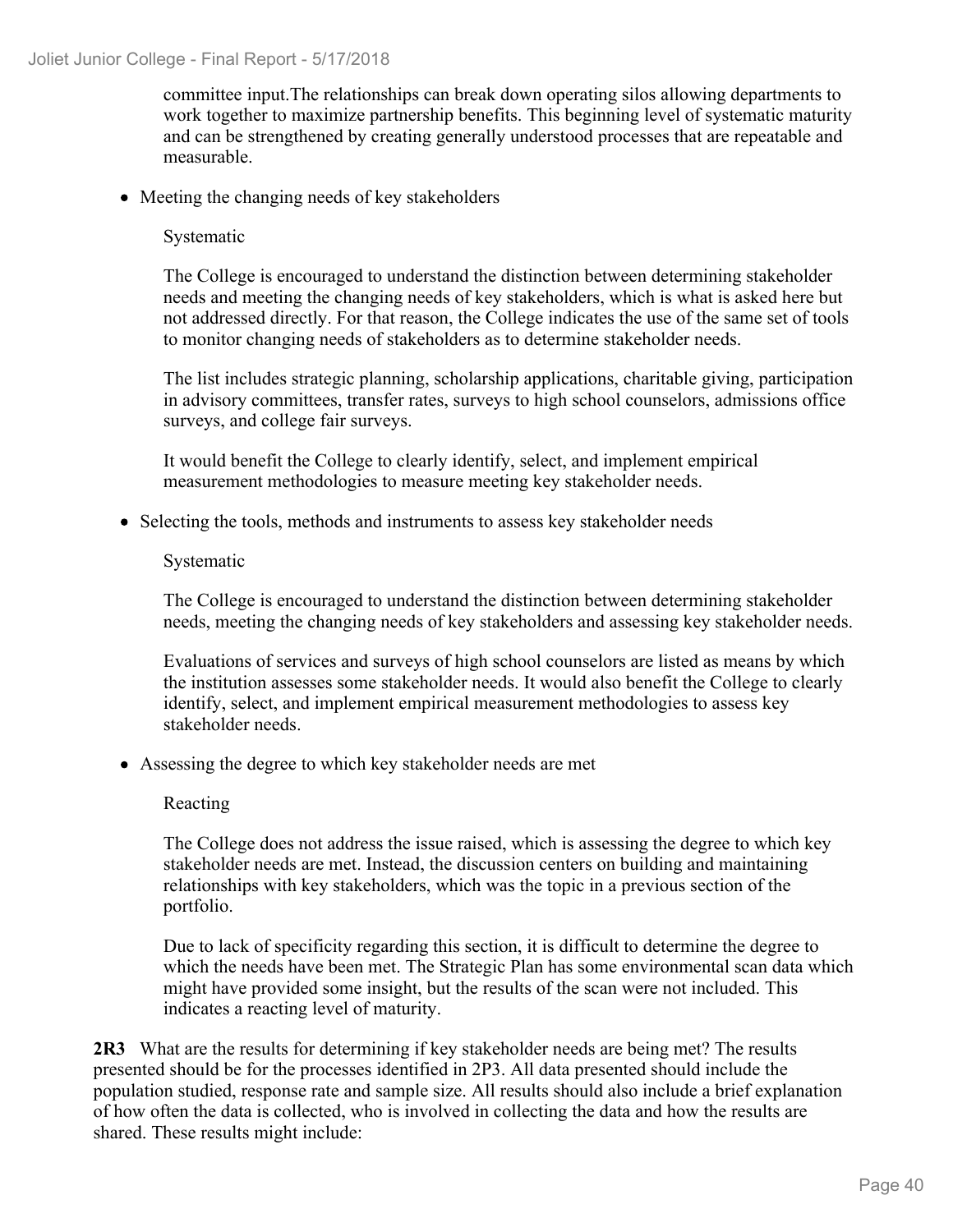Summary results of measures (include tables and figures when possible)

#### Reacting

The College did not respond to the inquiry requesting summary results for dealing with its key stakeholders. JJC did not provide data addressing the processes described in the preceding area of the portfolio**.**

There are no results of any measures established in the process section for external stakeholders. This confusion indicates a reacting level of maturity.

• Comparison of results with internal targets and external benchmarks

Reacting

The College didn't provide results and/or comparisons, making it unclear if internal targets or external benchmarks exist. This indicates a reacting level of maturity.

• Interpretation of results and insights gained

#### Reacting

There were three external stakeholders surveys mentioned but no results, analysis, or insights provided. No interpretation of results or insights gained was noted, reflecting a reacting level of maturity.

**2I3** Based on 2R3, what process improvements have been implemented or will be implemented in the next one to three years?

Much of the JJC evidence for key stakeholder needs are initiatives and seemingly one-time efforts to undertake a plan. The results of such actions, however, are not evident. What has resulted from or been improved from the outreach efforts by the College president? What is evident as process improvements from the Ambassadors Program? Answers to these questions could provide valuable information for stakeholder policy.

The SPC and OIRE can play key roles in assisting the College in understanding stakeholder needs and how College initiatives are perceived. But that understanding can only be effective if the College has a clear view of its identified key stakeholders and not just stakeholders in general. Steps in that process could be:

The College needs to identify those stakeholders who are truly key to the operation of the College (students, taxpayers, and political figures).

- 1. Clearly identify those stakeholders' needs.
- 2. Determine the resources needed to address those needs and how they will be addressed.
- 3. Determine who has the responsibility to address those needs.
- 4. Collect appropriate data on meeting those needs, analyze it, report it as Results.
- 5. Then identify Improvements to be made based on those Results.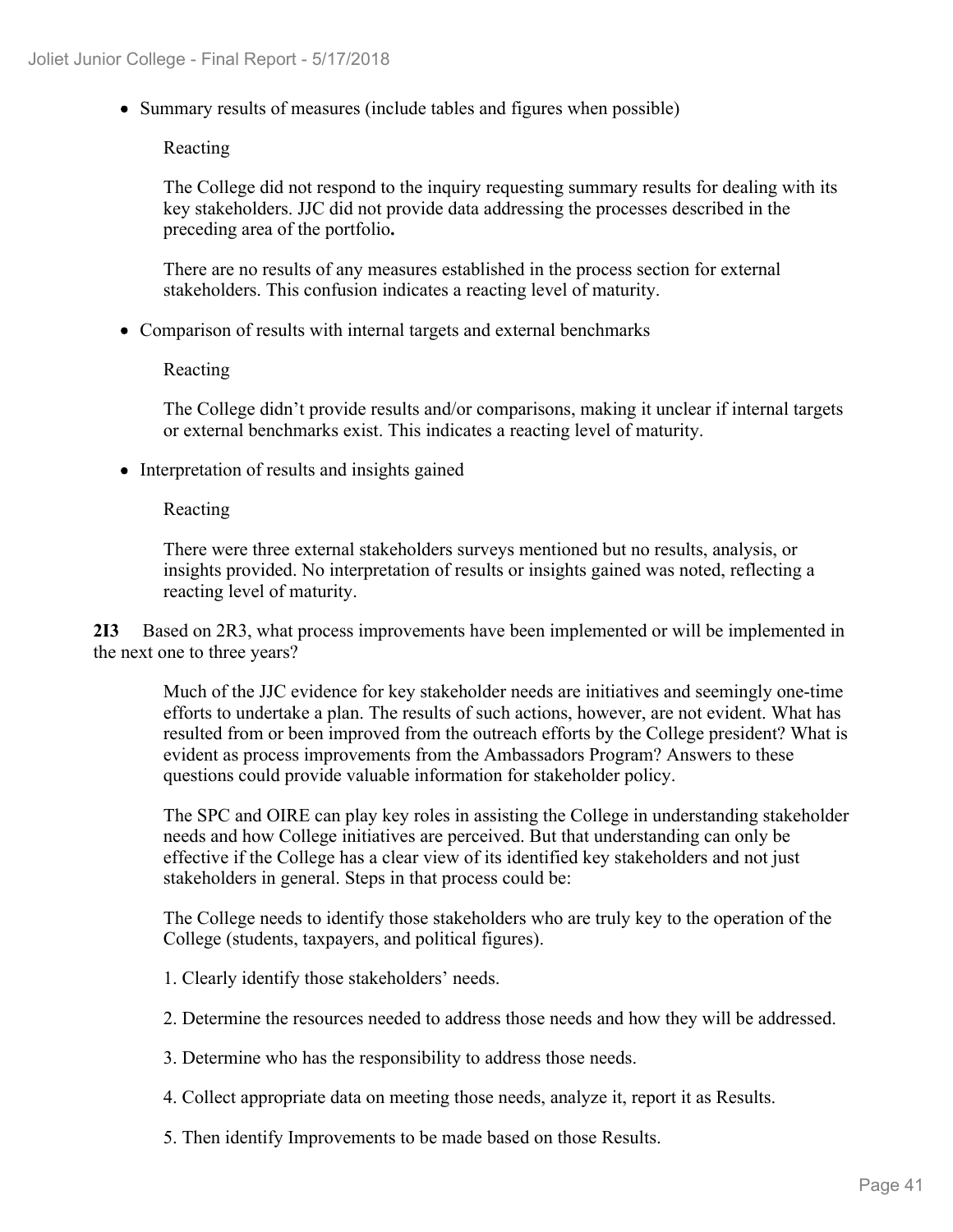6. Now you have a repeatable cycle for continuous improvement.

It was difficult to find an alignment of processes, results, assessment, and improvement in this section of the portfolio, indicating a reacting level of maturity.

## 2.4: COMPLAINT PROCESSES

Complaint Processes focuses on collecting, analyzing, and responding to complaints from students or key stakeholder groups.

**2P4** Describe the processes for collecting, analyzing and responding to complaints from students and stakeholder groups. This includes, but is not limited to, descriptions of key processes for the following:

• Collecting complaint information from students

## Systematic

The College has a systematic approach to responding to student complaints. These processes include multiple points for students to express their concerns. Individual departments are expected to respond to student concerns. Behavioral concerns are addressed by two committees – Behavioral Intervention Team and Threat Assessment Team. The College's Office of Student Rights and Responsibilities is responsible for final follow-up to be sure all *non-academic* complaints are resolved.

Student *academic* complaints are processed through the academic structure, beginning with the faculty member through Dean. Unresolved complaints are heard by the Academic Standards Committee, composed of faculty members.

The student may submit their complaint to any employee and it is that employee's responsibility to get the complaint to the appropriate venue.

Collecting complaint information from other key stakeholders

## Systematic

Complaint information can be received through the call center, Contact Us link, and the College Facebook page. The College's call center and its website Contact Us link, allow stakeholder to provide complaint information that is systematically collected and routed to what is deemed that appropriate office. The College's Contact Us link allows for a seamless process to collect complaint information. Google Analytics tracks the functional use of the Contact Us link.

The Freedom of Information Act Officer's role is collecting complaint information from social media platforms. This systematic level of maturity can be enhanced through a more coordinated process of collecting complaint data and documenting the appropriate resolution.

• Learning from complaint information and determining actions

Reacting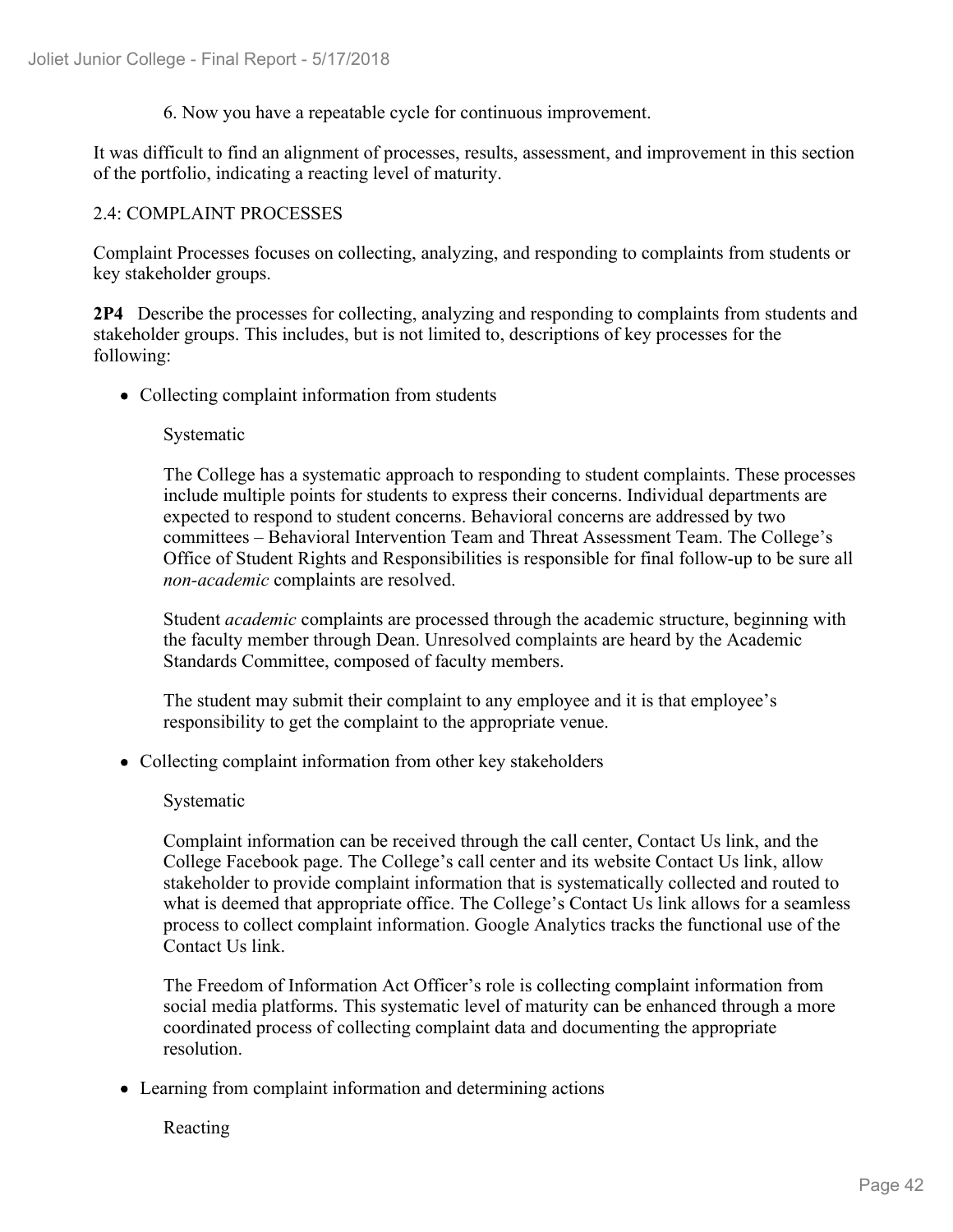It appears that student complaints are resolved across the institution with no apparent coordination or centralized collection of data. Little information is provided on how JJC personnel learn from complaint information. If the College had a centralized student complaint process, its collection of complaint data would identify prevailing complaint areas and trends, which could be reviewed and addressed institutionally.

Communicating actions to students and other key stakeholders

## Systematic

The College informs students through multiple vehicles concerning registered complaints from respective College employees.Since the process for communicating actions related to student complaints appears to be generally understood, is repeatable, and subject to improvement, it is at the systematic level of maturity. However, the College is encouraged to review that process to ensure that all parties involved receive information through closure, and both parties have the opportunity to appeal; currently it appears only the plaintiff can appeal. Also, the process does not appear to address stakeholders that are not students.

• Selecting the tools, methods and instruments to evaluate complaint resolution

## Systematic

JJC through the OSRR uses the Maxient reporting system to track and evaluate complaints. As a result, policies, procedures, programming development, intervention strategies, and team training are designed for the next academic year. Use of that software to track student complaints in a centralized manner across the College could strengthen this College's Systematic level of maturity in this area.

**2R4** What are the results for student and key stakeholder complaints? The results presented should be for the processes identified in 2P4. All data presented should include the population studied, response rate and sample size. All results should also include a brief explanation of how often the data is collected, who is involved in collecting the data and how the results are shared. These results might include:

• Summary results of measures (include tables and figures when possible)

## Reacting

JJC does not appear to have a clear understanding of what constitutes summary results as no results about actual complaint data were provided. Instead, in this section information about policy revisions and Maxient training was provided. Policies and procedures and training are not Results; those are actions or activities. Without empirical evidence of its Processes, the College has no Results to report to get beyond the reacting level of maturity.

• Comparison of results with internal targets and external benchmarks

## Reacting

JJC did not provide any comparison results with internal and external benchmarks indicating a reacting level of maturity.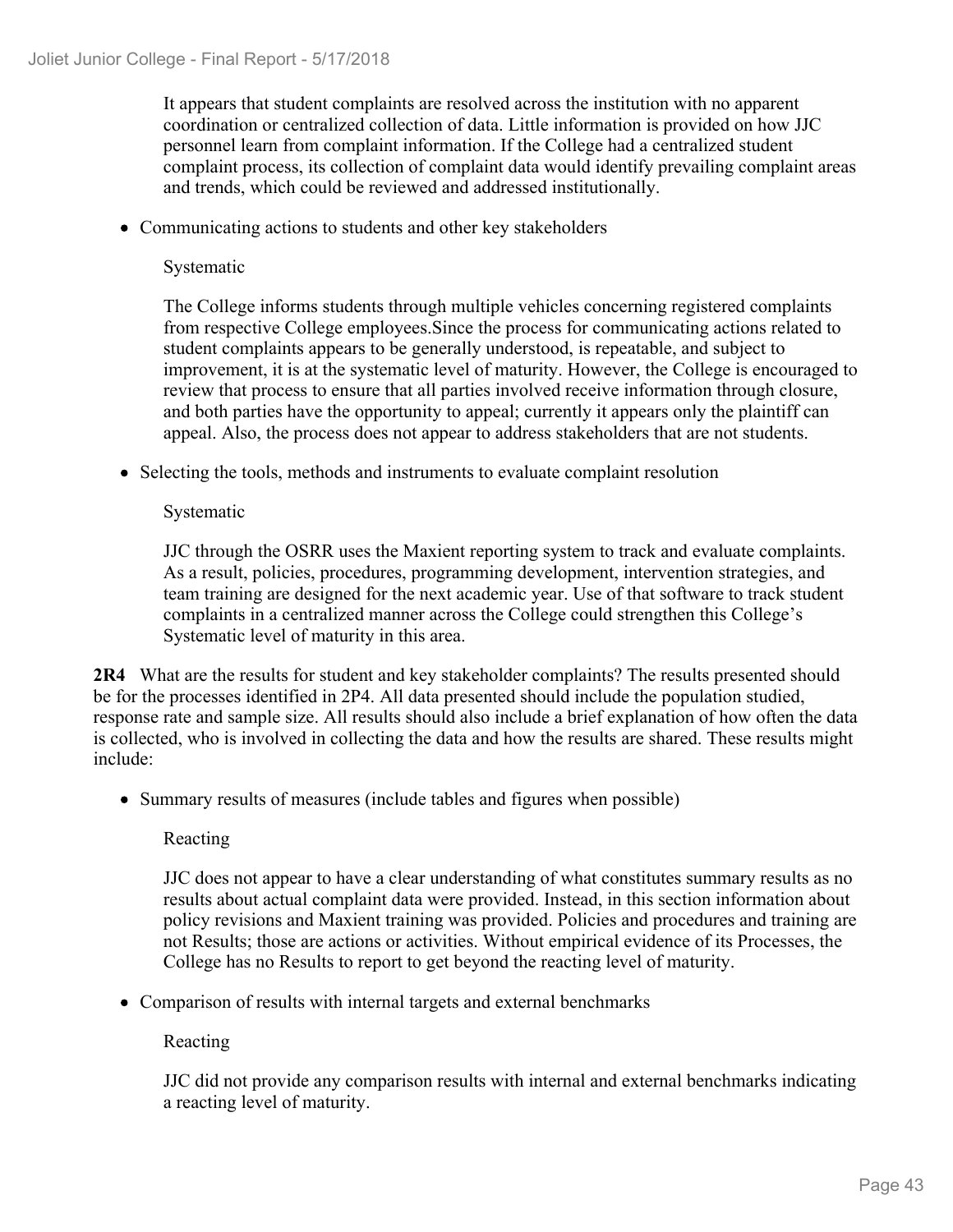• Interpretation of results and insights gained

Reacting

JJC did not provide evidence to indicate an interpretation of results or insights gained indicating a reacting level of maturity.

**2I4** Based on 2R4, what process improvements have been implemented or will be implemented in the next one to three years?

A policy and procedure are in place regard all areas of student conduct inclusive of a complaint reporting processes. That same level of process does not seem to be in place for academic complaints. The College may benefit by codifying this process, especially if OSRR is responsible for tracking all complaints.

The College is providing additional resources related to Title IX and Clery Act support through the Office of Student Rights and Responsibilities.

*Training:* The College is actively training its staff to address student and stakeholder complaints. The processes could be better documented in the portfolio, but the basic structures are in place. A number of activities have occurred that offer professional development for staff and faculty but more external opportunities could enhance staff development.

The College views additional training and partnerships as Improvements to its ability to collect data on student complaints. Those are Reactions, however valuable to the College. They are part of how the College responds to the need for dealing with substantial issues, but there is no direct correlation to a process for reporting of student complaints.

The Maxient data was not reported and did not seem to be used to determine trends and analysis.

With so much of the processes being new or updated in 2017, the level of maturity would be at a beginning systematic level.

## 2.5: BUILDING COLLABORATIONS AND PARTNERSHIPS

Building Collaborations and Partnerships focuses on aligning, building and determining the effectiveness of collaborations and partnerships to further the mission of the institution.

**2P5** Describe the processes for managing collaborations and partnerships to further the mission of the institution. This includes, but is not limited to, descriptions of key processes for the following:

• Selecting partners for collaboration (e.g., other educational institutions, civic organizations, businesses)

Reacting

JJC identified many partners, but does not clearly explain what processes are used for selection. JJC's partners for collaboration are its key stakeholders, but the College selects its partners the same way it identifies its key stakeholders – with multiple methods that have no apparent coordination. Consequently, exactly who are the College's selected partners may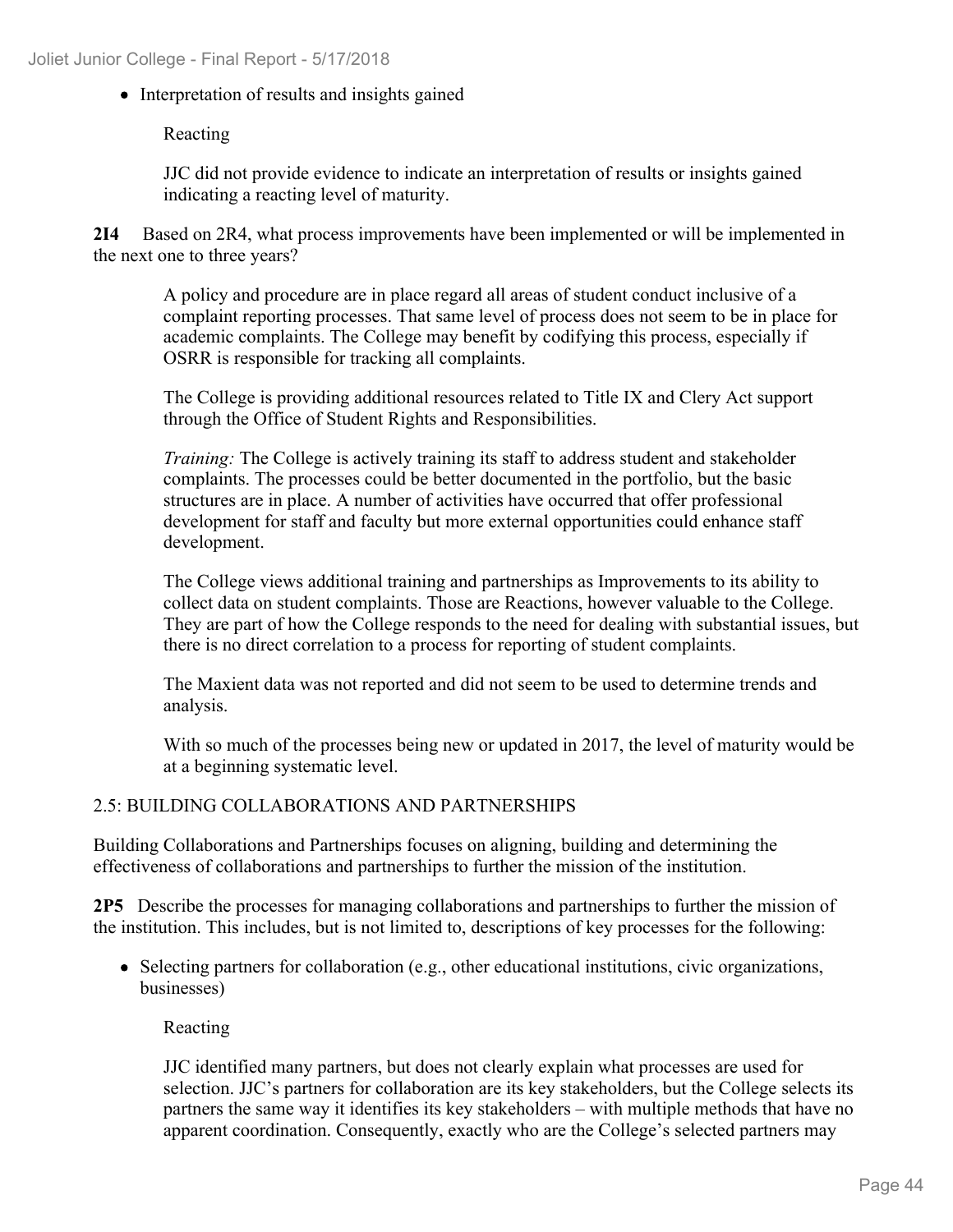vary depending on who is reporting them. This indicates a reacting level of maturity.

• Building and maintaining relationships with partners

## Reacting

The College states that it "builds and maintains relationships with partners across seven counties," but the processes for selecting these candidates and building these relationships were not described. A broad description of what seem like ad-hoc consortia with other community colleges for the purposes of grant work was identified, but no specific business or industry partnerships were identified. Without that clarity and without the clear depiction of an actual process rather than a collection of activities, the College is at the reacting level of maturity.

• Selecting the tools, methods and instruments to assess partnership effectiveness

## Systematic

The College measures the effectiveness of its relationships by enrollment, retention, number of companies served and number of grants /programs generated.

Also, the College is a member of South Metropolitan Higher Education Consortium (SMHEC- an area higher education consortium, composed of JJC, other community colleges and four-year institutions). Engagement with this consortium allows the College to collect and benchmark comparative data to improve programming and services. Since the measures listed appear to be generally understood, are repeatable, and documented, the College is at the beginning level of a systematic approach to selecting its tools to assess the effectiveness of its partnerships.

Evaluating the degree to which collaborations and partnerships are effective

## Systematic

The College evaluates its relationships quarterly through the APU/PR reporting structure which feeds into the strategic plan. Information about partnership events and relationships are documented APU/PR reports. JJC gauges its increase in articulation agreements, increasing relationships with key stakeholder groups, and higher numbers of collaborations as means to evaluate effectiveness with strategic partners. However, targets and measures did not appear to be identified.

As noted previously, the College has a variety of activities that are valuable to its operations and which indicate a degree of collaborative effectiveness. But there is no indication of coordination of these activities into a process which evaluates the effectiveness of the College's partnerships. Clearly delineated partners, targets of achievement with those partners, collection and analyses of data, reported results, and improvements made to collaborative efforts based on those results will assist the College in moving to a higher level of maturity.

**2R5** What are the results for determining the effectiveness of aligning and building collaborations and partnerships? The results presented should be for the processes identified in 2P5. All data presented should include the population studied, response rate and sample size. All results should also include a brief explanation of how often the data is collected, who is involved in collecting the data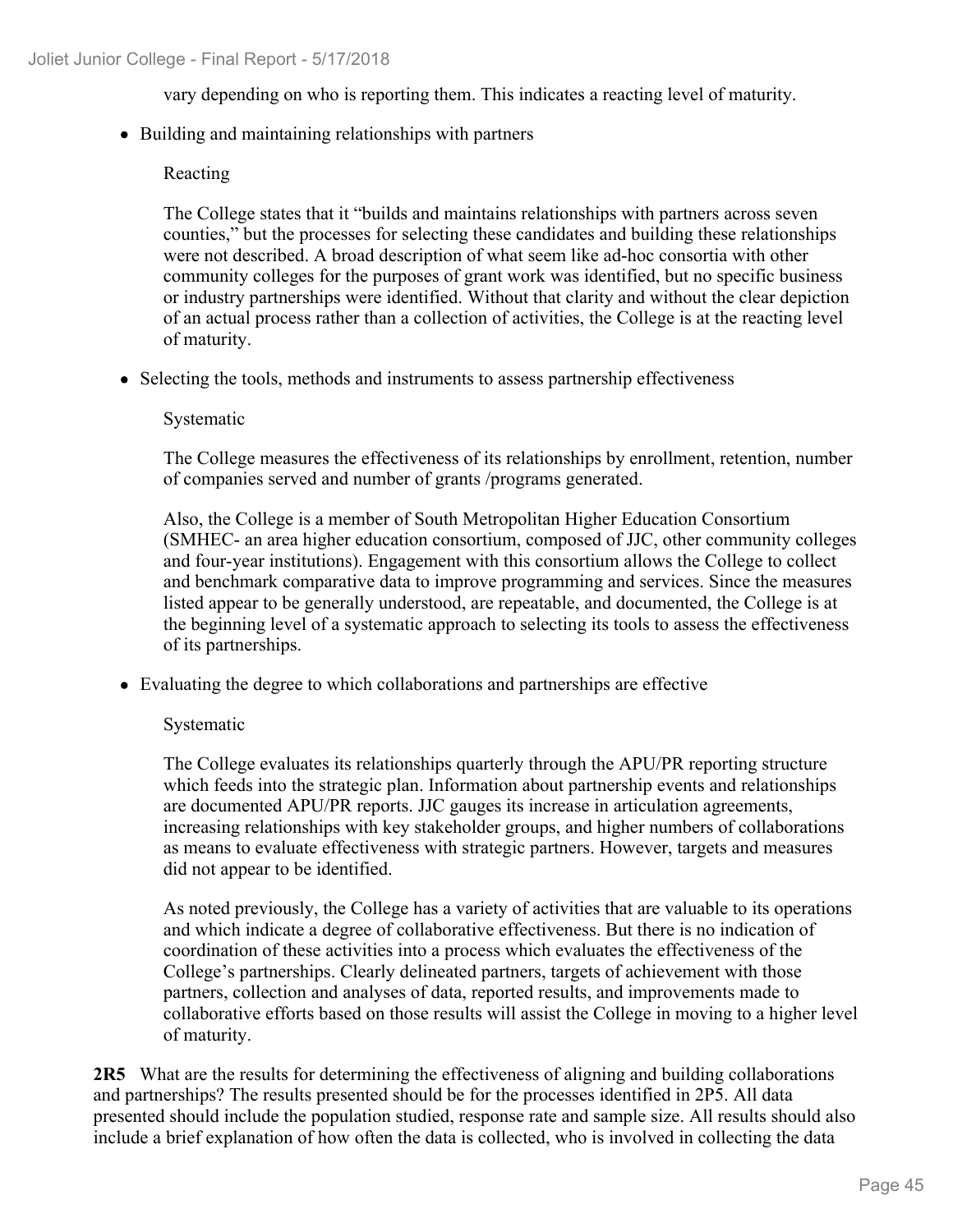and how the results are shared. These results might include:

Summary results of measures (include tables and figures when possible)

#### Reacting

The College identifies internships and articulation/transfer agreements along with "some" data collected for the strategic plan, but the Systems Portfolio fails to adequately report summary results.

For example, following the CI approach, the College would clearly identify its partners, identify targets for those partners, collect data related to the partnerships, and report the results of that data here. There is no tracking of the process by which the College builds its relationship with its alumni and reports the results of those efforts.

Other examples: The data cited in the portfolio included donations from businesses and organizations and the number of internships generated with no context provided. It is unclear if these numbers represent one campus or the entire system. There was no trending data and no reporting of collaboration counts. This indicates a reacting level of maturity.

• Comparison of results with internal targets and external benchmarks

Reacting

Examples of partnerships and collaboration are identified, but comparison of results with internal and external benchmarks is not listed. JJC is exhibited a reacting level of maturity.

• Interpretation of results and insights gained

Reacting

With no real results, there is no interpretation or insights available, which is indicative of a reacting level of maturity.

**2I5** Based on 2R5, what process improvements have been implemented or will be implemented in the next one to three years?

The College has identified critical stakeholders to fulfill its mission – students, employers and other educational institutions. Based on the presentation in this portfolio, it is not clear that the College has clearly defined the role of each of these stakeholders in the institution's strategic plan for mission fulfillment. Without a clear definition, it continues to be difficult for the institution to identify meaningful performance measures for themselves or likely for its stakeholders.

There is no presented intentional plan with targets to accomplish, measures to identify or results. What is presented in this section is just a listing of activities in which they engage. Also, indicating a community survey will be done without any description of what that survey is intended to accomplish is a reflection of the College's apparent Reacting level of maturity.

There appears to be a beginning level of understanding the value of coordination. Such coordination helps avoid unnecessary activity and provides more focus for the creation of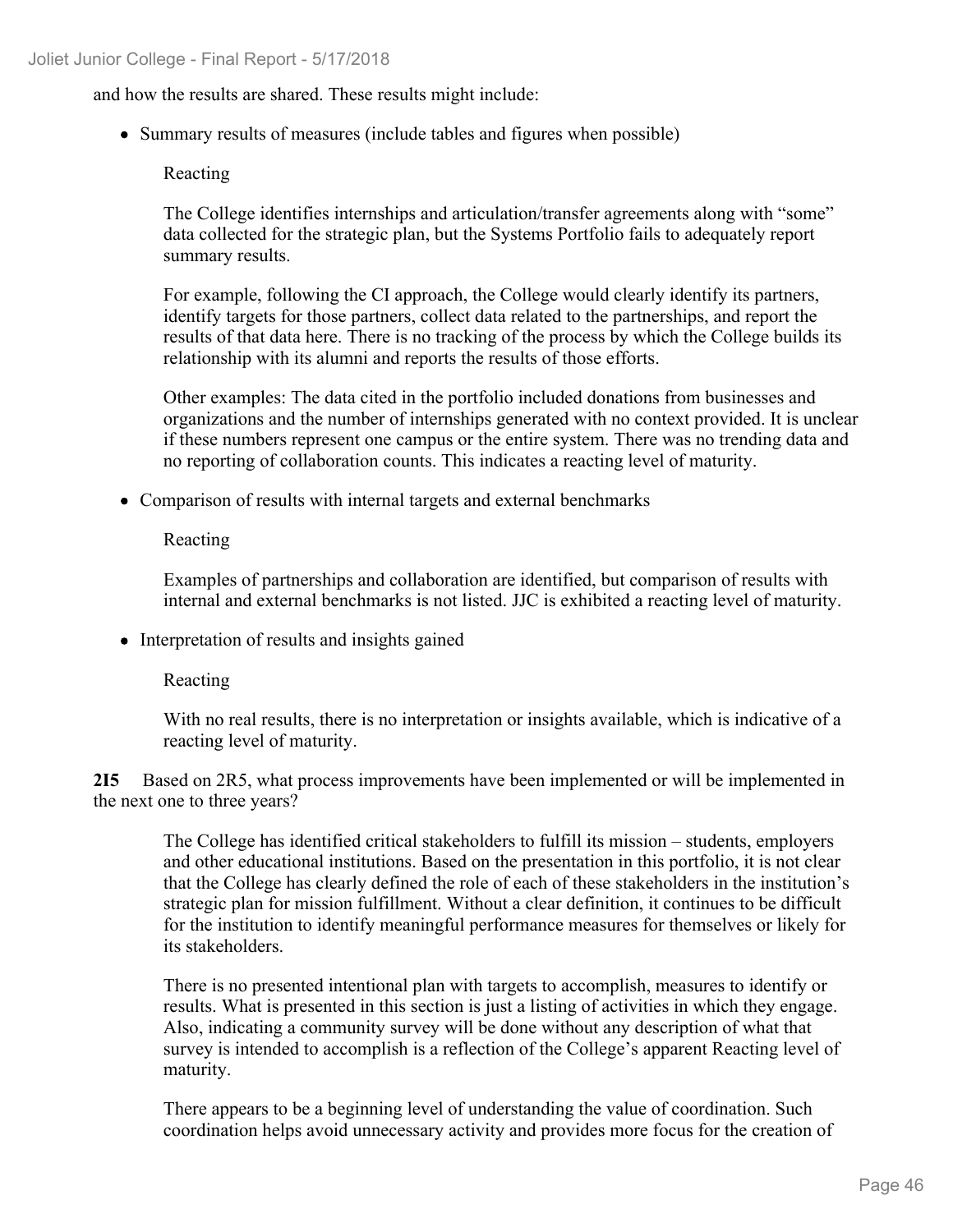processes designed to build and improve the College's relationships with its clearly identified partners. From the narrative in this section of the portfolio, it is not evident the College has an understanding of the continuous improvement approach.

## **CATEGORY SUMMARY**

JJC's self-analysis indicated a systematic **l**evel of maturity. Processes are in place and the College undertakes several initiatives for improvement, yet it is not evident these initiatives nor their actions are developed from any structured, intentional reflection of results and means for improvements. JJC is collecting data and executing a wide variety of activities with no apparent coordination. In this section, JJC delivers the initiatives in a list of accomplishments rather than by means of processes, results, and improvements.

JJC is doing some strong work with its students, prospective students and other stakeholders in the community. However, most of this work is presented as reactionary instead of part of a plan with targets and measures.

Having a clear understanding of how its wide variety of activities will assist the College in developing its partnerships could enable JJC to construct clear processes that appropriately collect the desired data with targets that can be analyzed and reported as results for decisionmaking purposes. Otherwise, it is simply another activity.

## **CATEGORY STRATEGIC CONCERNS**

From the description provided, the College does not have a clear understanding of the Plan-Do-Check-Act process that is fundamental to an institution committed to continuous quality improvement. A misunderstanding of pertinent terms/concepts (assessment tools vs reports, for example) is also apparent.

A pattern is developing that will need addressed. The College seems to have some strong processes, but these are not organized with measures or targets in place. Subsequently, results end up being a list that does not relate to the processes presented. This does not reflect a strong understanding or implementation of the AQIP and CQI process.

# **Interim Monitoring (if applicable)**

*No Interim Monitoring Recommended.*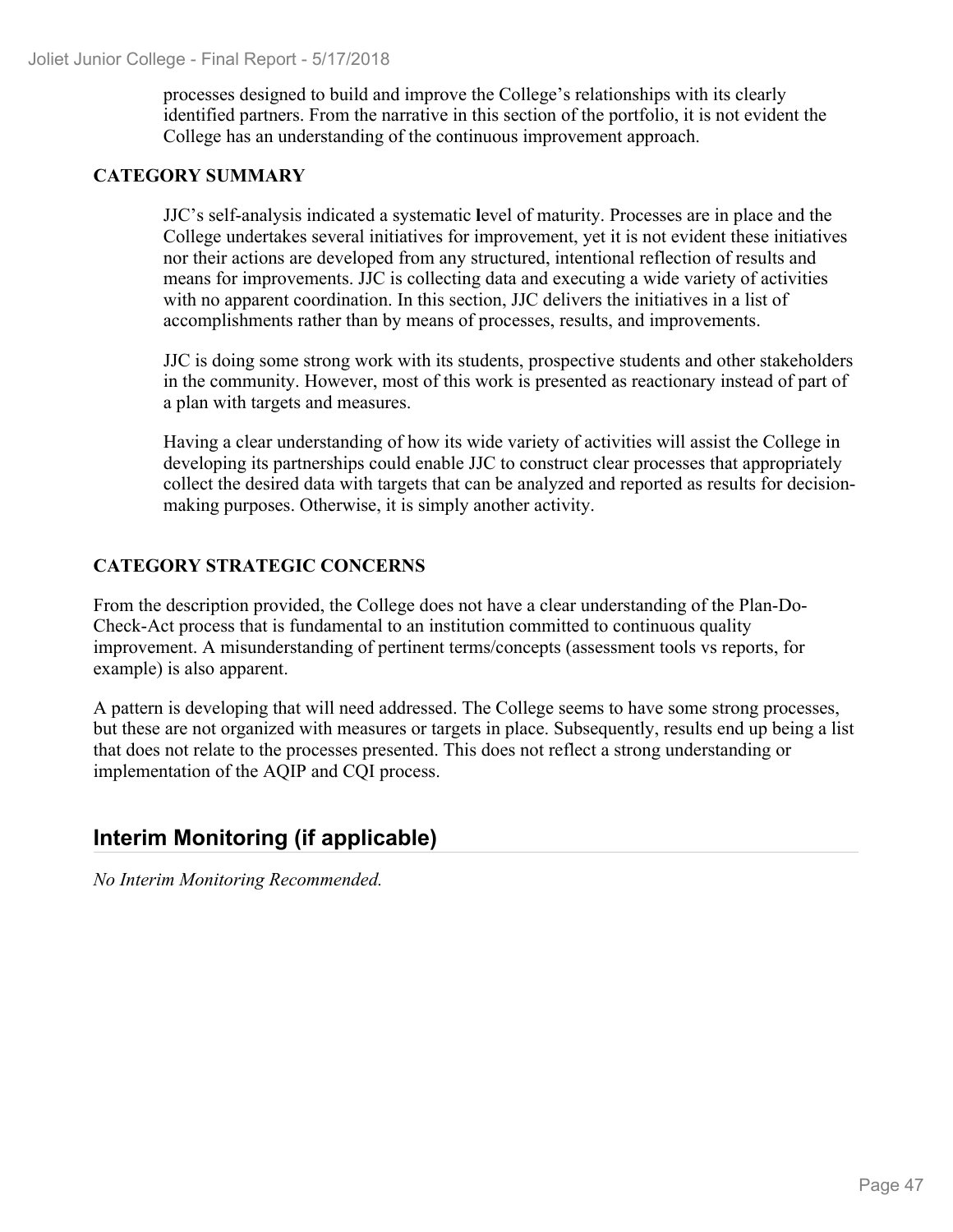# **III - Valuing Employees**

Explores the institution's commitment to the hiring, development, and evaluation of faculty, staff and administrators.

#### **Instructions for Systems Appraisal Team**

In this section, the team should provide a consensus narrative that focuses on the processes, results and improvements for Hiring, Evaluation and Recognition and Development.

Independent Category Feedback for each AQIP Category from each team member should be synthesized into an in-depth narrative that includes an analysis of the institution's processes, results and quality improvement efforts for each category. Wording from the Stages in Systems Maturity tables for both processes and results should be incorporated into the narrative to help the institution understand how the maturity of processes and results have been rated. The narrative should also include recommendations to assist the institution in improving its processes and/or results. It is from this work that the team will develop a consensus on the Strategic Challenges analysis, noting three to five strategic issues that are crucial for the future of the institution. Please see additional directions in the Systems Appraisal procedural document provided by HLC.

## **Evidence**

## **CATEGORY 3: VALUING EMPLOYEES**

Category 3 explores the institution's commitment to the hiring, development and evaluation of faculty, staff and administrators.

## 3.1: HIRING

Hiring focuses on the acquisition of appropriately qualified/credentialed faculty, staff and administrators to ensure that effective, high-quality programs and student support services are provided. The institution should provide evidence for Core Component 3.C. in this section.

**3P1** Describe the process for hiring faculty, staff and administrators. This includes, but is not limited to, descriptions of key processes for the following:

Recruiting, hiring and orienting processes that result in staff and administrators who possess the required qualification, skills and values (3.C.6)

Aligned

The JJC processes for recruiting, hiring, and orienting new personnel are explicit, repeatable, and periodically evaluated for improvement. All personnel apply using an online applicant tracking system.

All job descriptions and postings identify the required qualifications, skills and values for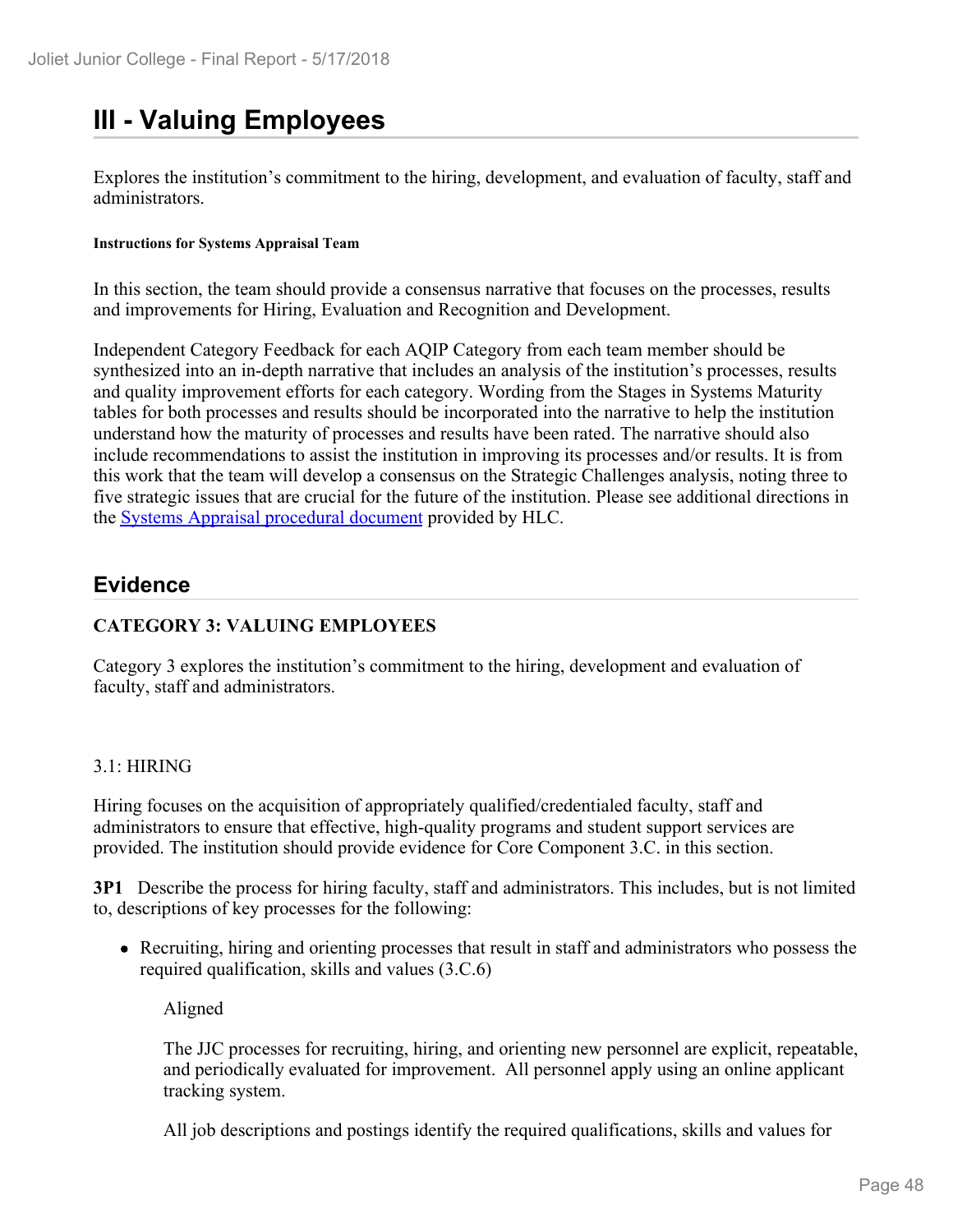#### Joliet Junior College - Final Report - 5/17/2018

that position. Minimum requirements meet the ICCB and HLC guidelines as well as the Illinois Dual Credit Quality Act. All candidates apply using PeopleAdmin which allows for effective tracking of applicants. A formal screening matrix, interview process and hiring process demonstrate alignment. Further, JJC notes orienting and conditions for tenure during new faculty seminar. The PeopleAdmin software can also provide the ability to ask qualifying screening questions.

Search committees are populated with diverse individuals who are knowledgeable of the position demands. Committee members are trained on JJC policy and procedures for conducting searches.

Orientation is conducted for new employees, full-time faculty participate in New Faculty Seminar and adjuncts have access to online orientation. New employees are afforded a 6 hour orientation that addresses institutional operations, strategic goals, polices, procedures and safety concerns.

These processes are implemented across the institution in an Aligned manner.

Developing and meeting academic credentialing standards for faculty, including those in dual credit, contractual and consortia programs (3.C.1, 3.C.2)

## Aligned

JJC has Aligned the process for developing and meeting academic credentialing standards for faculty regardless of instructional modality. Faculty position descriptions are developed by faculty members, department chairs and deans. These are approved by the Vice President of Academic Affairs. In consultation with the ICCB, HLC accreditation guidelines and Illinois Dual Credit Quality Act, the credentialing process is outlined in the academic handbook. Some units with external accrediting standards may exceed that minimum level of credentialing. Credential review is completed by faculty and housed by HR. Discipline specific requirements are also part of the description document and posting. These are reviewed and updated periodically. All faculty teaching in these areas must meet the same qualifications.

Ensuring the institution has sufficient numbers of faculty to carry out both classroom and nonclassroom programs and activities (3.C.1)

## Reacting

JJC does not answer sufficiently this question. The response for this section references the two succession policies. This seems to indicate that a vacancy would need to be present to fill a faculty position. The issue of sufficient numbers of faculty should there be program growth was not addressed. JJC does make mention of its position success plan and a Council that plans for the future needs of personnel, but how JJC actually ensures it has the necessary faculty to conduct its operations, both academic and non-academic, is not addressed. There is no mention made of environmental scanning, job markets, emerging programs, new industry, and other factors that relate to ensuring JJC has the faculty necessary to adequately address the educational needs of its service area. Consequently, it appears JJC is at a Reacting level of development in this area.

Moving forward, with the two succession plans, JJC does recognize an opportunity to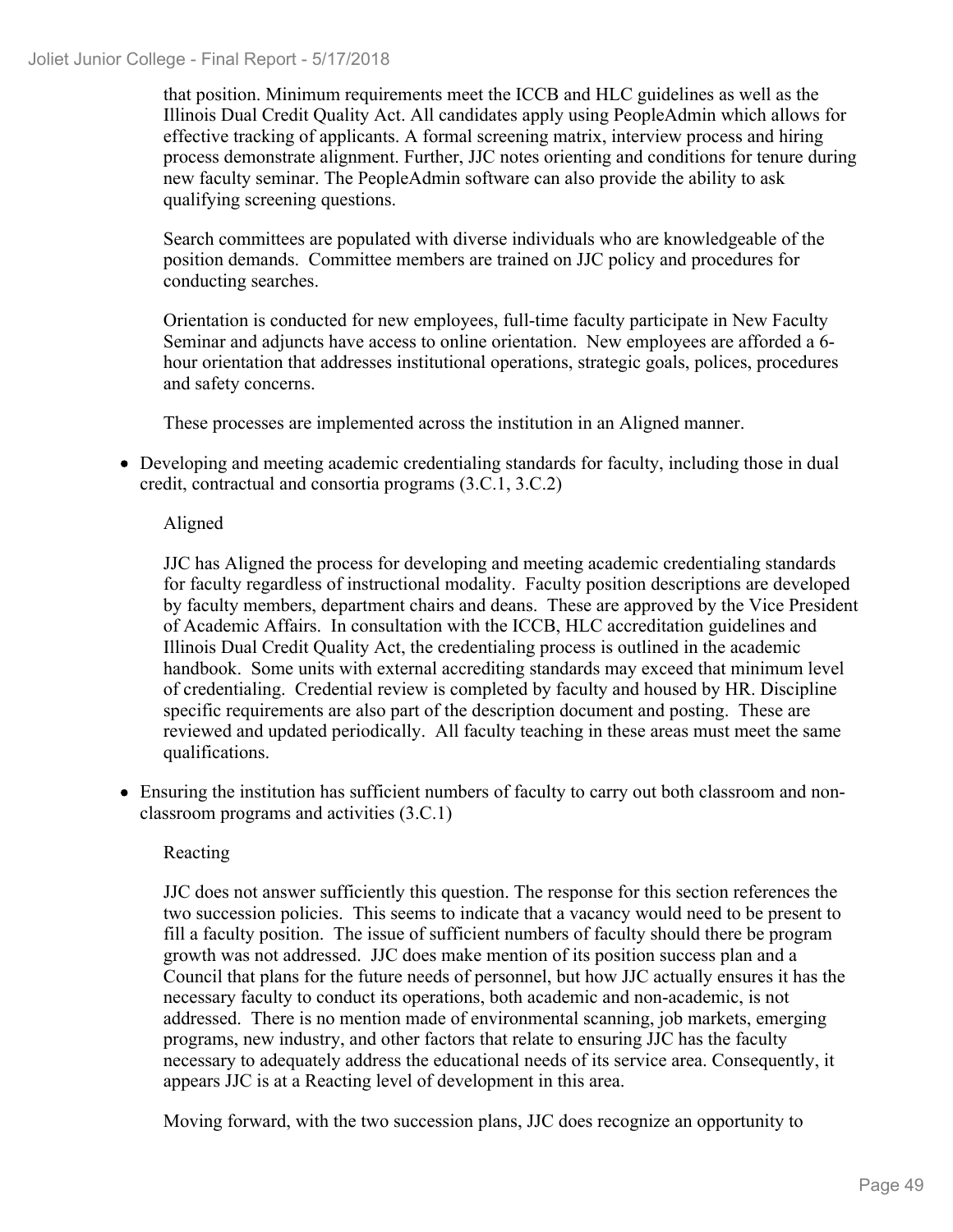advance diversity and inclusion goals.

Ensuring the acquisition of sufficient numbers of staff to provide student support services

Reacting

At JJC, staff positions are prioritized within the President's Cabinet using data available through the APU/PR report structure. Department's must justify position requests based on data in their APU and link the position to program outcomes/goals.

JJC ties the position approval process to its budget; however, there is no information indicating an approach to ensure sufficient numbers of staff to provide student support services.

• Tracking outcomes/measures utilizing appropriate tools

Reacting

The Human Resources Department developed metrics by which to track recruitment effectiveness, satisfaction, salaries, benefits, employee turnover and employee retention. Elements of the PACE employee survey also inform JJC of employee satisfaction.

While JJC has resources and processes that address an issue, JJC has chosen not to include them in its response. The HR Hiring Metric Report is exactly what is needed here, and PeopleAdmin apparently provides this data, though it is not mentioned here. No mention is made of tools to measure outcomes of JJC's employee orientation process. Clearly showing the tools JJC uses to analyze its recruitment, hiring, and orientation processes are vital to moving to an advanced level of maturity.

**3R1** What are the results for determining if recruitment, hiring and orienting practices ensure effective provision for programs and services? The results presented should be for the processes identified in 3P1. All data presented should include the population studied, response rate and sample size. All results should also include a brief explanation of how often the data is collected, who is involved in collecting the data and how the results are shared. These results might include:

• Summary results of measures (include tables and figures when possible)

Systematic

In 2017, JJC offered a Personal Assessment of the College Environment Survey (PACE) to 1235 employees. Data was presented in the Systems Portfolio. These data were compared to the national NILIE norms and peers in large two-year colleges. The results from this project allowed JJC to identify areas for improvement. The survey results indicated JJC had a consultative system with the overall score of 3.6 on a 4 point scale. JJC also collects periodic climate survey data in targeted functional areas. However, these summary results, even common themes identified, were not shared. Further, the results reported do not apply to JJC's processes for recruitment, hiring, and orientation. Rather, they are for employee satisfaction. To improve its level of maturity, JJC needs to report results for its recruitment, hiring, and orientation processes. JJC is encouraged to examine its Hiring Data Report for results of its processes for recruitment and hiring.

From the Climate surveys administered to smaller employee groups, no data regarding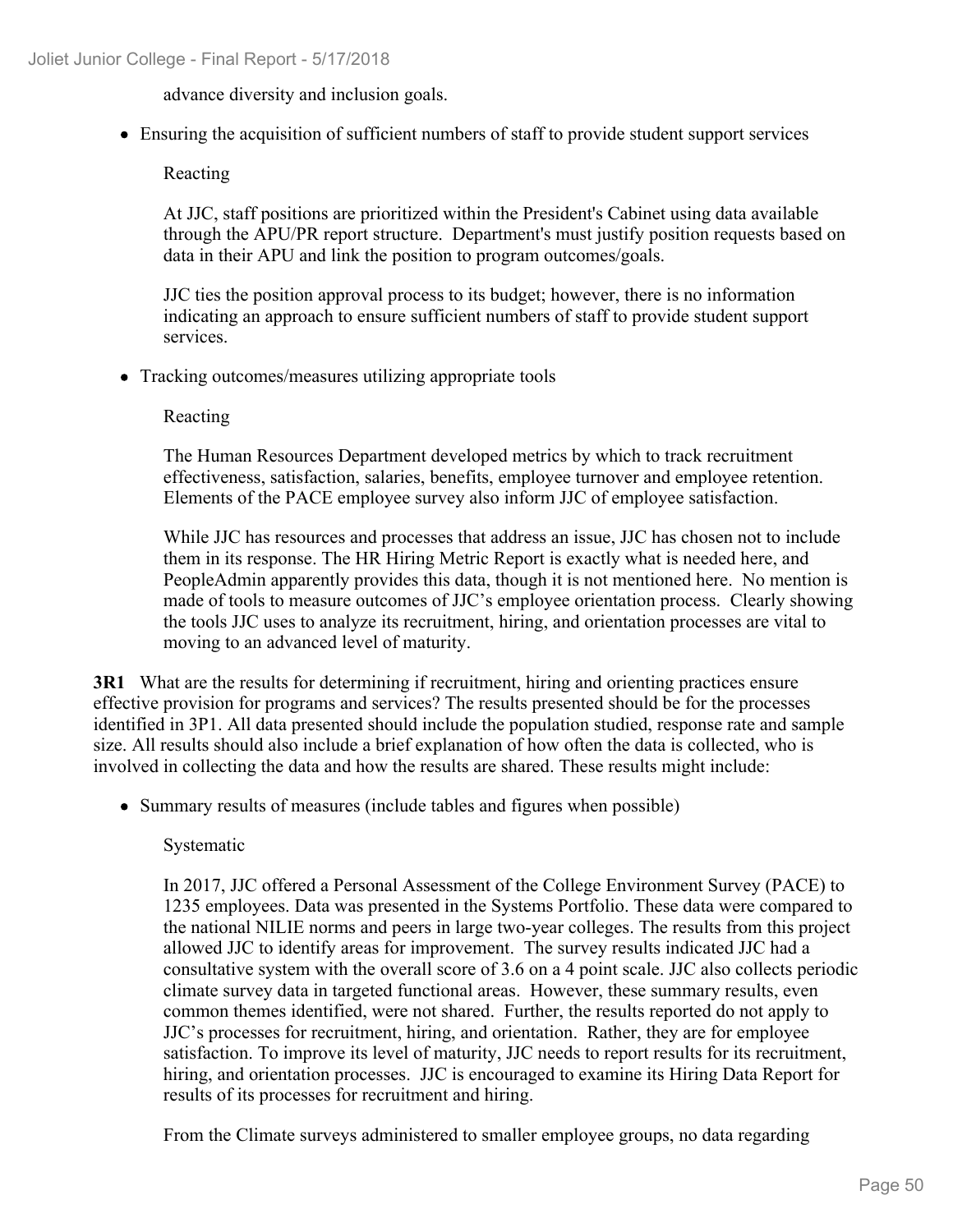lessons-learned is presented. JJC can improve its level of maturity by offering data summaries and improvements made from employee exit interviews.

• Comparison of results with internal targets and external benchmarks

Systematic

Only data for the 2016 and 2017 surveys were included. Older surveys could have provided a longitudinal look at these data points and trend analysis. No internal targets were established based on the feedback from survey results prior to 2017. JJC did benchmark its results in relation to the national NILIE norms and peers for similarly sized institutions. The results from this project allowed the College to identify areas for improvement.

• Interpretation of results and insights gained

#### Systematic

The PACE survey offered JJC three areas of targeted improvement: assessing and improving recruitment and retention of diverse staff and faculty, supporting and compensating staff and faculty, and improving systems used to evaluate employees.

JJC does not explain causative factors for these scores or improvement strategies going forward.

**3I1** Based on 3R1, what process improvements have been implemented or will be implemented in the next one to three years?

JJC has a comprehensive hiring process where position credentials, skills and values are established and a software system that track applicants to the institution. The issue of ensuring sufficient numbers of faculty to carry out classroom and non-classroom programs and activities was not addressed. While it is not clear that employee satisfaction belongs in this section, it is refreshing to see a process that includes data gathering and results about that data presented even though no internal targets had been established.

Even though JJC has targeted priorities for this area, it is encouraged to return to the basics of the Plan-Do-Check-Act cycle. For each priority, JJC could benefit from identifying its process, setting internal targets and external benchmarks, identifying and collecting data, analyzing that data, reporting the results, and planning improvements based on those results.

As presented in the systems portfolio, it is not clear JJC has matured to a point of systematically making this data available or using it in a meaningful way.

## 3.2: EVALUATION AND RECOGNITION

Evaluation and Recognition focuses on the assessment and recognition of faculty, staff and administrators' contributions to the institution. The institution should provide evidence for Core Component 3.C. within this section.

**3P2** Describe the processes that assess and recognize faculty, staff and administrators' contributions to the institution. This includes, but is not limited to, descriptions of key processes for the following:

Designing performance evaluation systems for all employees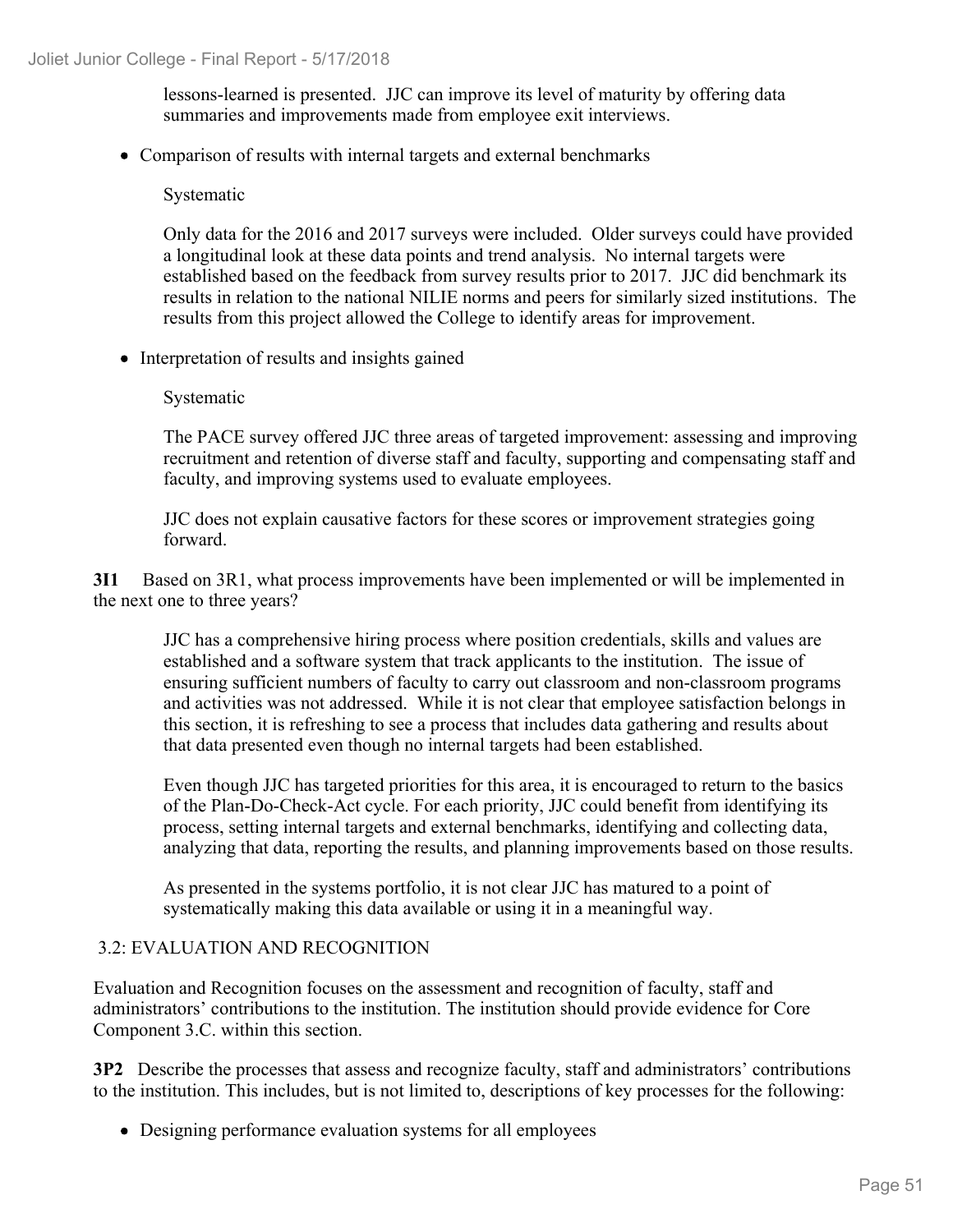## Systematic

JJC continues to enhance the employee evaluation process. There is training offered for performance management online and face-to-face. The president's leadership academy is a unique offering for JJC employees. However, JJC does not appear to have a performance evaluation system that covers all employees. It is working with its seven collective bargaining units to bring consistency to the process. While there is a performance management system in place as well as training sessions for supervisors and managers, not all employees are evaluated using this system. Alignment of forms and processes is a work in progress.

The use of a third party vendor, Halogen Performance Management System, allows for electronic processing of performance evaluation.

• Soliciting input from and communicating expectations to faculty, staff and administrators

#### Systematic

A leadership and communication foundational structure is new to JJC in its Shared Governance Model finalized in 2017. The PACE survey of employees was completed in 2016 and 2017. Through shared governance, JJC has numerous forms of two-way communication. This process of two-way communication influences decision-making, input, ideas, and the flow of information. From the systems portfolio, it was not apparent the communication structure was aligned, but rather a series of activities.

Aligning the evaluation system with institutional objectives for both instructional and noninstructional programs and services

#### Systematic

JJC allows the employee evaluation process to tie individual goals to the five current strategic planning goals. However, it is unclear from the language used if the performance evaluation tool specifically includes that opportunity or if participants can choose to take advantage of that opportunity. Such an alignment is a key component to a proactive evaluation system that enables personnel to make connections between institutional goals and their daily work.

Utilizing established institutional policies and procedures to regularly evaluate all faculty, staff and administrators (3.C.3)

#### Systematic

JJC is in the process of developing a performance management policy that will hopefully be comprehensive across all employees at the institution. At this time, information regarding the evaluation/performance reviews are within the different bargaining agreements. JJC has board policies that provide the framework for employee responsibilities. Policies and procedures are on a four-year review cycle

Faculty have a three-year tenure process with post-tenure reviews. Adjunct faculty are reviewed.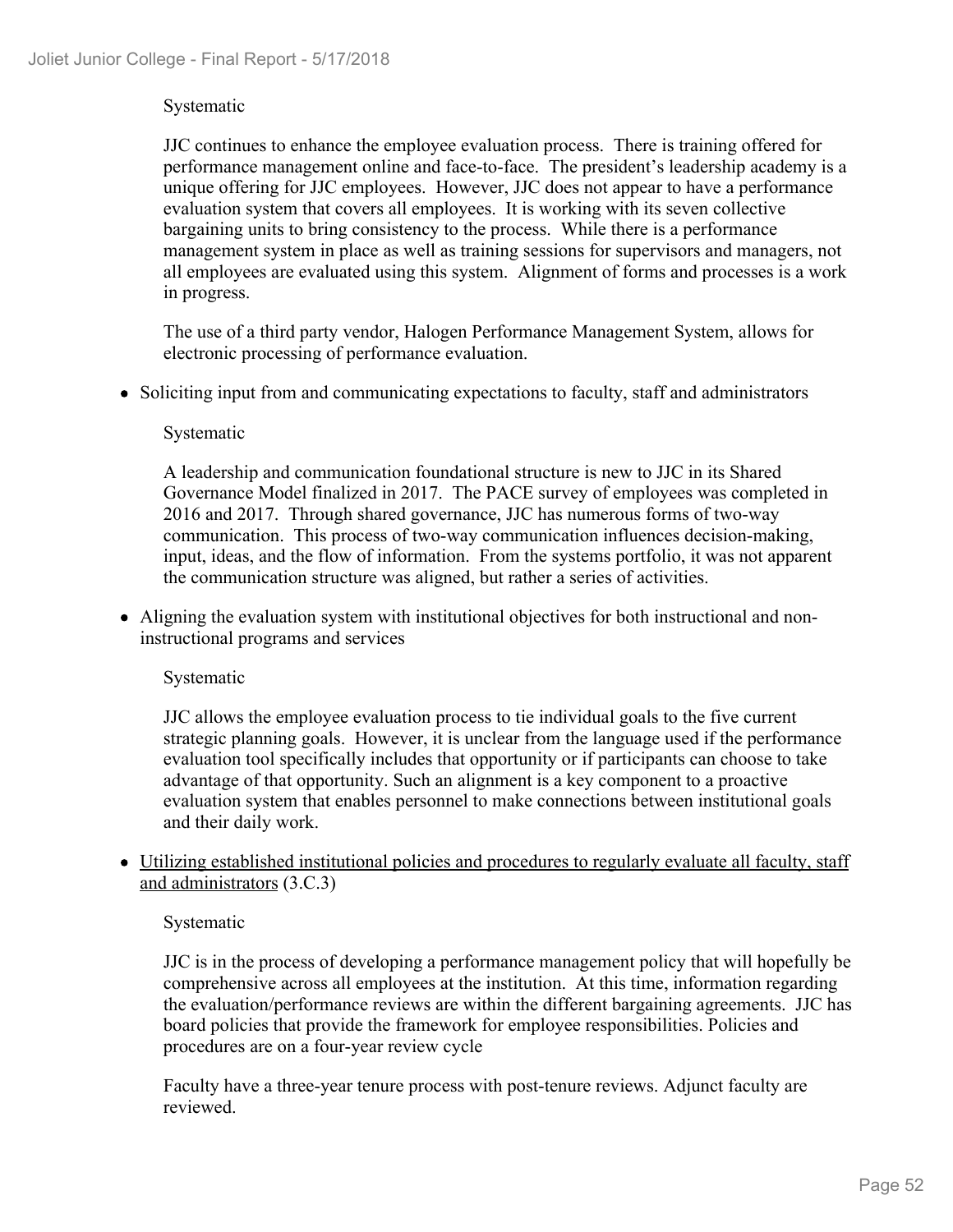Establishing employee recognition, compensation and benefit systems to promote retention and high performance

## Systematic

JJC has a written compensation policy currently under review with the Board of Trustees. JJC also participates in survey data to assist with analyzing its market/position employee competitiveness. As this compensation policy is currently under review, JJC is at the Systematic level of maturity as it develops a generally understood process that will be prone to making its activities explicit, measurable, and subject to improvement. A same approach appears to be in place for employee recognition related to the JJC's core values. This process provides a mechanism for employee recognition that ties back to the JJC's core values.

• Promoting employee satisfaction and engagement

## Systematic

With recent changes in leadership, JJC has been intentional about providing a positive work environment inclusive of a focus on diversity. JJC offers a competitive benefits and compensation package to its employees. Data from the PACE and NILIE surveys disclose employee perceptions and satisfaction levels. Those activities are generally understood and often documented as institutional silos are eroding. Coordination of these activities or formalization that includes the collection of data can help JJC determine the effectiveness of the activities in promoting employee satisfaction and engagement.

• Tracking outcomes/measures utilizing appropriate tools

## Reacting

Simply indicating employee discussions at a Professional Development Day is an indication of a Reacting level of maturity for tracking outcomes/measures using appropriate tools. No appropriate tools are mentioned here even though JJC uses the PACE survey and the Core Values Recognition Program. There is no indication of a repeatable process but rather a one-time experience.

JJC fails to demonstrate a process for tracking outcomes utilizing appropriate tools.

**3R2** What are the results for determining if evaluation processes assess employees' contributions to the institution? The results presented should be for the processes identified in 3P2. All data presented should include the population studied, response rate and sample size. All results should also include a brief explanation of how often the data is collected, who is involved in collecting the data and how the results are shared. These results might include:

• Summary results of measures (include tables and figures when possible)

## Systematic

The systems portfolio addresses all areas under results with one section. They are not broken out for clarity.

A summary of the 2016 and 2017 PACE results was discussed; however, no longitudinal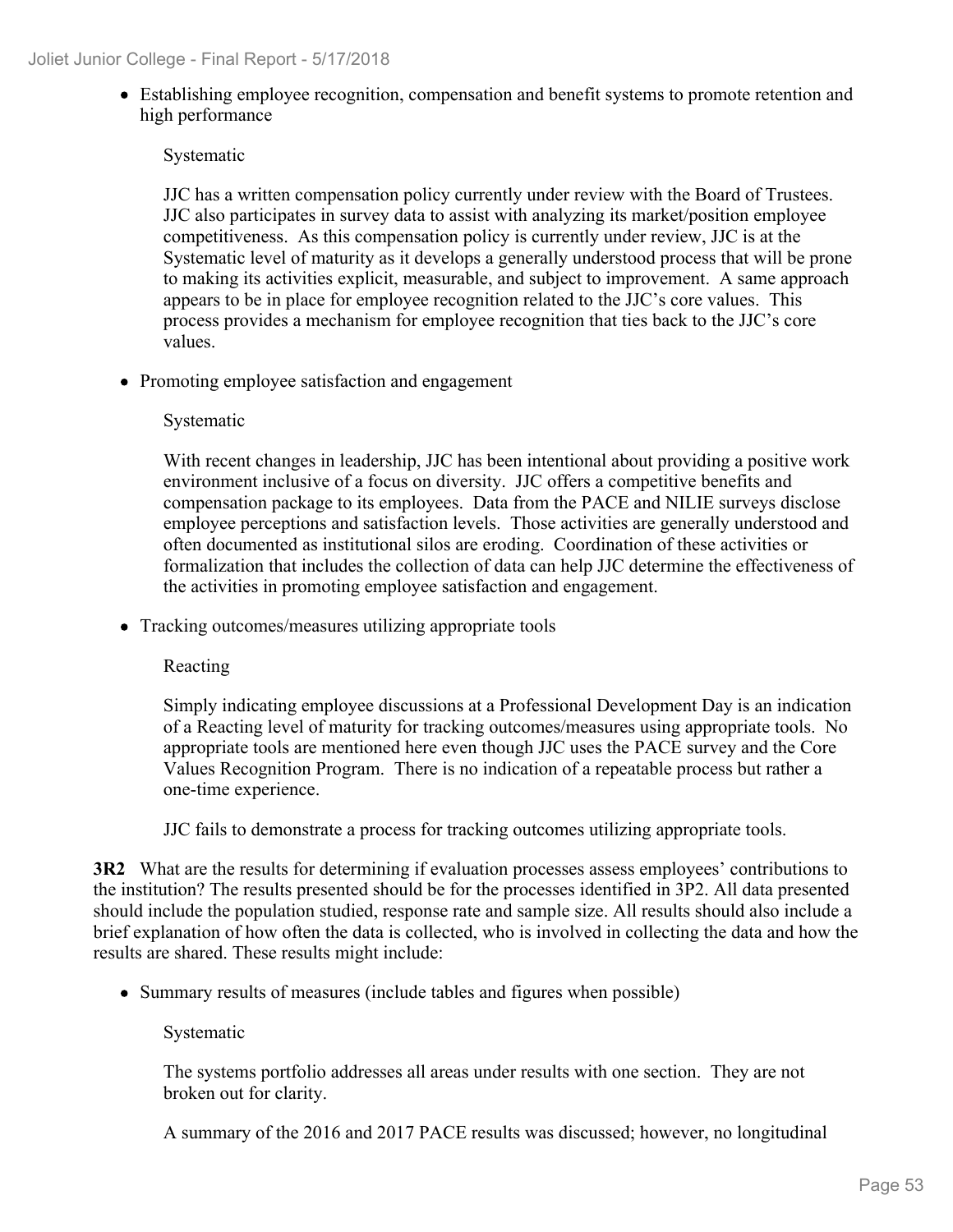data from previous PACE surveys were included. These results do not appear to be robust enough to provide JJC with the information required to evaluate the areas addressed in this section. Without this analysis JJC is at a beginning level of Systematic.

JJC is encouraged to expand its reporting of PACE results.

• Comparison of results with internal targets and external benchmarks

Systematic

The systems portfolio demonstrates that PACE and NILIE results were compared to national norms. Further, Halogen Systems Administrator training for HR management was achieved in 2017. JJC does not indicate it has set internal targets and is encouraged to do so.

• Interpretation of results and insights gained

Reacting

JJC notes in the Systems Portfolio there is room for improvement when comparing data points against the PACE and NILIE norms. This acknowledgement, however, does not indicate an interpretation of results or of any insights gained.

**3I2** Based on 3R2, what process improvements have been implemented or will be implemented in the next one to three years?

JJC recognizes the need for a tool to assess personnel professional development/training needs and the value of administering the PACE survey every two years. As such, JJC plans to administer the PACE survey again in 2019.

JJC identified several key processes that need to be codified with the establishment of written policies and procedures. A performance management process that has written guidelines for all employees will go a long way to providing a baseline of data and establishing a repeatable process that will move this area of JJC toward alignment. With several years of PACE results, it is planned JJC will establish targets and measures from which to understand progress in those areas needing improvement.

JJC acknowledges it needs to deliver training that aligns with professional needs; better problem solving techniques, clearer administrative processes and positive motivation of employee performance. However, there is no indication how these wide ranging concerns were actually determined or how they will be addressed.

## 3.3: DEVELOPMENT

Development focuses on processes for continually training, educating and supporting employees to remain current in their methods and to contribute fully and effectively throughout their careers at the institution. The institution should provide evidence for Core Components 3.C. and 5.A. in this section.

**3P3** Describe the processes for training, educating and supporting the professional development of employees. This includes, but is not limited to, descriptions of key processes for the following:

• Providing and supporting regular professional development for all employees (3.C.4, 5.A.4)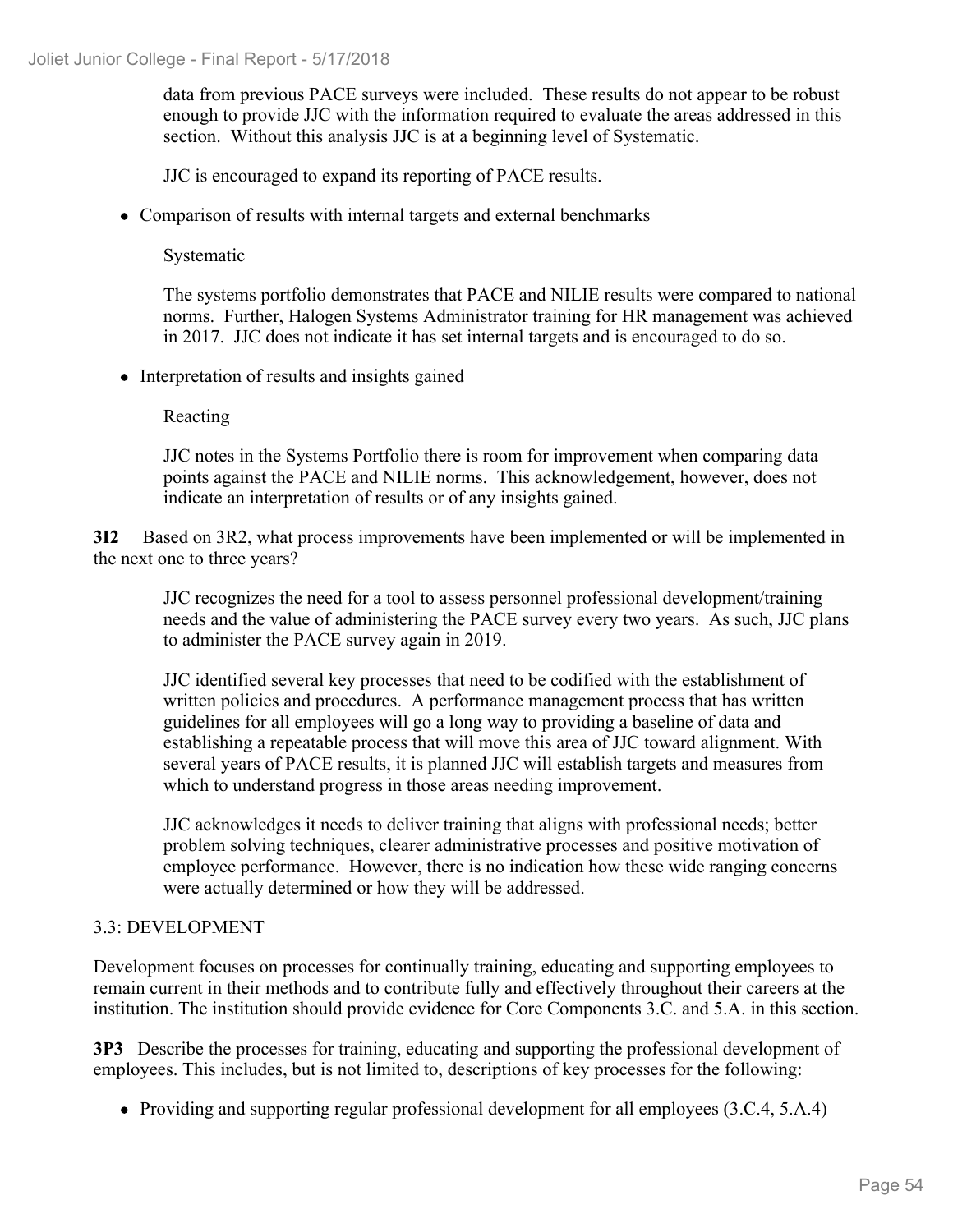## Systematic

JJC uses a system for employee development that is an extension of an AQIP action project. The Professional Development Advisory Team (PDAT) coordinates professional development for the entire institution. As such, professional development opportunities are offered twice per year for both the Fall and Spring in-service days. Other training sessions are offered throughout the year as needed. Further, leadership development is a voluntary program established to develop leaders with no promise of promotion. Specific areas address training needs as they are identified.

This is an indication of a Systematic approach to providing and supporting regular professional development for all employees.

Ensuring that instructors are current in instructional content in their disciplines and pedagogical processes (3.C.4)

#### Systematic

The New Faculty Seminar at JJC is a process to ensure new faculty receive relevant information as it pertains to being a valued stakeholder in the campus community. A series of seminars are also available for adjunct faculty. Funds are available for tuition reimbursement and workshop/conference attendance. Moreover, faculty are afforded a 1-2 semester sabbatical every six years and have tuition and professional dues reimbursement.

Professional development opportunities are available in a Systematic manner for faculty to remain current in their disciplines and teaching styles. JJC could benefit from being more proactive to ensure all faculty take advantage of these opportunities. Having a more clearly delineated process for ensuring currency will assist JJC in the next level of maturity.

From the Results section, it is clear JJC has taken a proactive step in conducting an internal audit of the Faculty Credential Process. While a description of that audit should have been included here, that audit strengthens JJC's Systematic level of maturity.

Supporting student support staff members to increase their skills and knowledge in their areas of expertise (e.g. advising, financial aid, etc.) (3.C.6)

## Systematic

The need for professional development is identified during each staff employee's annual performance review. The aggregate of these needs are reflected in the departments' annual APU for budgeting purposes.

Training needs are defined and supported on a department by department basis. This is a decentralized process for JJC as individual departments determine and implement their own particular needs.

Aligning employee professional development activities with institutional objectives

Systematic

As outlined in JJC's Systems Portfolio, the administration supports PDAT. Even though PDAT does align the in-service day offerings with institutional objectives; additional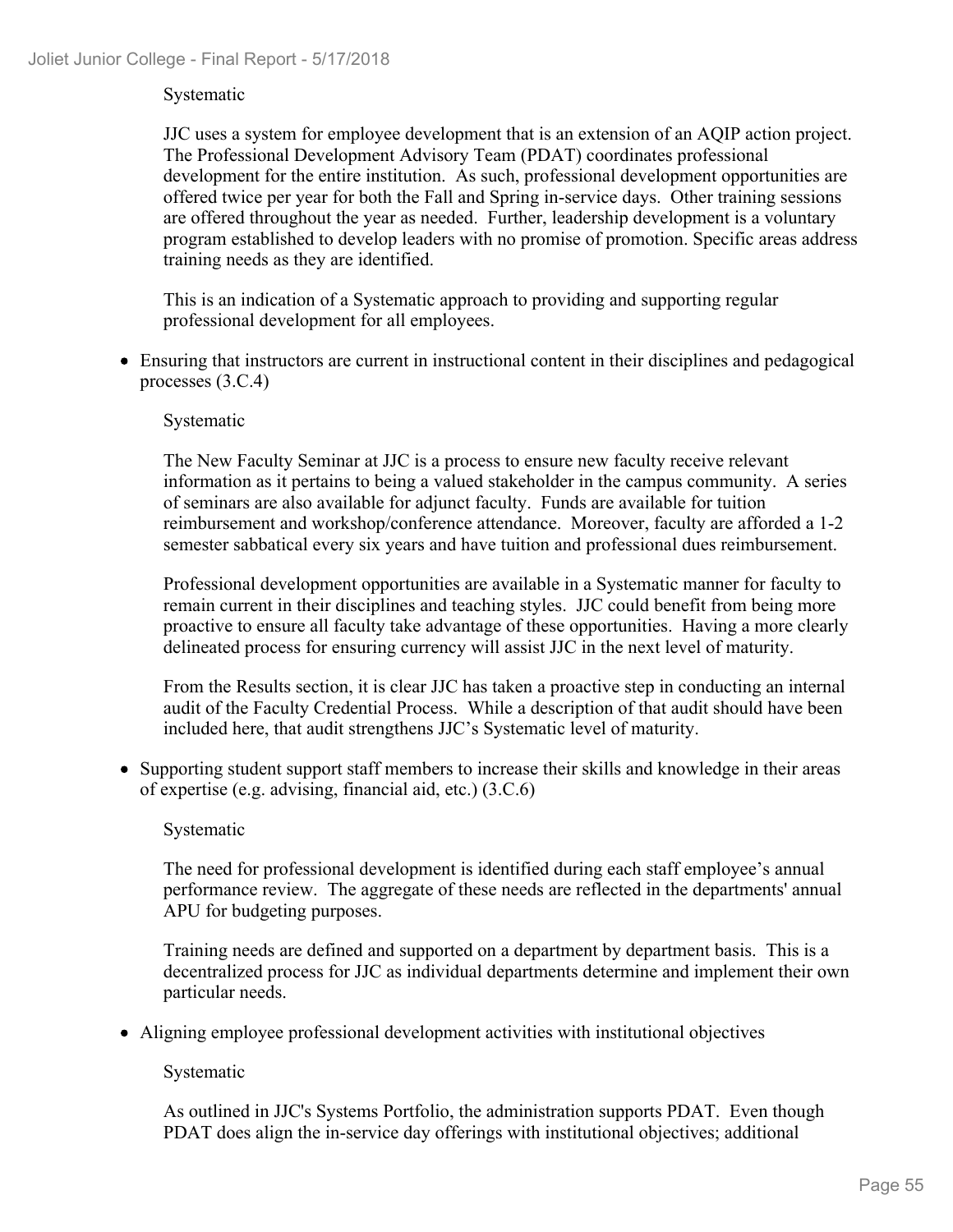specific examples of PD alignment with institutional objectives is not defined in the Systems Portfolio.

• Tracking outcomes/measures utilizing appropriate tools

## Systematic

JJC collects feedback during Opening Week and anonymous surveys are conducted online with appropriate actions taken. Exit interviews also present an opportunity to measure and track employee development. As these are useful tools, they appear to present a rather fragmented view of the process, not allowing for a holistic tracking approach.

These data collected provide the start of a Systematic approach to tracking outcomes and measures. It would seem the PACE survey, APU/PR process, and measures designed by PDAT could add to the level of maturity for tracking PD outcomes at JJC.

**3R3** What are the results for determining if employees are assisted and supported in their professional development? The results presented should be for the processes identified in 3P3. All data presented should include the population studied, response rate and sample size. All results should also include a brief explanation of how often the data is collected, who is involved in collecting the data and how the results are shared. These results might include:

• Summary results of measures (include tables and figures when possible)

## Systematic

In 2014 and 2015, JJC conducted an audit of the faculty credential process. This audit is a positive addition to the information related to faculty development; it should have been introduced as a process that would have enhanced JJC's level of maturity. Not including it indicates a lack of understanding of the composition of process items. This is good information that should have been included earlier as an indication of ensuring faculty are current in their disciplines and pedagogy.

The review of faculty credentialing indicated some corrective action needs to occur, as 20% of the packets audited needed rework. This indicates a process that may need more resources, ownership, accuracy and attention to compliance.This is actually a very good summary for this process. There is (unfortunately) no other information that indicates a summary of other activities addressed in this section.

Comparison of results with internal targets and external benchmarks

Reacting

The audit examined four areas, but failed to benchmark internal and external entities.

• Interpretation of results and insights gained

Reacting

The process prompted JJC to conduct a similar audit for non-faculty employees.

There has been an interpretation of the results of the faculty credentialing audit and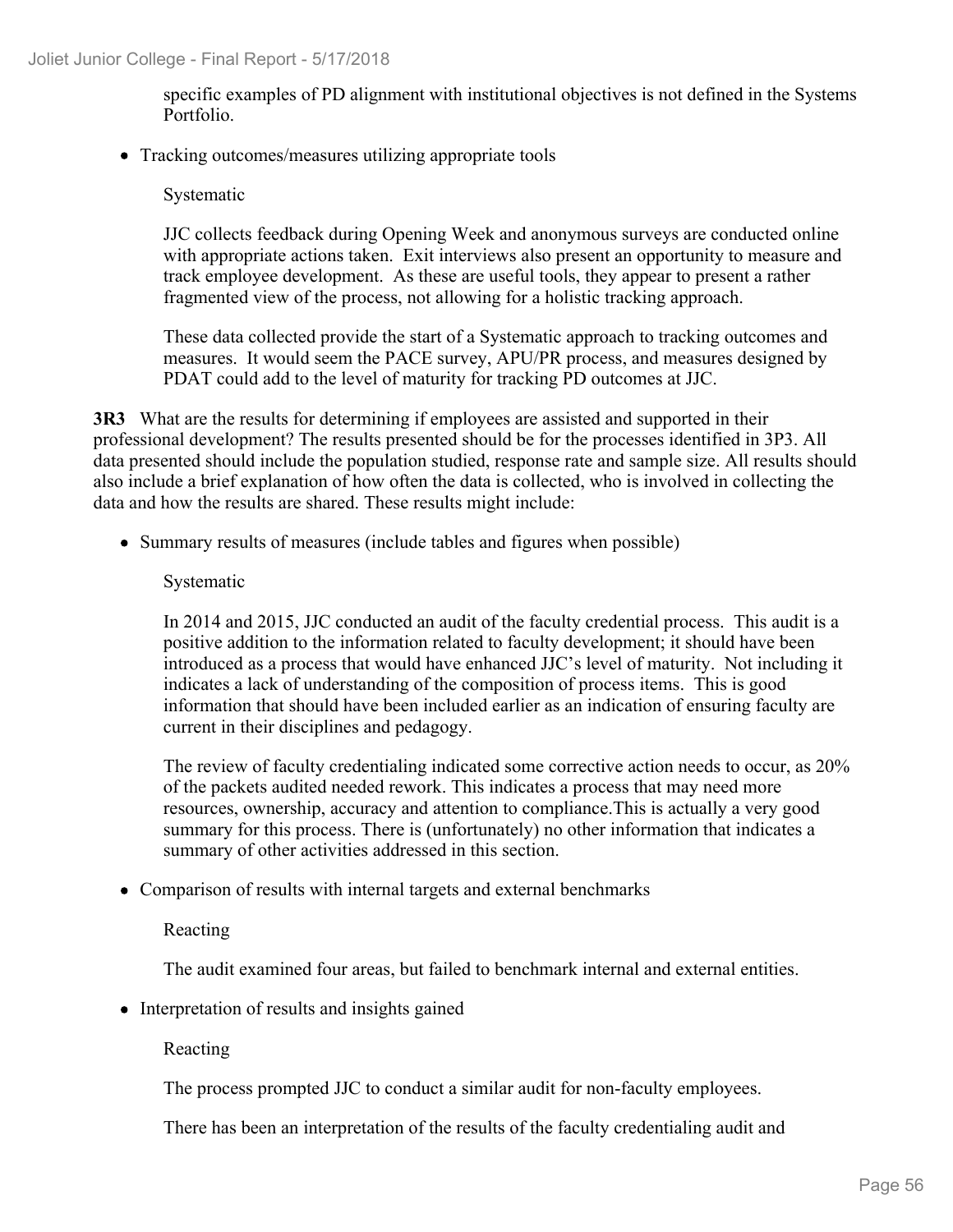corrective action put into place. This is a very good example, but JJC does not indicate any other processes as per the other sections of the category.

**3I3** Based on 3R3, what process improvements have been implemented or will be implemented in the next one to three years?

JJC would like to adopt a system for non-faculty members that mirrors the credential review process. The institution does not indicate how, when or with what resources this will be occurring. Once implemented, this will be a strong step in advancing its Systematic level of maturity.

Processes are in place to facilitate personnel development. A College Professional Development Team focused on the PD offered at JJC has the opportunity to collect survey data and set targets for future employee PD offerings.

## **CATEGORY SUMMARY**

Processes are in place for hiring of new personnel and assuring appropriate education, skills and values. The process for assuring sufficient number of qualified faculty to carry out classroom programs and activities was not adequately addressed aside from succession planning. JJC has baseline results for the PACE survey and has the opportunity to establish improvements, measures and targets to impact employee satisfaction moving forward. The level of maturity was not consistent throughout this category. It ranged from beginning systematic in the first two sections to reacting in the last section, where the results were part of the processes presentation. Further, in the results section only faculty credentialing was addressed. This leads the review team to believe there is no tracking, evaluation or improvement actions concerning the other sections. In the Improvement sections, JJC fails to adequately recognize the expectations of this section, citing only that the institution would like to develop a similar process (to credential review) to the non-faculty employees. This indicates a lack of understanding or willingness to initiate a comprehensive CQI format for the institution.

In Results sections, JJC's Systems Portfolio addresses all areas under Results with one section. They are not broken out for clarity. Responses to the prompts must address the actions, processes, results, and improvements going forward.

## **CATEGORY STRATEGIC CONCERNS**

The primary strategic concern, the systematic use of data, is addressed under the overall strategic concerns for the institution.

# **Interim Monitoring (if applicable)**

*No Interim Monitoring Recommended.*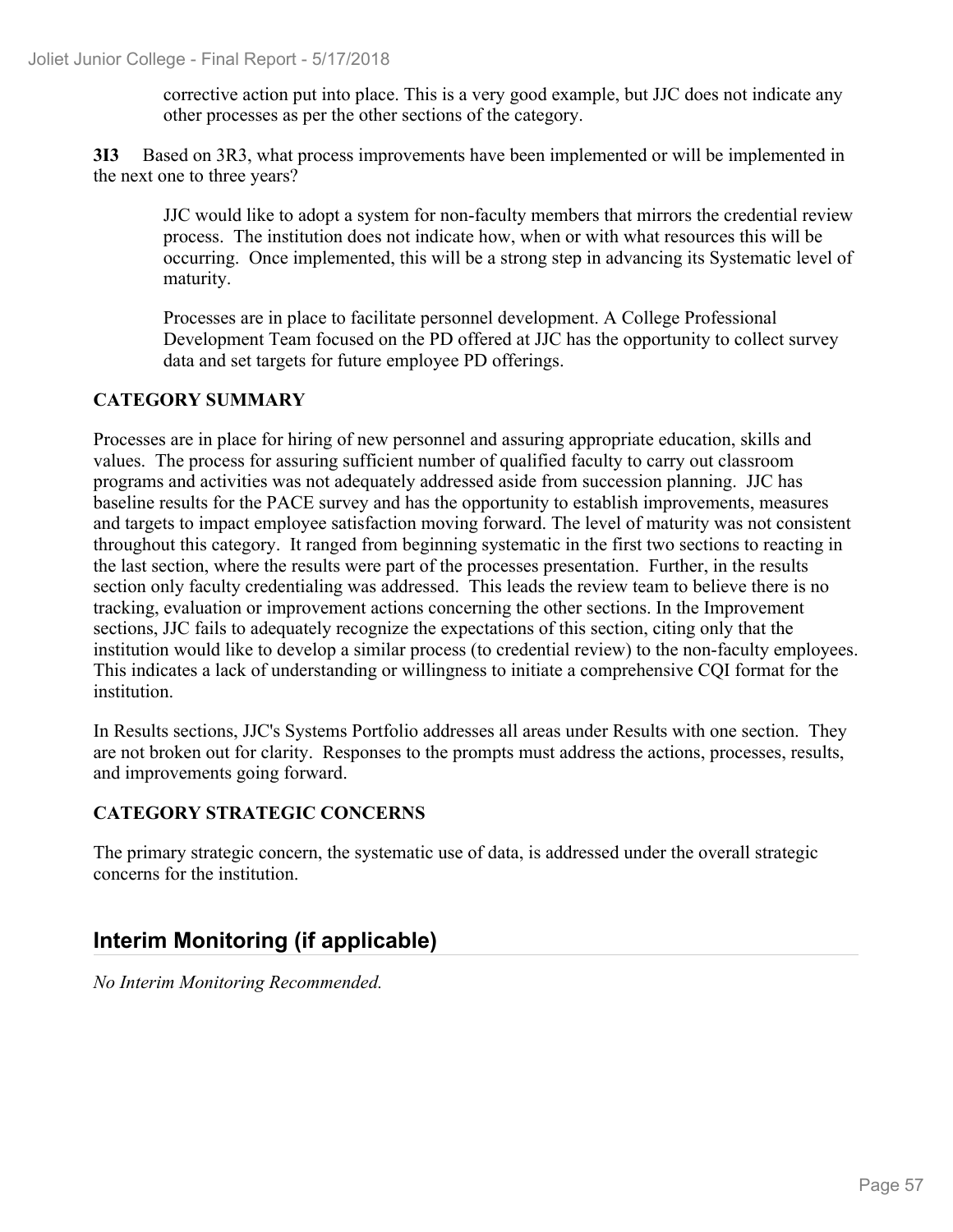# **IV - Planning and Leading**

Focuses on how the institution achieves its mission and lives its vision through direction setting, goal development, strategic actions, threat mitigation, and capitalizing on opportunities.

#### **Instructions for Systems Appraisal Team**

In this section, the team should provide a consensus narrative that focuses on the processes, results and improvements for Mission and Vision, Strategic Planning, Leadership and Integrity.

Independent Category Feedback for each AQIP Category from each team member should be synthesized into an in-depth narrative that includes an analysis of the institution's processes, results and quality improvement efforts for each category. Wording from the Stages in Systems Maturity tables for both processes and results should be incorporated into the narrative to help the institution understand how the maturity of processes and results have been rated. The narrative should also include recommendations to assist the institution in improving its processes and/or results. It is from this work that the team will develop a consensus on the Strategic Challenges analysis, noting three to five strategic issues that are crucial for the future of the institution. Please see additional directions in the **Systems Appraisal procedural document** provided by HLC.

## **Evidence**

## **CATEGORY 4: PLANNING AND LEADING**

Category 4 focuses on how the institution achieves its mission and vision through direction setting, goal development, strategic actions, threat mitigation and capitalizing on opportunities.

## 4.1: MISSION AND VISION

Mission and Vision focuses on how the institution develops, communicates and reviews its mission and vision. The institution should provide evidence for Core Components 1.A., 1.B. and 1.D. within this section.

**4P1** Describe the processes for developing, communicating and reviewing the institution's mission, vision and values, and identify who is involved in those processes. This includes, but is not limited to, descriptions of key processes for the following:

Developing, deploying, and reviewing the institution's mission, vision and values (1.A.1, 1.D.2, 1.D.3)

## Systematic

The College uses its systematic strategic planning process, coordinated by the SPC, to address the institutional mission, vision, and values. The College's Board of Trustees and key stakeholders, both internal and external, are involved in the strategic planning process. Using an outside consultant to lead the process, a timeline is established for SPC to complete its review and share communications. This level of maturity could be enhanced with a clearer depiction of how the College actually develops it mission statement.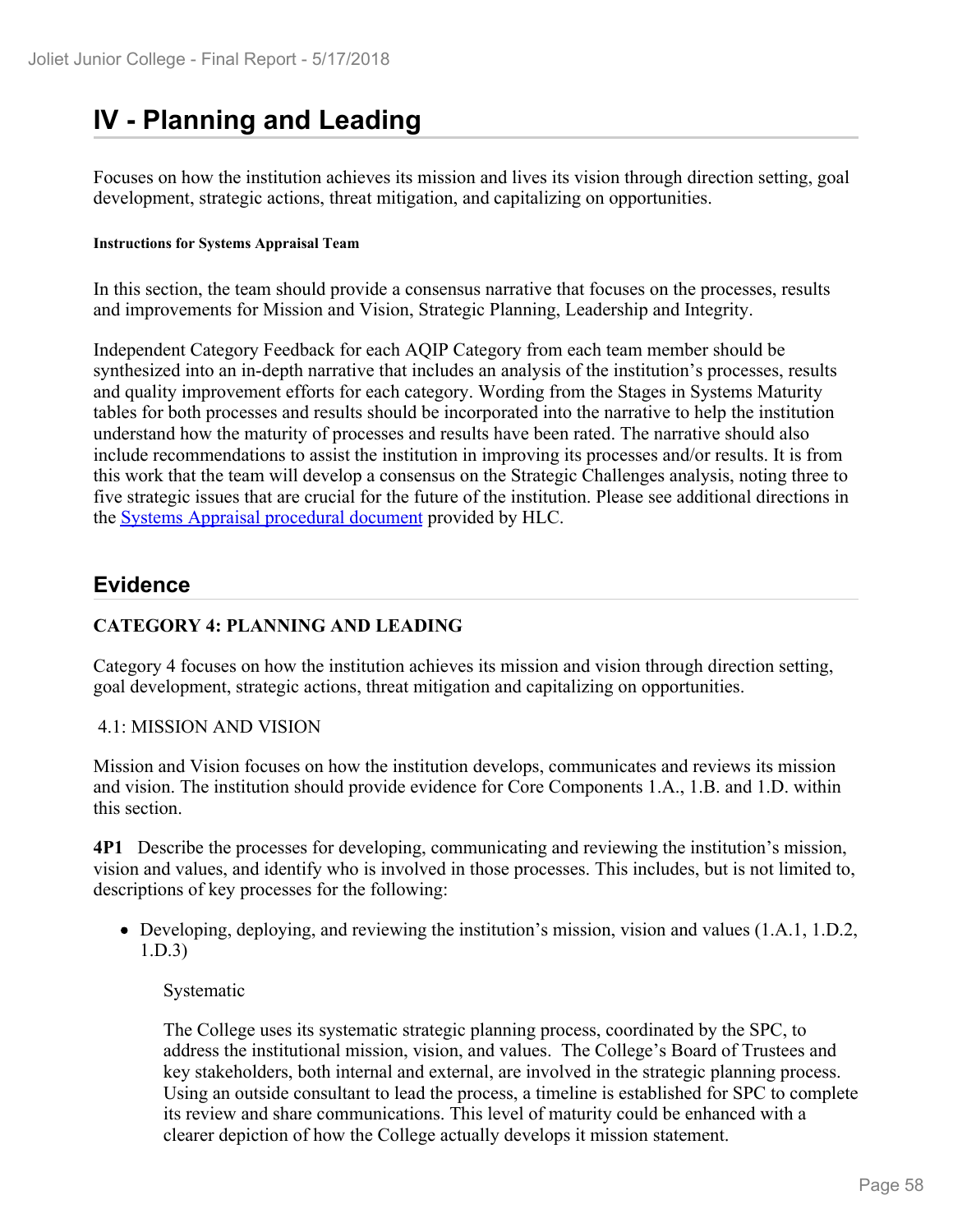Ensuring that institutional actions reflect a commitment to its values

Systematic

A review of the College's core values is part of its strategic planning process, and that process is repeatable and communicated across the institution, indicating a systematic level of maturity. Though one core value was modified, there is no description of how JJC actually ensures its institutional actions reflect a commitment to its values.

• Communicating the mission, vision and values (1.B.1, 1.B.2, 1.B.3)

Aligned

The College demonstrates an aligned level of maturity when communicating its mission, vision, and values through several mediums, across the institution, and to its various stakeholders.

Ensuring that academic programs and services are consistent with the institution's mission (1.A.2)

#### Systematic

Using its APU, in its fourth iteration, and PIC processes at a systematic level of maturity, JJC is able to ensure that its academic programs and services are consistent with its mission. Improvements to this process are reported in the IEF as an indicator JJC is aware of and utilizing the PDCA cycle in this instance.

Allocating resources to advance the institution's mission and vision, while upholding the institution's values (1.D.1, 1.A.3)

#### Systematic

JJC uses its budgeting process to systematically allocate resources to advance its mission and vision, including forms through the Financial Services office that are tracked to provide funding to new activities in accordance with the College's core values.

Tracking outcomes/measures utilizing appropriate tools (e.g. brand studies, focus groups, community forums/studies and employee satisfaction surveys)

#### Systematic

Using its strategic planning process, which has been determined to be at a systematic level of maturity, metrics are established for each strategic goal. There are designated owners of these metrics who are responsible for generating quarterly reports that reveal the data collected to be analyzed for the accomplishment of the goal. The current systematic level of development could be enhanced with clearly established internal targets and external benchmarks for each goal and a depiction of how the metrics are actually chosen/determined.

**4R1** What are the results for developing, communicating and reviewing the institution's mission, vision and values? The results presented should be for the processes identified in 4P1. All data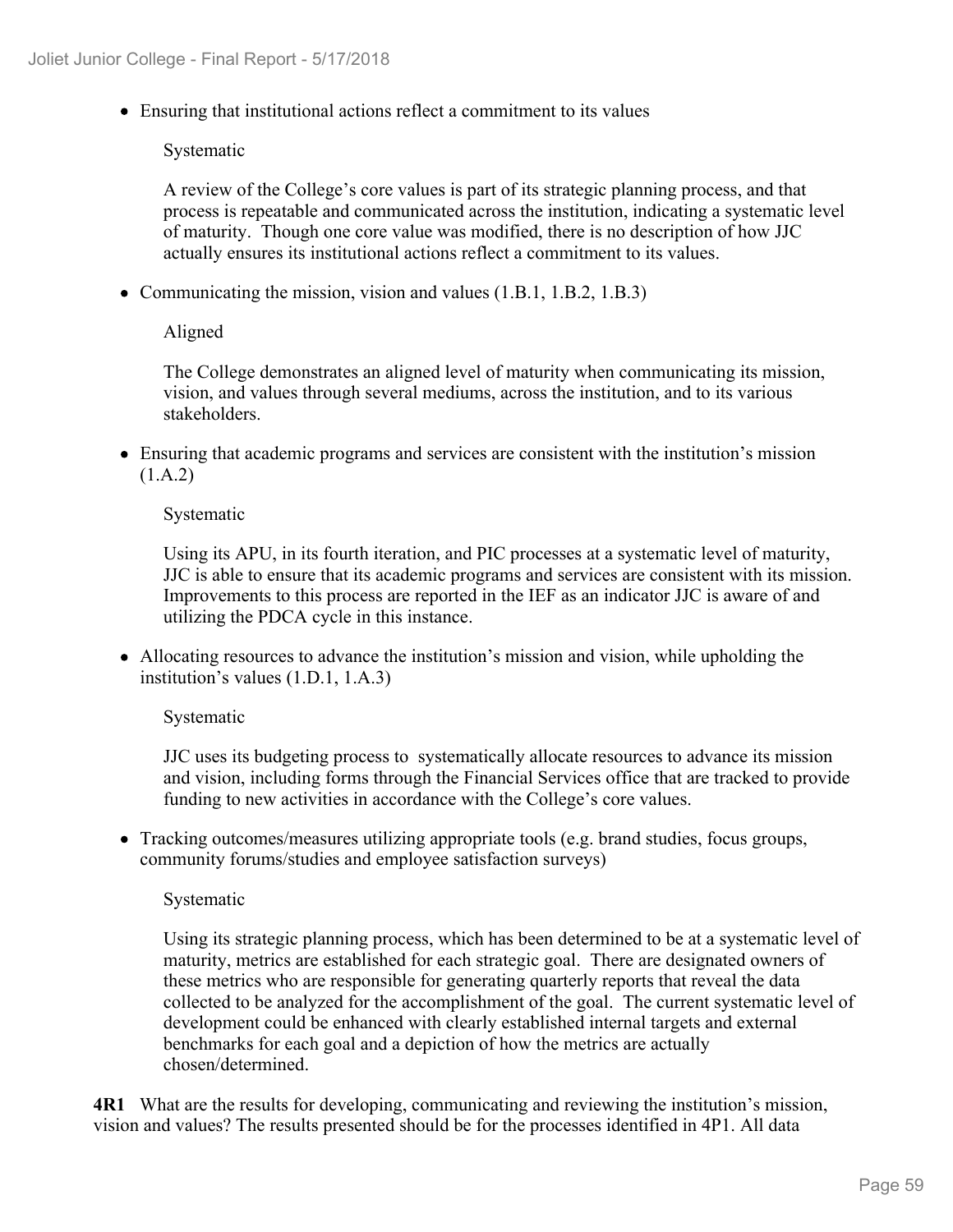Joliet Junior College - Final Report - 5/17/2018

presented should include the population studied, response rate and sample size. All results should also include a brief explanation of how often the data is collected, who is involved in collecting the data and how the results are shared. These results might include:

• Summary results of measures (include tables and figures when possible)

Systematic

Though the College's mission, vision, and values are shared in its various media in a manner that is repeatable and documented, this is an indication of the early stages of a systematic level of maturity. This early stage can be developed further with the use of empirical methods of documenting summary results.

Comparison of results with internal targets and external benchmarks

Reacting

As no comparative information was presented, the College is at the reacting level of maturity for this item.

• Interpretation of results and insights gained

## Reacting

Since no interpretations or insights were provided, it appears the College remains at the reacting level of development.

**4I1** Based on 4R1, what process improvements have been implemented or will be implemented in the next one to three years?

JJC's mission, vision, and core values appear to be part of its strategic planning process, but the College does not follow up with any real data, therefore no results can be reported, and consequently no comparisons or interpretations. Based on the discussion earlier in the portfolio regarding the College's APU process, which could be considered a best practice, there is a real gap between its application in a 4P1 process and the absence of any results being reported based on that process. Mention of institutional reports (IER, APU) and the College's budgeting process would appear to provide empirical data related to its mission, vision, and values, or they should not be included in the description of the process.

## 4.2: STRATEGIC PLANNING

Strategic Planning focuses on how the institution achieves its mission and vision. The institution should provide evidence for Core Components 5.B. and 5.C. in this section.

**4P2** Describe the processes for communicating, planning, implementing and reviewing the institution's plans and identify who is involved in those processes. This includes, but is not limited to, descriptions of key processes for the following:

• Engaging internal and external stakeholders in strategic planning (5.C.3)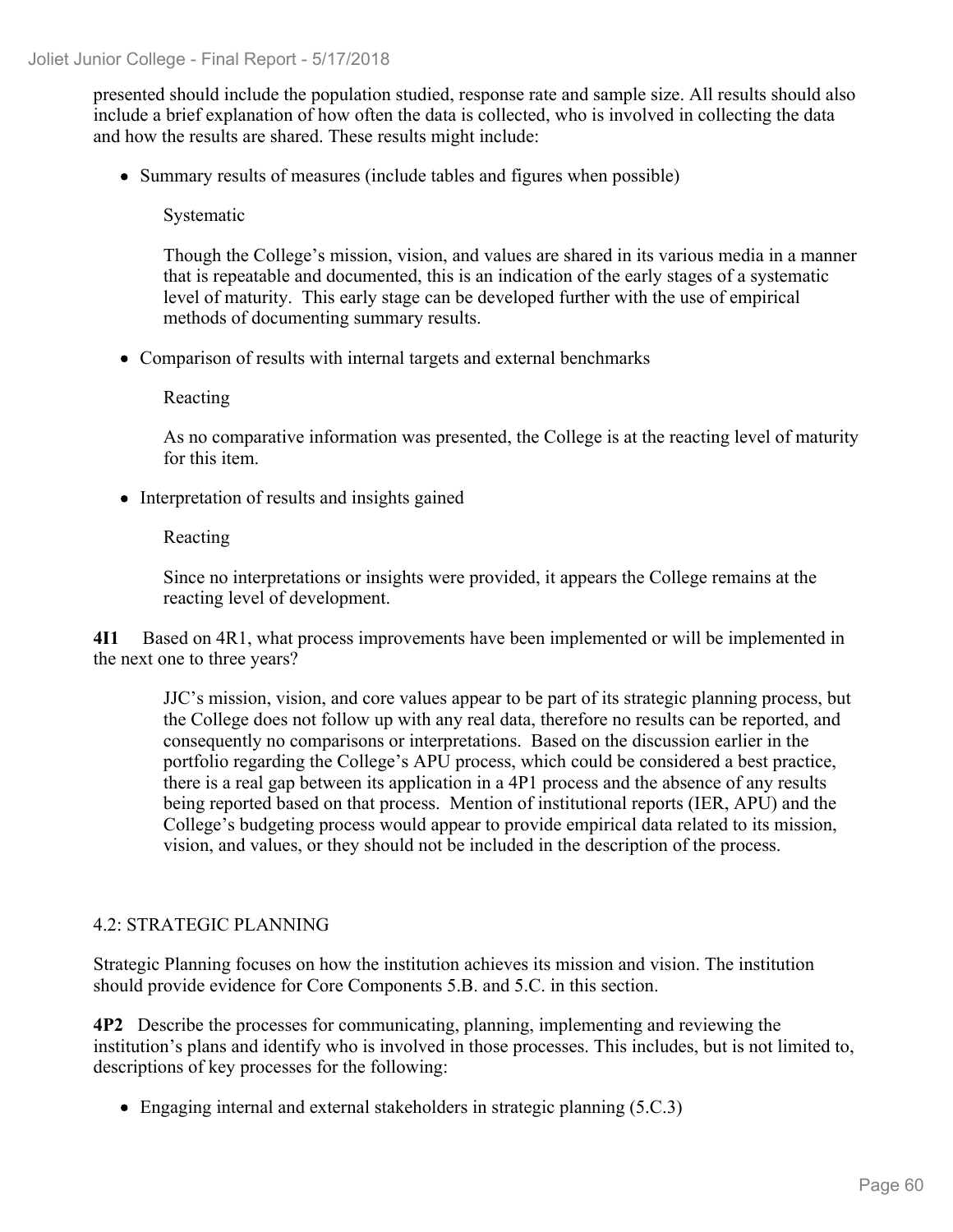## Systematic

Through the use of an external consultant and SPC coordination, the College systematically engaged its internal and external stakeholders in its strategic planning process. This process could be strengthened with a discussion of how it is embedded in the culture and is ongoing.

Aligning operations with the institution's mission, vision and values (5.C.2)

## Systematic

The College's strategic planning and budgeting processes provide it with a systematic manner of aligning its daily operations with its mission, vision, and core values.

Aligning efforts across departments, divisions and colleges for optimum effectiveness and efficiency (5.B.3)

## Systematic

JJC's strategic planning process provided the opportunity for participation across the institution which facilitated an understanding of how departmental operations could fit for optimum effectiveness and efficiency, creating a systematic level of maturity.

Capitalizing on opportunities and institutional strengths and countering the impact of institutional weaknesses and potential threats (5.C.4, 5.C.5)

## Systematic

As the strategic planning process continues to develop its systematic approach to capitalizing on its opportunities/strengths and offsetting its weaknesses/threats, the College is using a SWOT analysis tool, foresees impending and ongoing state budgetary issues, and is undergoing leadership changes. With that track record, the College may want to consider formalizing a process for accounting for those external threats over which it has little control.

Creating and implementing strategies and action plans that maximize current resources and meet future needs (5.C.1, 5.C.4)

## Systematic

Use of the APU process as an opportunity for the College to understand how each department/program is operating allows it to maximize those resources it already has and to plan for future needs. While the APU provides a systematic approach, there is concern the APU cannot address all situations. It is not even clear the APU data is analyzed rather than just being reported.

Tracking outcomes/measures utilizing appropriate tools (e.g. achievement of goals and/or satisfaction with process)

## Systematic

Metrics for each strategic goal are identified as part of the JJC strategic planning process in a systematic manner. However, once again, it does not appear the College has set either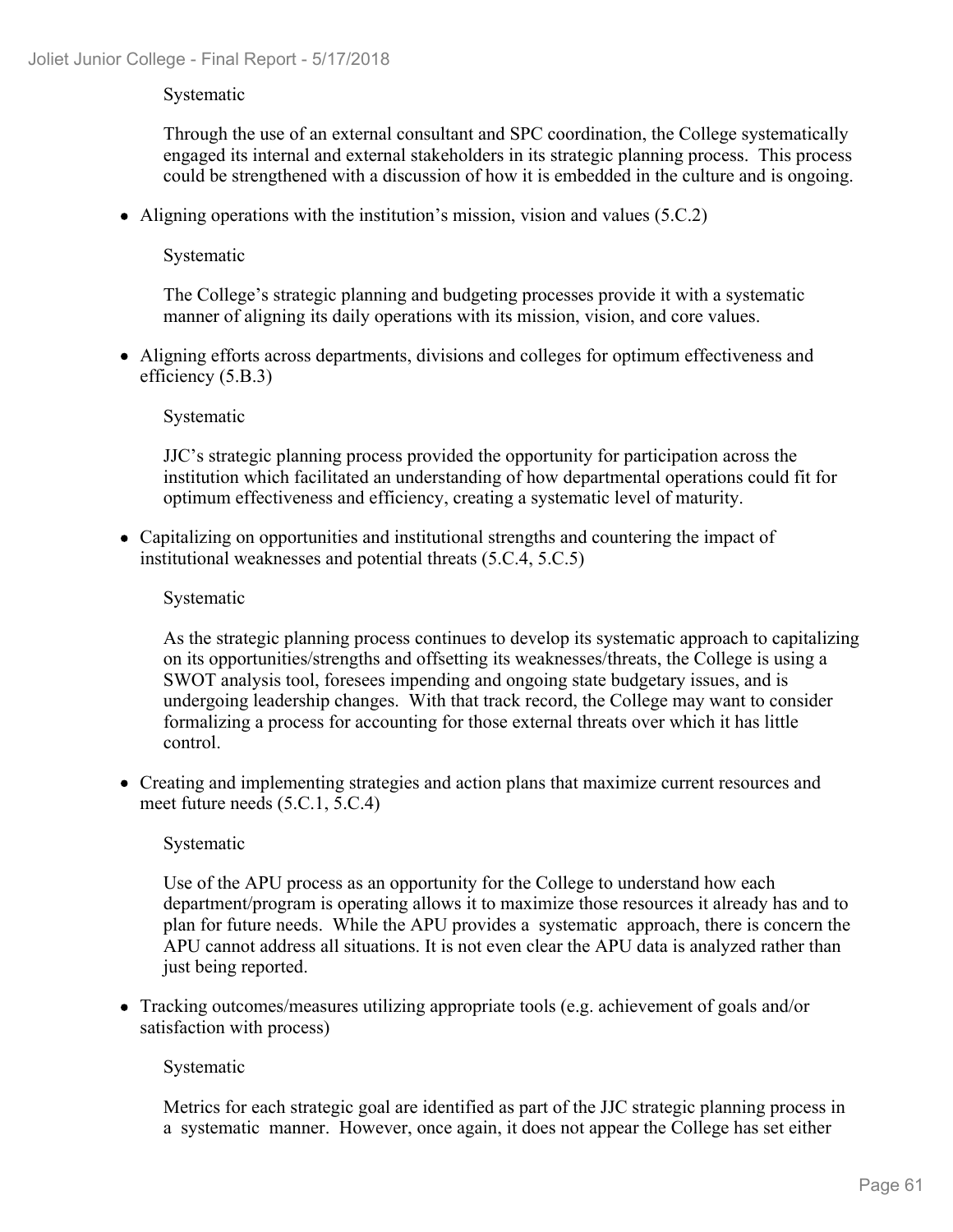internal targets or external benchmarks which are an integral part of the PDCA cycle.

**4R2** What are the results for communicating, planning, implementing and reviewing the institution's operational plans? The results presented should be for the processes identified in 4P2. All data presented should include the population studied, response rate and sample size. All results should also include a brief explanation of how often the data is collected, who is involved in collecting the data and how the results are shared. These results might include:

• Summary results of measures (include tables and figures when possible)

Systematic

Empirical data is provided in a systematic manner for some of the College's strategic goals; narration is used for those goals with processes that do not generate data. This example suggests how the College can improve its processes as they are developed – if data cannot be generated from the identified process, that process needs to be re-evaluated for its effectiveness.

Comparison of results with internal targets and external benchmarks

## Systematic

Some data from previous years are available to provide some internal comparisons, but there are no clear external benchmarks, indicating the beginning of a systematic level of maturity. Providing empirical data for all goals that indicate internal targets and external benchmarks will help the College in its level of maturity.

• Interpretation of results and insights gained

## Reacting

As in previous sections, the College did not take the opportunity to provide any interpretations or insights, revealing its reacting level of maturity.

**4I2** Based on 4R2, what process improvements have been implemented or will be implemented in the next one to three years?

The College's Strategic Planning process appears to have the beginning structure to assist JJC with its planning into the future. The five strategic goals are clear and the JJC mission, vision, and values are included in the process. Having more clear connections between the APU process (which appears to be utilized throughout this portfolio and could well be the best practice process for the College), the Institutional Effectiveness Report (which should be the driver for institutional improvement), and the Strategic Plan (which should provide the structure for continuous improvement into the future) will help the College with its approaches to processes and improvements, and therefore a higher level of maturity.

## 4.3: LEADERSHIP

Leadership focuses on governance and leadership of the institution. The institution should provide evidence for Core Components 2.C. and 5.B. in this section.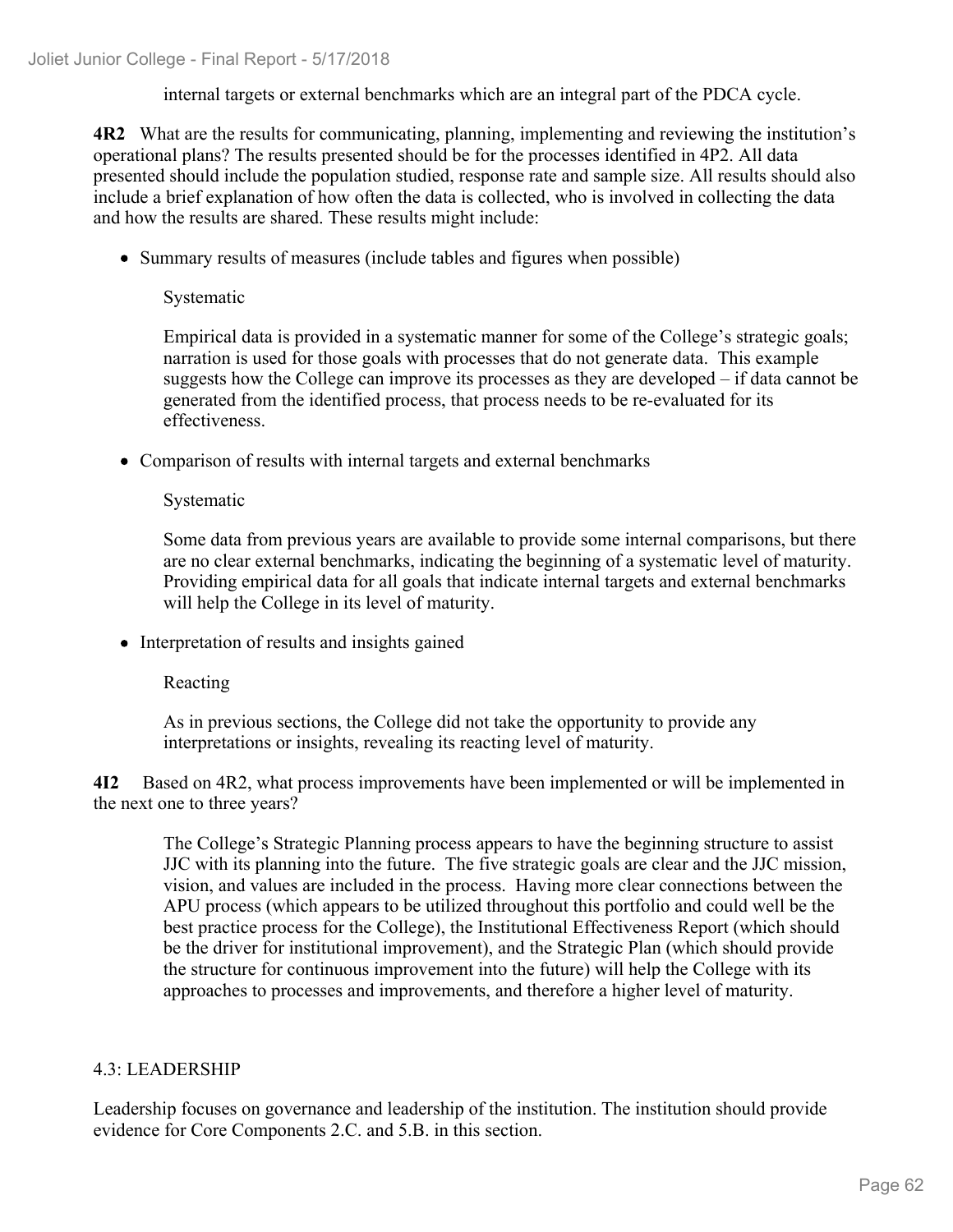**4P3** Describe the processes for ensuring sound and effective leadership of the institution, and identify who is involved in those processes. This includes, but is not limited to, descriptions of key processes for the following:

Establishing appropriate relationship between the institution and its governing board to support leadership and governance (2.C.4)

## Systematic

JJC has a traditional shared governance model that flows from the state level with the Illinois Community College Act to the College Board of Trustees with elected representatives from the College's seven-county service district to the JJC President, who reports directly to the Board and leads the daily operations of the College. This model is systematically implemented at JJC to support its leadership and shared governance.

 $\bullet$  Establishing oversight responsibilities and policies of the governing board (2.C.3, 5.B.1, 5.B.2)

## Systematic

Using the Illinois Community College Act as its base, the College Board of Trustees has implemented policies to systematically establish shared governance and oversight of institutional operations. These policies define the roles and hierarchical structure for oversight, management, and decision making at the College.

Maintaining board oversight, while delegating management responsibilities to administrators and academic matters to faculty (2.C.4)

## Systematic

The leadership structure that is clearly in place at JJC provides a systematic approach to the Board of Trustees having oversight of the College while the College President and leadership team have the delegated responsibility to manage the daily operations of the College with assistance from the faculty in academic matters.

Ensuring open communication between and among all colleges, divisions and departments

## Systematic

While there is ample evidence of an aligned approach to ensuring open communication at the College with a clear Shared Governance Structure, meetings across the institution to share information, and a bi-weekly newsletter, the College has already identified the need for Internal Communication as a strategic goal. This identification indicates the College is working to correct an issue regarding College communication. Once the Internal Communication Issue is corrected, the aligned approach can perhaps be achieved. For now, the College is at the systematic level of maturity.

• Collaborating across all units to ensure the maintenance of high academic standards (5.B.3)

## Systematic

JJC has implemented a systematic level of communicating across its institutional units –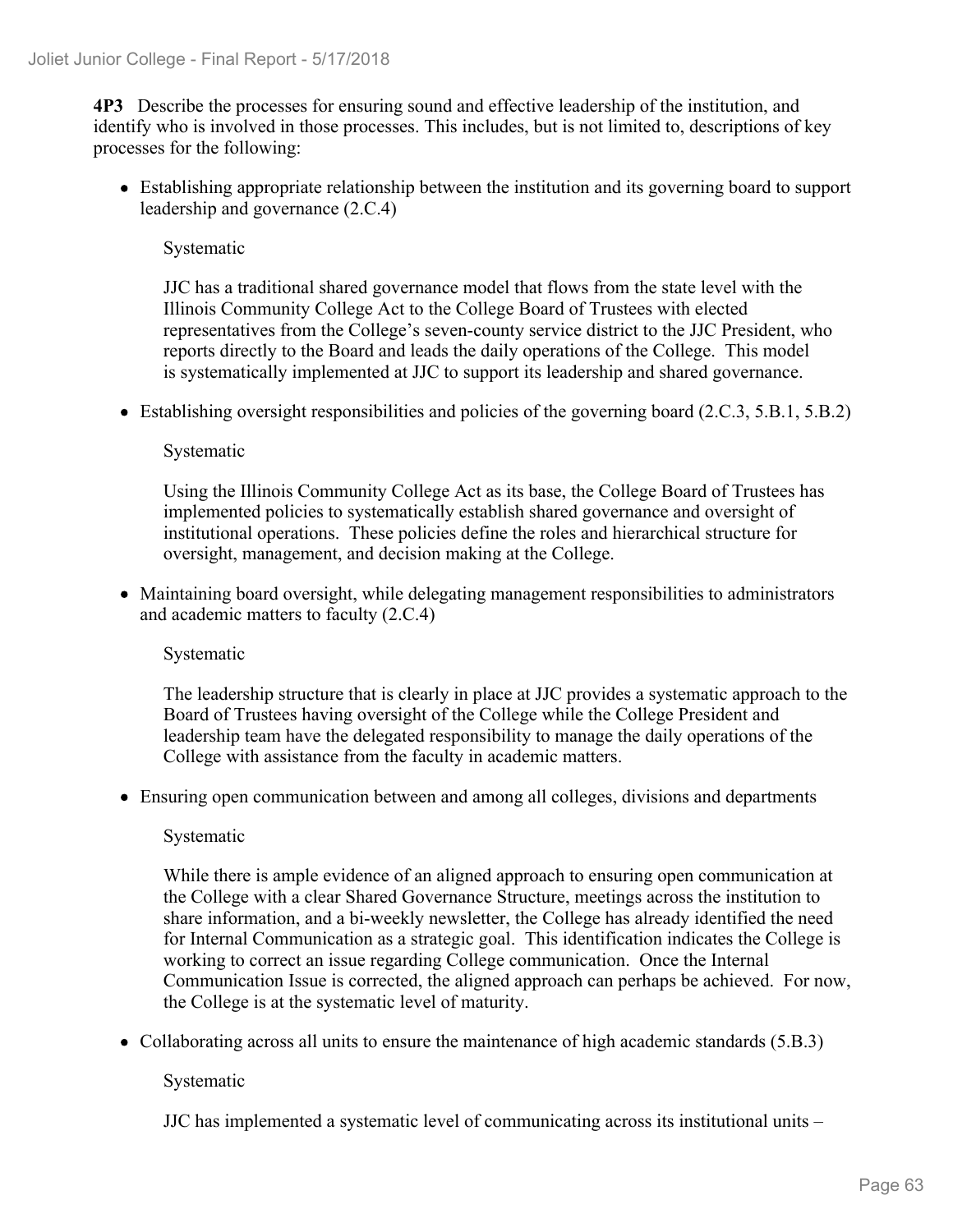starting with the President's Cabinet -- to instill a collaborative method of maintaining its academic standards.

• Providing effective leadership to all institutional stakeholders (2.C.1, 2.C.2)

## Reacting

While it is possible to link the College's systematic level of communication across the institution to providing effective leadership to all institutional stakeholders, JJC has elected to leave that link to the reader; it does not specifically address how it provides effective leadership to and for its stakeholders. Providing a clear link between communication and leadership could help the College move beyond its current reacting level of maturity for this prompt.

Developing leaders at all levels within the institution

## Systematic

It is clear the College provides leadership training opportunities – President's Academy for Leaders, Chamber of Commerce Leadership School, sabbaticals -- for its personnel in the beginnings of a systematic level of maturity. What is not as clear is how these opportunities are actually taken advantage of by College personnel and a track record of how the opportunities result in actually developing leaders. Tracking results of these activities and developing a clear process for leadership development could help JJC understand its efforts in this area and take steps to move to a higher level of maturity.

• Ensuring the institution's ability to act in accordance with its mission and vision (2.C.3)

Systematic

Board policies outline a Code of Conduct and address Conflicts of Interest in a repeatable, systematic manner to help ensure College personnel act in accordance to the College mission and vision. While repeatable, this approach could be strengthened with an actual process that is measurable and subject to improvement.

• Tracking outcomes/measures utilizing appropriate tools

## Systematic

Use of the PACE survey has provided the College with a systematic level of maturity and is applicable for tracking its approach to leadership

**4R3** What are the results for ensuring long-term effective leadership of the institution? The results presented should be for the processes identified in 4P3. All data presented should include the population studied, response rate and sample size. All results should also include a brief explanation of how often the data is collected, who is involved in collecting the data and how the results are shared. These results might include:

Summary results of measures (include tables and figures when possible)

Systematic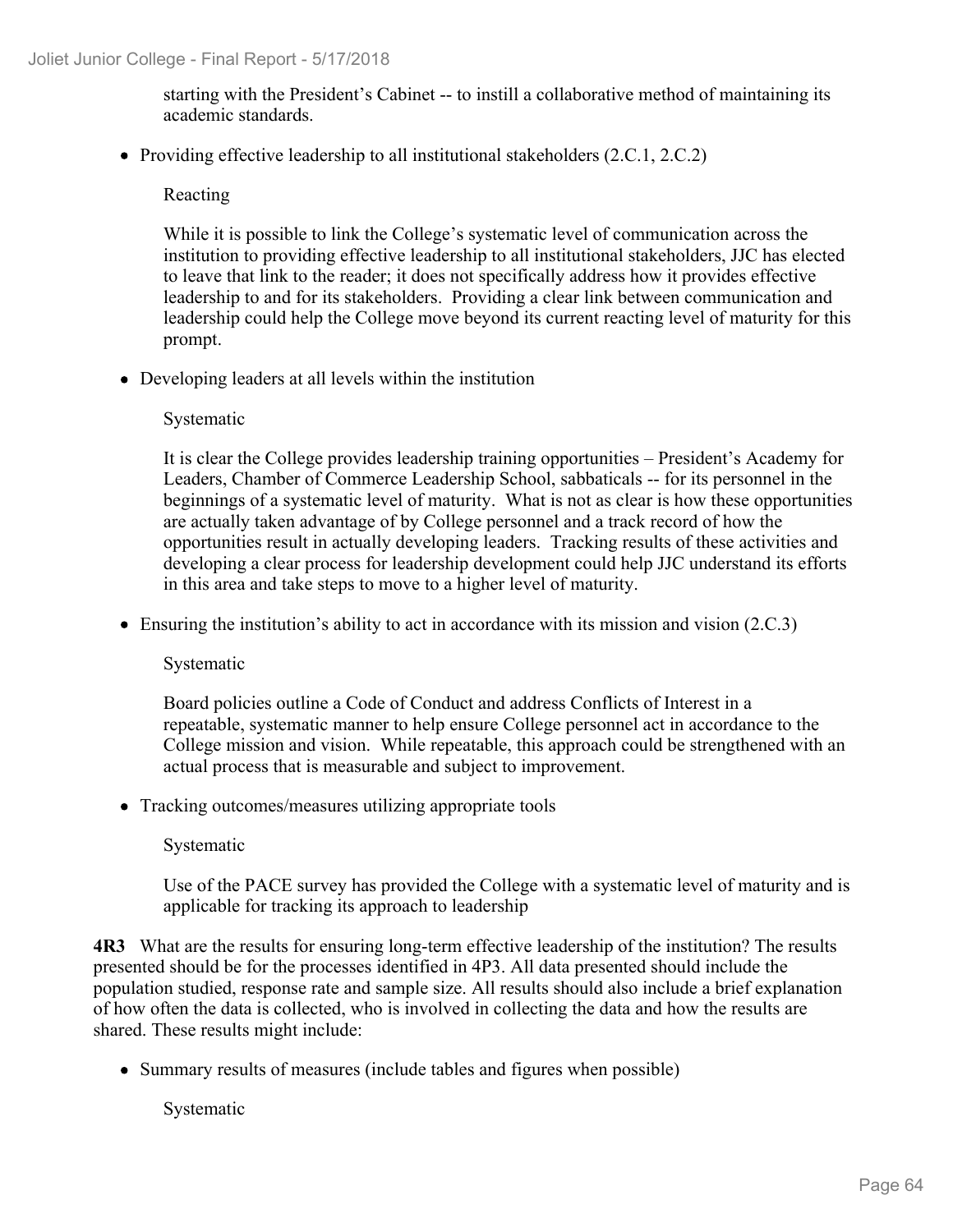The College's use of the PACE survey provides it with the beginning level of systematic maturity with repeatable data for institutional structure, supervisory relationships, teamwork, and student focus. Additional measures of leadership and a clear process for providing meaningful results for improvement could help JJC mature to a higher level.

Comparison of results with internal targets and external benchmarks

Systematic

The PACE survey provides the College with systematic external benchmarks, but the College shows no indication of following suit by establishing internal targets. Doing so would help the College move to a higher level of maturity.

• Interpretation of results and insights gained

## Reacting

As has been the case throughout this portfolio, the College fails to provide any insights gained from its use of the PACE survey results regarding leadership. Having results and not using them for improvement reveals a reacting level of maturity.

**4I3** Based on 4R3, what process improvements have been implemented or will be implemented in the next one to three years?

From its descriptions, JJC makes it difficult to follow a flow in its approach to leadership. While it establishes clear roles for its Board and leadership chain, has leadership development activities available for interested personnel, and a faculty committee structure, it approaches leadership by describing communication channels. While there is certainly a connection between leadership and communication, one cannot be used to describe the other. The College is aware of its communication issues and has made it a priority with a College Strategic Goal. Identifying clear processes for its leadership approach that include data, measures, targets, results, and improvements based on those results can provide JJC with a strong base for its leadership into the future.

## 4.4: INTEGRITY

Integrity focuses on how the institution ensures legal and ethical behavior and fulfills its societal responsibilities. The institution should provide evidence for Core Components 2.A. and 2.B. in this section.

**4P4** Describe the processes for developing and communicating legal and ethical standards and monitoring behavior to ensure standards are met. In addition, identify who is involved in those processes. This includes, but is not limited to, descriptions of key processes for the following:

• Developing and communicating standards

Systematic

JJC has a systematic process outlined in Board policies to review every policy and procedure at least once every four years. Changes are proposed through the existing leadership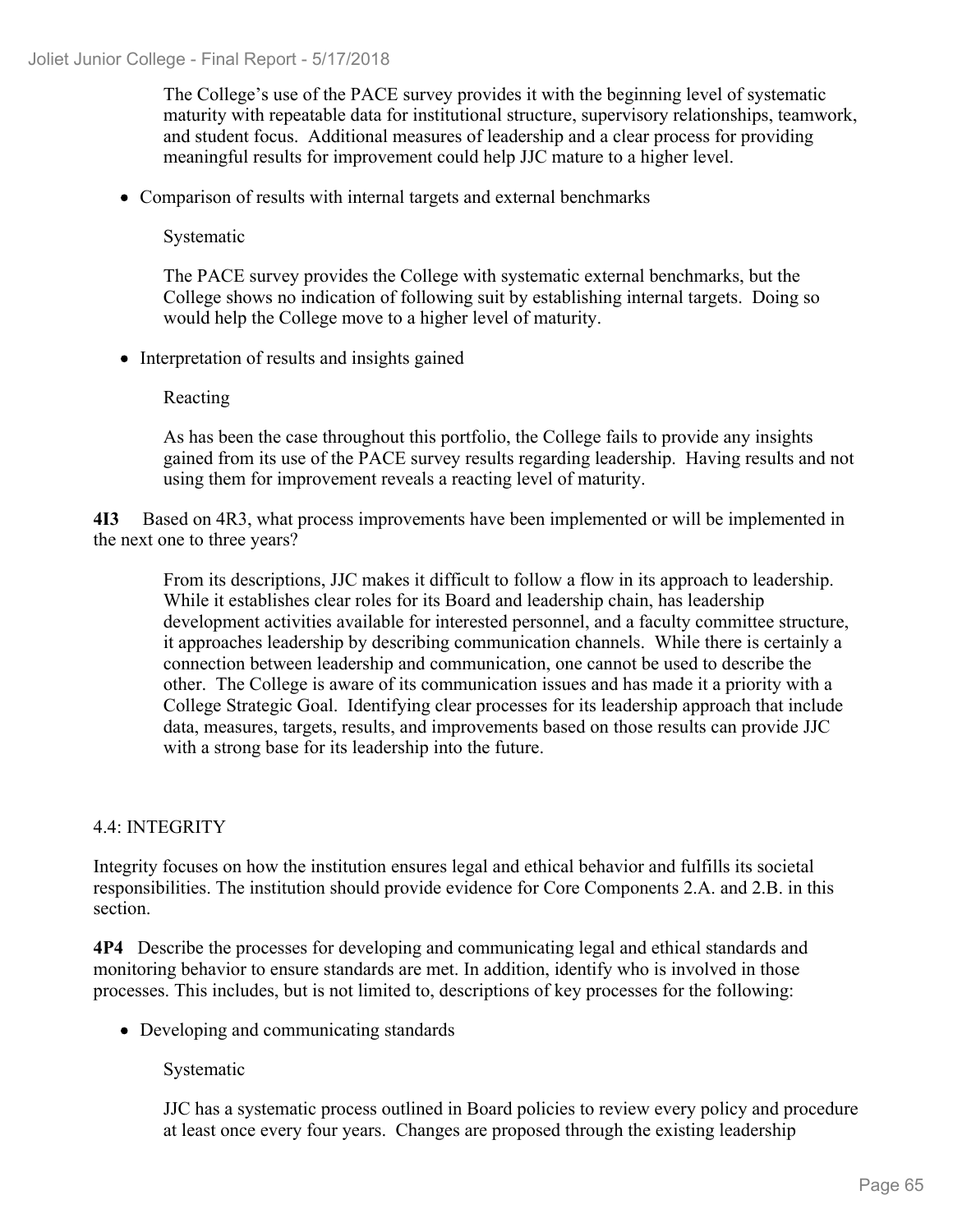structure through its Policy and Procedure manual. Discussion of the role of shared governance in this process could help to further develop the College's systematic level of maturity.

Training employees and modeling for ethical and legal behavior across all levels of the institution

Systematic

All new JJC employees have a systematic onboarding process that provides training and modeling of ethical and legal behaviors expected by the College. Faculty have an additional one year orientation with a mentor.

Operating financial, academic, personnel and auxiliary functions with integrity, including following fair and ethical policies and adhering to processes for the governing board, administration, faculty and staff (2.A.)

## Systematic

The College's approach to this prompt is to focus on its selection and training of personnel in ethical practices and its policies for dealing with those who do not act with integrity and ethics. Coupled with the Board's bid policies, the College has a systematic approach to operating with integrity. Describing actual processes – more like the bid process -- rather than personnel policies could show a higher level of maturity.

• Making information about programs, requirements, faculty and staff, costs to students, control, and accreditation relationships readily and clearly available to all constituents (2.B.)

Systematic

JJC uses traditional means of communication – website, web pages, catalog, newsletters, program sheets, cost sheets, recruitment materials, myJJC portal, counselors – to demonstrate a systematic approach to making information available to its constituents.

**4R4** What are the results for ensuring institutional integrity? The results presented should be for the processes identified in 4P4. All data presented should include the population studied, response rate and sample size. All results should also include a brief explanation of how often the data is collected, who is involved in collecting the data and how the results are shared. These results might include:

• Summary results of measures (include tables and figures when possible)

## Systematic

JJC exhibits the beginnings of a systematic approach with data related to processes in this section – policy review, whistleblower, employee manual, and communication devices. The College also includes an unqualified opinion on its financial audit and a Certificate of Achievement in Financial Reporting – documents related to operational practices. While this is important information related to ethical practice, the audit is not mentioned in the process section (4P4) and does not actually constitute a result of a planning and leading process. Results from the College's Strategic Plan would be an ideal fit here.

• Comparison of results with internal targets and external benchmarks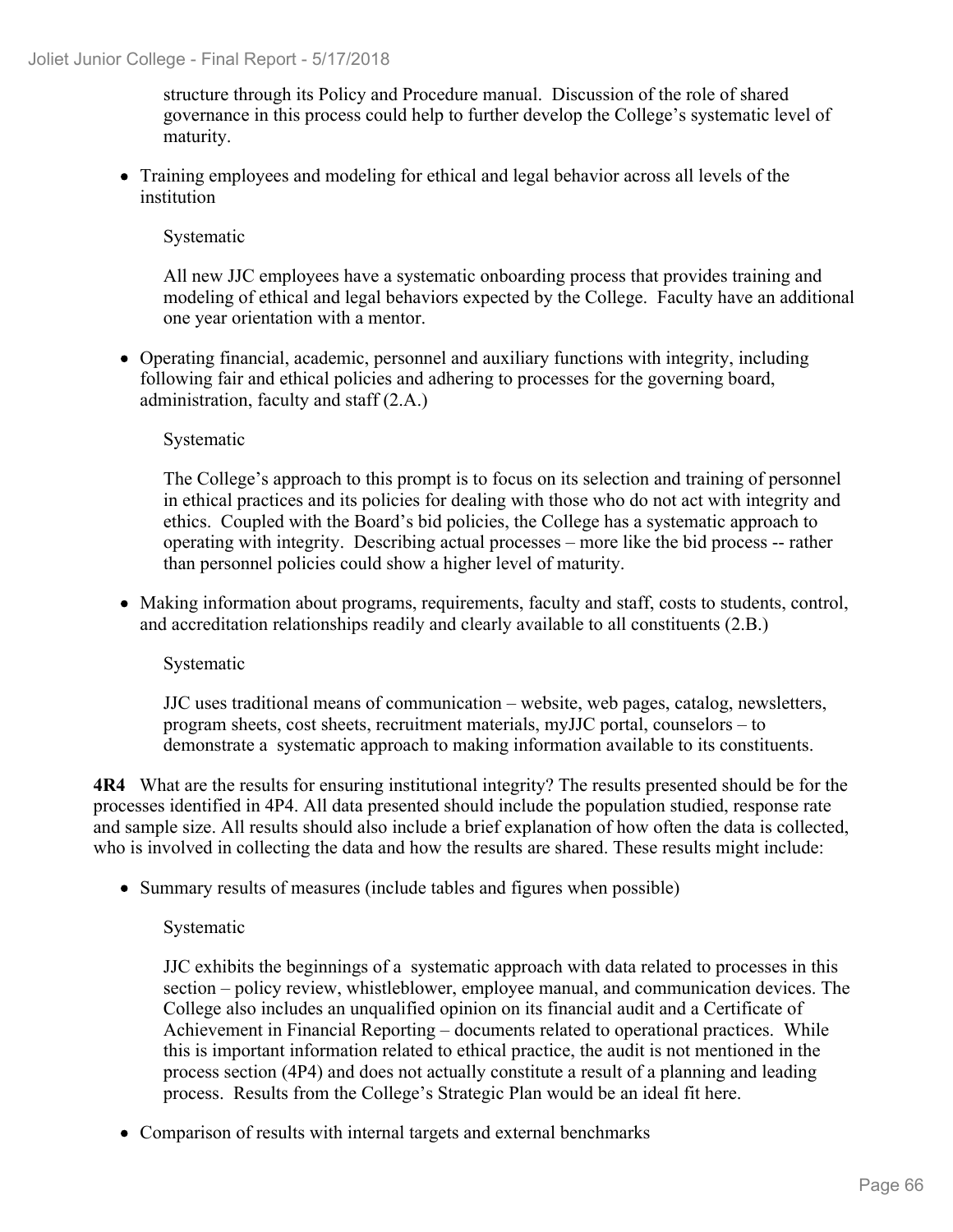## Reacting

JJC does not delineate comparative data in its narrative approach to relaying summary results of data to support evidence of integrity in College operations that appears to be reactive. Comparisons are generally based on year-to-year data sets and targets. In addition, there is minimal mention of external benchmarks (one reference to an industry standard). Creating tables that clearly show the data collected for a described process, its internal targets and external benchmarks, and targets for subsequent years could help the College mature in this area.

• Interpretation of results and insights gained

## Reacting

In the narrative approach to all the Results prompts, the College fails to provide any interpretations or insights, showing itself to be at the reactive level of maturity.

**4I4** Based on 4R4, what process improvements have been implemented or will be implemented in the next one to three years?

The College has the beginnings of what could be a strong approach to ensuring the integrity of the institution and its personnel. Once JJC solidifies that approach with clear processes that identify the data to be collected, internal targets and external benchmarks for that data, analysis of that data, results of the analysis, and clear improvements coming from those results, the College will be able to document a higher level of maturity.

## **CATEGORY SUMMARY**

The College has undergone recent leadership changes that may account for some of the apparent disjointed writing of not only this Category but the entire portfolio. With leadership change comes change in approaches to institutional goals. Board, and therefore institutional, policies are under review for improvement. Sustainability of improvements to these policies will be a key to the maturity of the College. Communication is a clear goal at JJC and steps have been/are being made to address that goal. But communication does not address leadership; it is only a part. JJC is encouraged to identify the other aspects of leadership that are priorities for it as an institution and then devise processes to address those other aspects. Making its Strategic Planning process more a part of this section could also provide more structure to the College's responses to the prompts.

## **CATEGORY STRATEGIC CONCERNS**

While process statements indicate data is being collected, little data is reported in the Results sections of Category 4, with little to no information provided about comparisons, insights/ interpretations of the Results. Of course, if little is reported in the Summary of Results, it is difficult to make insightful comments. This demonstrates a strategic issue in the apparent lack of understanding by the College – or maybe the writer of the portfolio, but the portfolio is a reflection of the College – of the components of a CI process and how the portfolio is to be written to address the process and data collection, targets, analysis, results, and improvements based on those results.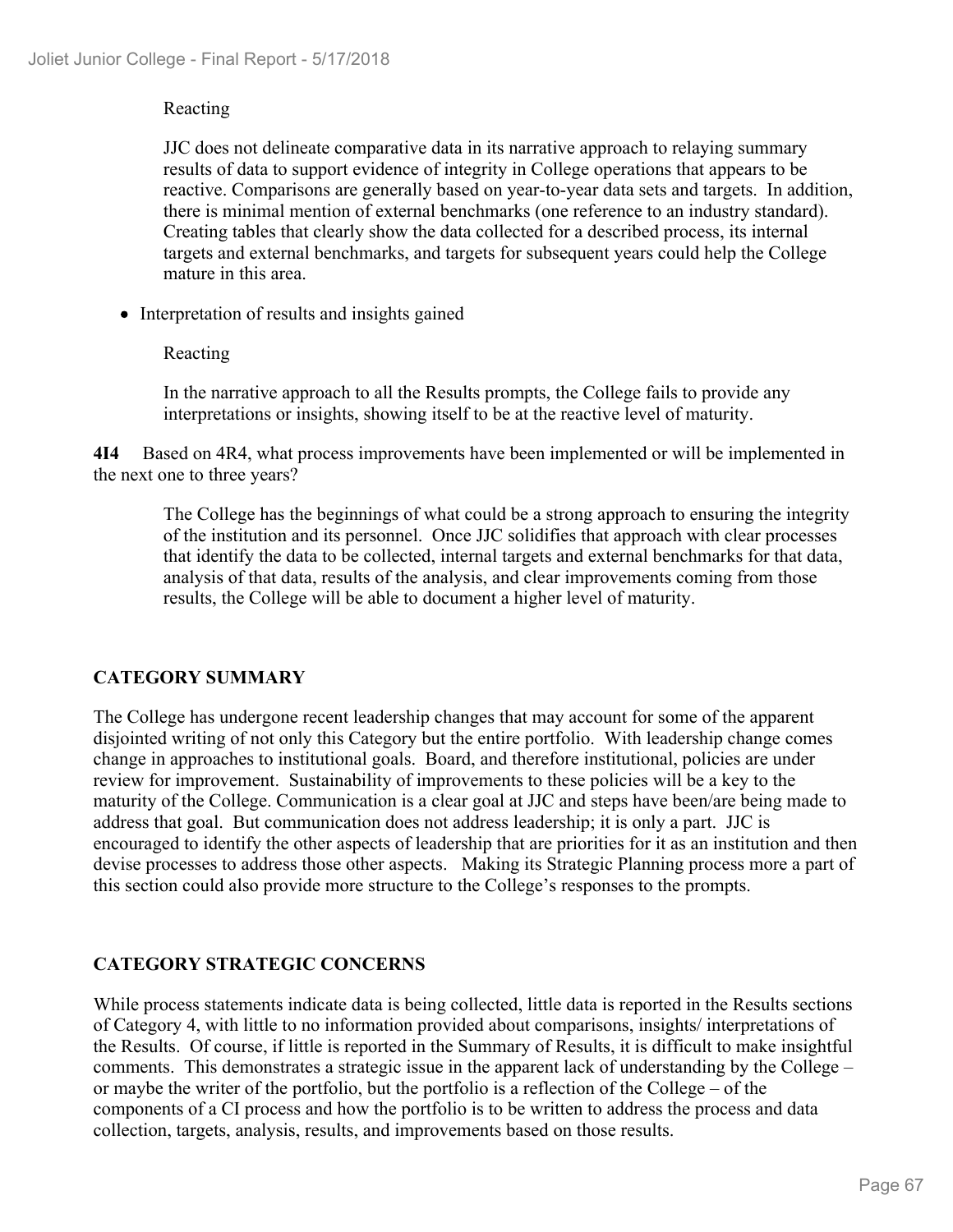# **Interim Monitoring (if applicable)**

*No Interim Monitoring Recommended.*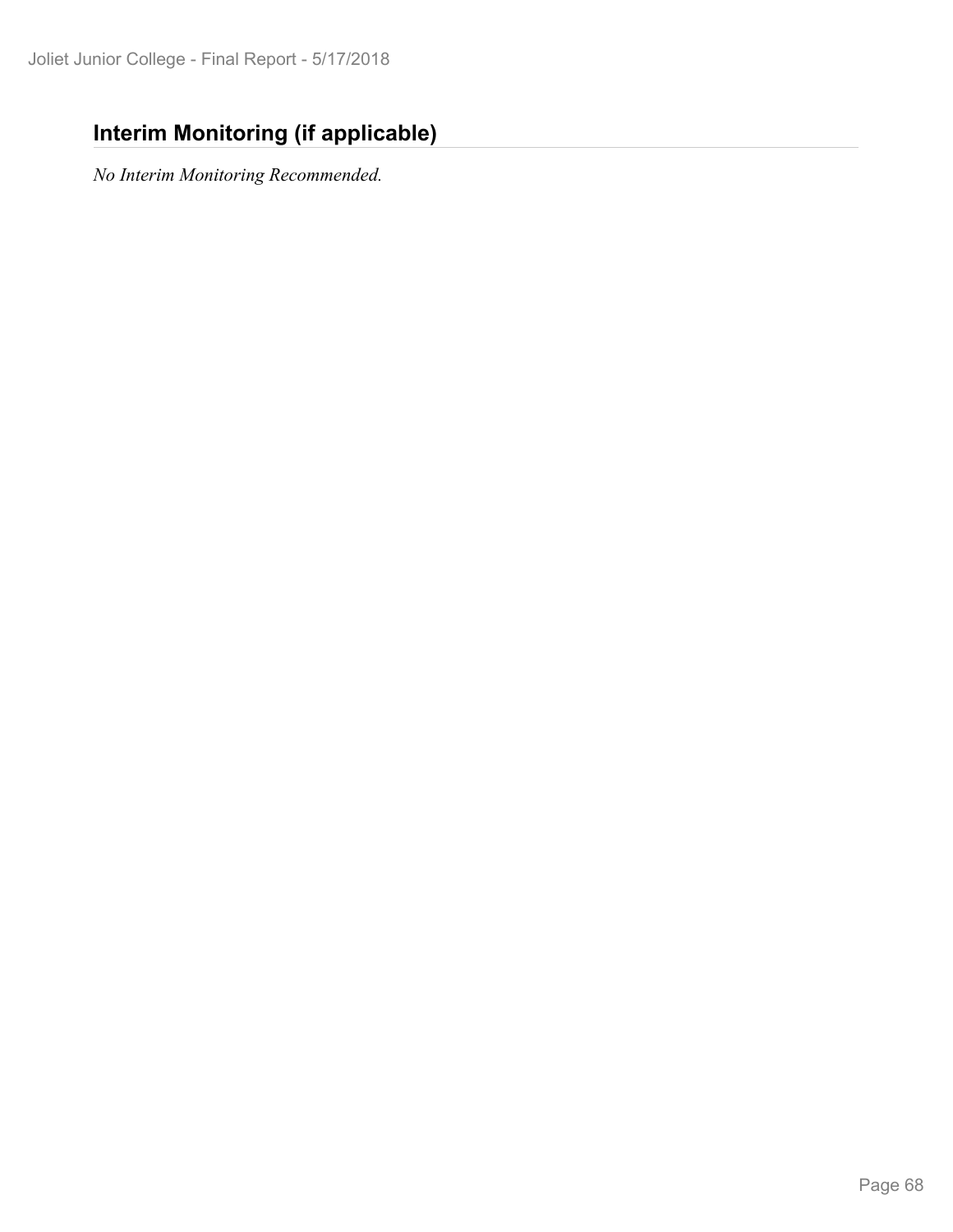# **V - Knowledge Management and Resource Stewardship**

Addresses management of the fiscal, physical, technological, and information infrastructures designed to provide an environment in which learning can thrive.

#### **Instructions for Systems Appraisal Team**

In this section, the team should provide a consensus narrative that focuses on the processes, results and improvements for Knowledge Management, Resource Management and Operational Effectiveness.

Independent Category Feedback for each AQIP Category from each team member should be synthesized into an in-depth narrative that includes an analysis of the institution's processes, results and quality improvement efforts for each category. Wording from the Stages in Systems Maturity tables for both processes and results should be incorporated into the narrative to help the institution understand how the maturity of processes and results have been rated. The narrative should also include recommendations to assist the institution in improving its processes and/or results. It is from this work that the team will develop a consensus on the Strategic Challenges analysis, noting three to five strategic issues that are crucial for the future of the institution. Please see additional directions in the **Systems Appraisal procedural document** provided by HLC.

## **Evidence**

## **CATEGORY 5: KNOWLEDGE MANAGEMENT AND RESOURCE STEWARDSHIP**

Category 5 addresses management of the fiscal, physical, technological and information infrastructures designed to provide an environment in which learning can thrive.

## 5.1: KNOWLEDGE MANAGEMENT

Knowledge Management focuses on how data, information and performance results are used in decision-making processes at all levels and in all parts of the institution.

**5P1** Describe the processes for knowledge management, and identify who is involved in those processes. This includes, but is not limited to, descriptions of key processes for the following:

• Selecting, organizing, analyzing and sharing data and performance information to support planning, process improvement and decision making

Reacting

Data is selected, organized, and shared by the College's office of Institutional Research and Effectiveness (OIRE) using primarily the Ellucian Colleague ERP system. The OIRE gathers National Survey comparable data and satisfies requests from external government agencies. This institution's data collection process is at a systematic level of maturity; however, the aspects required of this prompt such as organizing, analyzing and sharing data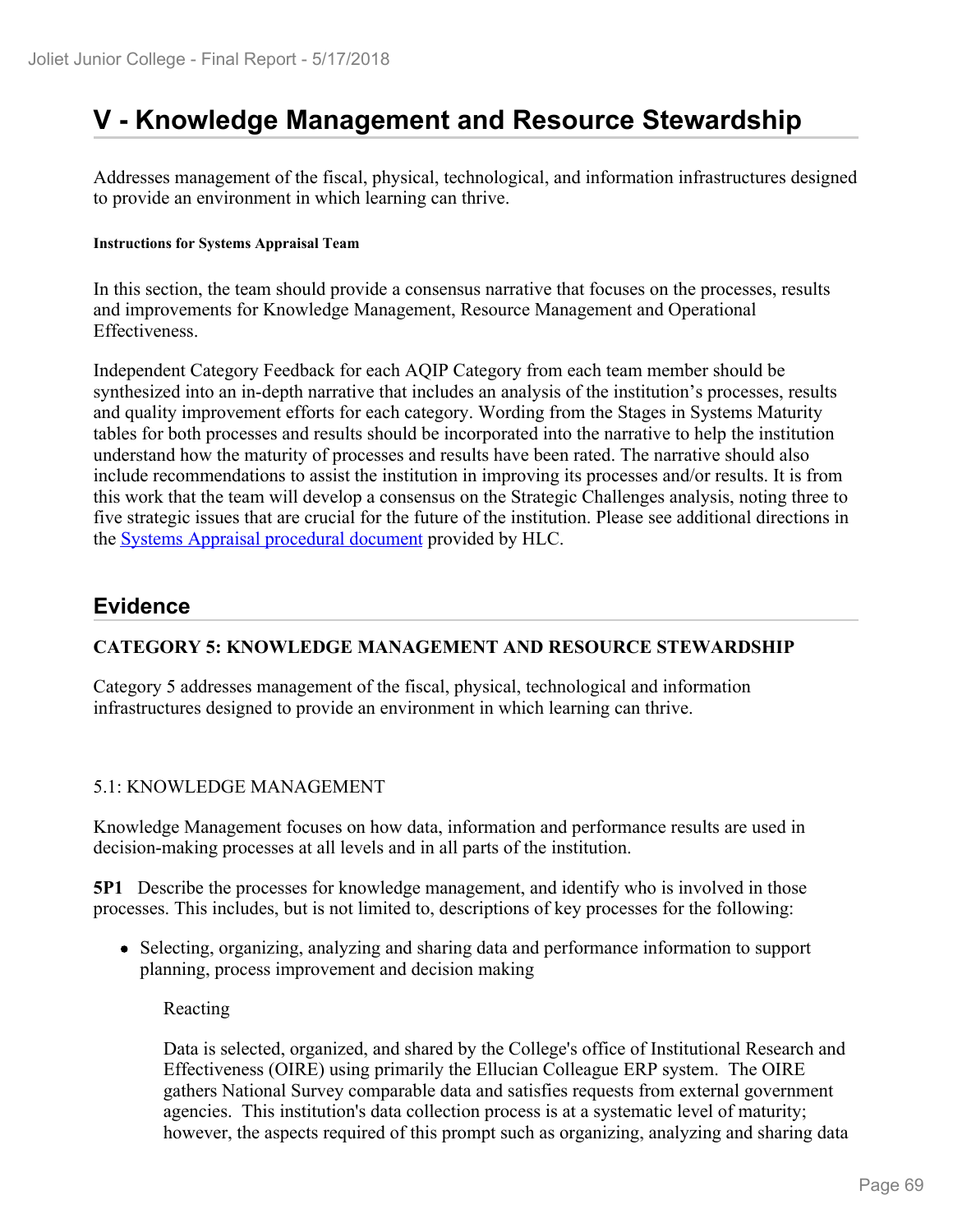appear to be reactive.

Determining data, information and performance results that units and departments need to plan and manage effectively.

## Reacting

As an institution it is unclear how the College determines data, information and performance results that units and departments need to plan and manage. This process is decentralized as individual programs are primarily responsible for identifying what data they need. Without an overarching plan of what, why and how, this appears to be a very reacting process.

• Making data, information and performance results readily and reliably available to the units and departments that depend upon this information for operational effectiveness, planning and improvements

## Reacting

The College has identified its own difficulties with data management and taken productive steps to address them. A 2013 Action Project to improve data stewardship was a result of feedback from the last Systems Appraisal, and Improve Data Accessibility and Integrity is a goal in the current Strategic Plan. While these positive steps may result in repeatable and explicit processes, this foundational work appears to still be in a developmental stage.

Ensuring the timeliness, accuracy, reliability and security of the institution's knowledge management system(s) and related processes

## Systematic

Security is handled by the Information Technology Division. This involves the physical storage and accessibility of institutional data. Through established policies, the Information Security Office maintains the College computing systems, investigates system intrusions and communicates security awareness to JJC employees. ORIE complies with report/data requests in a timely manner.

Tracking outcomes/measures utilizing appropriate tools (including software platforms and/or contracted services)

## Systematic

JJC uses a data reporting and analytics tool as part of its ERP (DROA with Colleague). Canvas provides measures for course integration in its platform; additional software tools are used for scheduling, early alerts, employee performance and facilities management.

**5R1** What are the results for determining how data, information and performance results are used in decision-making processes at all levels and in all parts of the institution? The results presented should be for the processes identified in 5P1. All data presented should include the population studied, response rate and sample size. All results should also include a brief explanation of how often the data is collected, who is involved in collecting the data and how the results are shared. These results might include:

• Summary results of measures (include tables and figures when possible)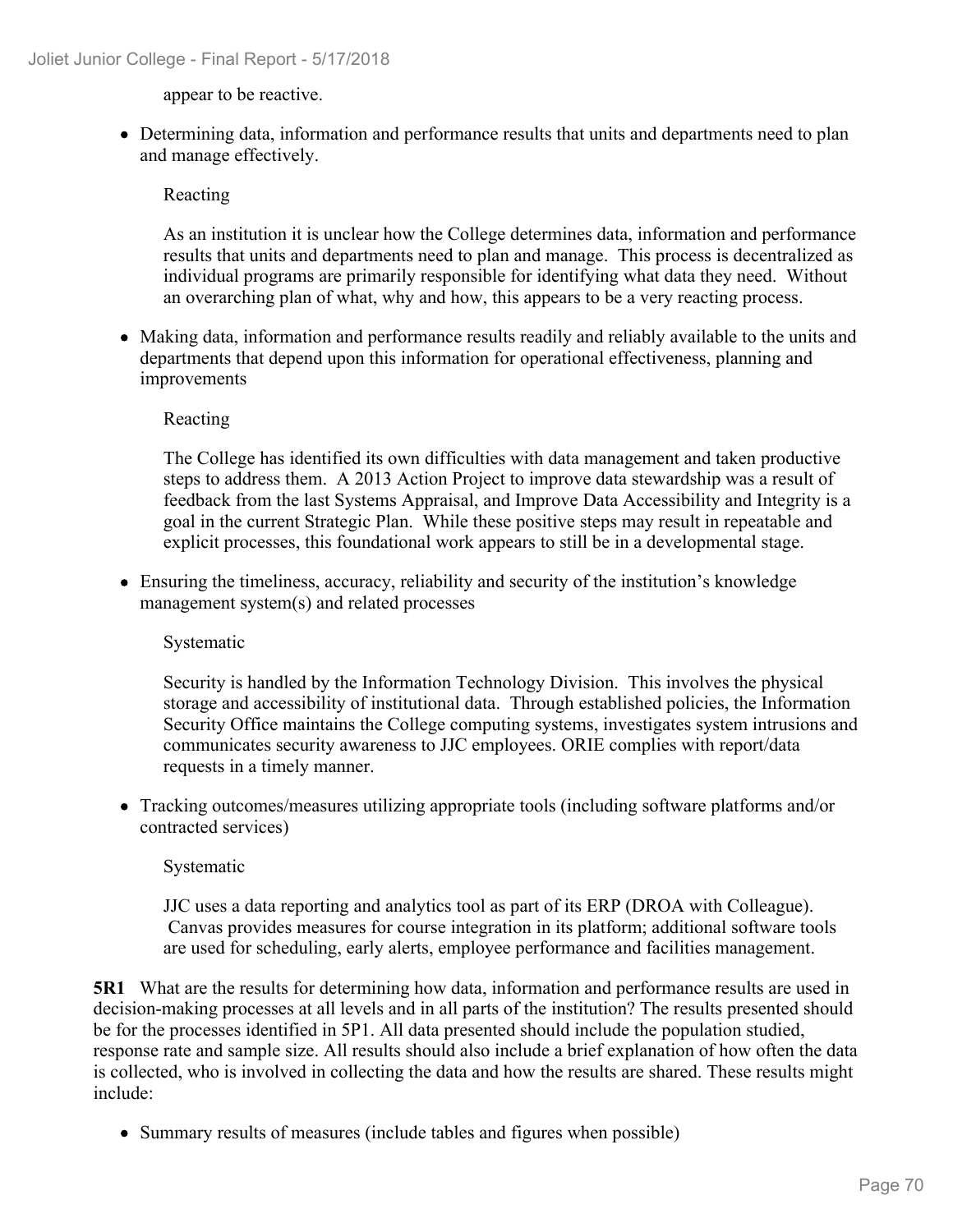## Reacting

There is no explanation of summary results, measurements, goals or targets. The College provides screen-shots of its data management portal indicating an apparent lack of understanding of what is being asked for in the results section.

Comparison of results with internal targets and external benchmarks

Reacting

JJC does not provide a comparison of targets or benchmarks, indicating a reacting level of maturity.

• Interpretation of results and insights gained

Reacting

No interpretation of results are provided

**5I1** Based on 5R1, what process improvements have been implemented or will be implemented in the next one to three years?

Even though the College has been addressing its data management system since its Action Project in 2013 and has made Improved Data Accessibility and Integrity a goal in its 2016-2019 Strategic Plan, there is work to be done to accomplish a systematic system. The College has indicated various tools that are used across the College to gather data and some procedures and processes have been established. However, there is no overall plan for how to use data for unit/department or institutional performance and improvement.

## 5.2: RESOURCE MANAGEMENT

Resource Management focuses on how the resource base of an institution supports and improves its educational programs and operations. The institution should provide evidence for Core Component 5.A. in this section.

**5P2** Describe the processes for managing resources, and identify who is involved in those processes. This includes, but is not limited to, descriptions of key processes for the following:

Maintaining fiscal, physical and technological infrastructures sufficient to support operations (5.A.1)

## Systematic

Even though it appears the College is using an FCA that is ten years old, it also has a Capital Improvement and Master Plan for its physical resources that provide a systematic approach to maintaining and improving the College facilities. The College's budgeting process provides a three-year financial plan that utilizes a three-year technology plan for maintaining JJC's technological infrastructure.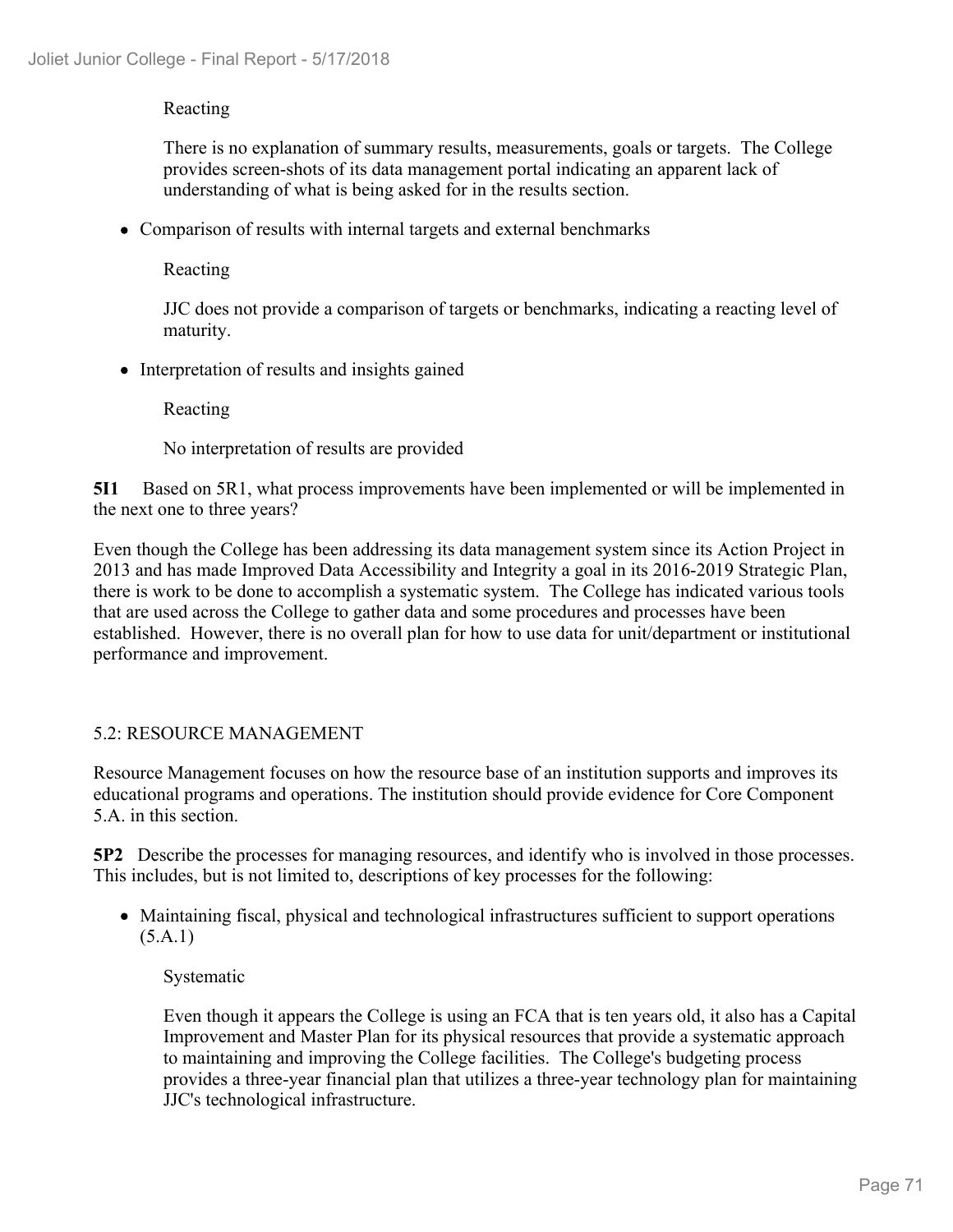• Setting goals aligned with the institutional mission, resources, opportunities and emerging needs (5.A.3)

## Aligned

The College has a current strategic plan. The College goals that were identified align with the College's mission and the College produces a quarterly Strategic Plan Progress Report that communicates the progress achieved for each goal.

Allocating and assigning resources to achieve organizational goals, while ensuring that educational purposes are not adversely affected (5.A.2)

## Reacting

As part of the College's budgeting method, annual budgetary requests are submitted to and approved by the President's Cabinet. Each program's/department's annual APU is to identify resources needed but it is not clear how this process directly informs the annual budget. It is also not clear in what way JCC reviews positions or reviews budget lines to ensure educational purposes are not adversely affected. This process has the potential to be a repeatable and measurable process, yet the portfolio explanation does not provide these systematic links. As such, the response is reacting.

• Tracking outcomes/measures utilizing appropriate tools

## Reacting

The tracking appears to be fragmented and a series of activities that are not integrated. Data and reports are generated and presented to upper management and the College Board at periodic intervals. The APU process is how department initiatives are identified, with the department requesting any needed resources through this process. Goals are established at the individual department/program level which support the institutional goals. However, it is unclear how this occurs, how it is monitored, prioritized and who makes various decisions.

**5R2** What are the results for resource management? The results presented should be for the processes identified in 5P2. All data presented should include the population studied, response rate and sample size. All results should also include a brief explanation of how often the data is collected, who is involved in collecting the data and how the results are shared. These results might include:

• Summary results of measures (include tables and figures when possible)

## Reacting

Other than a narrative on its financial stability and reporting, the College provides little summary results of its measures. Measures from tools previously noted could be reported here.

• Comparison of results with internal targets and external benchmarks

Reacting

No comparison information is provided.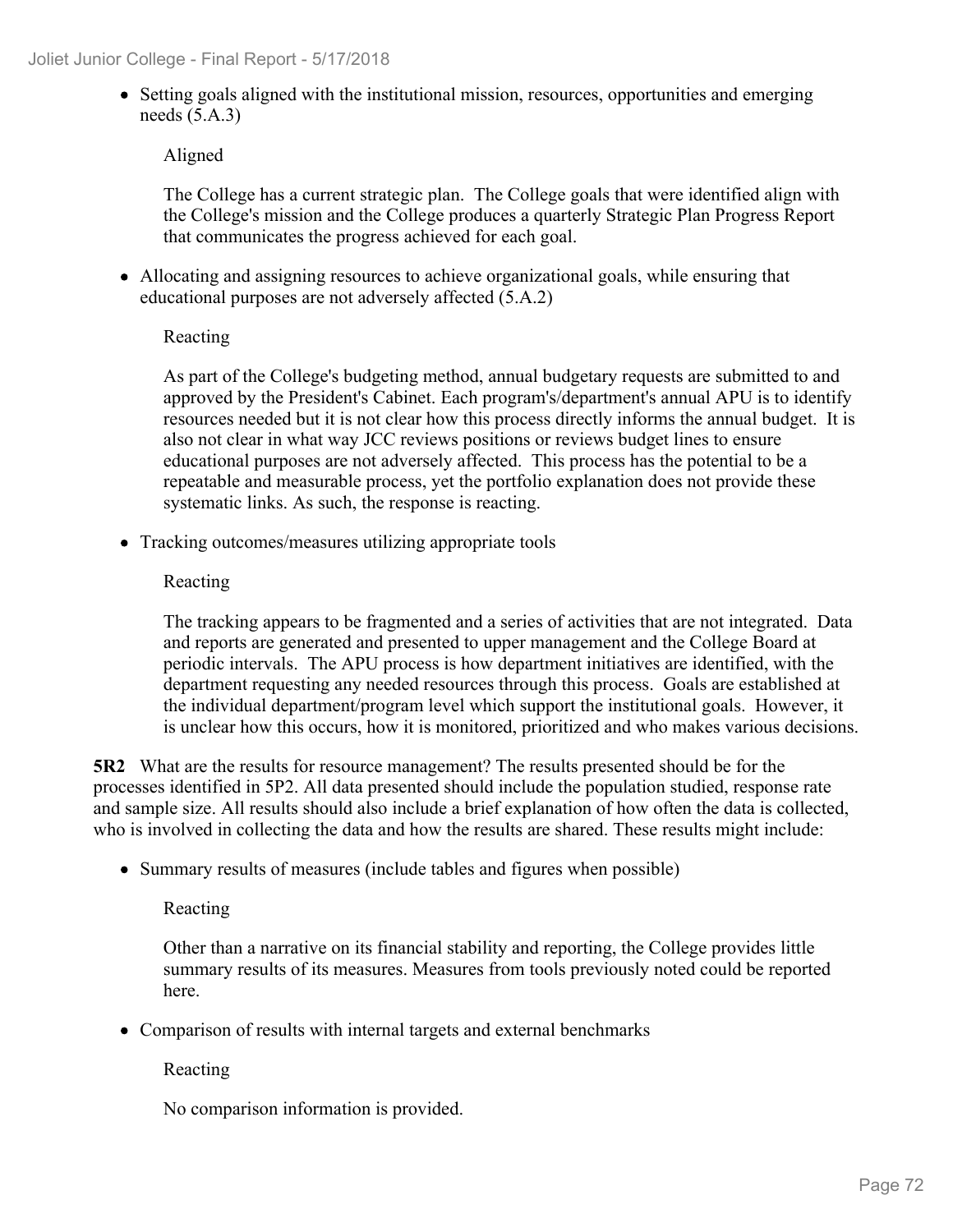• Interpretation results and insights gained

Reacting

No interpretations or insights are provided.

**5I2** Based on 5R2, what process improvements have been implemented or will be implemented in the next one to three years?

The College has processes in place to substantiate its resource management and operations. However, without measures and targets established the College has positioned itself in a reacting level maturity. The College acknowledges a very challenging operational environment regarding the lack of State funding. It would seem that it is more important than ever to have a plan and measurable processes in place to combat this negative situation.

#### 5.3: OPERATIONAL EFFECTIVENESS

Operational Effectiveness focuses on how an institution ensures effective management of its operations in the present and plans for continuity of operations into the future. The institution should provide evidence for Core Component 5.A. in this section.

**5P3** Describe the processes for operational effectiveness, and identify who is involved in those processes. This includes, but is not limited to, descriptions of key processes for the following:

• Building budgets to accomplish institutional goals

#### Systematic

The College has a systematic process for monetary and budget flows. The annual budget is developed through a variety of perspectives, from direct to indirect costs to auxiliary programs. The College's yearly budget is considered in the context of a three-year financial plan and the College Strategic Plan.

• Monitoring financial position and adjusting budgets (5.A.5)

Systematic

Monitoring of budgets and financials are completed on a monthly basis. Budget adjustments are required for any changes through an approval process.

Maintaining a technological infrastructure that is reliable, secure and user-friendly

Systematic

The College has a dedicated Chief Information Security Officer who provide leadership in the awareness, development and support of information security. Institutional policies are relied on to provide guidance related to responsible use of technology. The system is password protected.

• Maintaining a physical infrastructure that is reliable, secure and user-friendly

Aligned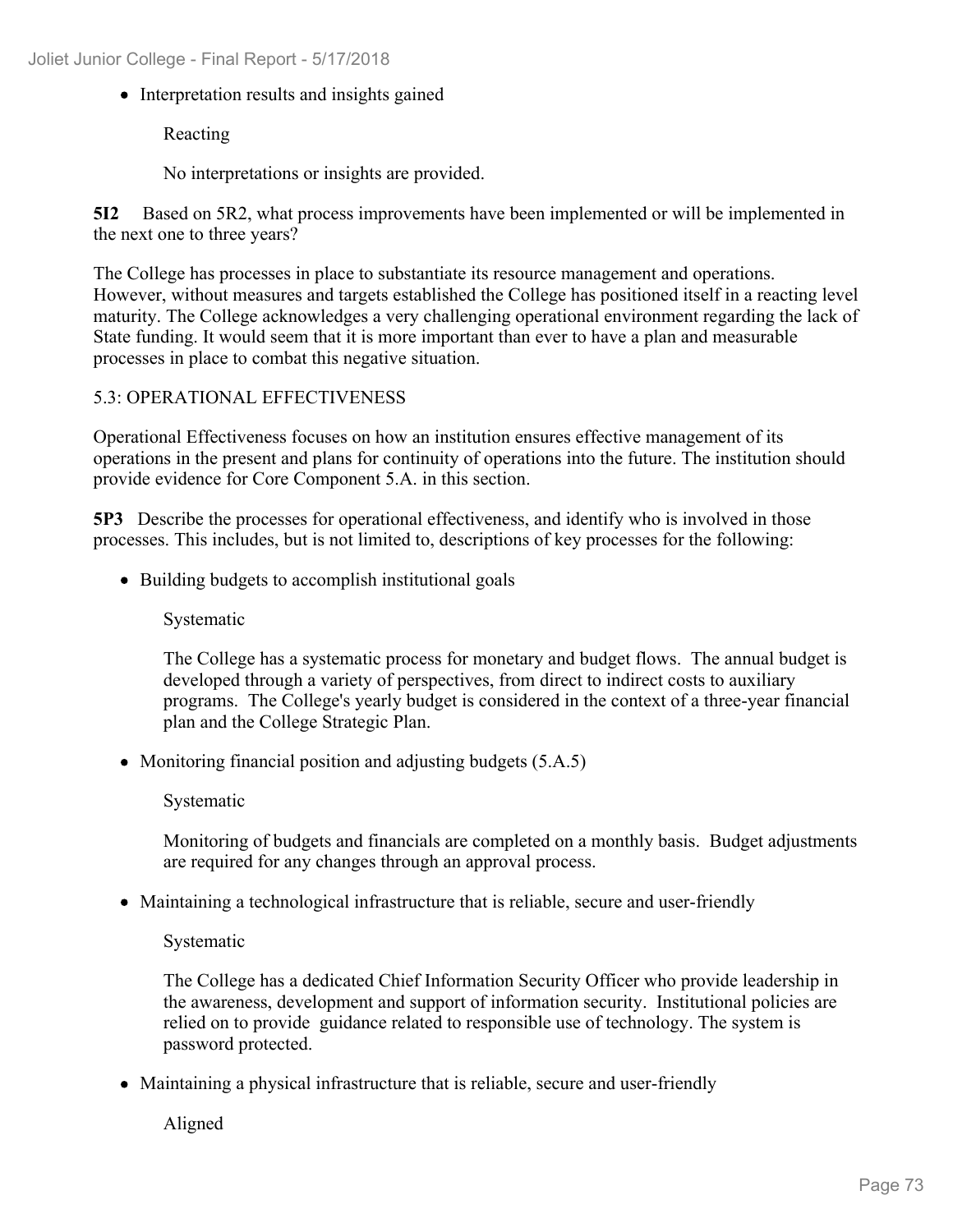The College has a systematic plan for maintenance of the physical infrastructure that begins with the Capital Improvement Plan (CIP) supported by the Master Plan and Capital Renewal and Deferred Maintenance Plan. Projects are prioritized with a budgetary summary and submitted to the President's Cabinet and Board of Trustees for review and approval.

• Managing risks to ensure operational stability, including emergency preparedness

Aligned

JJC has an aligned level of maturity in its three-pronged approach to managing risk that ensures operational stability. The Environmental, Health and Safety Department is charged with creating minimal risk in the midst of emergencies. The Campus Police Department works to ensure a stable environment and the Behavioral Intervention Team supports students needing behavioral guidance. The College's Emergency Response Plan provides guidance for these groups and all employees at the College.

• Tracking outcomes/measures utilizing appropriate tools

Reacting

The narrative does not indicate how the College tracks outcomes/measures for this section. One would expect a trend analysis with information relating to the Capital Improvement Plan, safety results, and perhaps data from a Clery Report.

**5R3** What are the results for ensuring effective management of operations on an ongoing basis and for the future? The results presented should be for the processes identified in 5P3. All data presented should include the population studied, response rate and sample size. All results should also include a brief explanation of how often the data is collected, who is involved in collecting the data and how the results are shared. These results might include:

• Summary results of measures (include tables and figures when possible)

Systematic

The College has maintained fiscal responsibility in a time of difficulty and loss of a major revenue stream for the State. The narrative summary of the College's financial health does provide measures that are repeatable and measurable. Therefore, JJC appears to have a systematic level of maturity for this component. The addition of tables, trends and other analysis would strengthen the summary.

• Comparison of results with internal targets and external benchmarks

Reacting

JJC does not provide comparison results of internal targets or external benchmarks. Based on what is provided for Summary Results, the College should have internal comparisons from previous years, should have established targets, and could compare its results to other Illinois institutions of higher education.

• Interpretation of results and insights gained

Reacting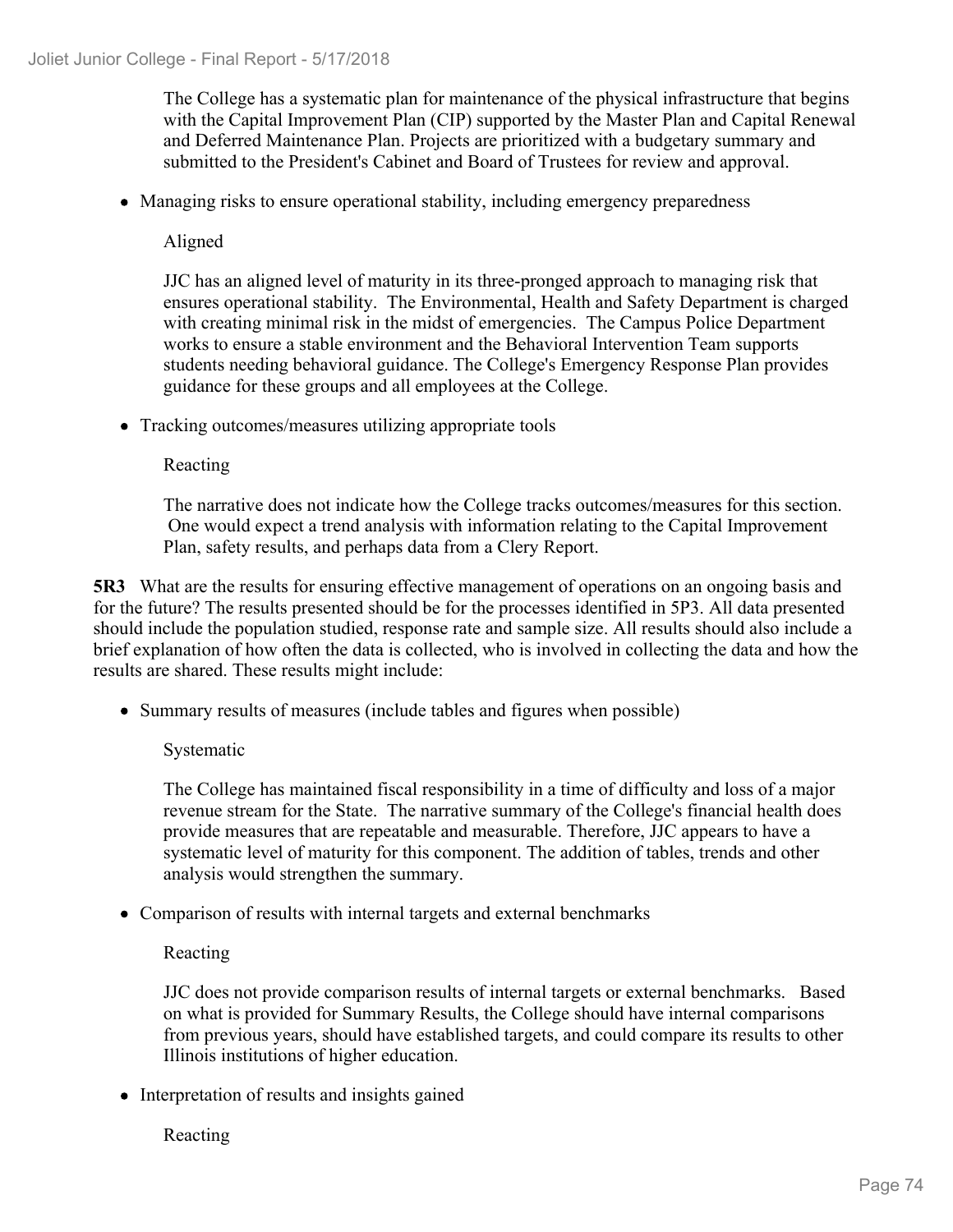There were no interpretations of results and insights gained reported.

**5I3** Based on 5R3, what process improvements have been implemented or will be implemented in the next one to three years?

The College is to be commended for maintaining its financial stability in this difficult environment. However, financial processes were the only results presented in this subcategory and these were void of target and comparison data. JJC describes the processes that support its infrastructure but none were presented in the results section.

#### **CATEGORY SUMMARY**

The portfolio overall presents a general overview of the status of the College regarding knowledge management, resource management and operational effectiveness. Plans and/or action projects are presented for data stewardship, capital improvement, master plan and a three-year financial plan, yet little data or evidence is presented to support the processes. For instance, while the "Results" commentary supports the institution's budget strength, the portfolio does not respond to HLC's prompts. Data is not provided to show results of the College's implemented processes.

#### **CATEGORY STRATEGIC CONCERNS**

The primary strategic concern, the systematic use of data, is addressed under the overall strategic concerns for the institution.

## **Interim Monitoring (if applicable)**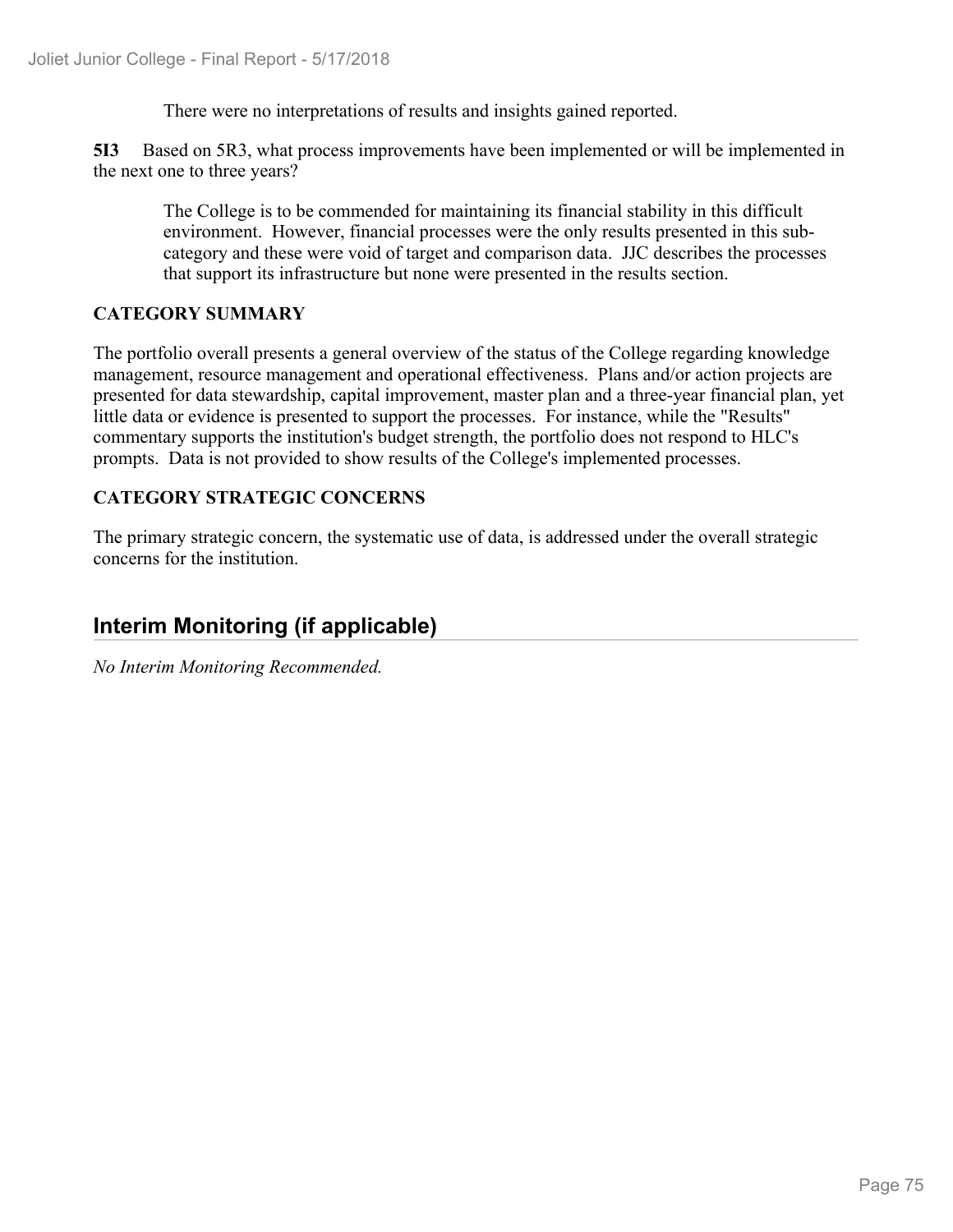# **VI - Quality Overview**

Focuses on the Continuous Quality Improvement culture and infrastructure of the institution. This category gives the institution a chance to reflect on all its quality improvement initiatives, how they are integrated, and how they contribute to improvement of the institution.

#### **Instructions for Systems Appraisal Team**

In this section, the team should provide a consensus narrative that focuses on the processes, results and improvements for Quality Improvement Initiatives and Culture of Quality.

Independent Category Feedback for each AQIP Category from each team member should be synthesized into an in-depth narrative that includes an analysis of the institution's processes, results and quality improvement efforts for each category. Wording from the Stages in Systems Maturity tables for both processes and results should be incorporated into the narrative to help the institution understand how the maturity of processes and results have been rated. The narrative should also include recommendations to assist the institution in improving its processes and/or results. It is from this work that the team will develop a consensus on the Strategic Challenges analysis, noting three to five strategic issues that are crucial for the future of the institution. Please see additional directions in the **Systems Appraisal procedural document** provided by HLC.

#### **Evidence**

#### **CATEGORY 6: QUALITY OVERVIEW**

Category 6 focuses on the Continuous Quality Improvement culture and infrastructure of the institution. This category gives the institution a chance to reflect on all its quality improvement initiatives, how they are integrated and how they contribute to improvement of the institution.

#### 6.1: QUALITY IMPROVEMENT INITIATIVES

Quality Improvement Initiatives focuses on the Continuous Quality Improvement (CQI) initiatives the institution is engaged in and how they work together within the institution.

**6P1** Describe the processes for determining and integrating CQI initiatives, and identify who is involved in those processes. This includes, but is not limited to, descriptions of key processes for the following:

• Selecting, deploying and evaluating quality improvement initiatives

Systematic

JJC reports that a new process is evolving at the College that addresses how it selects, deploys, and evaluates quality improvement initiatives. Leadership will identify College Priorities (CPs, which will also be AQIP Action Projects) based on information collected through the APU/PR, strategic planning, Financial and Master Plans, unit initiatives and the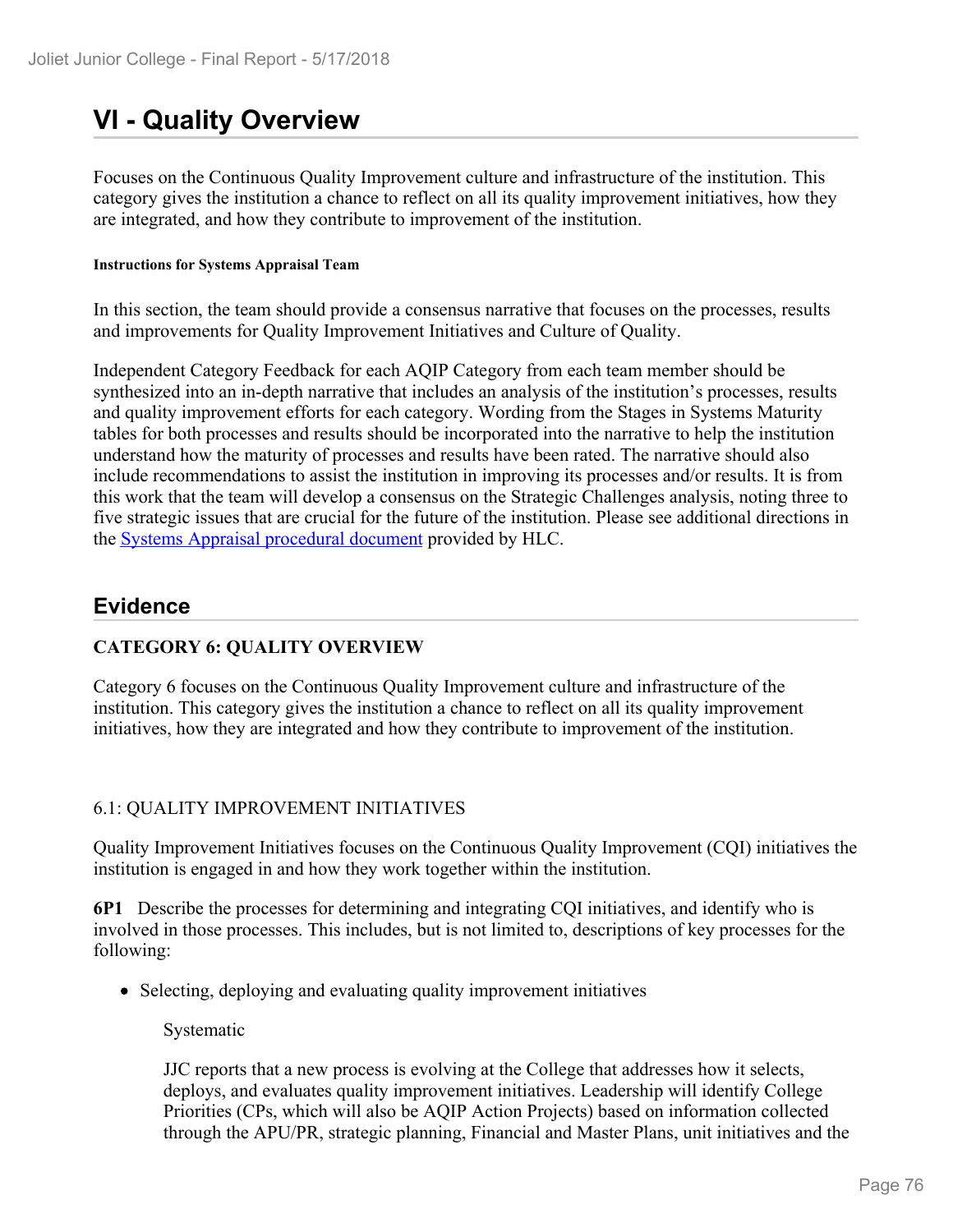#### Joliet Junior College - Final Report - 5/17/2018

IER. CP teams will then be deployed to address and evaluate progress made on the completion of the CPs. Since this process is new, it does not have a track record, but it does reflect a positive approach in a Systematic level of maturity as this process should help break down any remaining silos within the College, clarify JJC improvement efforts, and establish coordination and implementation of effective practices across all units of the institution.

To be clear, the APU/PR process appears to be a best practice process that is based on the CI PDCA cycle. However, that cycle does not currently appear to be implemented across the College. It appears the College, in preparation for this appraisal, has taken appropriate steps to get better organized. Throughout this portfolio, statements are made that make it clear the College does not have a firm grasp on the CQI/AQIP approach to institutional operations. Even in this section, the College notes that it may send a CP Team to a Strategy Forum. Strategy Forums are designed for institutional teamwork and a single Action Project may be an outcome of the teamwork; sending a single CP Team may position the institution to miss a significant benefit of the strategy forum - having an institutional discussion regarding quality improvement.

Aligning the Systems Portfolio, Action Projects, Comprehensive Quality Review and Strategy Forums

Reacting

After delineating a new approach to align its processes for addressing quality improvement initiatives, the portfolio stops short and simply lists steps the institution has taken to address the strategic challenges identified in the previous portfolio appraisal. The College does not show clearly how the various components of the AQIP process are aligned. Again, this is an indication the College does not have a firm grasp on its approach to being a CQI institution.

The new approach described under the "Selecting, deploying, and evaluating" prompt above is an ideal way to align the Systems portfolio, APs, CQR/CE, and Strategy Forums. As in several other areas of the portfolio, the College does not continue its initial narrative. This raises questions about how deliberately the process was connected to the the AQIP infrastructure. The institution limits itself to reactive by listing actions it has pursued.

**6R1** What are the results for continuous quality improvement initiatives? The results presented should be for the processes identified in 6P1. All data presented should include the population studied, response rate and sample size. All results should also include a brief explanation of how often the data is collected, who is involved in collecting the data and how the results are shared.

#### Reactive

It is difficult to to address any empirical results of an institution's quality improvement initiatives. That said, the Results section should reflect an understanding of the linear nature of Process, Results, and Improvement reporting. If the initiatives are too new to record results, this should be stated. JJC follows the pattern it has established throughout this portfolio by listing additional activities rather than Results. This merits a Reacting level of understanding.

**6I1** Based on 6R1, what quality improvement initiatives have been implemented or will be implemented in the next one to three years?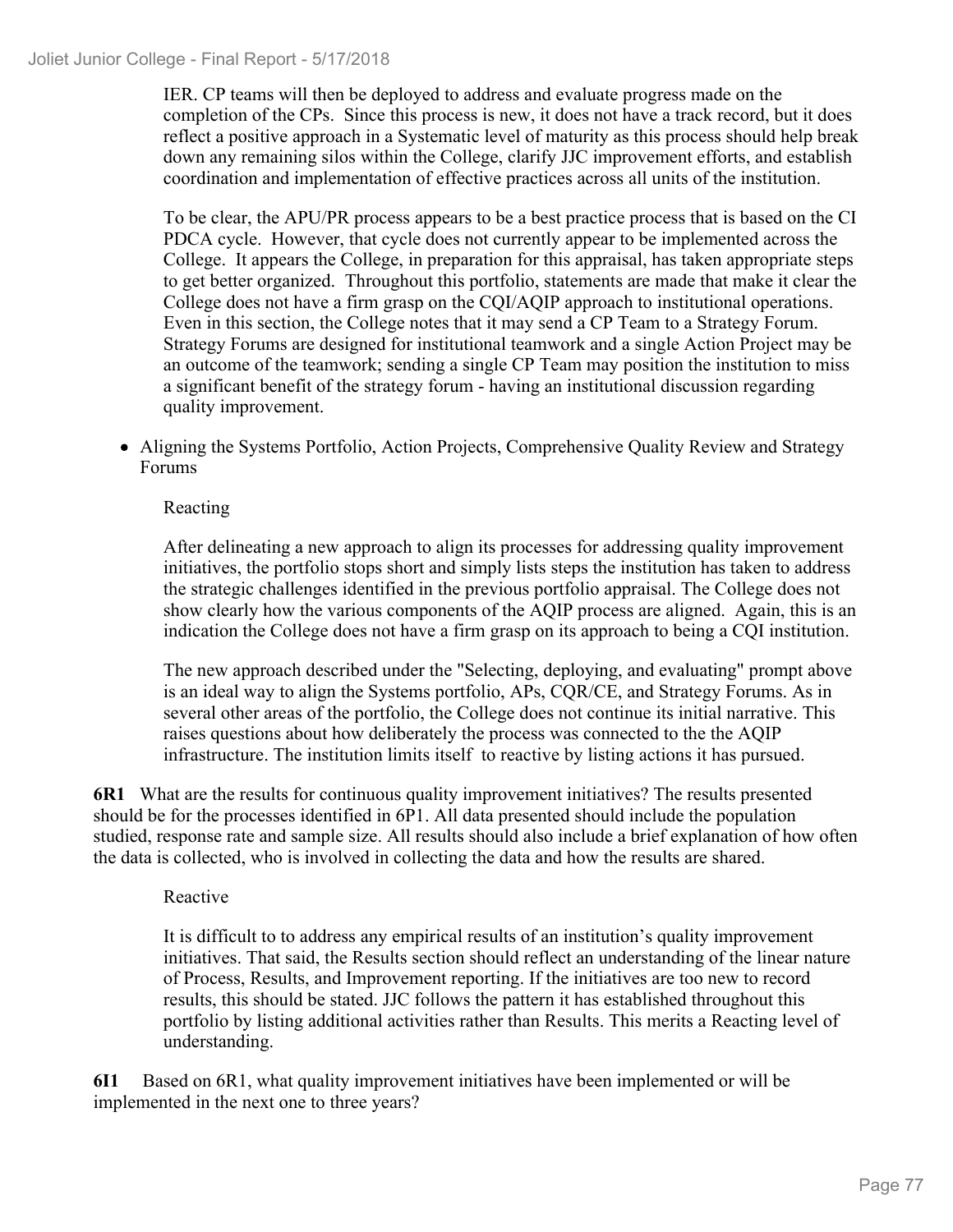The College has much work to accomplish before entering the final steps of its current accreditation cycle. While the College identifies its own shortcomings in implementing initiatives and action projects, the College leadership does not systematically identify the need or a plan to embrace the broader self-reflective processes necessary to grow as an institution under the AQIP system.

JJC may indeed want to take to heart a comment in its last Institutional Effectiveness Report that refers to the extensive number of initiatives and projects occurring at the College. Limiting the number of initiatives may allow the College leadership to do more broadly based planning work that will provide a cohesive context for future initiatives that the College elects to pursue.

#### 6.2: CULTURE OF QUALITY

Culture of Quality focuses on how the institution integrates continuous quality improvement into its culture. The institution should provide evidence for Core Component 5.D. in this section.

**6P2** Describe how a culture of quality is ensured within the institution. This includes, but is not limited to, descriptions of key processes for the following:

Developing an infrastructure and providing resources to support a culture of quality

#### Reacting

Establishing the APU/PR process is a best practice for the College and provides a means for embedding the PDCA concept across the institution.

PIC appears to be a way to further develop the College's infrastructure, though it is not clear how PIC has impacted that infrastructure or its role in providing resources to support that infrastructure. Since it is just introduced in this final Category, it may be a new component in how the College is addressing its CI approach.These processes are ranked at a reacting level given lack of clarity.

The College acknowledges in the 2017 Institutional Effectiveness Report that the data stewardship and number of staff in that area of the College are not adequate to produce the information needed to evolve this culture.

Ensuring continuous quality improvement is making an evident and widely understood impact on institutional culture and operations (5.D.1)

#### Reacting

JJC identifies its new shared governance structure as a mechanism that provides a foundation and model for the consistent application of CQI principles.Shared governance, though a good objective, is only one factor in ensuring continuous quality improvement. There is no mention or evidence of how CQI principles are promoted across the College, within operations or as part of the culture. For this reason, the process is ranked at a reacting level of maturity.

Ensuring the institution learns from its experiences with CQI initiatives (5.D.2)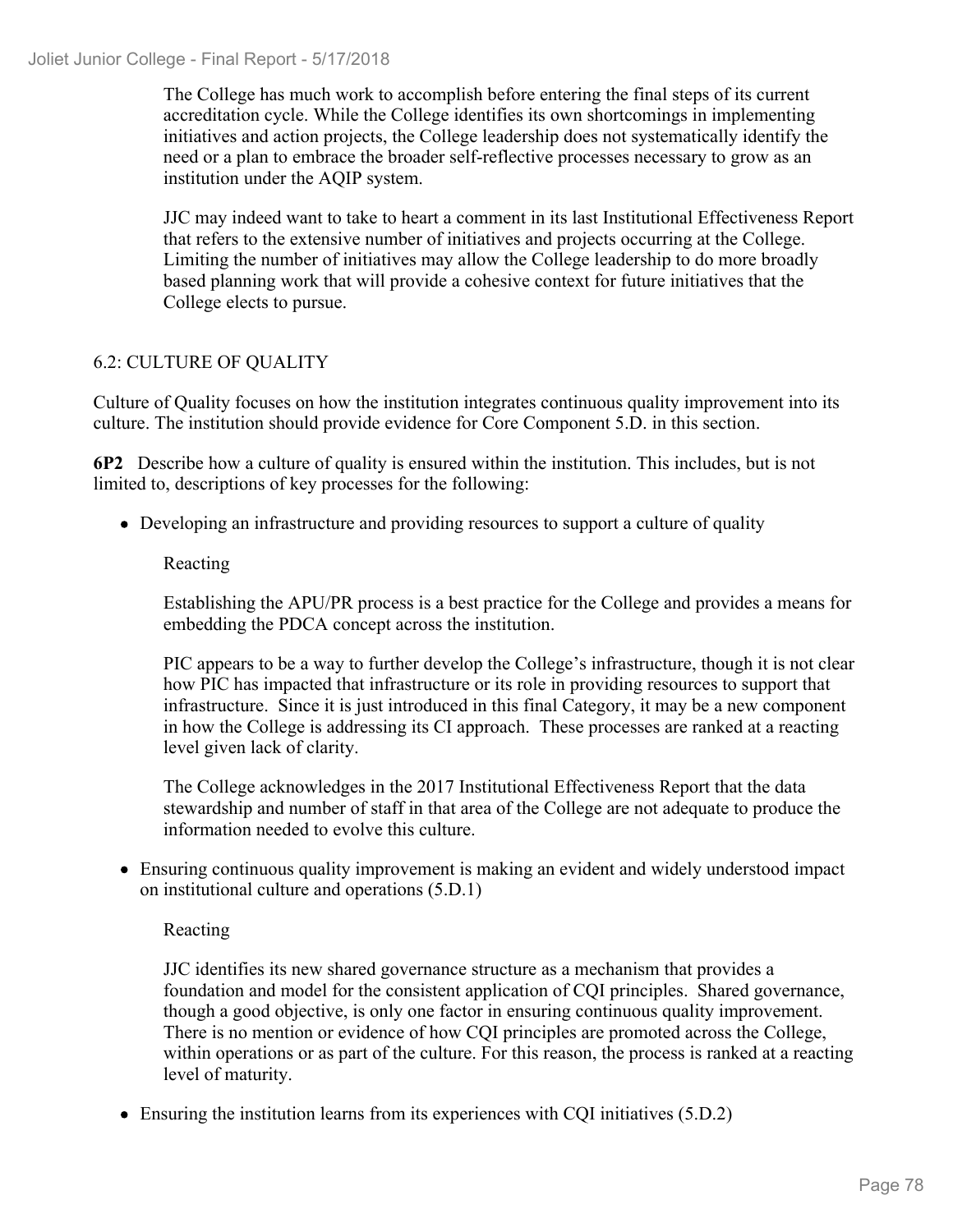#### Reacting

While it is difficult to confirm actual practice based on this written report, there are sufficient informational gaps and inconsistencies to suggest that JJC is far from systematically learning its CQI initiatives. To be clear, the College does not suffer from a lack of CQI initiatives. There is, however, no clear discussion of systematic learning in this portion of the portfolio and very few examples presented in other areas of the portfolio.

The reviewers note that the threads of a sound infrastructure are described throughout the portfolio. These threads were not, however, pulled together here to demonstrate a cohesive fabric. This leaves the institution ranked as reactive.

Reviewing, reaffirming and understanding the role and vitality of the AQIP Pathway within the institution

#### Systematic

It is now clear new College leadership is playing and will play its appropriate and crucial role in JJC's CQI endeavors. That leadership is just getting established, but appears to be leading in at least a Systematic level of maturity. Adherence to basic CQI principles can be a guide to the next level of maturity.

The institution's response here is perhaps the most clarifying, honest, and revealing statement in the entire portfolio. If the portfolio content was consistently presented from this perspective, JJC's difficulties with CQI and their growth may have garnered more credibility. While it is clear throughout the portfolio the College is struggling with its organizational CQI work, a more accurate depiction of that struggle at all levels in the portfolio can assist the College in making its next steps in its quality journey and make it easier for the reviewers to provide appropriate feedback.

**6R2** What are the results for continuous quality improvement to evidence a culture of quality? The results presented should be for the processes identified in 6P2. All data presented should include the population studied, the response rate and sample size. All results should also include a brief explanation of how often the data is collected, who is involved in collecting the data and how the results are shared.

#### Reacting

While there really are not any Results to report, it is clear the College has the basis to Systematically re-engineer its current operations to bolster its culture of quality. The lack of results ranks this as reactive.

It is important that the College has encouraged two individuals to become peer reviewers. This will help the College to present the story in a more conclusive and clear manner. They can also help College leadership define a broader CQI infrastructure that is sorely needed for continued improvement.

**6I2** Based on 6R2, what process improvements to the quality culture have been implemented or will be implemented in the next one to three years?

The College acknowledge its quality journey is a work in progress.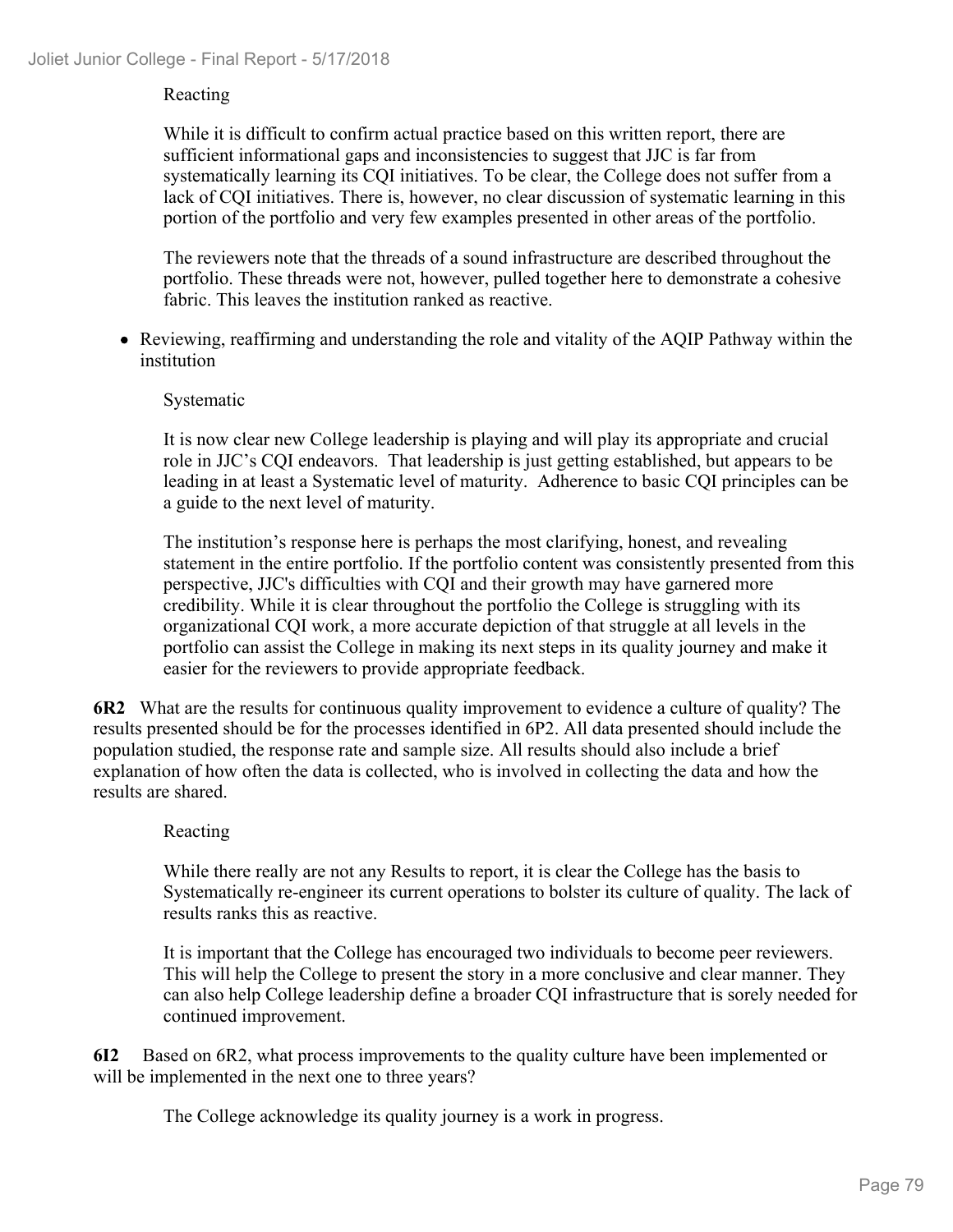Returning to CQI basics to ensure there is understanding and acceptance of CQI principles throughout the institution, examining current practices with those fresh eyes described earlier, and establishing clear processes that all follow the PDCA cycle will greatly enhance the College's CQI journey and its ability to relate that journey in its next portfolio.

#### **CATEGORY SUMMARY**

The College understands the fundamental PDCA cycle, yet the institution struggles with the basic tenets of the AQIP pathway that provides the mechanisms to effectively navigate toward broader goals than will be encompassed in a single PDCA cycle. This includes efficiently supporting a CQI culture, presenting efforts in the context of the portfolio, establishing assessment processes for general education outcomes, and appropriately pairing processes with results.

The College shows potential with their recent work in their APU/PR system, as it has great potential but a ways to go to build a data reporting system that focuses attention on both performance and institutional priorities.

#### **CATEGORY STRATEGIC CONCERNS**

A narrow definition of CQI focuses only on the PDCA cycle for initiatives. Knowledge of this cycle is evident throughout this portfolio. As the College has experienced, this cycle can easily lead to deadends, frustration, and thinly spread efforts when college leadership does not deliberately exercise a broader understanding of CQI management principles that should support the PDCA cycle. This broader infrastructure could include institutional KPIs and defined goals that are tied to the mission, budget, strategic plan and the interlocking framework of the AQIP portfolio. This operational framework needs to be provided through continuous communication by the institution's senior leadership. While the annually generated APU reports appear to be a best practice for aligning these efforts, the College may be well-served to ask what steps are necessary to systematically mine these reports for information. No doubt, the reports can already be used to justify a pre-determined decision, but it is not clear how will those reports will help leadership identify an unknown situation so that it can be preemptively addressed.

As the institution grows in its broader understanding of how to provide leadership in a CQI culture, solutions to other concerns will likely be identified. These other issues could include identifying appropriate pairings between data, processes and KPI's; how to summarize and display data trends, and how appropriately address the AQIP portfolio prompts with institutional practices.

## **Interim Monitoring (if applicable)**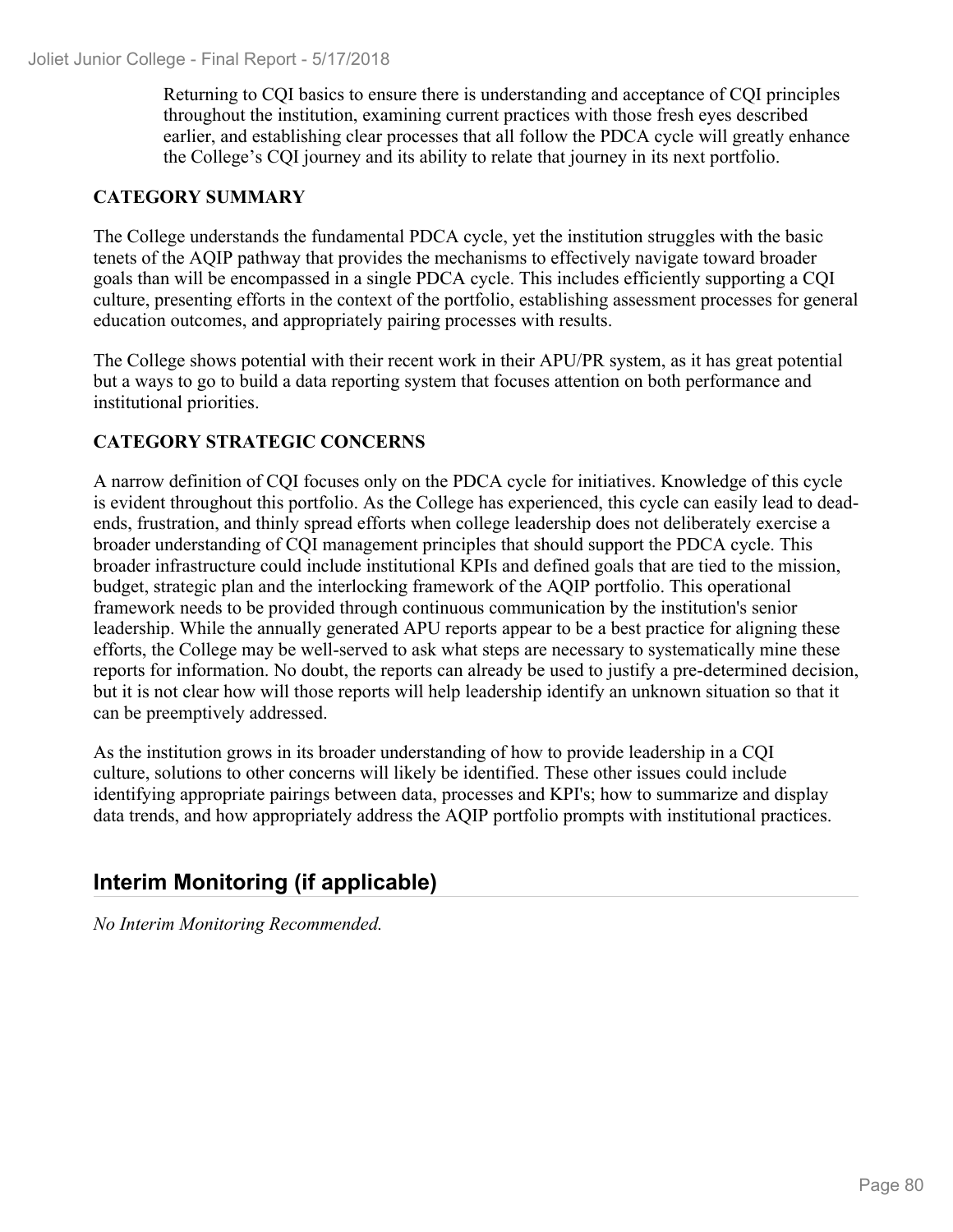# **1 - Mission**

The institution's mission is clear and articulated publicly; it guides the institution's operations.

## **1.A - Core Component 1.A**

The institution's mission is broadly understood within the institution and guides its operations.

- 1. The mission statement is developed through a process suited to the nature and culture of the institution and is adopted by the governing board.
- 2. The institution's academic programs, student support services, and enrollment profile are consistent with its stated mission.
- 3. The institution's planning and budgeting priorities align with and support the mission. (This sub-component may be addressed by reference to the response to Criterion 5.C.1.)

### **Rating**

Clear and the contract of the contract of the contract of the contract of the contract of the contract of the contract of the contract of the contract of the contract of the contract of the contract of the contract of the

### **Evidence**

The College uses its strategic planning process to address its institutional mission, vision, and values. This method of developing its mission statement appears to be suited to the JJC culture. The College's Board of Trustees and key stakeholders, both internal and external, are involved in the strategic planning process, and therefore,the development of the College's mission statement. Using an outside consultant to lead the process, a timeline is established time for SPC to complete its review and share communications internally and externally.

Using its ubiquitous APU process, in its fourth iteration, and PIC processes, JJC is able to ensure that its academic programs and services, as well as its enrollment profile, are consistent with its mission. Improvements to this process are reported in the IEF as an indicator JJC is aware of and utilizing the PDCA cycle in this instance.

JJC uses its budgeting process to allocate resources to advance its mission and vision, including forms through the Financial Services office that are tracked to provide funding to new activities in accordance with the College's core values.

## **Interim Monitoring (if applicable)**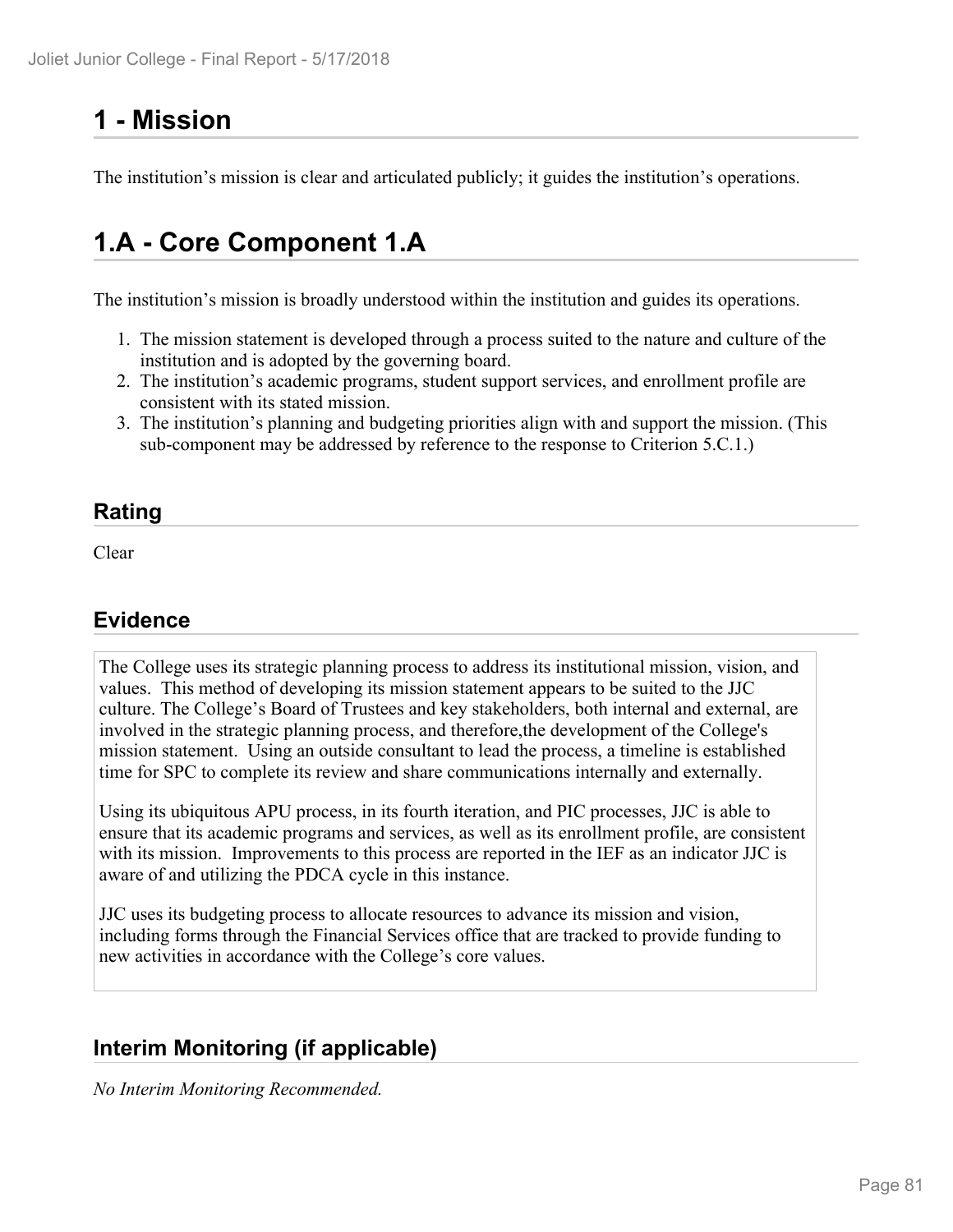# **1.B - Core Component 1.B**

The mission is articulated publicly.

- 1. The institution clearly articulates its mission through one or more public documents, such as statements of purpose, vision, values, goals, plans, or institutional priorities.
- 2. The mission document or documents are current and explain the extent of the institution's emphasis on the various aspects of its mission, such as instruction, scholarship, research, application of research, creative works, clinical service, public service, economic development, and religious or cultural purpose.
- 3. The mission document or documents identify the nature, scope, and intended constituents of the higher education programs and services the institution provides.

## **Rating**

Clear

## **Evidence**

In addition to its Strategic Plan, the College communicates its mission, vision, and values through traditional mediums -- catalog, website, publications, -- across the institution and to its various stakeholders.

Reviewed as part of the Strategic Planning process by internal and external stakeholders, the College mission statement has currency that reflects JJC's commitment to accessibility, inclusion, innovation, student learning, and community service.

The College serves a designated district in Illinois and has developed programs to serve its constituents within that region. In addition, JJC welcomes all students seeking higher education opportunities who can benefit from the Colleges programs and services.

## **Interim Monitoring (if applicable)**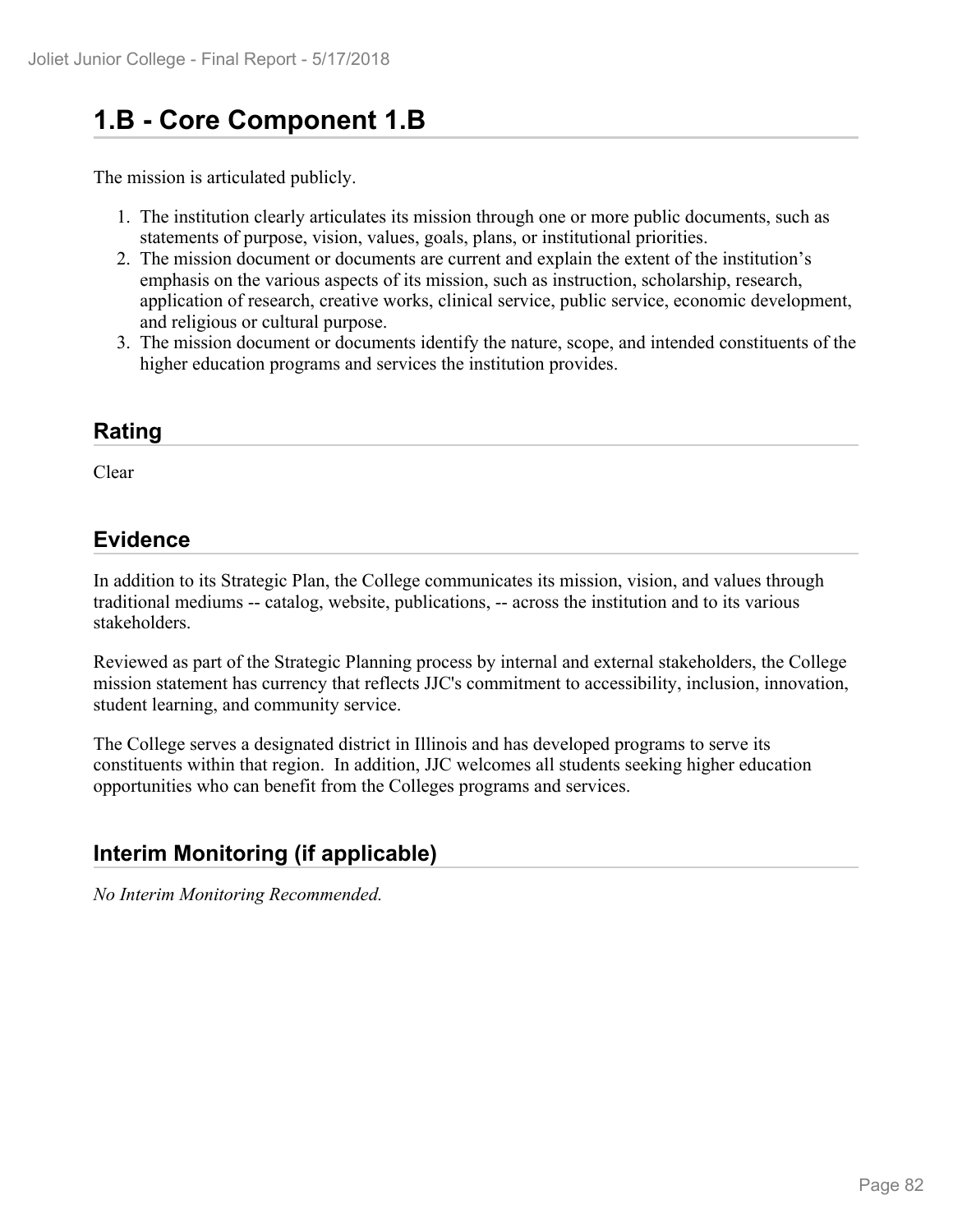# **1.C - Core Component 1.C**

The institution understands the relationship between its mission and the diversity of society.

- 1. The institution addresses its role in a multicultural society.
- 2. The institution's processes and activities reflect attention to human diversity as appropriate within its mission and for the constituencies it serves.

## **Rating**

Clear

## **Evidence**

The institution identifies cultural enrichment as part of its mission and inclusion as an institutional value. This is carried through to the institution's general education learning outcomes where students are expected to demonstrate and understanding of cultural issues.

The institution tracks its students demographics and compares these data to the demographics of its service area. JJC's service area is 17% Hispanic while its student body is 27% Hispanic.

## **Interim Monitoring (if applicable)**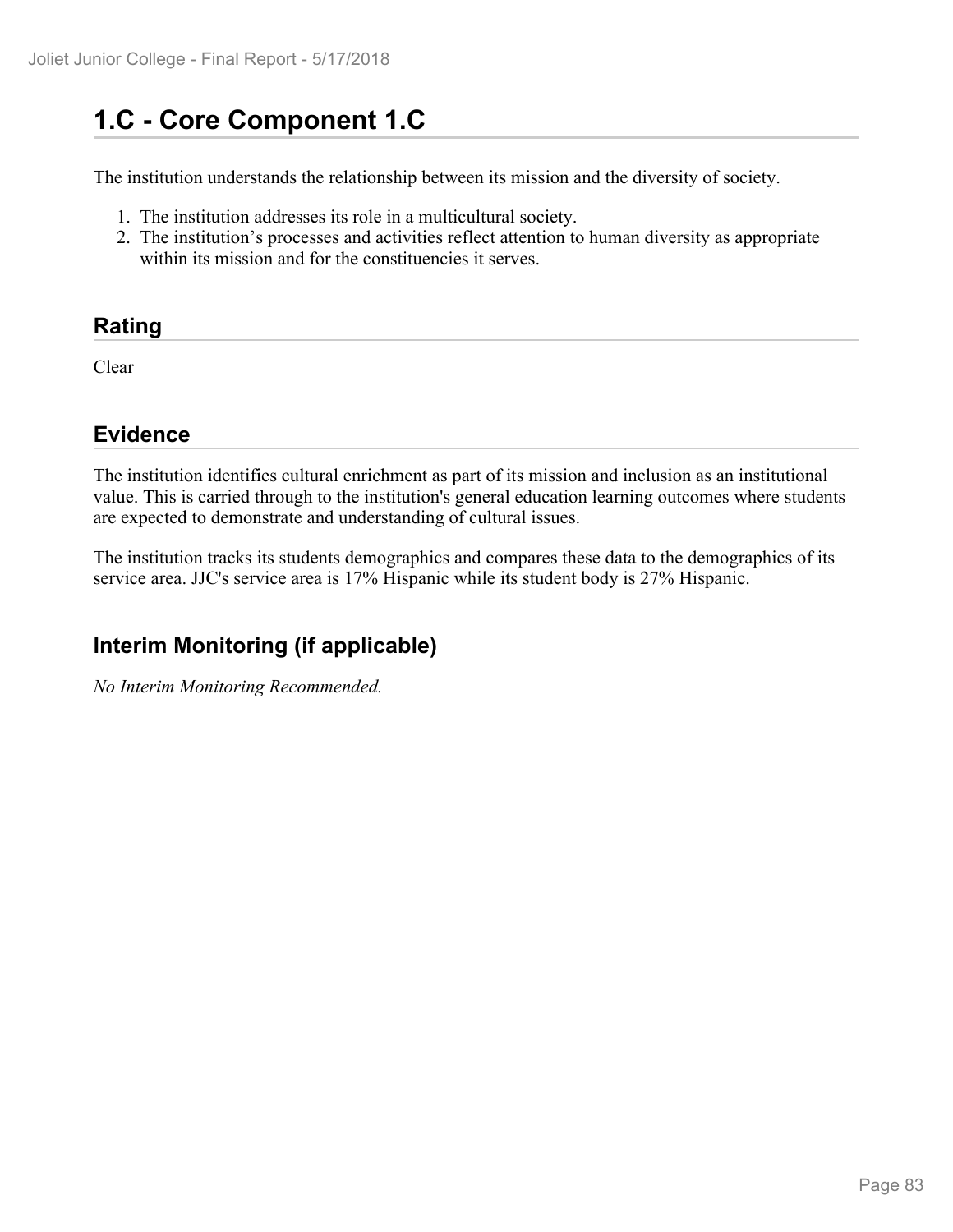# **1.D - Core Component 1.D**

The institution's mission demonstrates commitment to the public good.

- 1. Actions and decisions reflect an understanding that in its educational role the institution serves the public, not solely the institution, and thus entails a public obligation.
- 2. The institution's educational responsibilities take primacy over other purposes, such as generating financial returns for investors, contributing to a related or parent organization, or supporting external interests.
- 3. The institution engages with its identified external constituencies and communities of interest and responds to their needs as its mission and capacity allow.

### **Rating**

Clear

### **Evidence**

A review of the College's core values is part of its strategic planning process, which is communicated across the institution to share not only the core values with internal stakeholders, but also to inform them of any modifications. These internal stakeholders have been informed through the onboarding and in-service processes to perform their duties in accordance with the institutional core values in order to meet the College's public obligation.

JJC uses its budgeting process to allocate resources to advance its mission and vision, including forms through the Financial Services office that are tracked to provide funding to new activities in accordance with the College's core values.

Using its strategic planning process, metrics are established for each strategic goal. There are designated owners of these metrics who are responsible for generating quarterly reports that reveal the data collected to be analyzed for the accomplishment of the goal.

The College engages its identified external stakeholders through its strategic planning process and meets the needs of those stakeholders as College resources allow.

## **Interim Monitoring (if applicable)**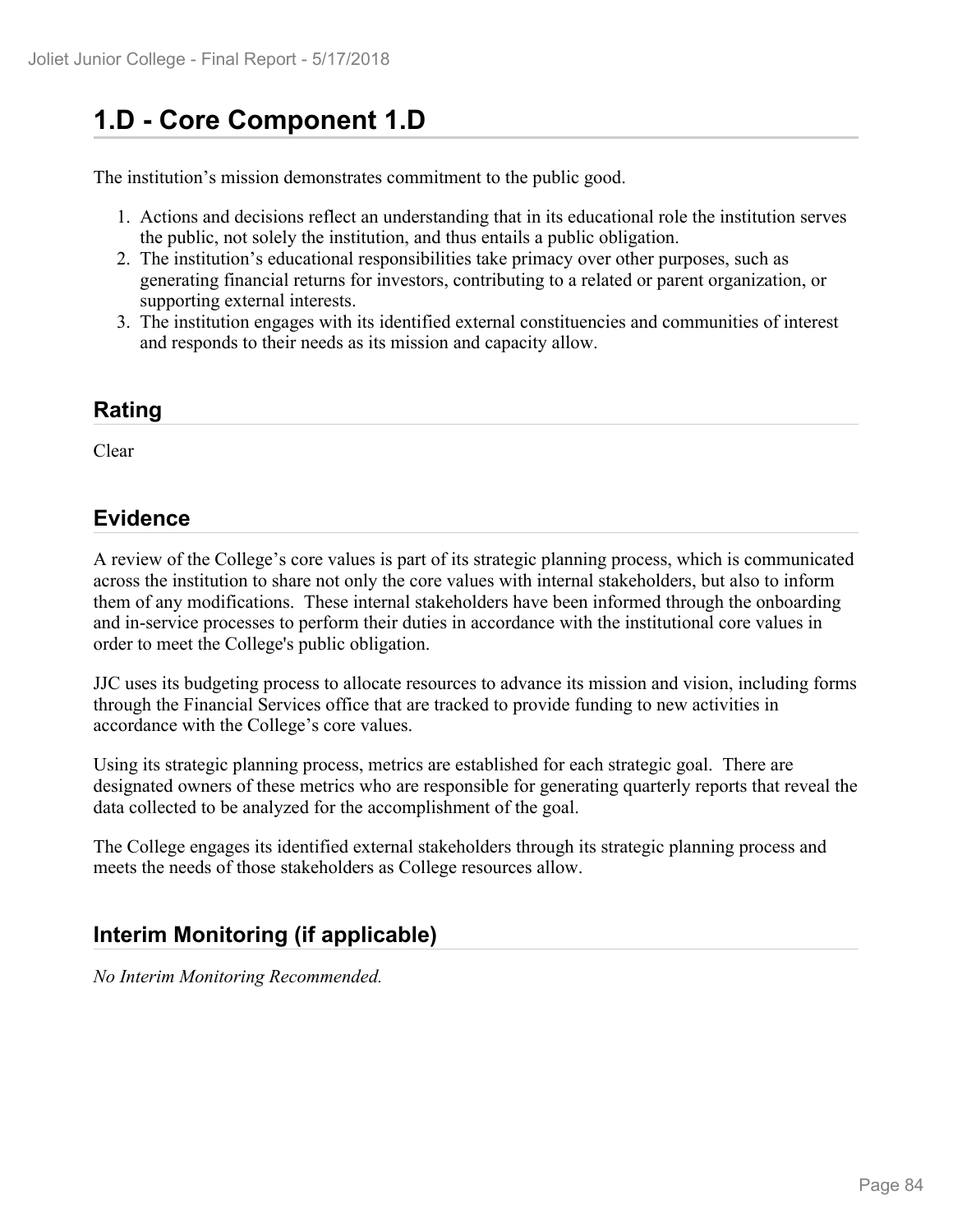# **2 - Integrity: Ethical and Responsible Conduct**

The institution acts with integrity; its conduct is ethical and responsible.

# **2.A - Core Component 2.A**

The institution operates with integrity in its financial, academic, personnel, and auxiliary functions; it establishes and follows policies and processes for fair and ethical behavior on the part of its governing board, administration, faculty, and staff.

### **Rating**

Clear

### **Evidence**

JJC has a Board policy to review every institutional policy and procedure at least once every four years to ensure their currency and integrity. Changes are proposed through the existing leadership structure through its Policy and Procedure manual. Board policies outline a Code of Conduct and address Conflicts of Interest to help ensure College personnel act in accordance to the College mission and vision. All new JJC employees go through an onboarding process that provides training and modeling of ethical and legal behaviors expected by the College. This training is designed to ensure JJC operates its various academic and service functions with integrity. Faculty have an additional one year orientation with a mentor.

### **Interim Monitoring (if applicable)**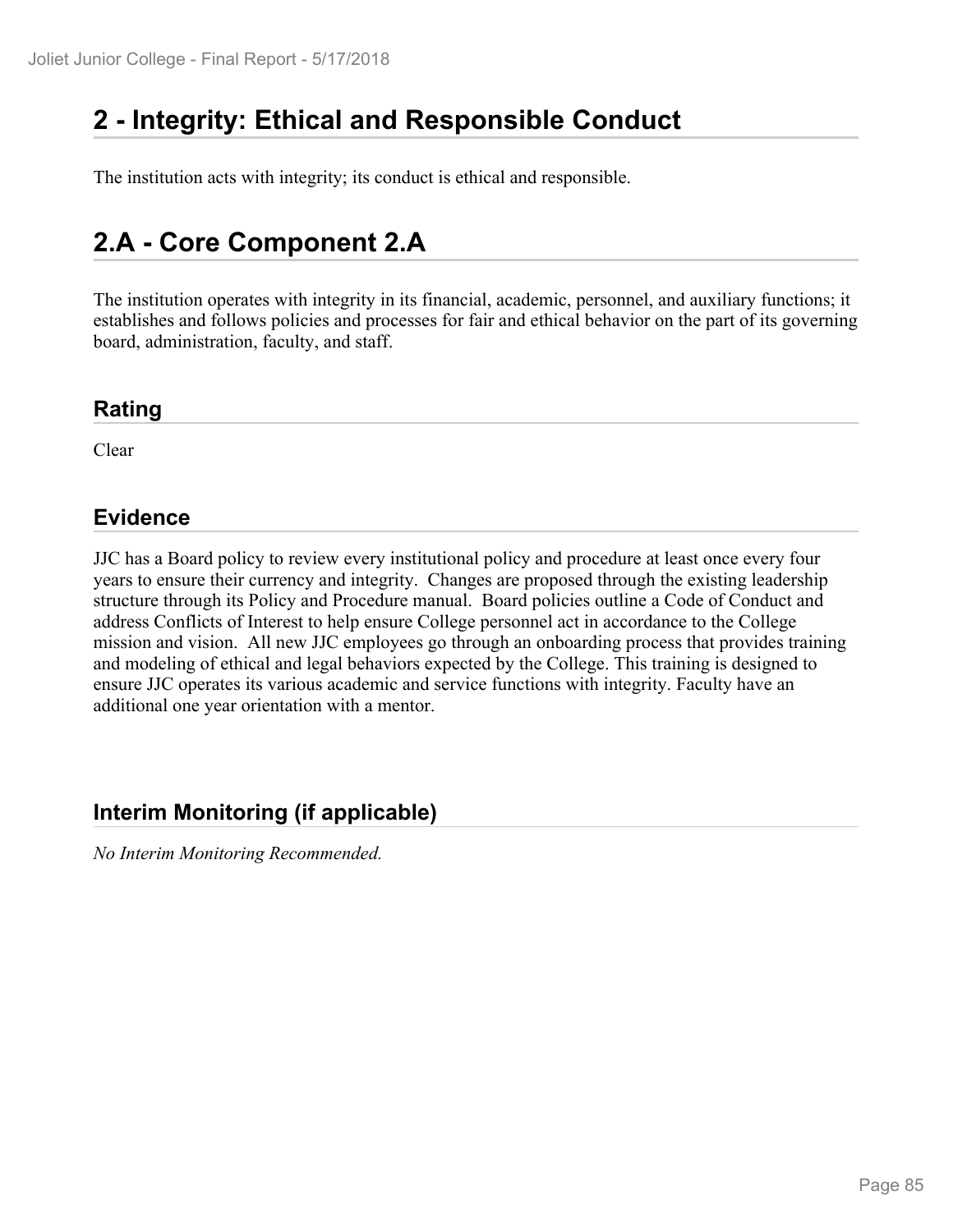## **2.B - Core Component 2.B**

The institution presents itself clearly and completely to its students and to the public with regard to its programs, requirements, faculty and staff, costs to students, control, and accreditation relationships.

#### **Rating**

Clear

## **Evidence**

As an ethical practice, JJC uses traditional means of communication – website, web pages, catalog, newsletters, program sheets, cost sheets, recruitment materials, myJJC portal, counselors – to make information available to its constituents.

## **Interim Monitoring (if applicable)**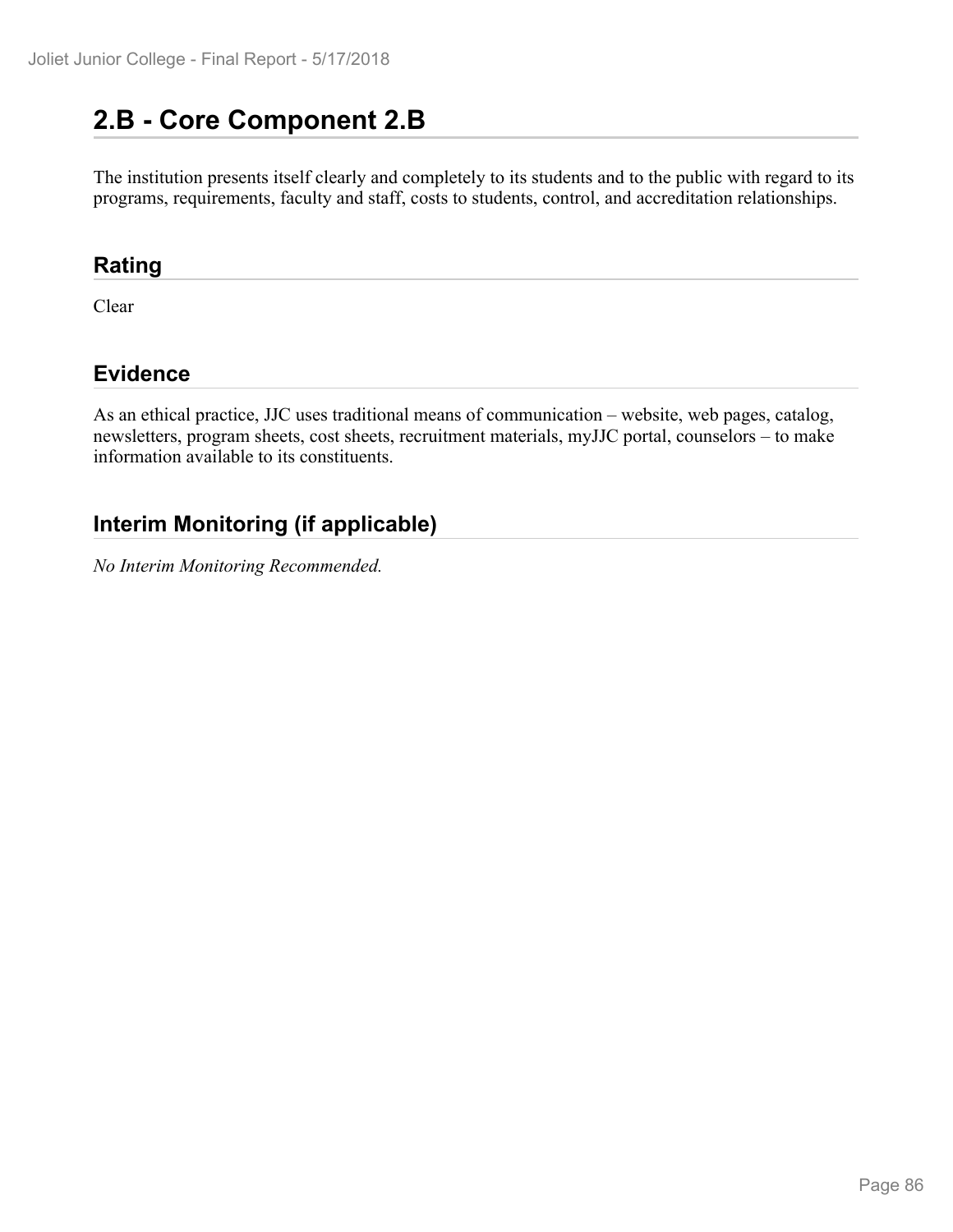# **2.C - Core Component 2.C**

The governing board of the institution is sufficiently autonomous to make decisions in the best interest of the institution and to assure its integrity.

- 1. The governing board's deliberations reflect priorities to preserve and enhance the institution.
- 2. The governing board reviews and considers the reasonable and relevant interests of the institution's internal and external constituencies during its decision-making deliberations.
- 3. The governing board preserves its independence from undue influence on the part of donors, elected officials, ownership interests or other external parties when such influence would not be in the best interest of the institution.
- 4. The governing board delegates day-to-day management of the institution to the administration and expects the faculty to oversee academic matters.

## **Rating**

Clear and the contract of the contract of the contract of the contract of the contract of the contract of the contract of the contract of the contract of the contract of the contract of the contract of the contract of the

## **Evidence**

JJC has a traditional shared governance model that flows from the state level with the Illinois Community College Act to the College Board of Trustees with elected representatives from the College's seven county service district to the JJC President who reports directly to the Board and leads the daily operations of the College that reflect institutional priorities to preserve and enhance the College.

Using the Illinois Community College Act as its base, the College Board of Trustees has implemented policies to establish shared governance and oversight of institutional operations, considering any reasonable constituent interests while preserving its independence from influence from those constituent interests. These policies define the roles and hierarchical structure for oversight, management, and decision making at the College.

The leadership structure clearly in place at JJC provides the Board of Trustees having oversight of the College while the College President and leadership team have the delegated responsibility to manage the daily operations of the College with assistance from the faculty in academic matters.

## **Interim Monitoring (if applicable)**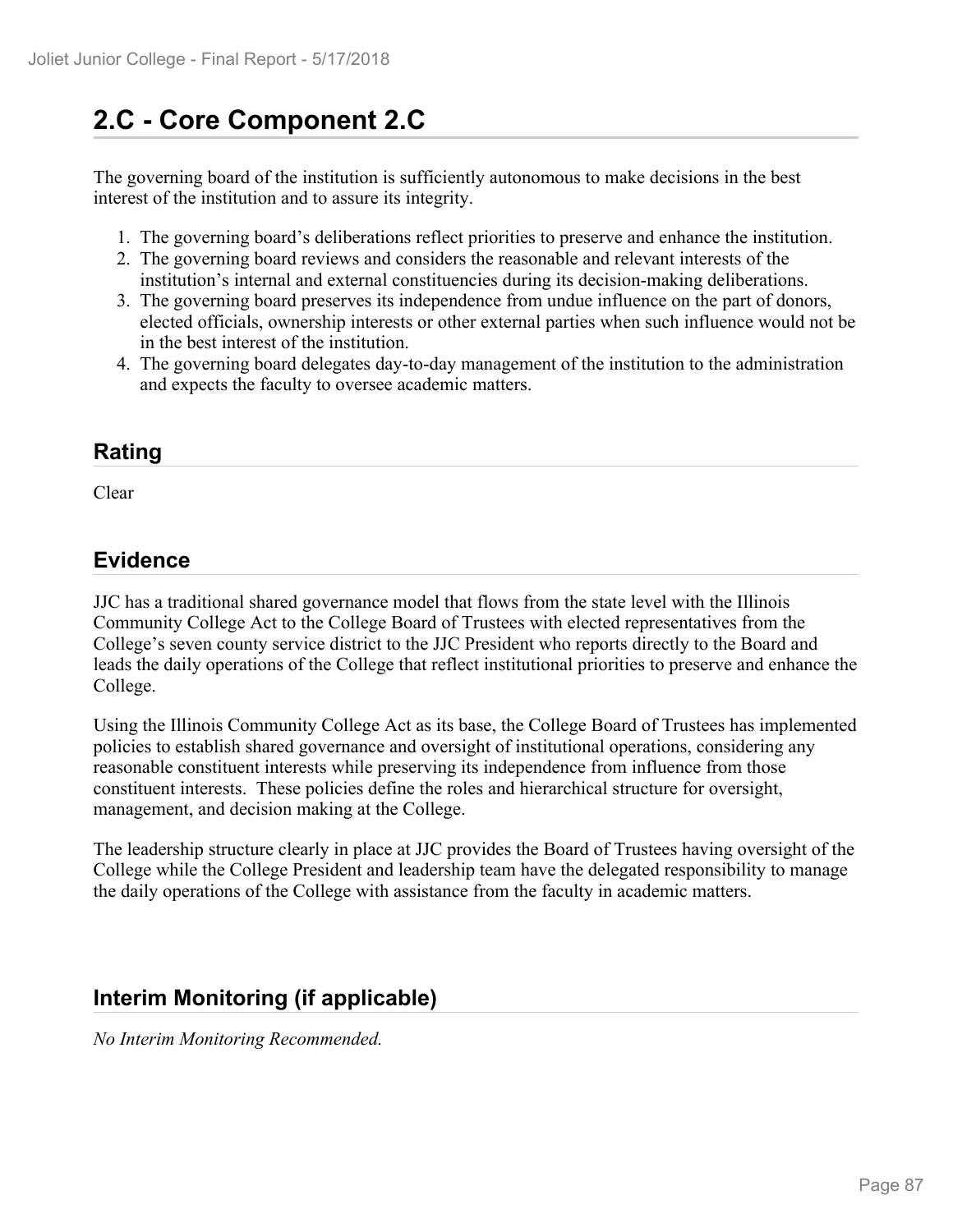# **2.D - Core Component 2.D**

The institution is committed to freedom of expression and the pursuit of truth in teaching and learning.

### **Rating**

Clear

## **Evidence**

JJC's Board of Trustees Policy 7.6.2 addresses academic freedom. This policy is upheld by descriptions of integrity standards and practices in the employee handbook, faculty contract and Academic Affairs Handbook and the Internal Review Board Manual.

Integrity is fostered in students through course syllabi that state expectations, the institution's Academic Honor Code, and Student Code of Conduct. The institution provides instruction to students who are found in violation of these standards and the same instruction is offered to students as a Life Skills course.

## **Interim Monitoring (if applicable)**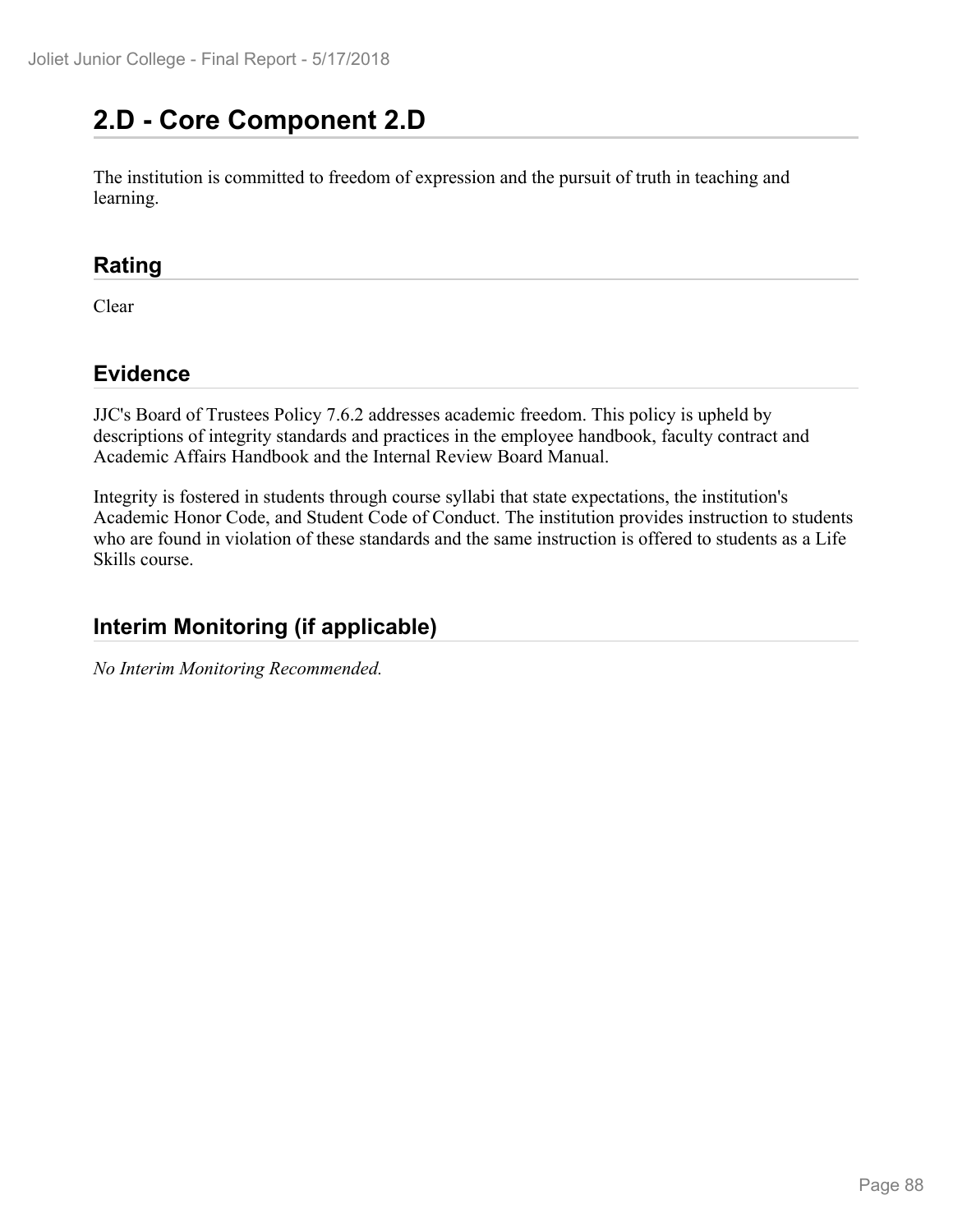# **2.E - Core Component 2.E**

The institution's policies and procedures call for responsible acquisition, discovery and application of knowledge by its faculty, students and staff.

- 1. The institution provides effective oversight and support services to ensure the integrity of research and scholarly practice conducted by its faculty, staff, and students.
- 2. Students are offered guidance in the ethical use of information resources.
- 3. The institution has and enforces policies on academic honesty and integrity.

#### **Rating**

Clear

## **Evidence**

The institution has a comprehensive set of policies to address various facets of ethics that will be encountered in and academic and workplace setting.The institution provides effective oversight and support services to ensure the integrity of research and scholarly practice conducted by its faculty, staff, and students. Ethical research practices are confirmed by the IRB.The Board of Trustee Policies outline the College Personnel Rights and Responsibilities regarding intellectual property use.

Students are informed of ethical learning practices through their course syllabi which include statements regarding the Academic Honor Code, Intellectual Property, the Student Code of Conduct, Sexual Harassment and the use of technology. Student academic violations are tracked. Students who are found in academic violation attend Life Skills seminars that address the ethical concerns of the violations. These seminars are made available to all students.

The institution has and enforces policies on academic honesty and integrity. The institution defines ethical practices for employees and integrity through its employee handbook, faculty contract, Academic Affair Handbook.

## **Interim Monitoring (if applicable)**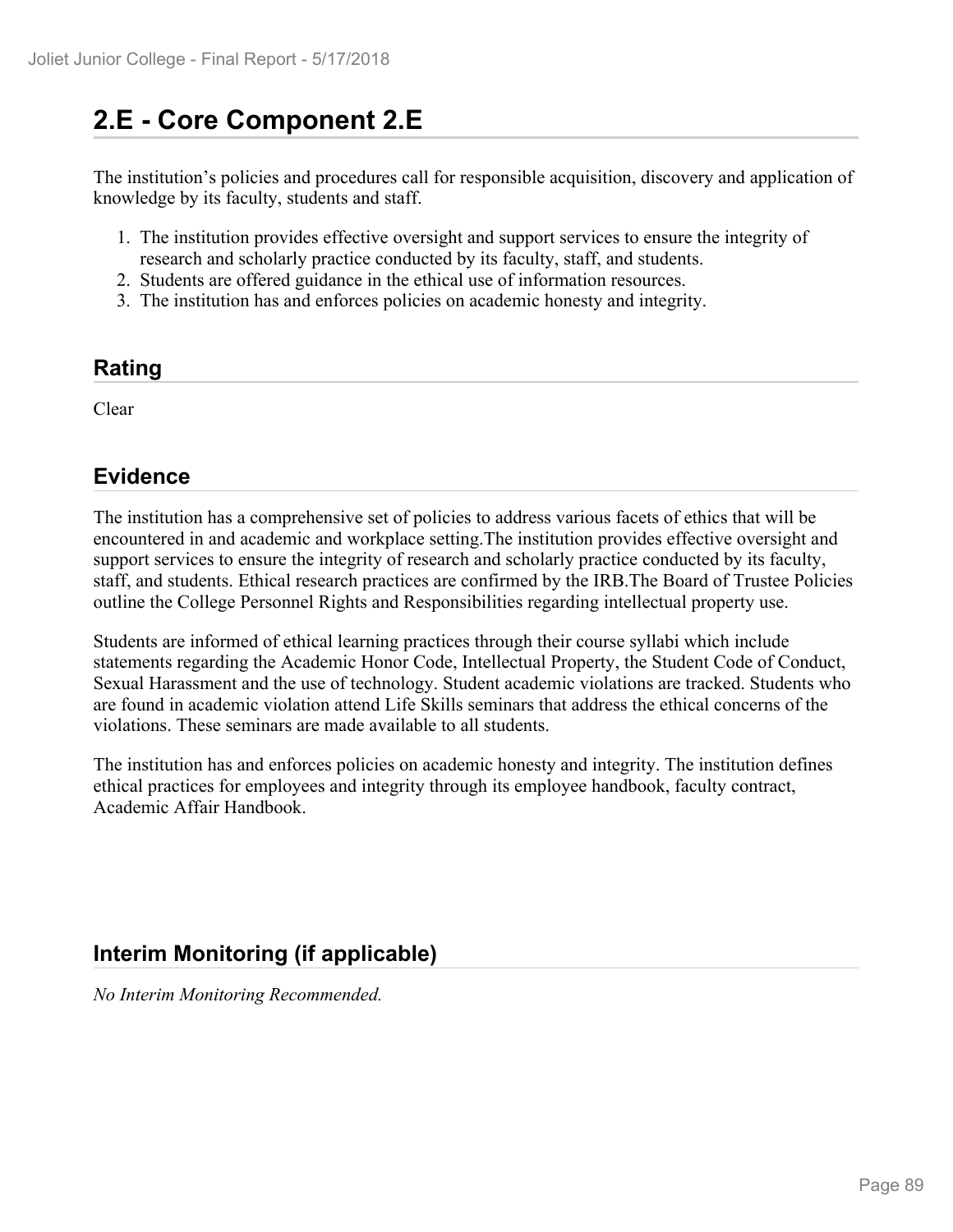# **3 - Teaching and Learning: Quality, Resources, and Support**

The institution provides high quality education, wherever and however its offerings are delivered.

## **3.A - Core Component 3.A**

The institution's degree programs are appropriate to higher education.

- 1. Courses and programs are current and require levels of performance by students appropriate to the degree or certificate awarded.
- 2. The institution articulates and differentiates learning goals for undergraduate, graduate, postbaccalaureate, post-graduate, and certificate programs.
- 3. The institution's program quality and learning goals are consistent across all modes of delivery and all locations (on the main campus, at additional locations, by distance delivery, as dual credit, through contractual or consortial arrangements, or any other modality).

#### **Rating**

Clear

### **Evidence**

The College identifies program learning outcomes that are reviewed and approved by the college's curriculum processes. These outcomes are in alignment with expectations set forth by the Illinois Articulation Initiative General Education Core Curriculum and approved by the Illinois Community College Board. The college seeks input from area employers and transfer institutions in the form of advisory boards and faculty networking with area employers. The college maintains professional program accreditation where it accreditation is offered. It currently offers 17 accredited programs.

The College's Course Catalog includes course prerequisites and degree prerequisites for transfer degrees, and Career and Technical Education programs. The College has identified program learning outcomes that are reviewed and approved by the college's curriculum processes.

The institution uses common course syllabi to assure that consistency across all models of delivery and all locations. The syllabi are approved by department chairs and deans to assure consistency.

### **Interim Monitoring (if applicable)**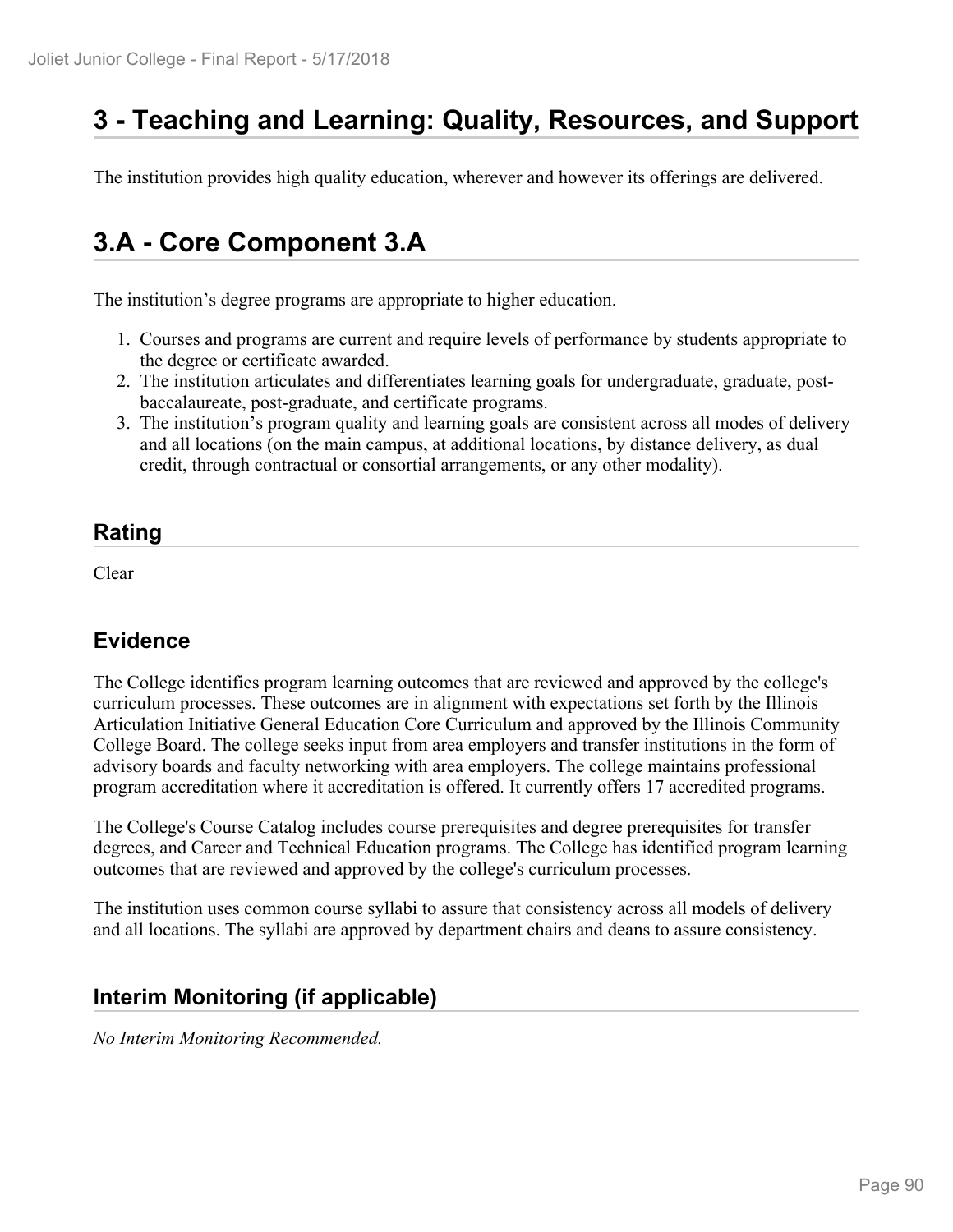# **3.B - Core Component 3.B**

The institution demonstrates that the exercise of intellectual inquiry and the acquisition, application, and integration of broad learning and skills are integral to its educational programs.

- 1. The general education program is appropriate to the mission, educational offerings, and degree levels of the institution.
- 2. The institution articulates the purposes, content, and intended learning outcomes of its undergraduate general education requirements. The program of general education is grounded in a philosophy or framework developed by the institution or adopted from an established framework. It imparts broad knowledge and intellectual concepts to students and develops skills and attitudes that the institution believes every college-educated person should possess.
- 3. Every degree program offered by the institution engages students in collecting, analyzing, and communicating information; in mastering modes of inquiry or creative work; and in developing skills adaptable to changing environments.
- 4. The education offered by the institution recognizes the human and cultural diversity of the world in which students live and work.
- 5. The faculty and students contribute to scholarship, creative work, and the discovery of knowledge to the extent appropriate to their programs and the institution's mission.

## **Rating**

Clear

## **Evidence**

The College has identified appropriate general education learning outcomes for the degree levels of the institution. The College has identified evaluation rubrics that define appropriate standards as defined by AAC&U's LEAP/VALUE rubrics.

The College has identified a appropriate set of general education outcomes that identify skills needed by all students.

All JJC courses identify student learning outcomes for the course. All JJC programs identify student program learning outcomes which are mapped to the defined curriculum for the program. JJC's general education outlines the skills necessary for students to gather, analyze and communicate information, engage in creative work and adapt to a changing environment. These skills include oral and written communication, understanding the physical world, apply correct mathematical methods, using technology, understanding cultural issues, thinking critically and analytically.

The General Education program include a student learning outcome that addresses understanding cultural issues.

While research is not an expectation at the College, the college does afford opportunities for students to contribute to scholarship through the Honors Program and projects.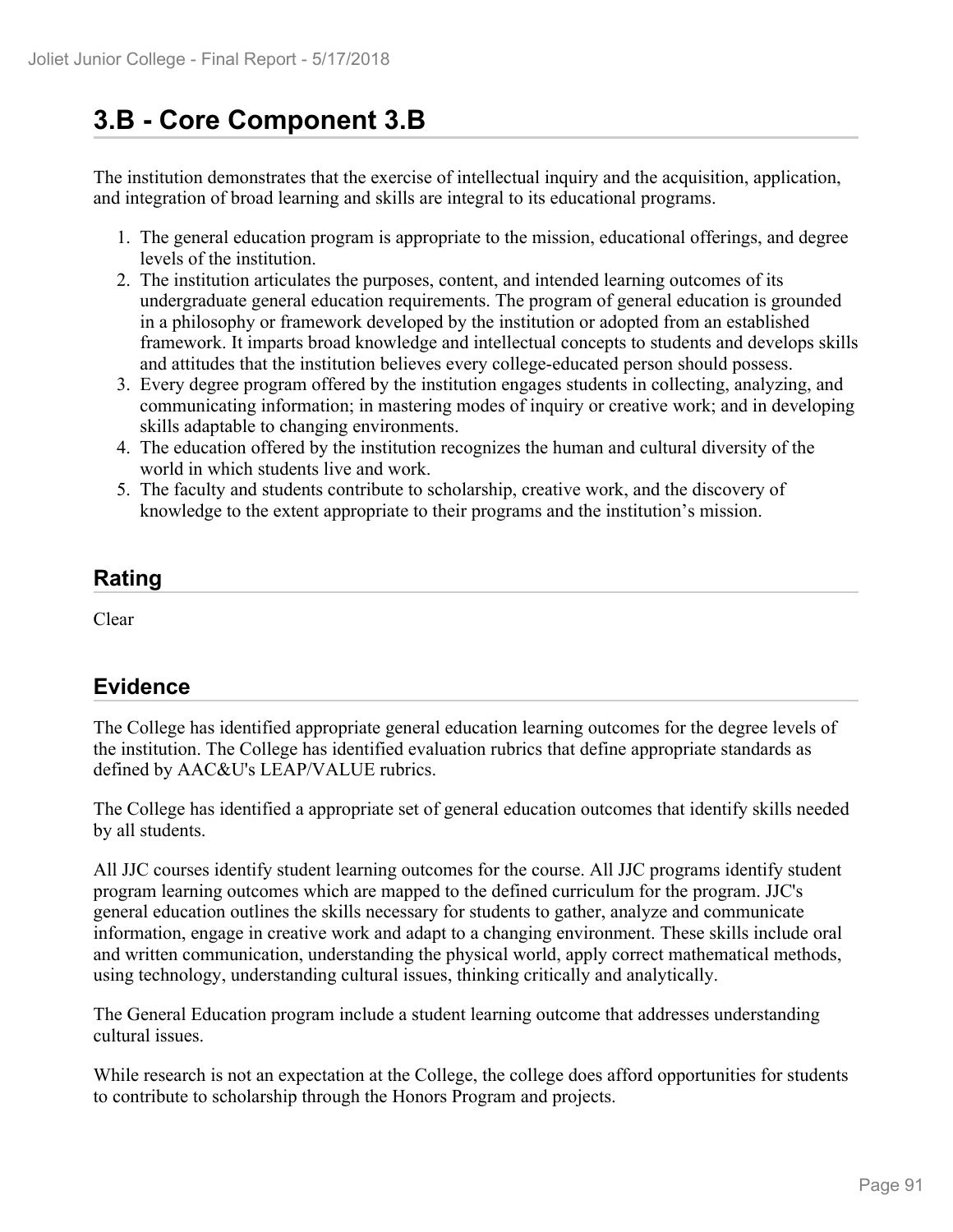# **Interim Monitoring (if applicable)**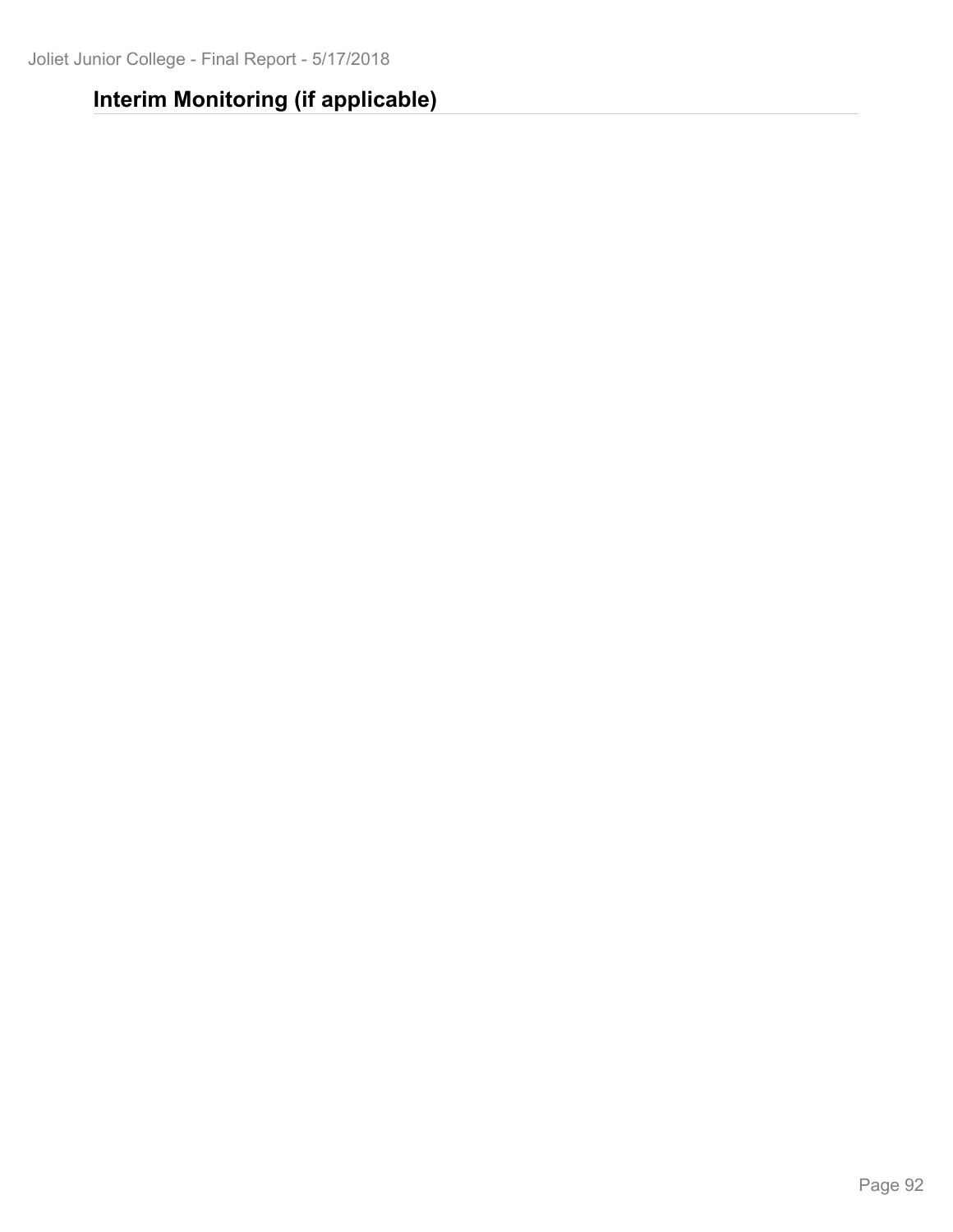# **3.C - Core Component 3.C**

The institution has the faculty and staff needed for effective, high-quality programs and student services.

- 1. The institution has sufficient numbers and continuity of faculty members to carry out both the classroom and the non-classroom roles of faculty, including oversight of the curriculum and expectations for student performance; establishment of academic credentials for instructional staff; involvement in assessment of student learning.
- 2. All instructors are appropriately qualified, including those in dual credit, contractual, and consortial programs.
- 3. Instructors are evaluated regularly in accordance with established institutional policies and procedures.
- 4. The institution has processes and resources for assuring that instructors are current in their disciplines and adept in their teaching roles; it supports their professional development.
- 5. Instructors are accessible for student inquiry.
- 6. Staff members providing student support services, such as tutoring, financial aid advising, academic advising, and co-curricular activities, are appropriately qualified, trained, and supported in their professional development.

## **Rating**

Adequate

## **Evidence**

JCC's staff are appropriately qualified, trained, and supported in professional development. If necessary, employee performance improvement plans are created. JJC faculty are required to be available to students through office hours.

In light of declining and unreliable state support, it is difficult to maintain customary quality of programs and student services. JJC may seek to benchmark its practices against institutions that operate under similar conditions to document that its practices are in-line with its institutional peer group.

## **Interim Monitoring (if applicable)**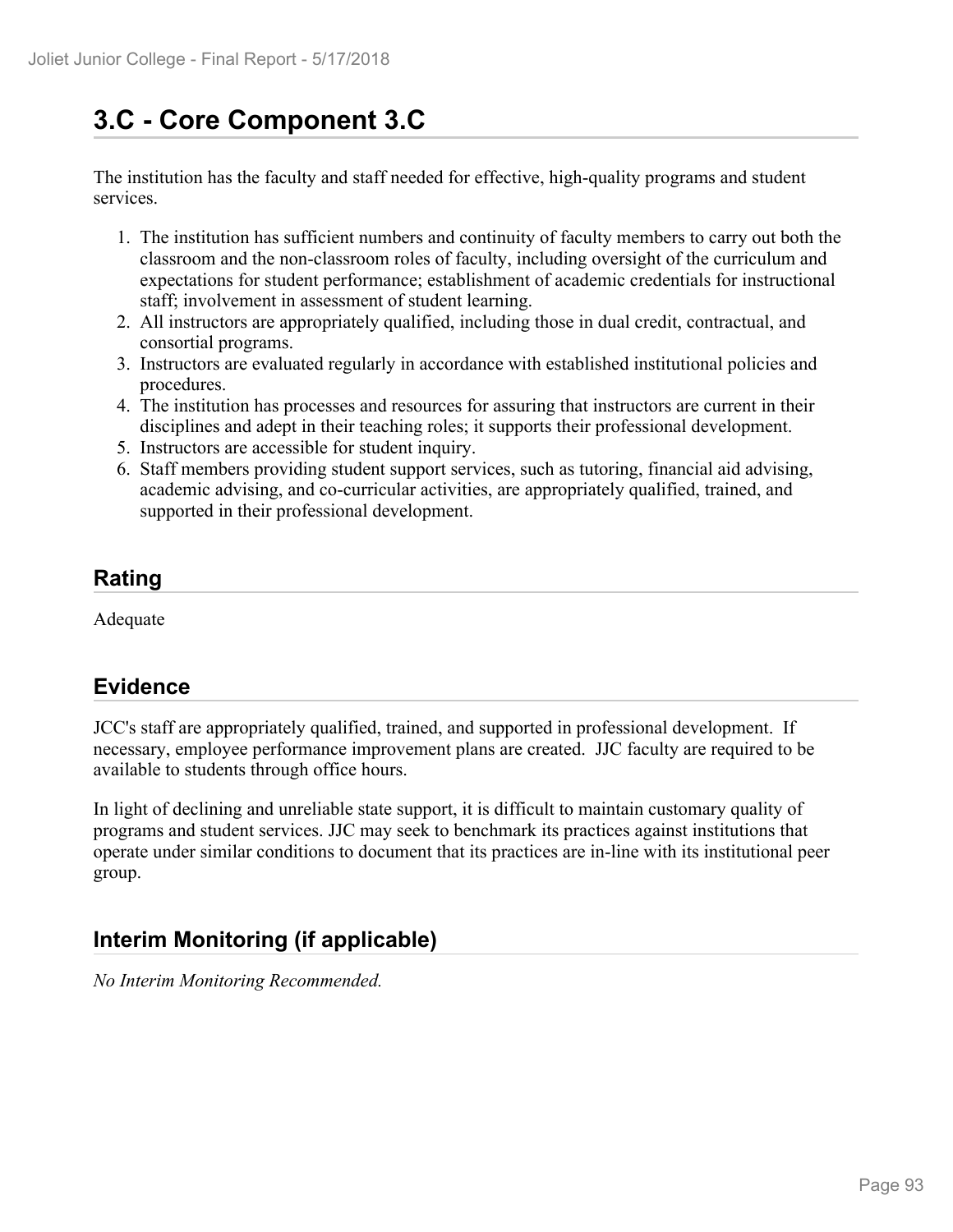# **3.D - Core Component 3.D**

The institution provides support for student learning and effective teaching.

- 1. The institution provides student support services suited to the needs of its student populations.
- 2. The institution provides for learning support and preparatory instruction to address the academic needs of its students. It has a process for directing entering students to courses and programs for which the students are adequately prepared.
- 3. The institution provides academic advising suited to its programs and the needs of its students.
- 4. The institution provides to students and instructors the infrastructure and resources necessary to support effective teaching and learning (technological infrastructure, scientific laboratories, libraries, performance spaces, clinical practice sites, museum collections, as appropriate to the institution's offerings).
- 5. The institution provides to students guidance in the effective use of research and information resources.

### **Rating**

Clear

## **Evidence**

JCC provides academic advising, placement testing and ELL services. JCC requires mandatory student orientation for full-time students. There is no evidence this mandatory support system is provided for all students, including part-time.

JJC addresses the academic needs of its students through academic placement, learning support and developmental instruction.

JJC provides technological infrastructure and libraries to students.

## **Interim Monitoring (if applicable)**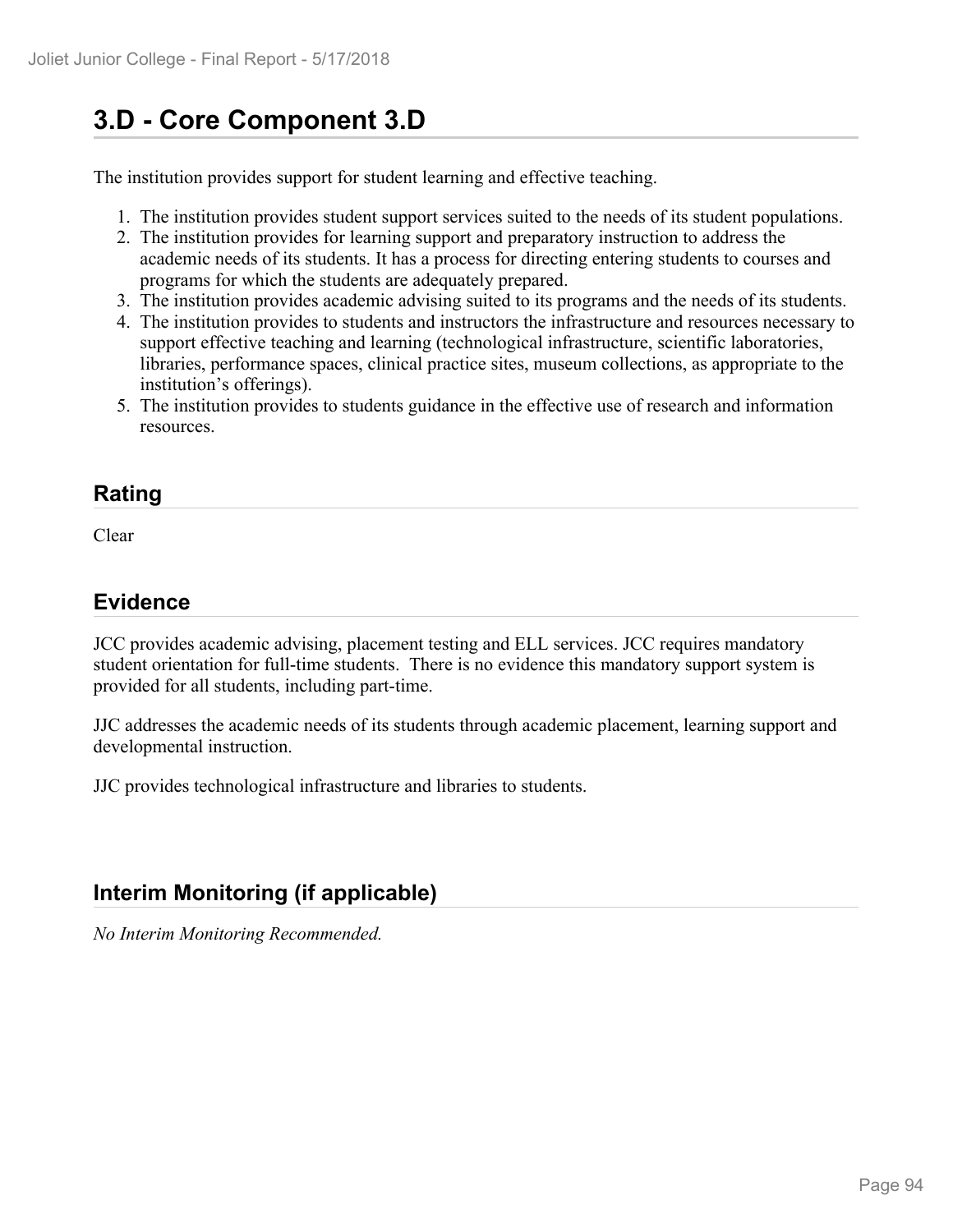# **3.E - Core Component 3.E**

The institution fulfills the claims it makes for an enriched educational environment.

- 1. Co-curricular programs are suited to the institution's mission and contribute to the educational experience of its students.
- 2. The institution demonstrates any claims it makes about contributions to its students' educational experience by virtue of aspects of its mission, such as research, community engagement, service learning, religious or spiritual purpose, and economic development.

#### **Rating**

Clear

## **Evidence**

The College's mission is:

*Joliet Junior College is an innovative and accessible institution, dedicated to student learning, community prosperity, cultural enrichment, and inclusion. JJC delivers quality lifelong learning opportunities empowering diverse students and the community through academic excellence, workforce training, and comprehensive support services.*

The institution demonstrates that is dedicated to student learning through the curriculum that it offers. The College's curriculum is appropriately focused on developing skills leading to employment and transfer to 4-year colleges.

The College offers course work through its main campus, two satellite campuses, three education centers and 30 high schools. Programming is offered on-line and in a face-to-face setting.

The College's general education program addressed cultural enrichment and inclusion.

There is no indication that the institution fulfills its claims regarding co-curricular activities.

## **Interim Monitoring (if applicable)**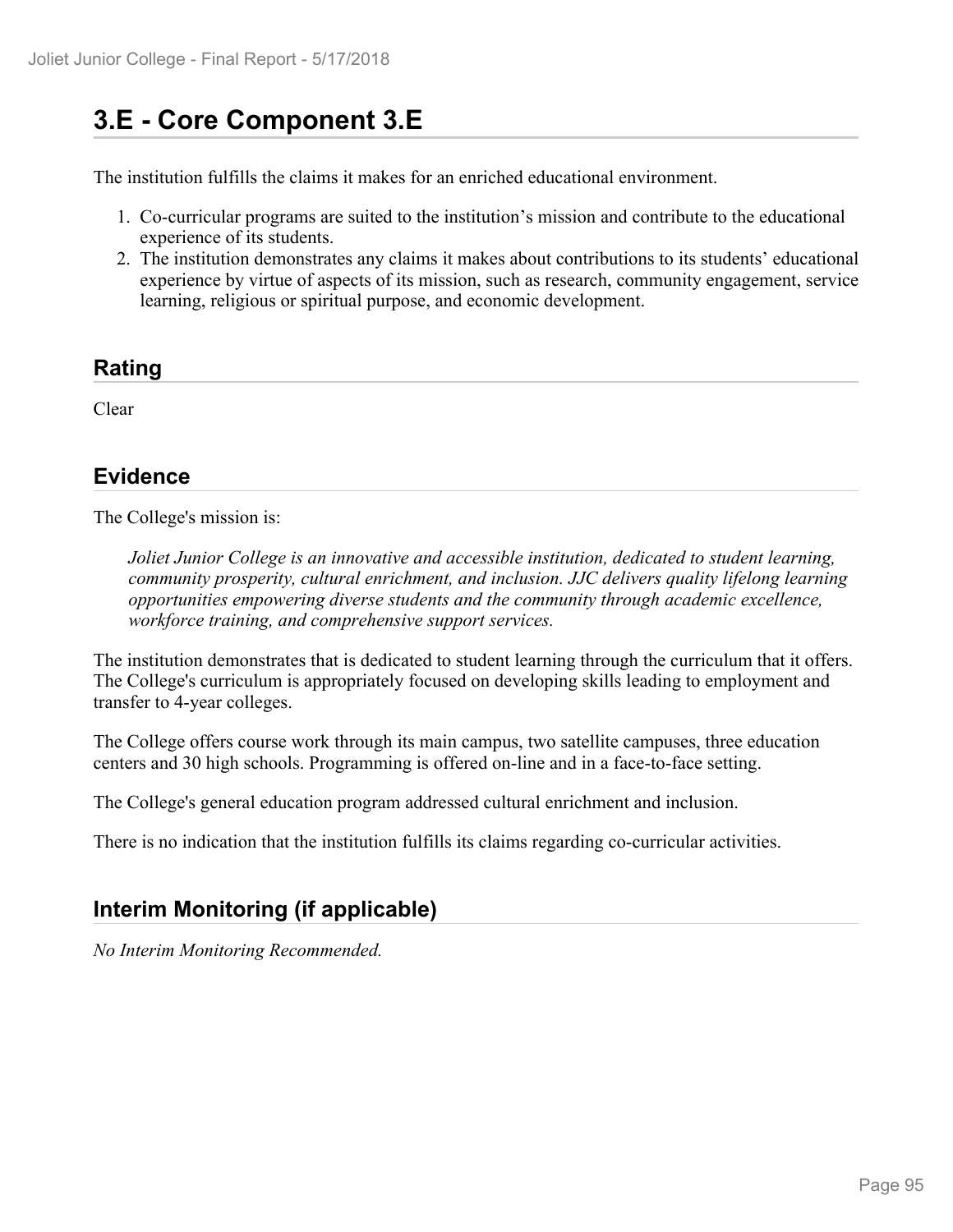## **4 - Teaching and Learning: Evaluation and Improvement**

The institution demonstrates responsibility for the quality of its educational programs, learning environments, and support services, and it evaluates their effectiveness for student learning through processes designed to promote continuous improvement.

# **4.A - Core Component 4.A**

The institution demonstrates responsibility for the quality of its educational programs.

- 1. The institution maintains a practice of regular program reviews.
- 2. The institution evaluates all the credit that it transcripts, including what it awards for experiential learning or other forms of prior learning, or relies on the evaluation of responsible third parties.
- 3. The institution has policies that assure the quality of the credit it accepts in transfer.
- 4. The institution maintains and exercises authority over the prerequisites for courses, rigor of courses, expectations for student learning, access to learning resources, and faculty qualifications for all its programs, including dual credit programs. It assures that its dual credit courses or programs for high school students are equivalent in learning outcomes and levels of achievement to its higher education curriculum.
- 5. The institution maintains specialized accreditation for its programs as appropriate to its educational purposes.
- 6. The institution evaluates the success of its graduates. The institution assures that the degree or certificate programs it represents as preparation for advanced study or employment accomplish these purposes. For all programs, the institution looks to indicators it deems appropriate to its mission, such as employment rates, admission rates to advanced degree programs, and participation rates in fellowships, internships, and special programs (e.g., Peace Corps and Americorps).

### **Rating**

Clear

## **Evidence**

The institution conducts regular 5-year reviews for occupational programs. On an annual basis, the institution collects similar data as for the 5-year reviews to track programs over time.

The institution does evaluate life experience credit and other forms of prior learning through its registration office.

The institution used the Illinois Articulation Initiative to evaluate statewide transfer for college credit from other institutions. Where this is not possible, department faculty identify the transfer merit of prior learning experience.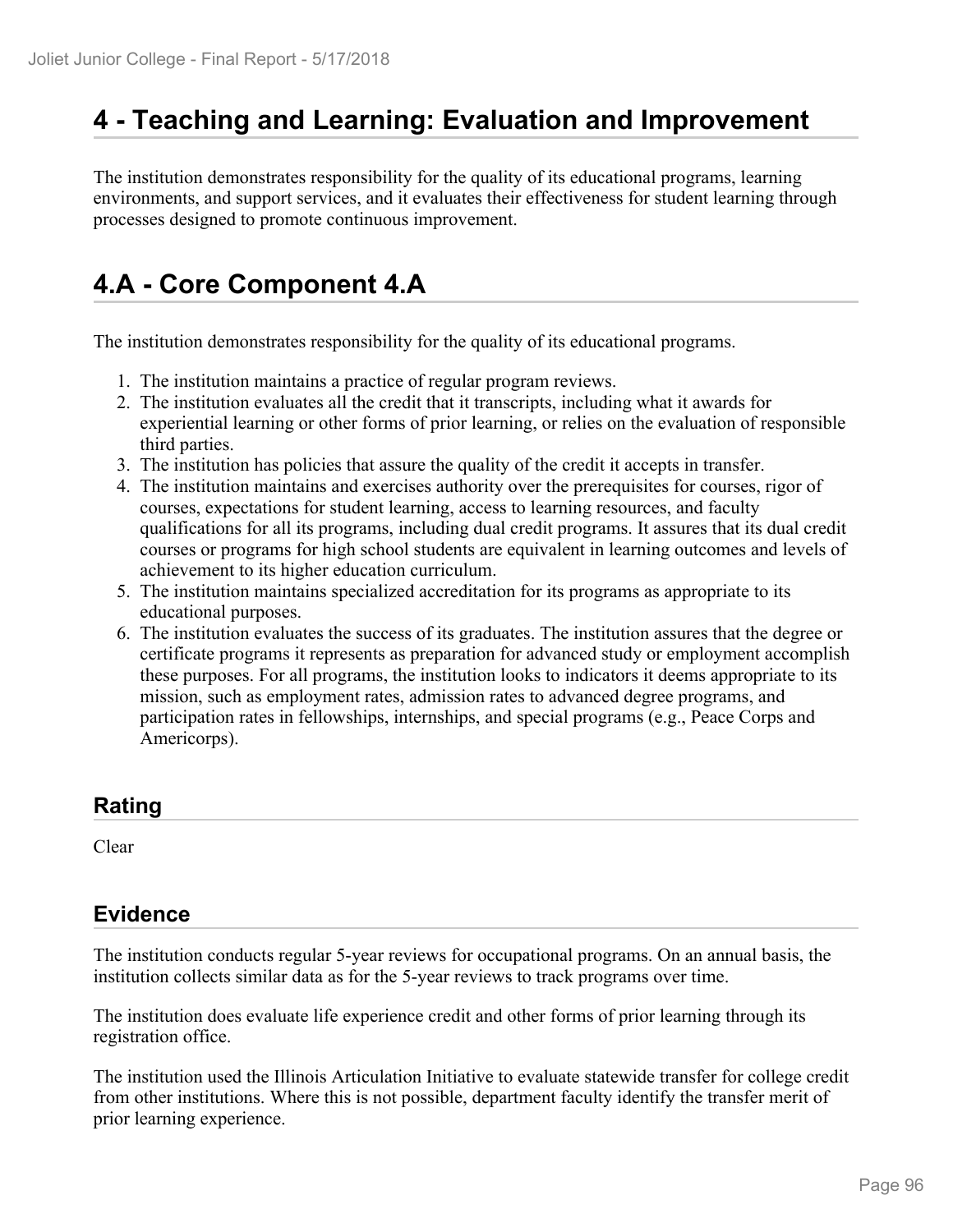Joliet Junior College - Final Report - 5/17/2018

The institutions determines its own prerequisites using placement testing scores and content of courses. These prerequisites are evaluated and approved along with course content through the College's Curriculum Committee. Dual credit courses and programs for high schools use the same syllabi as traditional course. Syllabi are approved by department heads and deans. Instructors are held to the same hiring standards as faculty teaching traditional sections.

The institution maintains specialized accreditation for 17 programs.

The institution evaluates the success of its graduates through graduate surveys and employer surveys.

## **Interim Monitoring (if applicable)**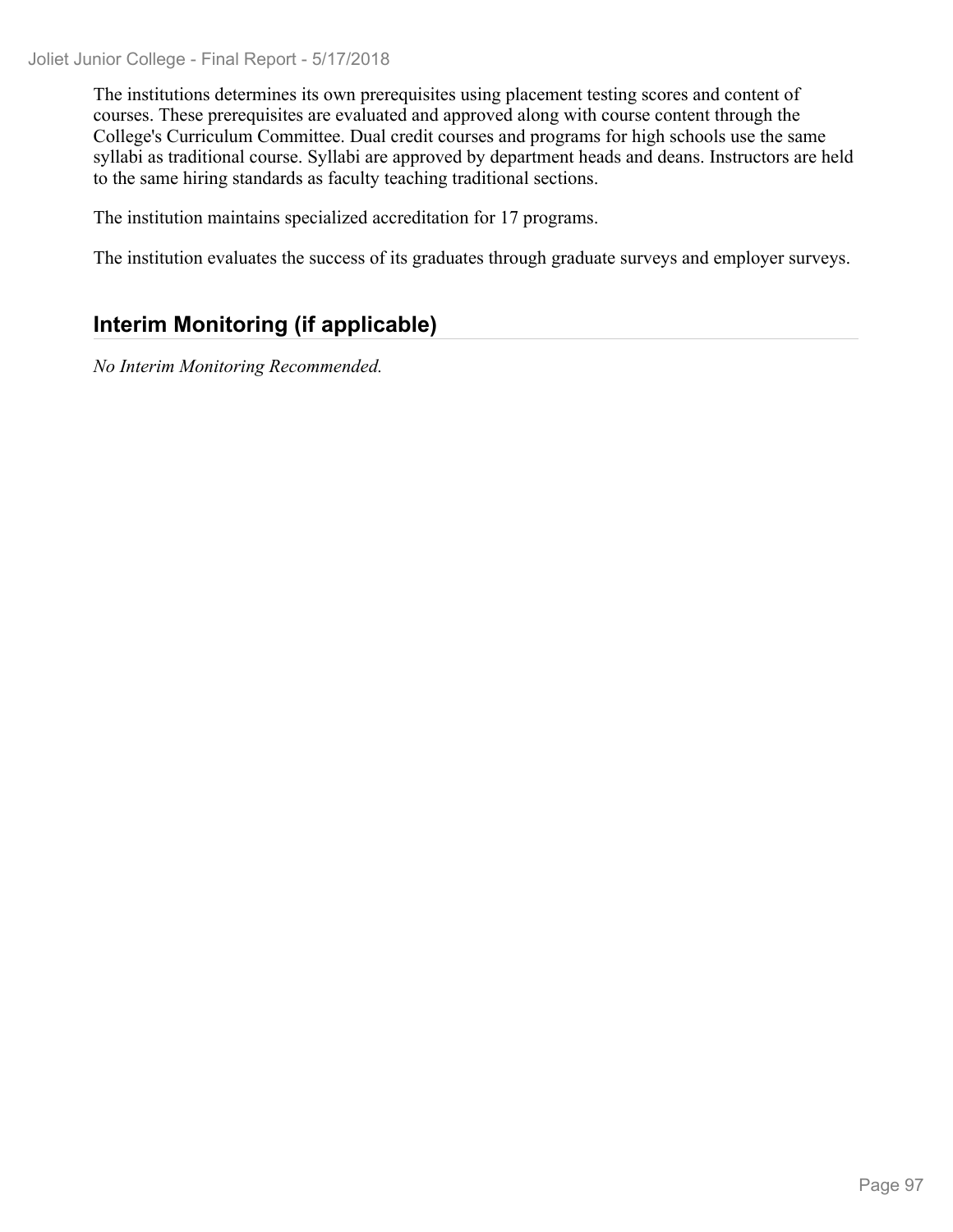# **4.B - Core Component 4.B**

The institution demonstrates a commitment to educational achievement and improvement through ongoing assessment of student learning.

- 1. The institution has clearly stated goals for student learning and effective processes for assessment of student learning and achievement of learning goals.
- 2. The institution assesses achievement of the learning outcomes that it claims for its curricular and co-curricular programs.
- 3. The institution uses the information gained from assessment to improve student learning.
- 4. The institution's processes and methodologies to assess student learning reflect good practice, including the substantial participation of faculty and other instructional staff members.

## **Rating**

Adequate

## **Evidence**

The institution has stated goals for student learning in the form of general education learning outcomes, program learning outcomes and course learning outcomes.

The institution has processes in place to assess the achievement of student learning outcomes. These processes use rubrics and for general education are based on AAC&U models for general education assessment. The institution also has processes in place to collect this data.

The institution does not provide compelling evidence that program assessment is widely practiced or that co-curricular assessment is practiced. No process was described that illustrates how knowledge gained through assessment is used to better student learning.

## **Interim Monitoring (if applicable)**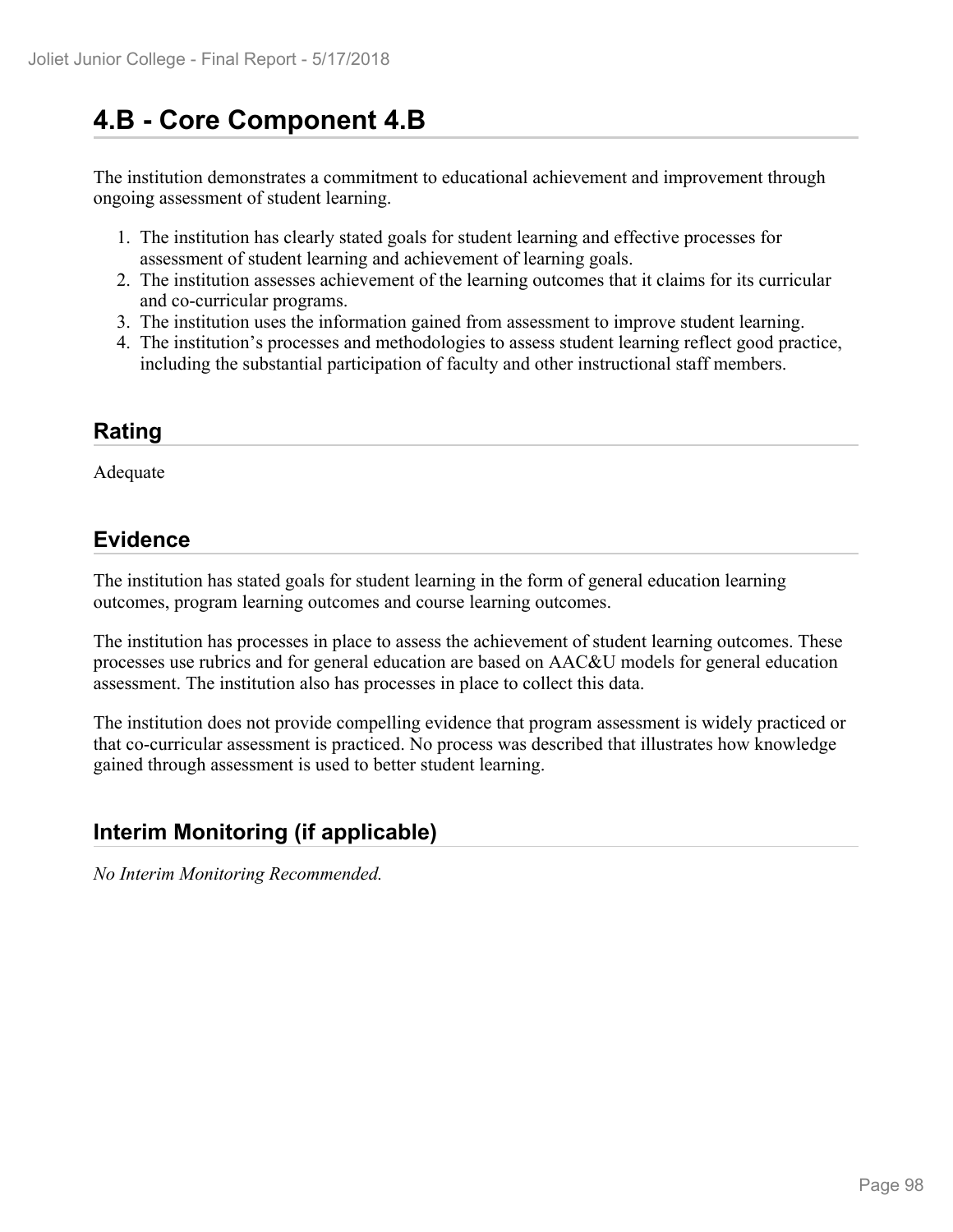# **4.C - Core Component 4.C**

The institution demonstrates a commitment to educational improvement through ongoing attention to retention, persistence, and completion rates in its degree and certificate programs.

- 1. The institution has defined goals for student retention, persistence, and completion that are ambitious but attainable and appropriate to its mission, student populations, and educational offerings.
- 2. The institution collects and analyzes information on student retention, persistence, and completion of its programs.
- 3. The institution uses information on student retention, persistence, and completion of programs to make improvements as warranted by the data.
- 4. The institution's processes and methodologies for collecting and analyzing information on student retention, persistence, and completion of programs reflect good practice. (Institutions are not required to use IPEDS definitions in their determination of persistence or completion rates. Institutions are encouraged to choose measures that are suitable to their student populations, but institutions are accountable for the validity of their measures.)

## **Rating**

Adequate

## **Evidence**

JJC has a Strategic Enrollment Management Plan and is beginning the next iteration of it. The College uses the plan to allow students to self-identify needs and programs.

JJC collects and analyzes retention, persistence, and completion of programs. The College does not show it effectively analyzes the data and uses it for improvement.

JJC Office of Institutional Research and Effectiveness uses IPEDs data in selecting and monitoring data points. However, the systems portfolio demonstrates room for improvement in JJC's ability to effectively analyze the data for improvement.

## **Interim Monitoring (if applicable)**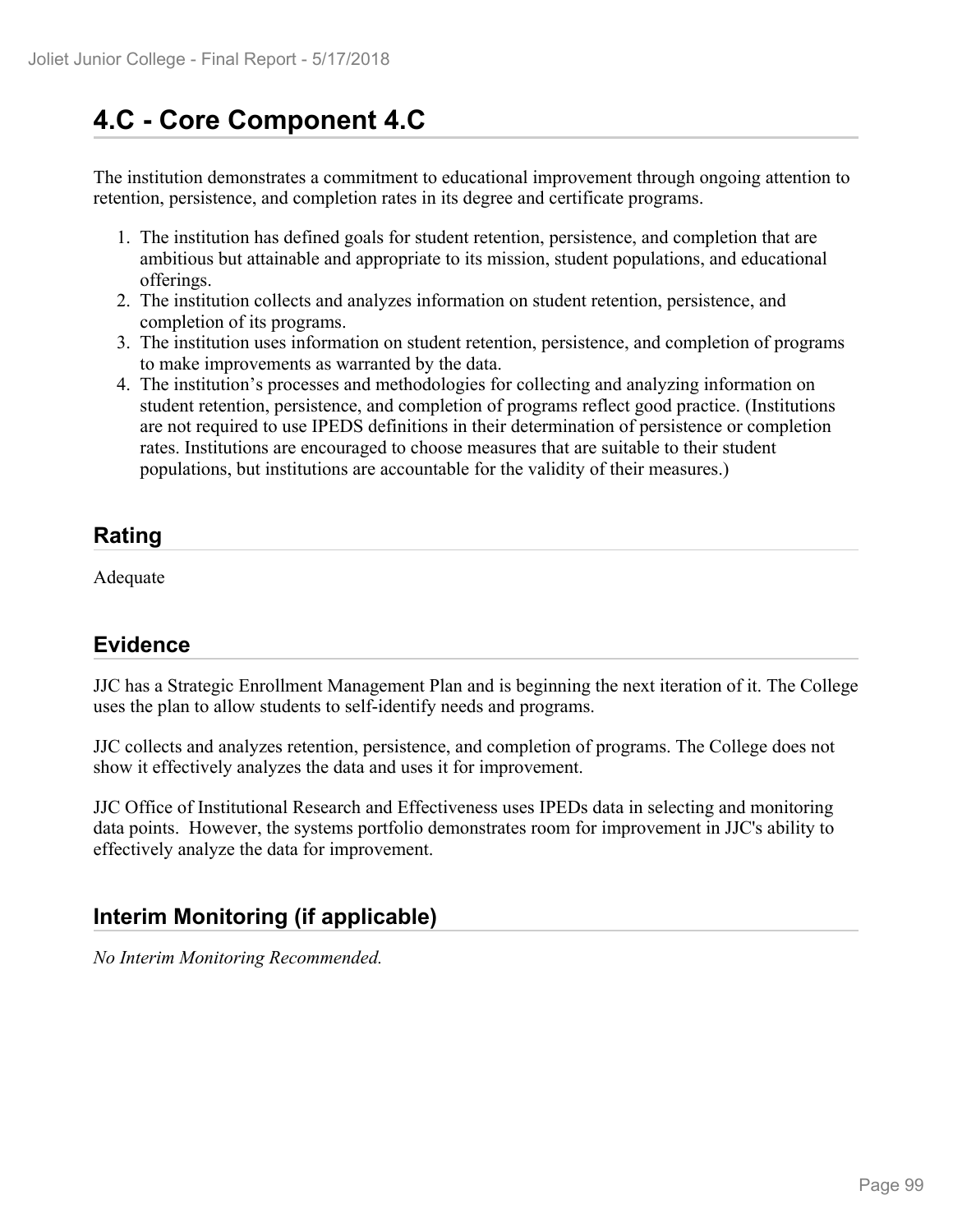## **5 - Resources, Planning, and Institutional Effectiveness**

The institution's resources, structures, and processes are sufficient to fulfill its mission, improve the quality of its educational offerings, and respond to future challenges and opportunities. The institution plans for the future.

# **5.A - Core Component 5.A**

The institution's resource base supports its current educational programs and its plans for maintaining and strengthening their quality in the future.

- 1. The institution has the fiscal and human resources and physical and technological infrastructure sufficient to support its operations wherever and however programs are delivered.
- 2. The institution's resource allocation process ensures that its educational purposes are not adversely affected by elective resource allocations to other areas or disbursement of revenue to a superordinate entity.
- 3. The goals incorporated into mission statements or elaborations of mission statements are realistic in light of the institution's organization, resources, and opportunities.
- 4. The institution's staff in all areas are appropriately qualified and trained.
- 5. The institution has a well-developed process in place for budgeting and for monitoring expense.

### **Rating**

Adequate

### **Evidence**

The College received an unqualified opinion on its Comprehensive Annual Financial Report for the last five years. They were also awarded the Certificate of Achievement of Excellence in Financial Reporting by the Government Finance Officers Association.

For the fiscal year 2018 planning cycle, the State of Illinois did not have a budget and therefore, no State funding. The College made up for this 10% deficit by increasing student tuition by \$19.00 per credit hour.

Each department/program identifies needed resources through the annual APU process. However, it is not clear how these resource requests are prioritized and submitted to the President's Cabinet for review and approval.

Strategic Goals are established through an established Strategic Planning process for three year cycles. The Goals support the College Mission and are realistic.

There is an established process in place to identify the qualifications needed for each person hired at the college. The hiring process adheres to the position description, qualifications and skills identified. Onboarding and training are provided for all staff.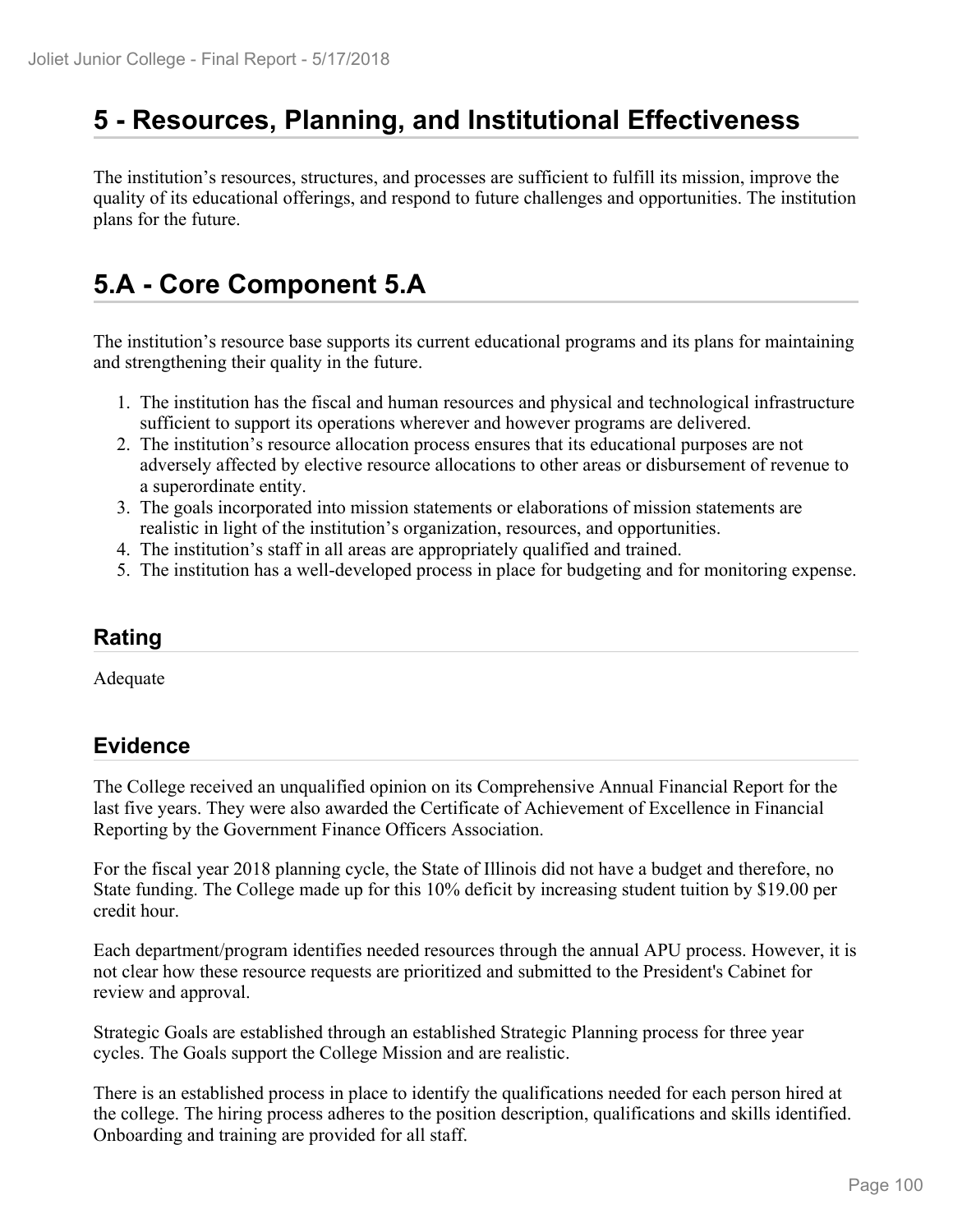## **Interim Monitoring (if applicable)**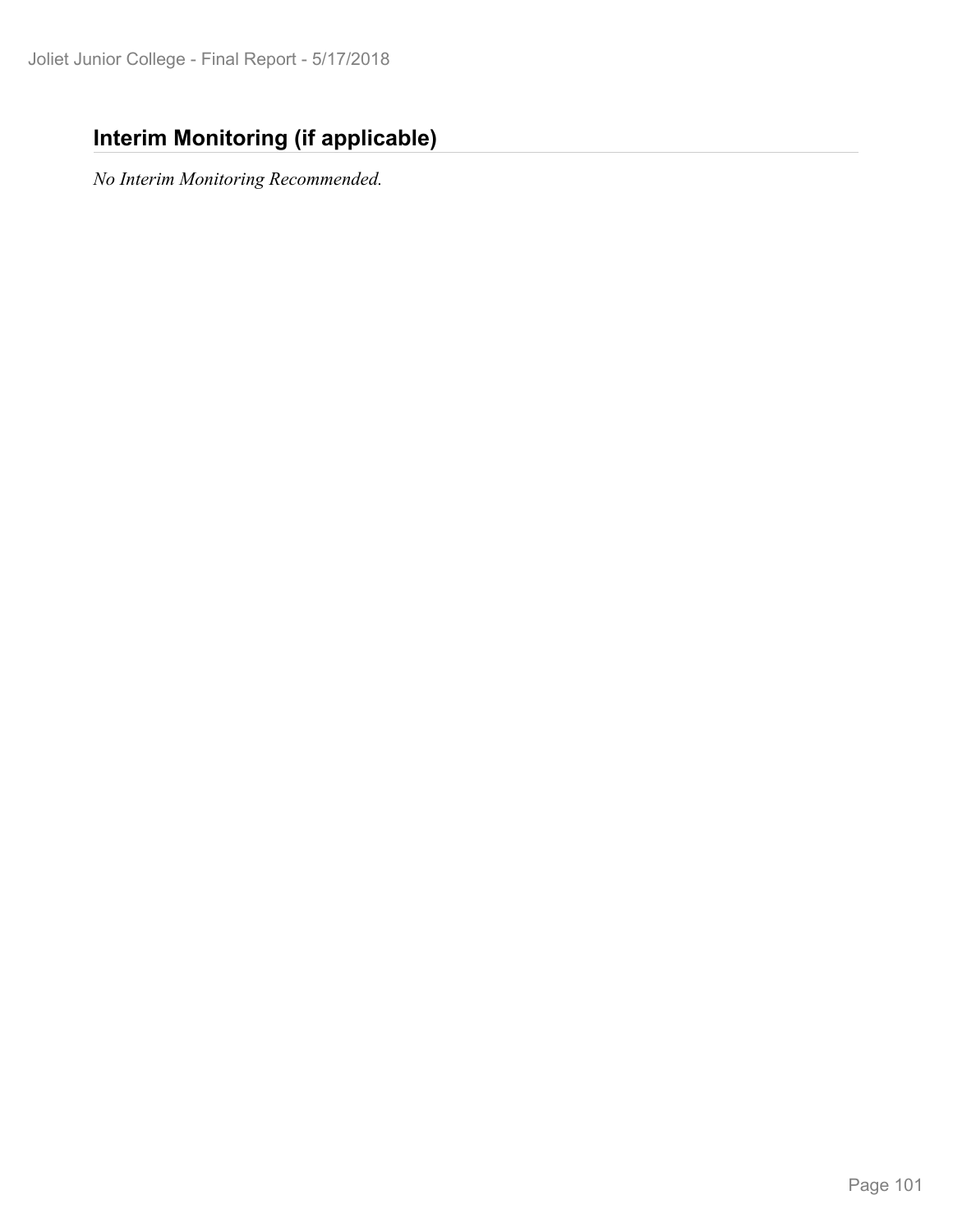# **5.B - Core Component 5.B**

The institution's governance and administrative structures promote effective leadership and support collaborative processes that enable the institution to fulfill its mission.

- 1. The governing board is knowledgeable about the institution; it provides oversight of the institution's financial and academic policies and practices and meets its legal and fiduciary responsibilities.
- 2. The institution has and employs policies and procedures to engage its internal constituencies including its governing board, administration, faculty, staff, and students—in the institution's governance.
- 3. Administration, faculty, staff, and students are involved in setting academic requirements, policy, and processes through effective structures for contribution and collaborative effort.

### **Rating**

Clear and the contract of the contract of the contract of the contract of the contract of the contract of the contract of the contract of the contract of the contract of the contract of the contract of the contract of the

### **Evidence**

With full Board participation, the College's strategic planning and budgeting processes provide necessary oversight for its financial and academic policies and practices and align its daily operations with its mission, vision, and core values. In addition to its regular and special meetings, this participation provides the governing board with knowledge of institutional operations.

JJC has a traditional shared governance model that flows from the state level with the Illinois Community College Act to the College Board of Trustees with elected representatives from the College's seven county service district to the JJC President who reports directly to the Board and leads the daily operations of the College.

Along with its shared governance model, through its institutional leadership and committee structures, the College engages its internal and stakeholders in a collaborative effort to establish and review academic and support service practices.

## **Interim Monitoring (if applicable)**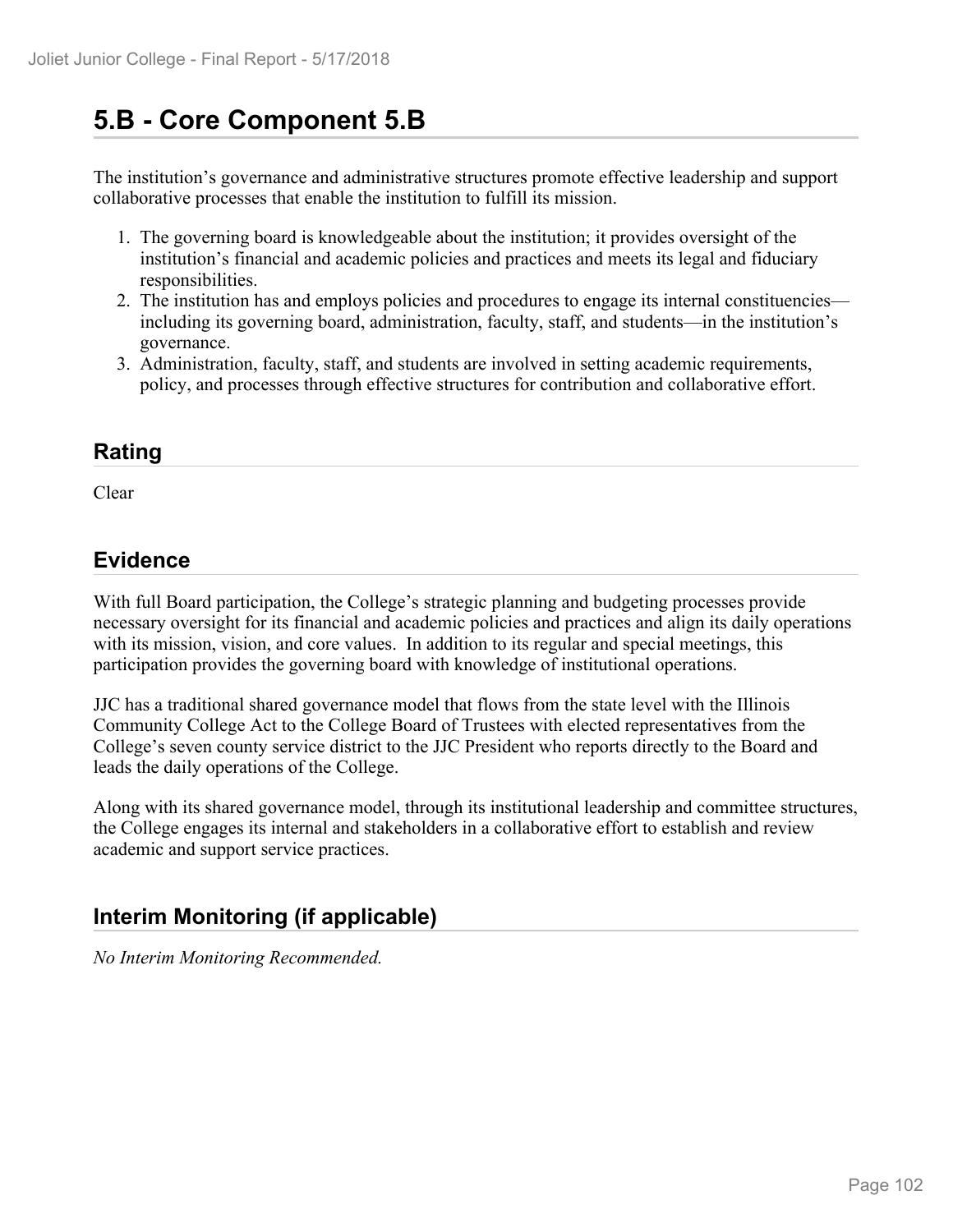# **5.C - Core Component 5.C**

The institution engages in systematic and integrated planning.

- 1. The institution allocates its resources in alignment with its mission and priorities.
- 2. The institution links its processes for assessment of student learning, evaluation of operations, planning, and budgeting.
- 3. The planning process encompasses the institution as a whole and considers the perspectives of internal and external constituent groups.
- 4. The institution plans on the basis of a sound understanding of its current capacity. Institutional plans anticipate the possible impact of fluctuations in the institution's sources of revenue, such as enrollment, the economy, and state support.
- 5. Institutional planning anticipates emerging factors, such as technology, demographic shifts, and globalization.

## **Rating**

Adequate

## **Evidence**

The College's strategic planning and budgeting processes provide it with the necessary resources to align its daily operations with its mission, vision, and core values. Use of the APU process as an opportunity for the College to understand how each department/program is operating allows it to maximize those resources it already has and to plan for future needs.

While the APU provides the College with a clear approach for understanding the needs of each academic area, there is concern the APU does not and cannot address all functions across the institution. In addition, while methods are in place to address student learning assessment, evaluation of operations, planning, and budgeting, JJC does not appear to have linkages between those methods.

Through the use of an external consultant and SPC coordination, the College engages its internal and external stakeholders in its strategic planning process.

JJC has a CIP and Master Plan for its physical resources to maintain and improve the College's facilities. In a similar manner, the College's budgeting process provides a three-year financial plan that utilizes a three-year technology plan for maintaining JJC's technological infrastructure. These plans are accomplished considering emerging factors and possible future fluctuations in economic support, something at which Illinois institutions have become necessarily adept.

## **Interim Monitoring (if applicable)**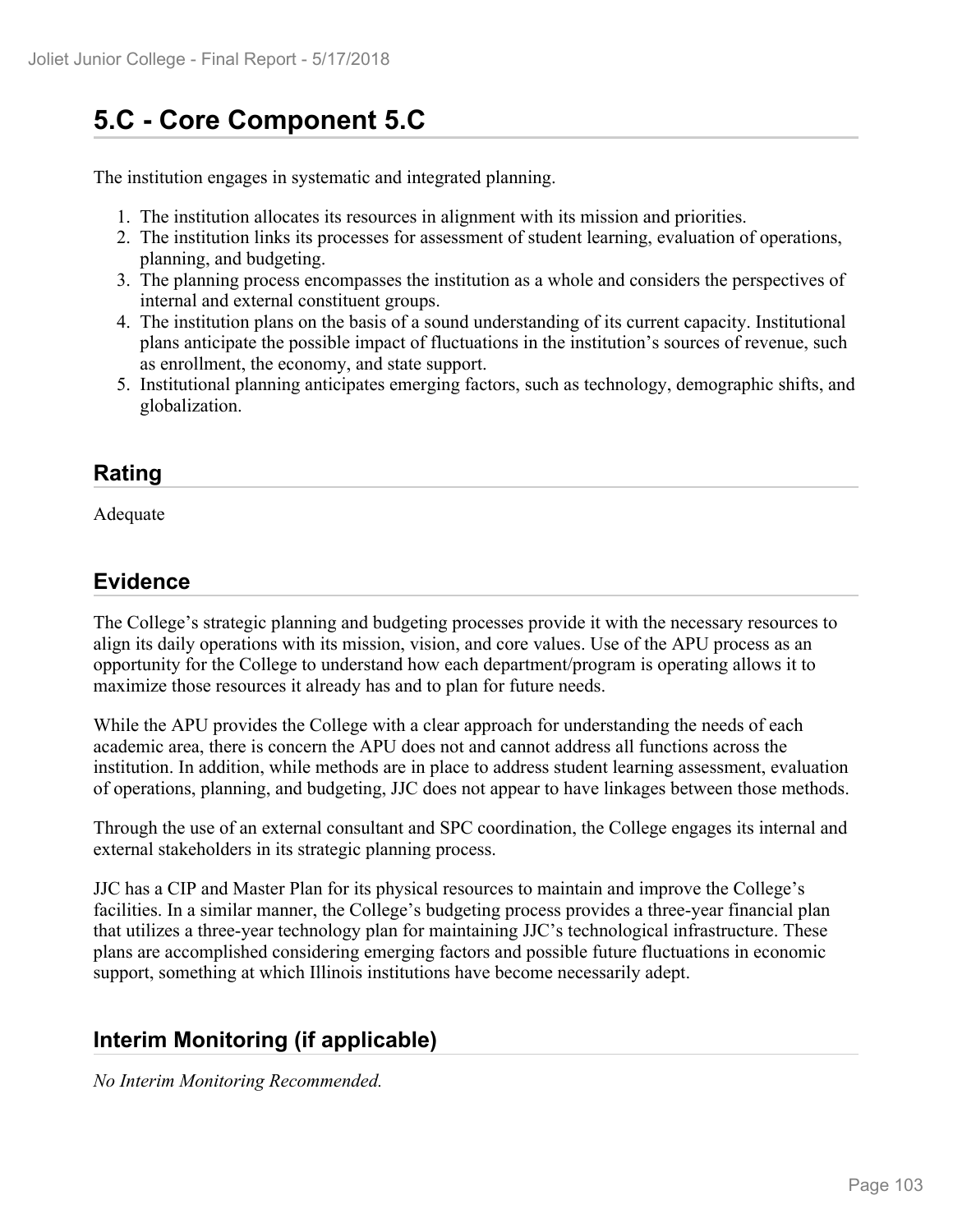# **5.D - Core Component 5.D**

The institution works systematically to improve its performance.

- 1. The institution develops and documents evidence of performance in its operations.
- 2. The institution learns from its operational experience and applies that learning to improve its institutional effectiveness, capabilities, and sustainability, overall and in its component parts.

## **Rating**

Unclear

### **Evidence**

The institution uses the APU process to gather data from across the institution to monitor effectiveness and track improvement initiatives in its academic operations. The College leadership uses the APU reports to develop a College Effectiveness Report. While the APU process is an exemplary example of how JJC can function, it has not and perhaps cannot be used across the institution in all its operations and there is no evidence provided that JJC has such a process or processes to encompass the totality of the institution.

The College acknowledges that it is leveraging new leadership to improve its ability to learn from operational experience in a CQI context. The necessary infrastructure for this learning was not evident in the portfolio. This could include the use of KPIs, pre-established goals that are identified through comparative measures, and well-defined processes that are associated with appropriately paired data. Where the College has moved toward establishing this infrastructure, it is not clear that is used across the institution.

It is important to note the institution has identified a strategic plan, and that it is aligned with the institutional mission. While the plan itself represents a systematic approach to achieving mission, it does not necessarily represent a systematic approach to performance improvement that might be coordinated through the institutional research office. Performance improvement relies on a network of data that provides insight regarding where improvements may be effective. Quote from Category 5, Improvements for Subcategory 1:

*JJC reviews a great deal of data but has not established a standard or consistent data set for measuring institutional academic performance. The College recognizes this as an opportunity for improvement and intends to establish a set of Key Performance Indicators.*

While the institution identified that data analysis is a targeted area for improvement, the institution does not demonstrate insight regarding barriers on this issue, commit to time-frames, or identify resources that have been devoted to addressing this concern.

## **Interim Monitoring (if applicable)**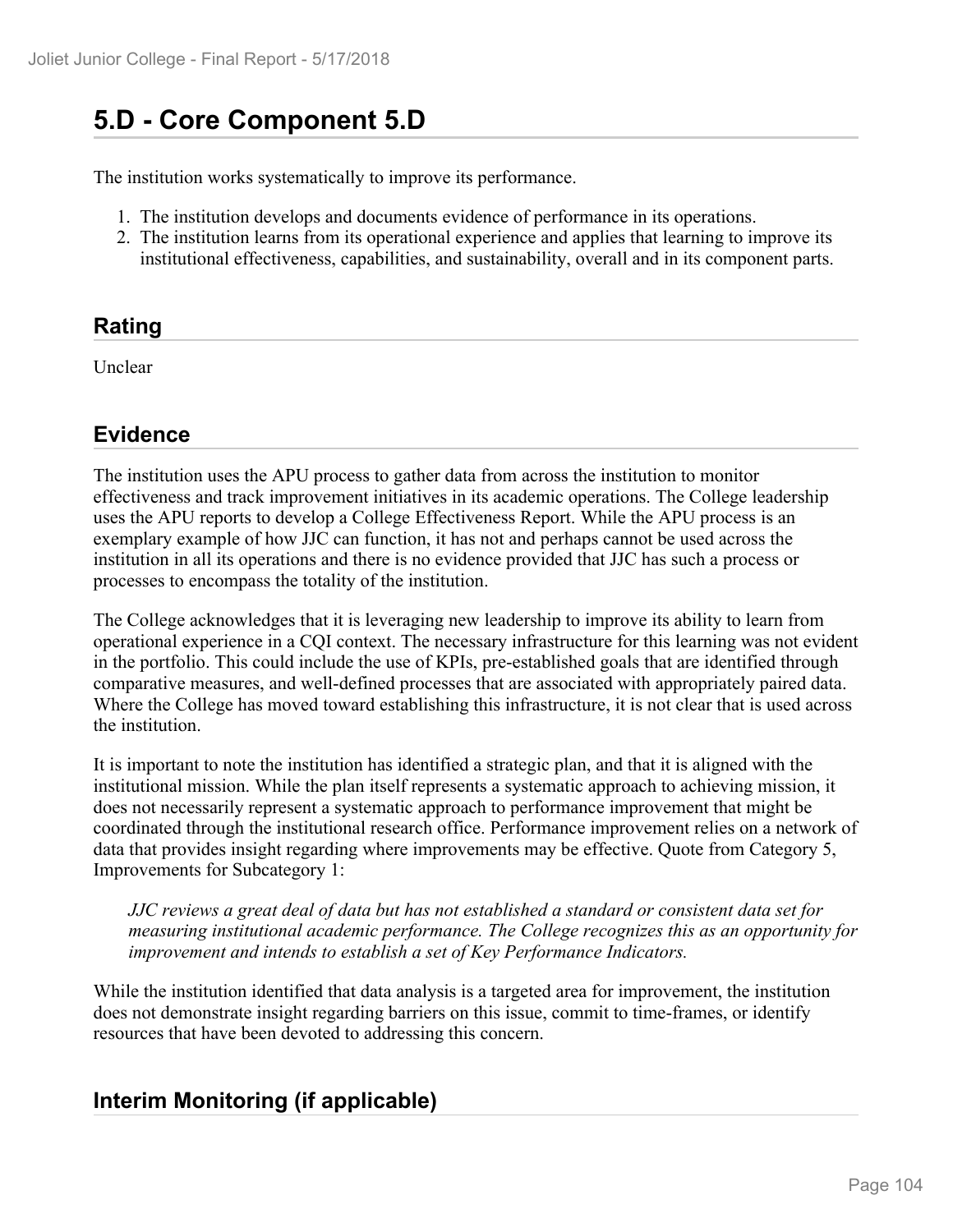Joliet Junior College - Final Report - 5/17/2018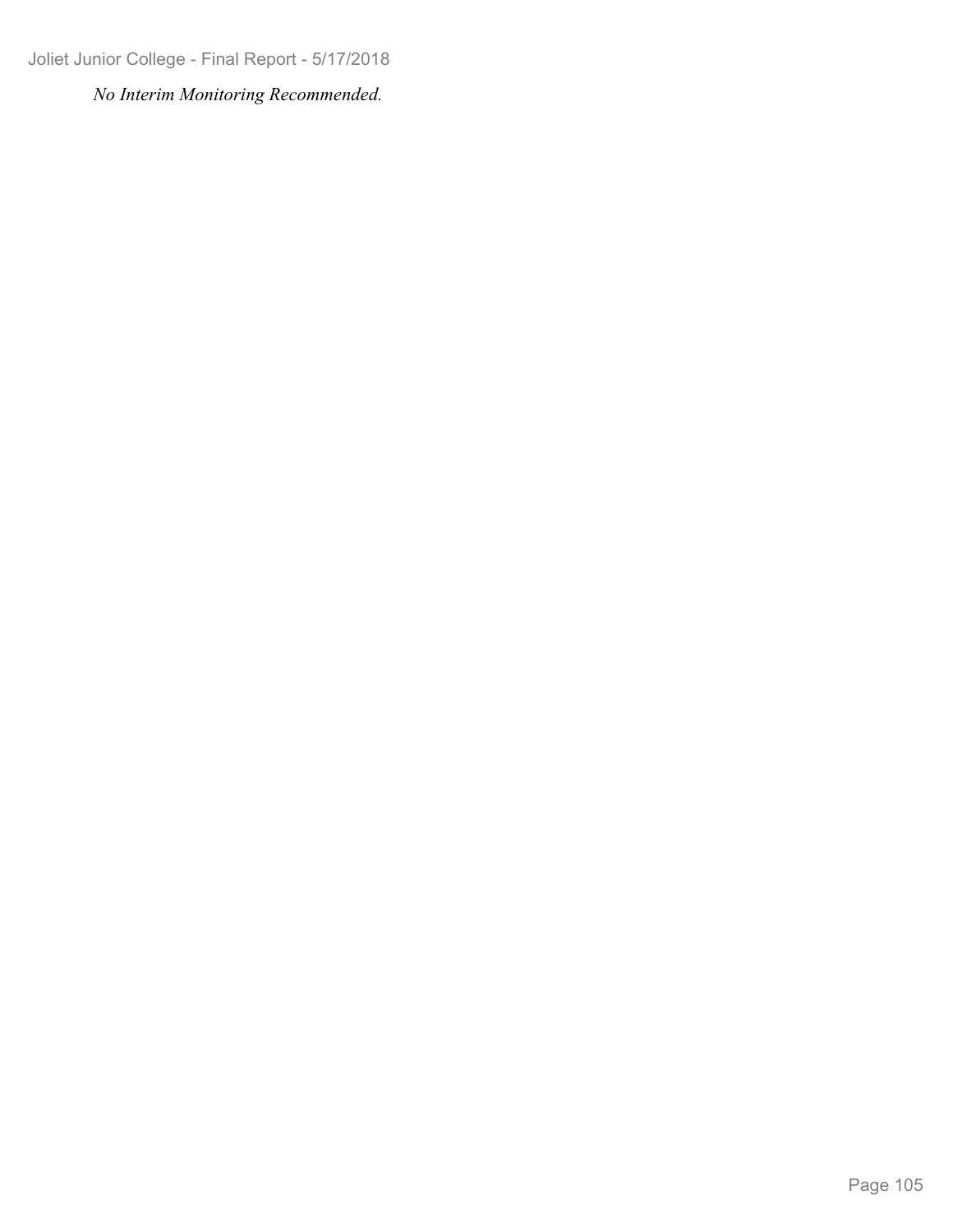# **Review Dashboard**

| <b>Number</b>  | <b>Title</b>                                           | Rating   |
|----------------|--------------------------------------------------------|----------|
| 1              | <b>Reflective Overview</b>                             |          |
| $\overline{c}$ | <b>Strategic Challenges Analysis</b>                   |          |
| 3              | <b>Accreditation Evidence Screening Summary</b>        |          |
| 4              | Quality of Systems Portfolio                           |          |
| 5              | <b>AQIP Category Feedback</b>                          |          |
|                | <b>Helping Students Learn</b>                          |          |
| $\mathsf{II}$  | Meeting Student and Other Key Stakeholder Needs        |          |
| Ш              | <b>Valuing Employees</b>                               |          |
| IV             | Planning and Leading                                   |          |
| $\sf V$        | Knowledge Management and Resource Stewardship          |          |
| VI             | <b>Quality Overview</b>                                |          |
| 1              | Mission                                                |          |
| 1.A            | Core Component 1.A                                     | Clear    |
| 1.B            | Core Component 1.B                                     | Clear    |
| 1.C            | Core Component 1.C                                     | Clear    |
| 1.D            | Core Component 1.D                                     | Clear    |
| $\overline{2}$ | Integrity: Ethical and Responsible Conduct             |          |
| 2.A            | Core Component 2.A                                     | Clear    |
| 2.B            | Core Component 2.B                                     | Clear    |
| 2.C            | Core Component 2.C                                     | Clear    |
| 2.D            | Core Component 2.D                                     | Clear    |
| 2.E            | Core Component 2.E                                     | Clear    |
| 3              | Teaching and Learning: Quality, Resources, and Support |          |
| 3.A            | Core Component 3.A                                     | Clear    |
| 3.B            | Core Component 3.B                                     | Clear    |
| 3.C            | Core Component 3.C                                     | Adequate |
| 3.D            | Core Component 3.D                                     | Clear    |
| 3.E            | Core Component 3.E                                     | Clear    |
| $\overline{4}$ | Teaching and Learning: Evaluation and Improvement      |          |
| 4.A            | Core Component 4.A                                     | Clear    |
| 4.B            | Core Component 4.B                                     | Adequate |
| 4.C            | Core Component 4.C                                     | Adequate |
| $5\,$          | Resources, Planning, and Institutional Effectiveness   |          |
| 5.A            | Core Component 5.A                                     | Adequate |
|                |                                                        |          |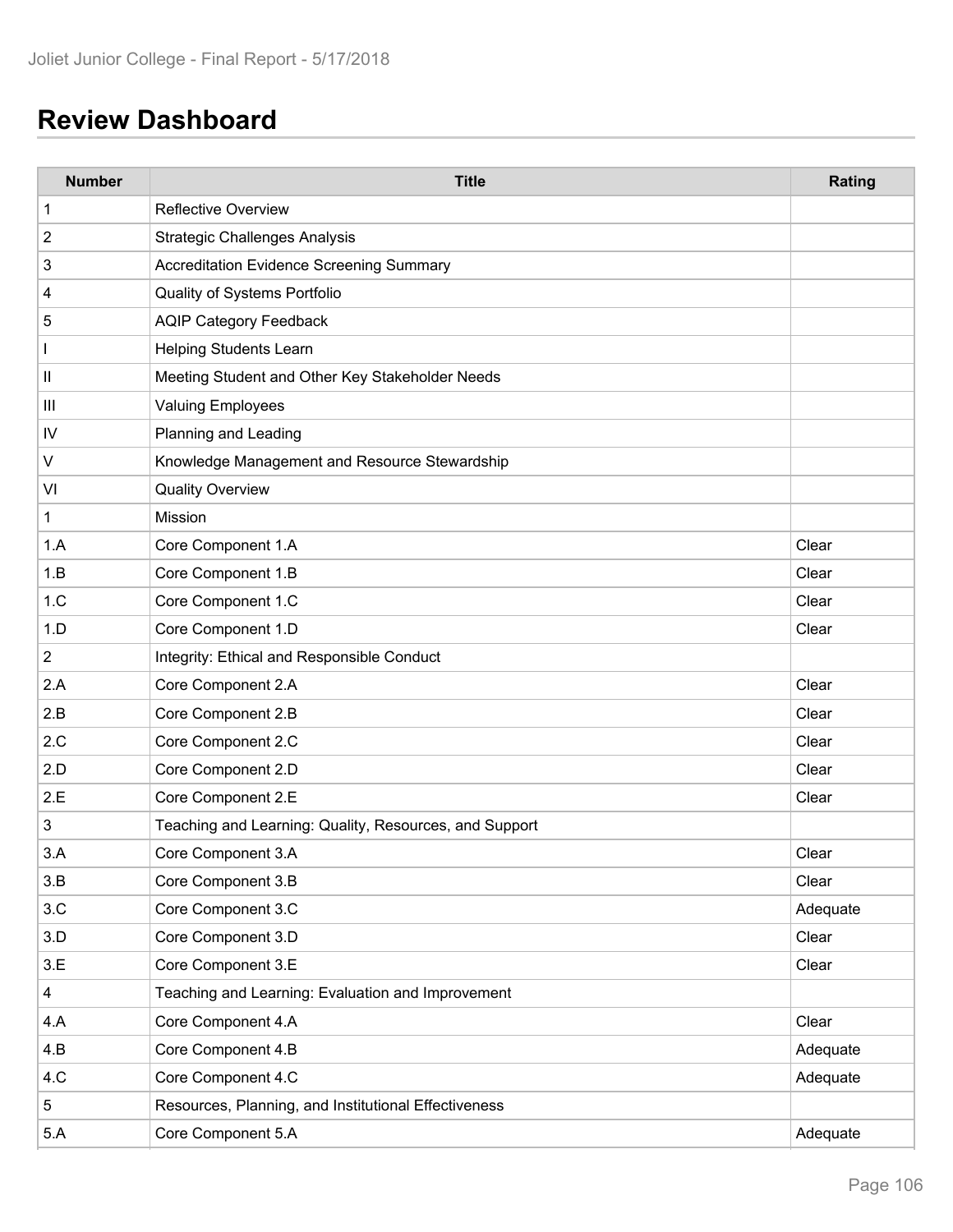| 5.B | Core Component 5.B | Clear    |  |
|-----|--------------------|----------|--|
| 5.C | Core Component 5.C | Adequate |  |
| 5.D | Core Component 5.D | Unclear  |  |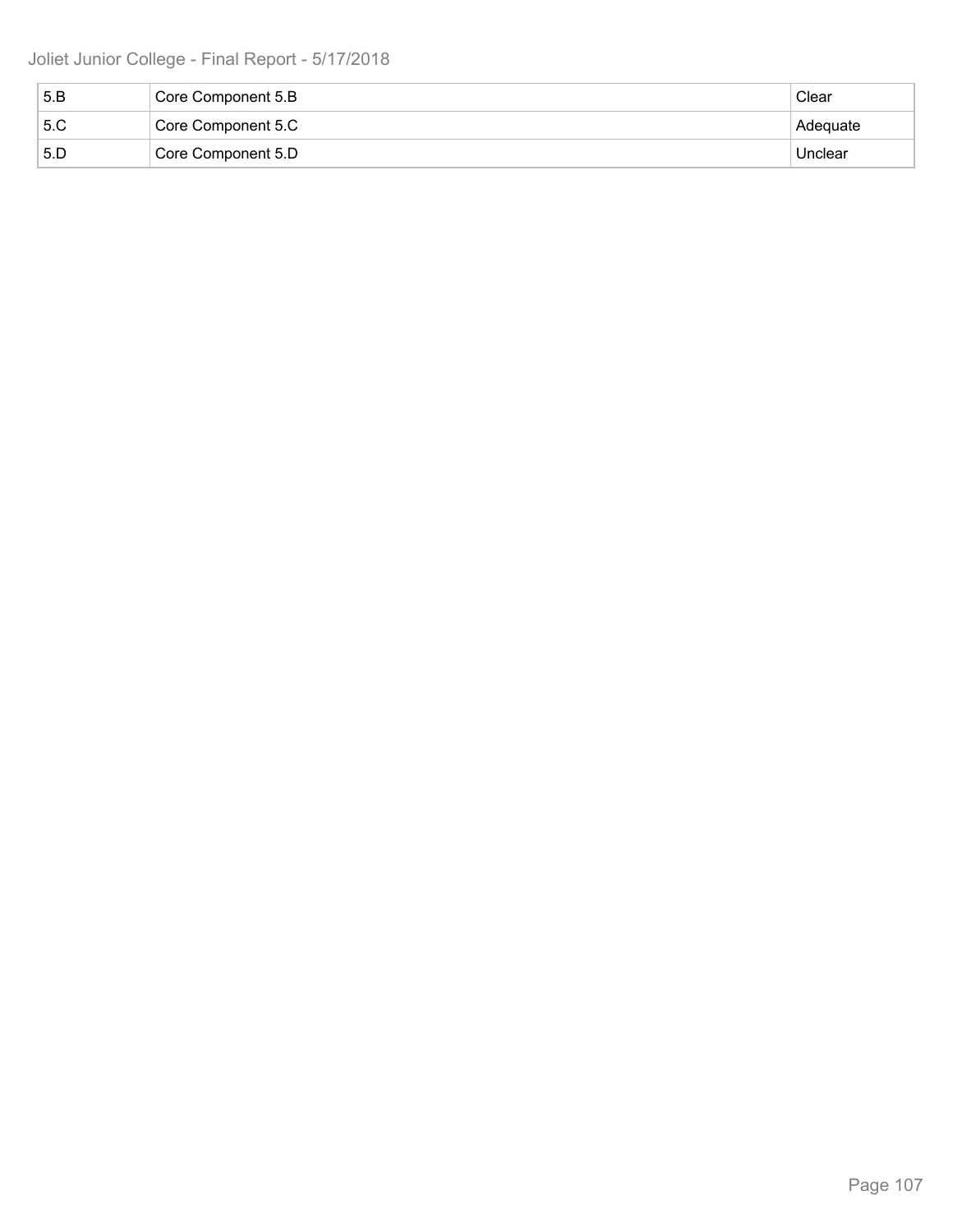## **Review Summary**

#### **Focused Visit(s)**

**Due Date** 10/1/2018

#### **Visit Focus Introduction**

During a mid-cycle systems appraisal for Joliet Junior College, the review team identified a number of concerns that could affect the ability of Joliet Junior College to effectively address the necessary standards for accreditation. To assist Joliet Junior College's in meeting the expectations associated with an end-of-cycle accreditation review, the review team recommends a mid-cycle CQR to monitor progress made toward developing evidence supporting the following core-components.

For each Core Component listed here, the common thread of concern pertains to data management. In some cases, the concern more specifically addresses the process of presenting data that is likely already available to the College. In other cases, the concern specifically addresses the process of using the information gleaned from data. In all cases, the institution's position will likely be strengthened by defining centralized processes that assure systematic analysis and review of data.

#### **Core Component 3.C: The institution has the faculty and staff needed for effective, high-quality programs and student services.**

#### **Related Evidence Screening Statements**

JCC's staff are appropriately qualified, trained, and supported in professional development. If necessary, employee performance improvement plans are created. JJC faculty are required to be available to students through office hours.

In light of declining and unreliable state support, it is difficult to maintain customary quality of programs and student services. JJC may seek to benchmark its practices against institutions that operate under similar conditions to document that its practices are in-line with its institutional peer group.

#### **Concerns**

Joliet Junior College does not identify systems that help it monitor the numbers of faculty and staff that are needed for services. This information may be available from state systems or other consortia which will provide benchmarking comparisons to peer institutions. In addition to comparisons available through the State of Illinois, similar information may also be available through the National Community College Benchmarking Project. At least one member of the review team noted that Joliet Junior College is also a participating institution in NCCBP.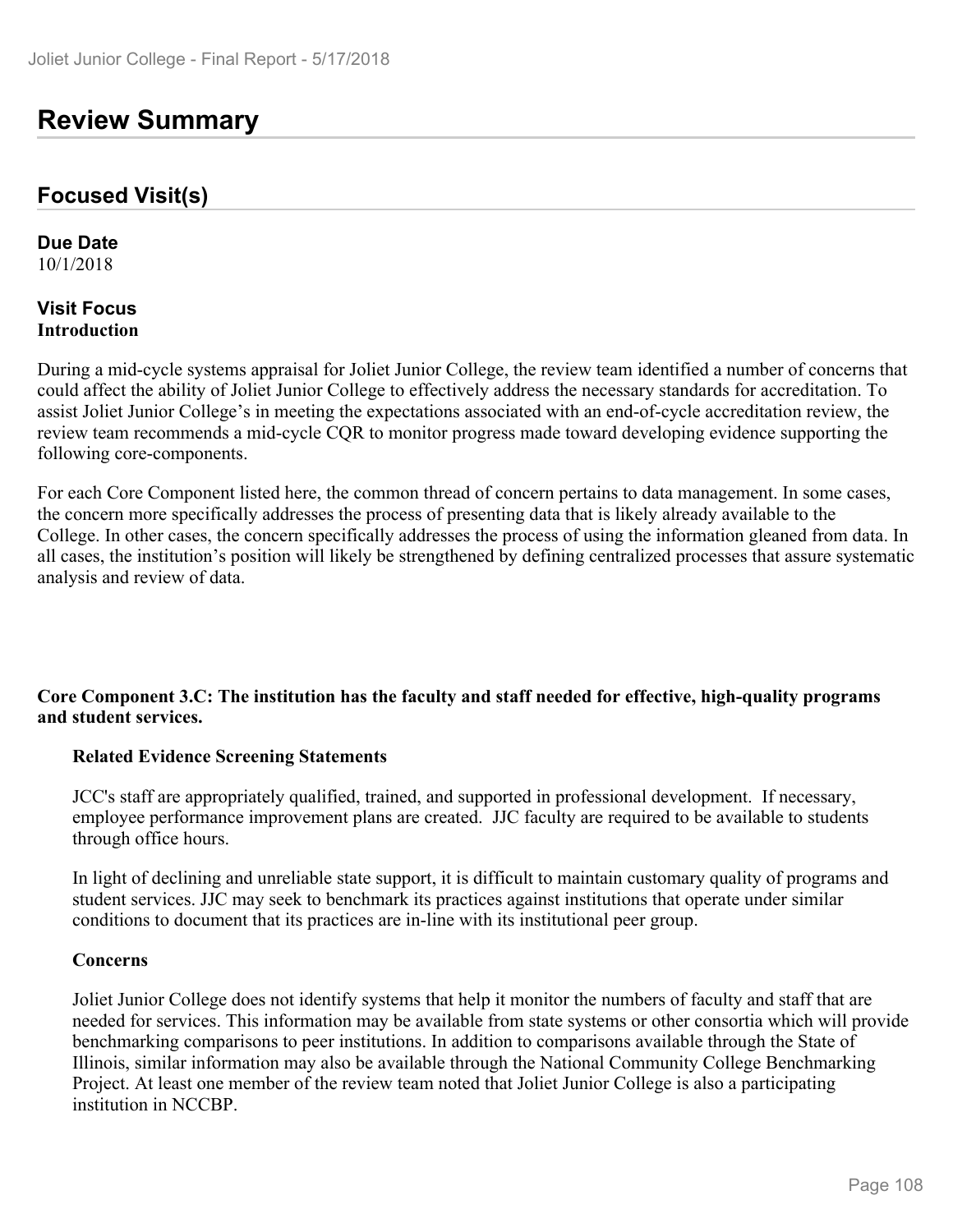## **Mid-Cycle CQR Expectations**

Please provide the data sets used by senior leadership to determine if the College has sufficient numbers of faculty and staff to be effective.

Describe the committee structures that generate and review the data sets. Provide evidence that the data sets were used to prioritize these needs amid other concerns that are part of the strategic plan.

### **Core-Component 4.B: The institution demonstrates a commitment to educational achievement and improvement through ongoing assessment of student learning.**

#### **Related Evidence Screening Statements**

The institution has stated goals for student learning in the form of general education learning outcomes, program learning outcomes and course learning outcomes.

The institution has processes in place to assess the achievement of student learning outcomes. These processes use rubrics and for general education are based on AAC&U models for general education assessment. The institution also has processes in place to collect this data.

The institution does not provide compelling evidence that program assessment is widely practiced or that cocurricular assessment is practiced. No process was described that illustrates how knowledge gained through assessment is used to better student learning.

#### **Concerns**

Joliet Junior College does not provide evidence that direct assessment of student learning is practiced widely and that the assessment results are effectively used to improve learning. The evidence presented for the direct assessment of student learning in occupational programs was circumstantial at best. The evidence provided for general education assessment was corroborative, but far behind the 3-year assessment cycle that the institution committed to.

#### **Mid-Cycle CQR Expectations**

Provide a comprehensive description of program participation in direct assessment of student learning, success rates and actions take to improve student learning.

It is the review team's understanding that programs are reviewed on a 5-year cycle. It is the team's assumption that all of the program learning outcomes will be directly assessed by faculty within each 5-year cycle. The review team in this case does not distinguish between occupational and transfer programs and defines "program" as any course of study that qualifies a student to receive federal financial assistance.

For this requirement, do not include assessment activities that are based on student self-assessment or employer assessment of student ability. While these methods have value in determining if stakeholder needs are met, the specific data that is required for this CQR should specifically address direct measurements of student learning defined by the use of tools selected/designed, administered, evaluated and reflected on by Joliet Junior College Faculty.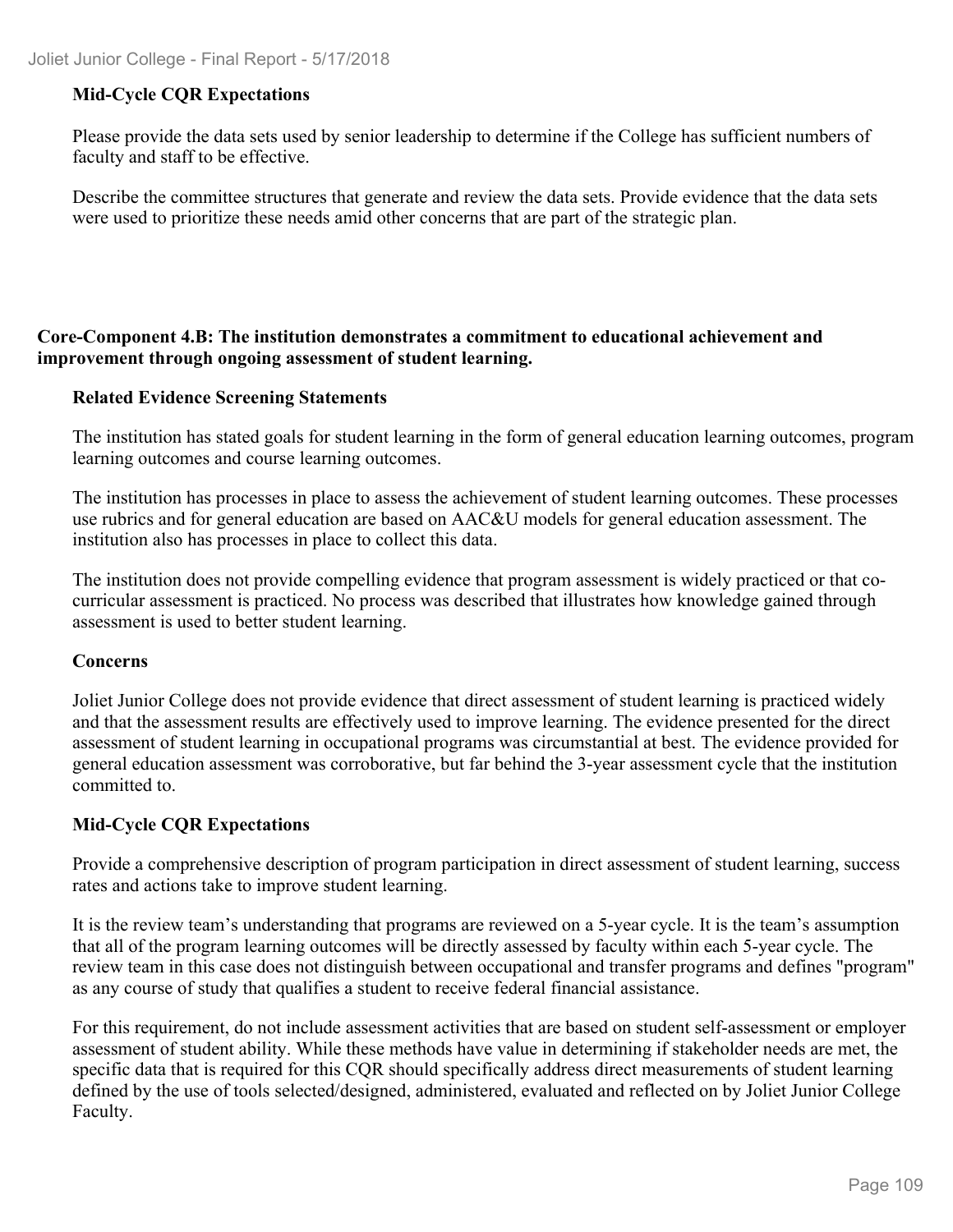## Program Participation in Gathering Data

- Identify all the percentage of the programs that have formally identified program learning outcomes.
- Using the criteria provided to define direct assessment of student learning, identify the percentage of outcomes for each program that have been assessed during two over-lapping 5-year windows. The first window will provide a base-line and serve as a comparison for data produced from the second window.

The first window runs from Fall 2013 through Winter 2018. The second window runs from Fall 2014 through Winter 2019.

Similar data should be provided for the general education outcome assessment, but this data should be based on a 3-year cycle.

Determination that Students Meet Expectations

- Again, using the criteria provided to define direct assessment of student learning, provide a data summary that allows the reviewers to read a table and make statements such as: "For the Residential Construction Program, 95% of the program learning outcomes were successfully achieved by 90% or more of the students." In this example, the value of 90% may be changed to match the standard identified by Joliet Junior College Faculty.
- Similar data should be provided for direct assessment of the general education outcomes.

Assessment Practices Improve Student Learning

- Provide systematically gathered evidence drawn from the APU report and ICCB Program Reviews that illustrate how insights gained from the assessment lead to actions that positively impact student learning.
- Again, provide parallel information for general education assessment.

The following core-components were identified as concerns for the same reason and so have been grouped together. The over-all concern is best identified by Core-Component 5.D.

The "Related Evidence Screen Statements" have been omitted because multiple core-components are being addressed, but are available in other areas of this appraisal.

**Core-Component 4.C: The institution demonstrates a commitment to educational improvement through ongoing attention to retention, persistence, and completion rates in its degree and certificate programs.**

**Core-Component 5.A: The institution's resource base supports its current educational programs and its plans for maintaining and strengthening their quality in the future.**

**Core-Component 5.C: The institution engages in systematic and integrated planning.**

**Core-Component 5.D: The institution works systematically to improve its performance.**

**Concerns**